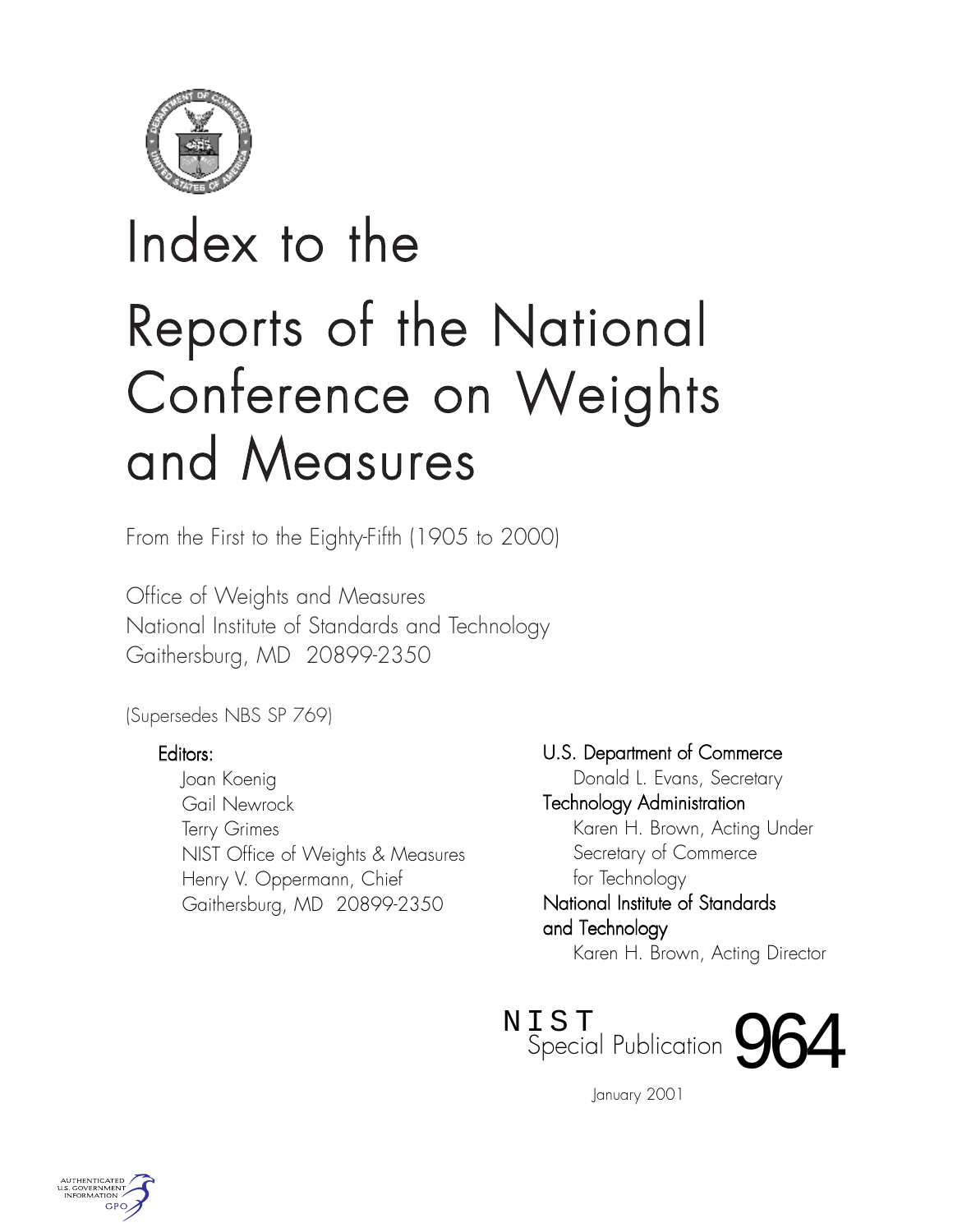#### **FOREWORD**

Since the inception of the National Conference on Weights and Measures (NCWM) in 1905, a great deal of information on a wide variety of weights and measures subjects has been published in the Reports of the Annual Meetings of the NCWM. This publication is designed to assist those who use the NCWM Reports in finding information on specific subjects or Conference presentations. It contains a subject index and a speaker index covering the proceedings of the Annual Meetings from the First in 1905 through the Eighty-Fifth in 2000.

This publication supersedes NBS Special Publication 769, which was an index of the Proceedings from the First through the Seventy-Third. The information from the First through the Fifty-Sixth was compiled by Frances Bell; from the Fifty-Seventh through the Sixty-Ninth by William G. Mott; from the Seventieth through the Seventy-Third by Nancy H. Chaconas; and from the Seventy-Fourth through the Eighty-Fifth by Gail Newrock (Subject Index) and Joan Koenig (Speaker Index).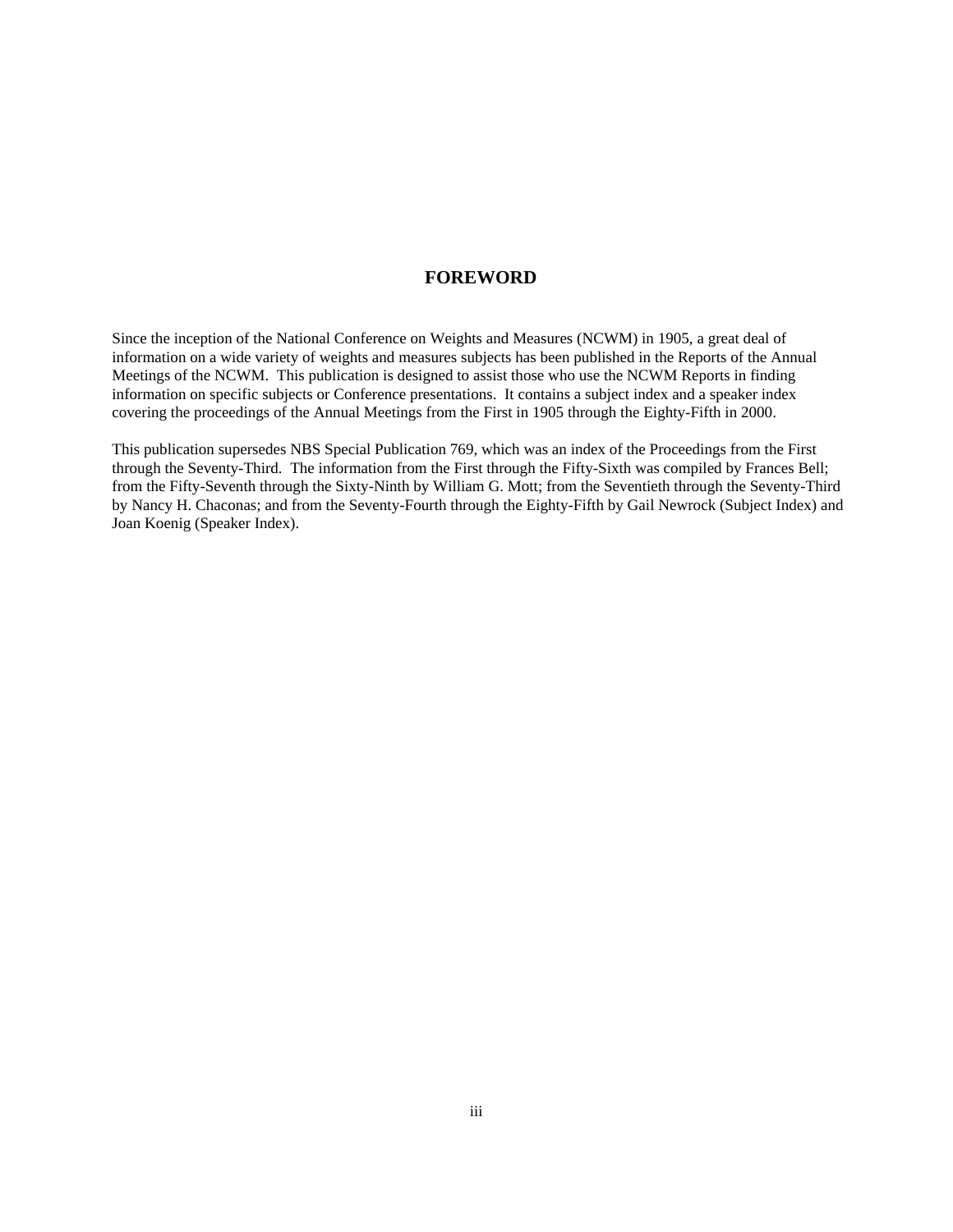#### **CONTENTS**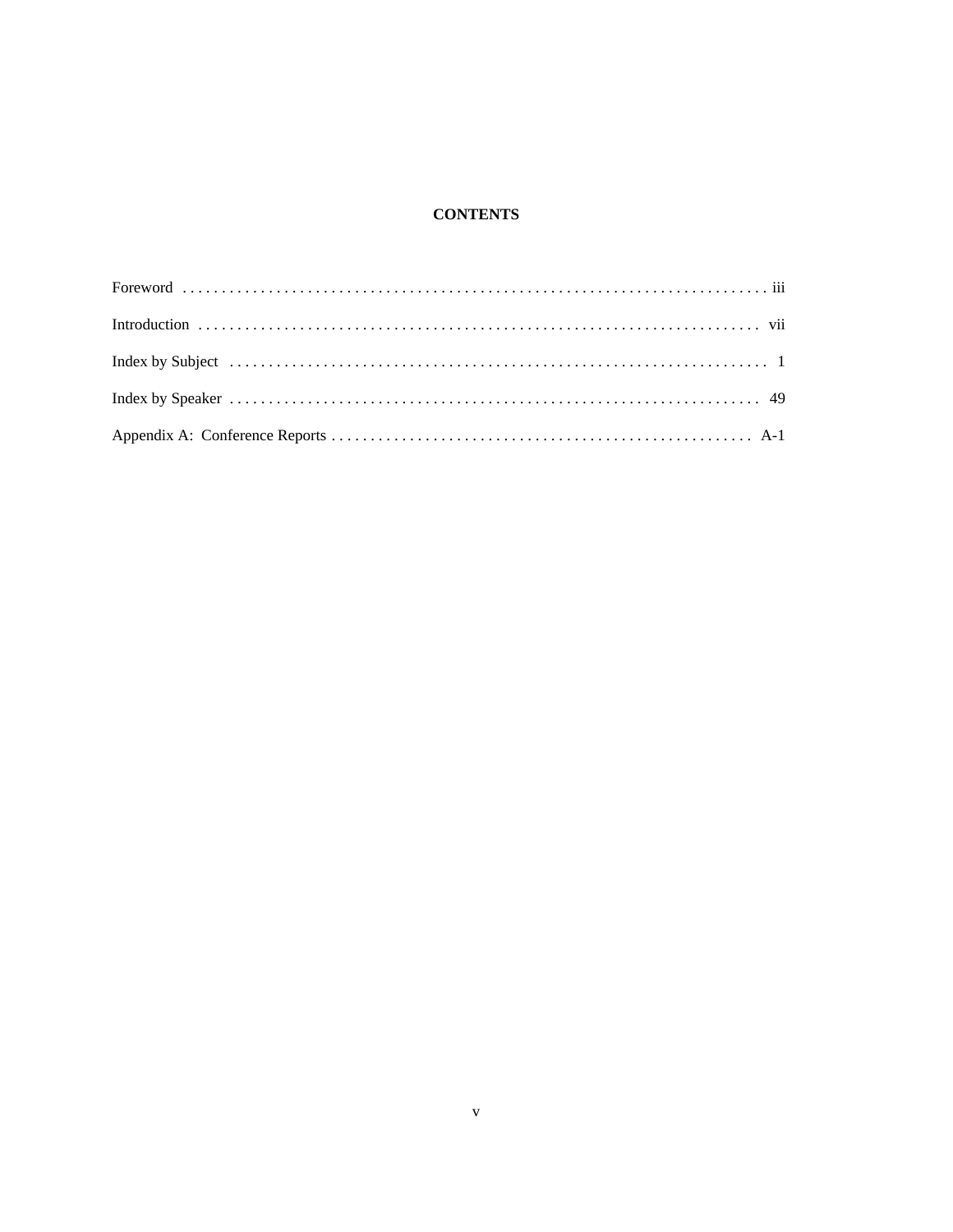#### **Introduction**

### **Index to the Reports of the National Conference on Weights and Measures From the First to the Eighty-Fifth (1905 to 2000)**

Reports of the National Conference on Weights and Measures (NCWM) are published annually by the National Institute of Standards and Technology (formerly National Bureau of Standards). From 1905 through 1966, the reports were printed as Miscellaneous Publications with the prefix "M." From 1967 to the present time, they have been printed as Special Publications with the prefix "SP."

For ease of reference, the index is presented in two parts: 1) a subject index and 2) a speaker index. The subject index has been arranged to avoid lengthy listings under main topics. For instance:

- Under the main topic "scales," the reader is referred to main entries for specific types of scales.
- ! Under the main topic "specifications and tolerances," the reader is referred to main entries for specifications and tolerances for specific types of weighing or measuring devices.
- Some items, such as "resolutions" or "task groups" are listed under the subjects to which they apply.

In an effort to anticipate the user's approach to looking up an item, many of the items are cross-referenced or are listed more than once, i.e., as a main entry and again as a secondary entry to the appropriate topic.

The speaker index is arranged alphabetically by name of speaker; under each name, the presentations of the speaker are listed alphabetically.

The numbers that follow a subject listing are 1) the number of the NCWM Annual Meeting where the subject was discussed (shown in bold print) and 2) the page number where the item appears in the report (in normal print). For example, "68, 112" means that the item cited can be found in the Report of the 68th NCWM on page 112. Each set of report and page numbers is separated from the next set by a semi-colon.

Appendix A lists NCWM Reports and provides information on how to obtain copies.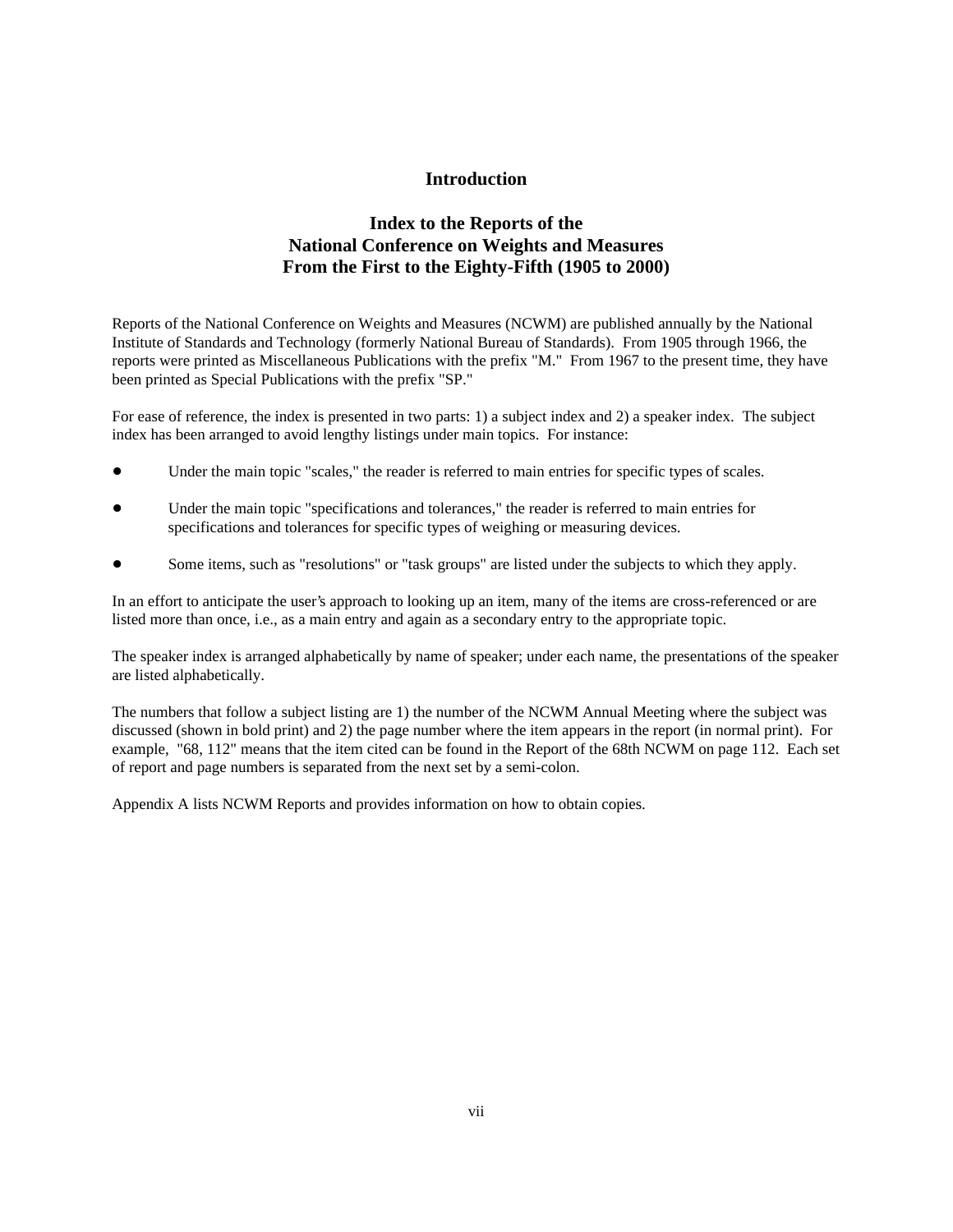#### **A**

Abbreviations, **75**, 87. Acetylene gas, **74**, 109; **75**, 102. Sale and marking, **39**, 63. Accreditation of weights and measures jurisdictions, **56**, 58. Accuracy classes: Liquid-Measuring Devices (LMD), **85,** S&T-31. Mass Flow Meters (MFM), applications, **84,** S&T-45, 49. Multiple-range and multi-interval scales, **82**, 223. Verification scale interval, **84,** S&T-9. Accuracy of material, Belt-conveyor scale, **83**, S&T-17, 18; **84,** S&T-28. Adjustable components, **71**, 185. Electronic: Provision for sealing, **72**, 180; **73**, 239. Sealing, **70**, 107. Adjustments to devices, **34**, 163. Administration: Budgetary procedures: Justification, **42,** 112. Survey on, **37,** 39**; 39**, 36; **43**, 21; **48**, 24. City and county departments, **16**, 34; **18**, 39**; 22**, 62; **26**,18; **31**,7; **43**,112. Efficiency, **10**, 122; **17**, 91; **22**, 29; **42,** 50**; 52**, 22**; 60**,25. Federal-State cooperation, **57**, 140; **60**, 29; **60**, 79; **60**,115; **65,**25; **66**,7. Foreign countries, report on**, 2**, 35. Forums on, **42,** 105; **43**, 110; **44**, 117**; 45**, 133; **46**,132. Fundamentals, **47**, 85. Mechanical vs. supervisional activity, **12**, 57; **24,** 72. National survey of, **59**, 213; **60,** 165. Organization and management, **55**, 159; **55**, 180; **56**, 31; **56**, 40. State departments, organization and activities**, 35**, 103; **40**, 13; **40**, 15**; 41**, 5; **42**, 116; **43**, 69; **43,** 89; **43,** 115; **44**, 12; **44**, 117; **45**, 137; **46**, 11; **47**, 133; **47**, 135; **47**, 138; **51**, 33; **52**, 147. (Extensive discussion and reports on State administration may be found in the first 13 Conference Reports.) State-local cooperation, **16**, 28; **17**, 91; **26**, 27; **41**, 116; **42,** 105; **44**, 117; **65**, 249. State supervision**, 8**, 117**; 23**, 48. Survey on**, 29**, 48**; 36**, 47; **36**, 50; **42**, 60; **49**, 166; **55**,161. Advertising and labeling, false: Extraordinary terms, **47**, 52. Federal control of, **45**, 116. Resolution, **46,** 118.

Advisory Committee, National Conference (also see Liaison Committee): Proposal of Special Committee of Vice-Presidents, **39,** 12. Reports of, **40**, 110; **41**, 14; **42**, 56; **43**, 28; **44,** 62; **45**, 29; **47**, 128; **48**, 95; **49**,104. Resolution, **49**, 205. Advisory committees to State agency**, 49**, 106; **49**, 108. Advisory members, NCWM, recognition, **70**, 35. Aerosol containers, **45,** 77; **46**, 161. Developments in, **52**, 87. Exhausting container contents, **75**, 105. Foam products, test allowance, **78**, 238; **79**, 225. Foam and nonfoam, testing procedure, **76**, 220; **77**, 155. Industry study, **49**, 124. Labeling of, **63**, 151; **64**, 239; **65**, 69; **65**, 256**; 67**, 237; **68**, 303. NBS study, **49,** 116; **50**, 35. Net weight labeling**, 69**, 234; **71,** 228; **73**, 363. Packaging, **61**, 248**; 64**, 183; **66,** 198; **67**, 88. Aerosol paints (see Paints). Afghans, **73**, 155. Agri-chemical: Diversion prohibited, **81**, 184. Liquids**, 71**, 192. Meters, **69**, 187. Tolerances, **80**, 188. Agriculture, U.S. Department of: Activities of, **61**, 146; **64,** 154. Certification Plan, USDA, **76**, 53. Federal Grain Inspection Service (FGIS), **63**, 188; **64**, 126; **64**, 208; **64**, 244; **65**, 69**; 65**, 252; **66**, 198; **66**, 234; **67**, 235; **68**, 300; **69**, 233; **71**, 227; **72**, 283; **73**, 363. Federally inspected plants, **71**, 7 1; **71**, 80; **73**, 171; **73,** 222. Food Safety and Inspection Service**, 71**, 91. Memorandum of Understanding, Model Agreement between a State or Local Government and Food Safety and Inspection Service, USDA, **71**, 91; **71**, 85; **73**, 50; **73**, 87. Fruit and Vegetable Division, **33**, 133; **49,** 84. Grain Division, **49**, 87. Meat Inspection Division, **49,** 74; **57**, 112; **57**, 133. Milk Marketing Orders Division, **49,** 80. Net weight, **59**, 143. Packers & Stockyards Administration, **49**, 71; **71**, 178. Poultry Division**, 49**, 77. Role of USDA**, 54**, 124. Total or Partial Quality Control Program, **73,** 230. Air Force standards, **45**, 61. Air pressure gauges**, 58**, 139. Air separators, **63,** 136.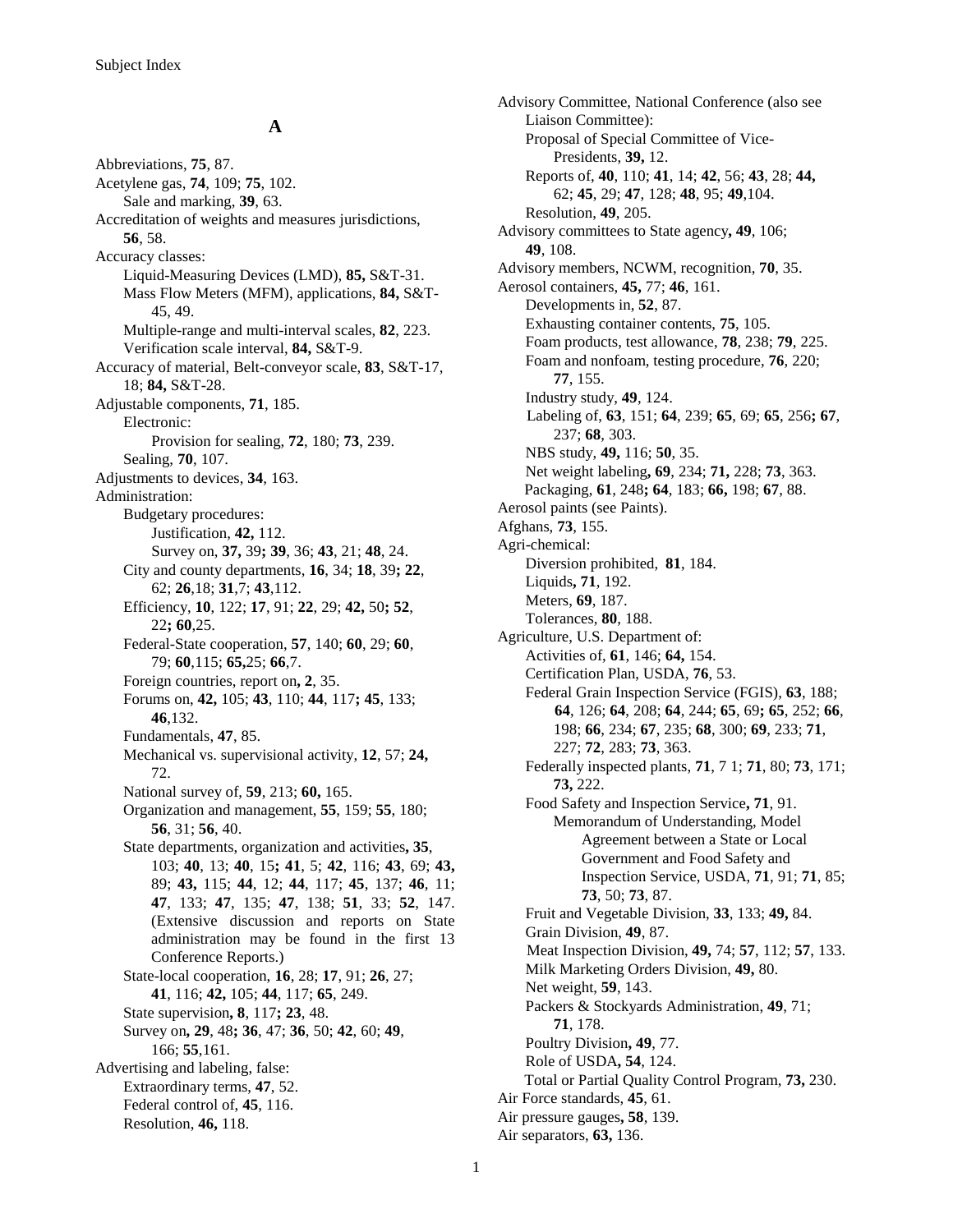Alabama law, **19**, 73. Alaska, administration in, **42**, 116; **44**, 69. Alcoholic beverages: Containers: Federal marking requirements, **49**, 67. Federal quantity requirements, **41**, 23; **66**, 200. Resolutions, **31**, 158; **32**, 124; **47**, 99. Standardization, **32**, 30; **46**, 15; **47**, 49; **65**, 210. Reference temperatures, **70**, 79. Alloys, precious metal, for dental purposes: Tolerances and marking, **49,** 97. Altitude correction factor (Hydrocarbon Gas Vapor-Measuring Devices Code), **73**, 261. American National Standards Institute (ANSI): Role in national standardization, **59**, 55; **59**, 94; **60**,144; **66**,17; **68**,17. American Railways Engineering Association (AREA): High capacity scales, **58**, 49. Track scales, **57,** 42. American Society for Testing and Materials (ASTM): Activities**, 62**, 152; **64,** 39. NCWM cooperation, **65**, 190. Type approval, **65**, 187. Ammonia, Anhydrous (see also Liquefied Petroleum Gas (LPG) and Anhydrous Ammonia), **71**, 200. Liquid meters: Normal tests, **72,** 224. Sale and marking, **38**, 76. Weight indications**, 72**, 222. Ampere (definition), **72**, 251. Analog dial (see Dials). Anhydrous Ammonia (see Liquefied Petroleum Gas (LPG) and Anhydrous Ammonia) Animal bedding**, 73**, 159; **75**, 104. Animal scales: Definition, **72**, 198. Sensitivity, **72**, 196. Antifreeze: Sale of, **33**, 54; **61**, 236. Regulation questionnaire, **67**, 153. Argon, liquid, **71**, 202. Asphalt, measurement of, **84,** S&T-41, 49. Assay Commission, **25**, 122. Association of American Railroads, **57**, 41. ASTM D4814 (Standard Specification for Ignition Engine Fuel), **73**, 170. Audit trail requirements: Alternative to physical security seal, **76**, 248. Electronic adjustable components, provision for sealing, **78**, 287. Grain Moisture Meter (GMM), **80**, 208. Liquid-Measuring Devices (LMD, provision for sealing, **80**, 189. Mass Flow Meters (MFM), **80**, 201. Specifications and Tolerances Committee, requirements, **77**, 169. System controller, definition of, **82**, 238.

Auditing, cost-benefit performance, **63**, 59. Auditing Committee, NCWM, Reports,: **57**, 184; **58**, 178; **59,** 250**; 60**, 239; **61**, 263; **62**, 262; **63**, 230; **64**, 269; **65**, 276; **66,** 259; **67**, 295; **68**, 323; **70,** 234; **71**, 244; **72**, 301; **73**, 382. Australia: Metric conversion of, **59**, 67; **62**, 130. Automated advanced metrology, **71**, 28. Automatic bulk weighing systems, **71**, 189; **72**, 204. Accuracy class, **77**, 231. Interlocks and gate control, **78**, 311. System modification, **76**, 270. Overfill sensor, **82**, 232. Verification interval, **83**, S&T-26; **84**, S&T-33. Automatic checkweighers, **77**, 228; **78**, 306. Automatic-indicating scales: Characteristics of, **10**, 95; **12**, 73. Discrimination test, **82**, 226. Indications, printed and remote, **30**, 19. Large-capacity, specifications and tolerances, **15**, 34; **16**, 132; **22**, 72; **42**, 77. Specifications and tolerances**, 22**, 119**; 23**, 79**; 23**, 83, 150**; 24**, 146; **25**, 104; **26,** 120**; 27**, 79; **35**, 83; **47**, 112; **51,** 161; **54,** 170. Automatic temperature compensating (ATC) systems (see Temperature compensation). Automatic Weighing System: Code requirements, clarification of, **79**, 314; **80**, 210; **82**, 233. Marking requirements, **84**, S&T-34. Shipping applications, recognition of, **82**, 233. Type evaluation, **83**, S&T-28. Automatic zero-setting mechanism (AZSM), scales equipped with, **84**, S&T-13. Automation and factory quality control, **69**, 23. Automobile Association, American, cooperative program of, **22**, 86. Automotive lubricants: Laboratory, Handbook 130 revisions, **79**, 221. Uniform Inspection Law, revisions to, **79**, 211; **80**, 88; **81**, 128. Uniform Regulation, revisions, **79**, 220; **80**, 95. Aviation fuel, **84,** S&T-42. Awards, honor, presentation of, **41**, 10; **42**, 11; **43**, 4; **44**, 4; **45**, 3; **46**, 11; **47**, 8; **48**, 10; **49**, 5; **50**, 11; **51**, 7; **52**, 28; **53,** 15; **54,** 13; **55**, 31; **56**, 29; **57**, 15; **58**, 13; **59**, 23; **60**, 13**; 61**, 137; **62,** 125; **63**, 90; **65**, 12**; 66**, 21; **67**, 18; **68**, 16; **69**, 35. The President's Award, **71**, 55; **73**, 44. Banner, **71**, 55. Certificate, **71**, 55. Axle-load scales: Access to, **70**, 110. More than two sections: Prescribed test pattern, **85,** S&T-16. Shift test, **82**, 225; **83,** S&T-13; **85,** S&T-18. Portable, **73**, 251.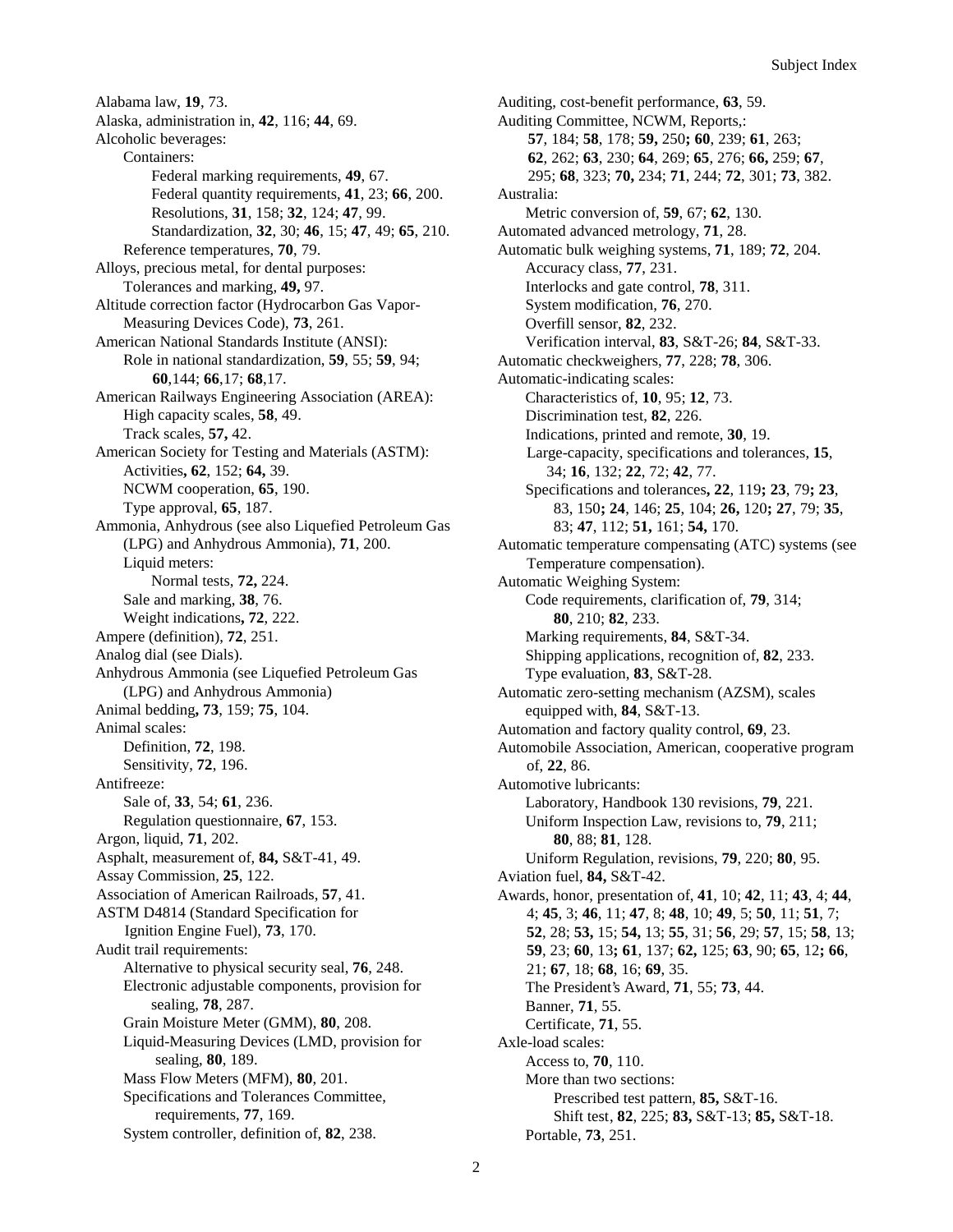Subject Index

Sensitivity, **72**, 196. Specifications and tolerances, **38**, 89; **46**, 140; **46**, 141; **46**, 143; **51**, 160; **52**, 172; **53**, 113; **61**, 175 **63**, 173; **64**, 198. Testing: Resolutions, **37**, 89; **38**, 98. Shift test, **70**, 109. Toll collection, **61**, 86. Axle-load weighers, portable**, 71**, 212. Axle-load weighing: Investigation of, **39**, 72. Problems in, **41**, 124 Resolution, **40**, 124.

#### **B**

Bacon, **72**, 89; **73**, 79; **73**, 225; **76**, 214. Baggage scales (see freight and baggage scales). Bags, shipping: Sizes, **32**, 31; **32**, 45. Drawstring and zip-lock, **73**, 176. Bakery products, packaging**, 66**, 153; **67**, 89. Balance indicator, equal arm scale, **73**, 241. Balance, Russell 1,000-pound, **40**, 31. Balances, prototype, for use in State labs, **45,** 57. Baler twine, **76**, 211; **77**, 141, 155. Banana market, **45,** 23. Bar Codes, use of in lieu of actual price entry, survey, **76**, 223. Bark mulch (see Mulch). Barometric pressure, **73**, 261. Barrel, standard: Law, **9**, 53**; 9**, 56; **10**, 176; **64**, 89; **65**, 40. Resolution, **8**, 223. Barriers to competitiveness, **73**, 24. Batching system, **71**,179. Bed sheets, **72**, 127. Bedspreads, **73**, 155. Beer barrels: Sizes for, **9**,146; **41**, 25. Testing, **25**, 113. Belt-conveyor scales, **36**, 53; **37**, 65; **69**, 181; **71**, 187; **72**, 203; **73**, 64. Accuracy of material, **78**, 309; **83**, S&T-17, 18; **84**, S&T-28; **85**, S&T-22. Adjustable components, method of sealing, **83**, S&T-25. Draft code, **69,** 197. Chain test, **71**, 188. Conditions of tests, **71**, 187. Flow indicators and recorders, rate of, **74**, 160. Idlers: Belt, alignment, **83**, S&T-25. Belt composition and maintenance, **84**, S&T-32; **85**, S&T-26. Belt, contact with idlers, **83**, S&T-24. Belt, position, **83**, S&T-24.

Concave curve, contact, **80**, 181; **82**, 230; **83**, S&T-19. Diagram, **83**, S&T-22. Conveyor installation, **84**, S&T-30; **85**, S&T-24. Conveyor maintenance, **84**, S&T-32. Scale quality type idlers, installation of, **82**, 231; **83**, S&T-23. Short conveyor, **74**, 164**; 83**, S&T-19. Training idlers : Color, **83**, S&T-23. Restraint of, **83**, S&T-19, 23. Material tests, **71**, 188; **83**, S&T-17. Clarification, **74**, 162; **85**, S&T-22. Monitoring scale performance, **85**, S&T-27. Scale alignment, **85**, S&T-28. Two flow rates, test at, **76**, 269. Official with statutory authority, **76**, 269. Power loss, **74**, 161. Primary indicating or recording elements, advancement of, **74**, 161. Radiated interference, **72**, 202. Rate of flow indicator, **71**, 187. Recorded elements and recorded representations, **78**, 309. Records, **76**, 269. Reference standards, **74,** 163. Scale alignment, **71,** 189; **83**, S&T-25. Sealing, **83**, S&T-25. Simulated load test**, 72**, 203. Minimum test loads, **74**, 163; **75**, 163; **79**, 315. Specifications and tolerances, **52**, 173; **53**, 117; **54**, 179; **55**, 244; **56**, 176, **60**, 150; **62**, 175; **63**, 176; **64**, 221; **65**, 221. Temperature, **74**, 163. Testing and type evaluation, **77**, 231. Tolerance, **78**, 309. Test procedures, **74**, 51; **75**, 46; **76**, 57; **77**, 86 "Wireline," **71**, 189. Zero-load tests, **74**, 162. Zero-setting mechanism, design of, **74**, 161. Bench scale, shift test, **77**, 206. Berries and other small fruits: Minimum weights for unit volumes, **74**, 101. "Open," deletion of, **74**, 100. Sale and marking, **32**, 29**; 32,** 42; **56**, 199. "Small fruit" definition, **75**, 92; **76**, 201. Berry baskets and boxes: Nonrigid containers, **82**, 255; **83**, S&T-37. Specifications and tolerances, **9**, 59; **9**, 79**; 9**, 90; **10**, 199; **11**, App., 14; **34,** 158**; 54**, 196; **55**, 261**; 61**, 199; **64**, 214. Test procedures for, **74**, 183. Better Business Bureau, activities, **21**, 93. Blankets, **73**, 155. Bologna, **72,** 89. Borax, U.S., **70**, 93; **71**, 156.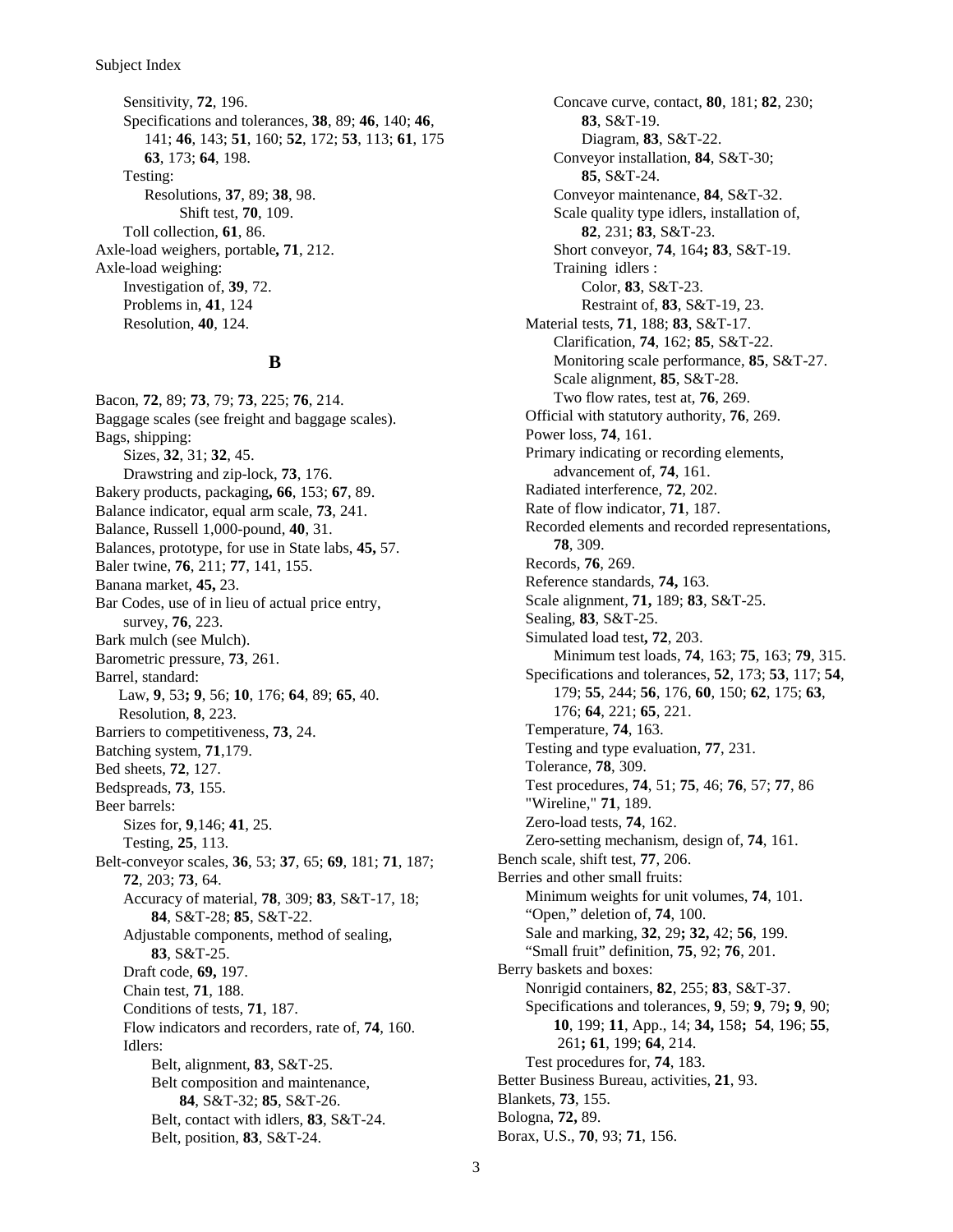Presentation to Committee on Liaison**, 69**, 269. Bottles: Lubricating oil (see Lubricating-oil bottles). Milk and cream (see Milk and cream bottles). Plastic (see Plastic bottles). Bread: 6-oz microwaveable, **76**, 202. Nebraska Supreme Court decision, **17,** 51. Resolutions, **13**, 174; **19**, 170. Sale of, **56**, 199**; 65**, 205. Size restrictions, elimination of, **77**, 136. Tolerances, **14**, 37; **14**, 84; **15**, 79; **15**, 91**; 16**, 112; **17**, 51**; 17**, 63**; 18**, 143**; 18**, 154; **18**, 163; **46**, 90. Weight: Subsections, **72**, 130. Variables, contributing factors**, 46**, 90. Weight standardization legislation, **13**, 115; **13,** 188; **14**, 24**; 14**, 72; **14,** 80; **14**, 83; **15**, 88; **16**, 98; **16**, 112; **17**, 40; **17**, 59; **17**, 76; **18,** 143; **18**, 154; **19,** 83**; 24**, 162; **26**, 34; **26**, 95. Budget development (see National Conference on Weights and Measures). Bulbs, method of sale, **61**, 223. Bulk food commodities (see Commodities). Bulk sales, **71**, 140. Bulk weighing systems, **71**, 190. Automatic**, 72**, 204. Bureau of Alcohol, Tobacco and Firearms**, 72**, 295. Burgess, George Kimball, tribute to**, 25**, 2. Bushel: Three-eighths, **39**, 53; **39,** 60; **39**, 89. Resolution**, 39**, 91. Weights**, 8,** 106; **8,** 109; **16**, 82. Resolutions**, 8**, 200; **8**, 202. Butter and butter-like spreads, sale of, **43**, 49; **56,** 199; **64**, 182**; 66**, 96; **67**, 90**; 68**, 303; **70**, 82; **71**, 146. Eliminate size restrictions, **79**, 211. Butterfat-test scales (see Cream-test and butterfat-test scales).

### **C**

Camera film, **74**, 98; **75**, 90. Canada: Administration in, **24,** 61; **36,** 7; **42**, 44. Canadian representatives, NCWM, **75**, 34; **77**, 50. Marketplace Intervention Model, **83**, Exec-10. Metric conversion, **59**, 87**; 62**, 46; **64**, 99. New regulatory strategies, **76**, 318. Strategic planning in Canada, **82**, 39. Type approval, **47**, 27. U.S.-Canada Mutual Recognition of Type Evaluation: Policy, **80**, 31. Reports, **81**, 28; **82**, 37; **83**, Exec-13;

**84**, NTEP-3; **85**, NTEP-3. Work Group, **78**, 57; **79**, 39. U.S., method of sale requirements, **75**, 97. Weights and Measures, Coordination with Canada, **76**, 46. Candy sold to businesses for resale, **76**, 223. Cans for food (see also Packages): Standardization, **27**, 36; **28**, 60; **29**, 95; **29**, 112; **29**, 117; **30**, 145. Resolutions, **27**, 109; **28**, 137. Capacity measures (see Liquid measures; also Dry measures). Car wash timers**, 71**, 204. Car weighing, **7,** 162. Carat weight, resolution**, 8**, 223. Carbon dioxide  $(C0<sub>2</sub>)$ , **71**, 200. Liquid-Measuring Devices (LMD), **72**, 254. Liquid meters, **73**, 270. Carbon Dioxide Liquid Meter Code, draft Code, **74**, 186. Carbon Dioxide Liquid-Measuring Device, Tentative code, proposal, **75**, 174; **81**, 193; **83**, S&T-37. Type evaluation, **83**, S&T-37. Card-activated systems, **73**, 297. Carpets and carpet padding materials: Method of sale**, 61**, 238; **62**, 221; **84,** L&R-12. Cartridge, Preval, characteristics of, **52**, 90. Cash-credit pricing, **69**, 235. Cash registers, electronic, Tare capability, **59**, 47**; 62**, 166; **63**, 167. Catalyst beads, **66**, 100. Caulking compounds: Checking of, **55**, 136. Sale and marking, **52**, 162; **53**, 130; **54**, 213; **56**, 204; **66**, 101. Centigrade scale for temperature, **11**, 39. Central America, weights and measures in, **42**, 128. Cereal grains and oil seed, Method of sale**, 66**, 97. Certificate of Conformance (see National Type Evaluation Program): Challenges to a Certificate and verification that production meets type, **83**, Exec-18; **84**, NTEP-5; **85**, NTEP-7. Definition for "Effective" and modification to the definitions for "Active" and "Inactive," **82**, 46; **84**, NTEP-12; **85**, NTEP-13. Index of NTEP Certificates, establishing Internet version, **84**, NTEP-8. Marking of devices with Certificate number, **74**, 143; **75**, 134; **76**, 255, 272; **85**, S&T-7. Marking requirements, **83**, S&T-9. Pre-NTEP Certificates: Eliminating provisions for, **84**, NTEP-11. Expansion of, **84**, NTEP-15. Private Label, **85**, NTEP-15.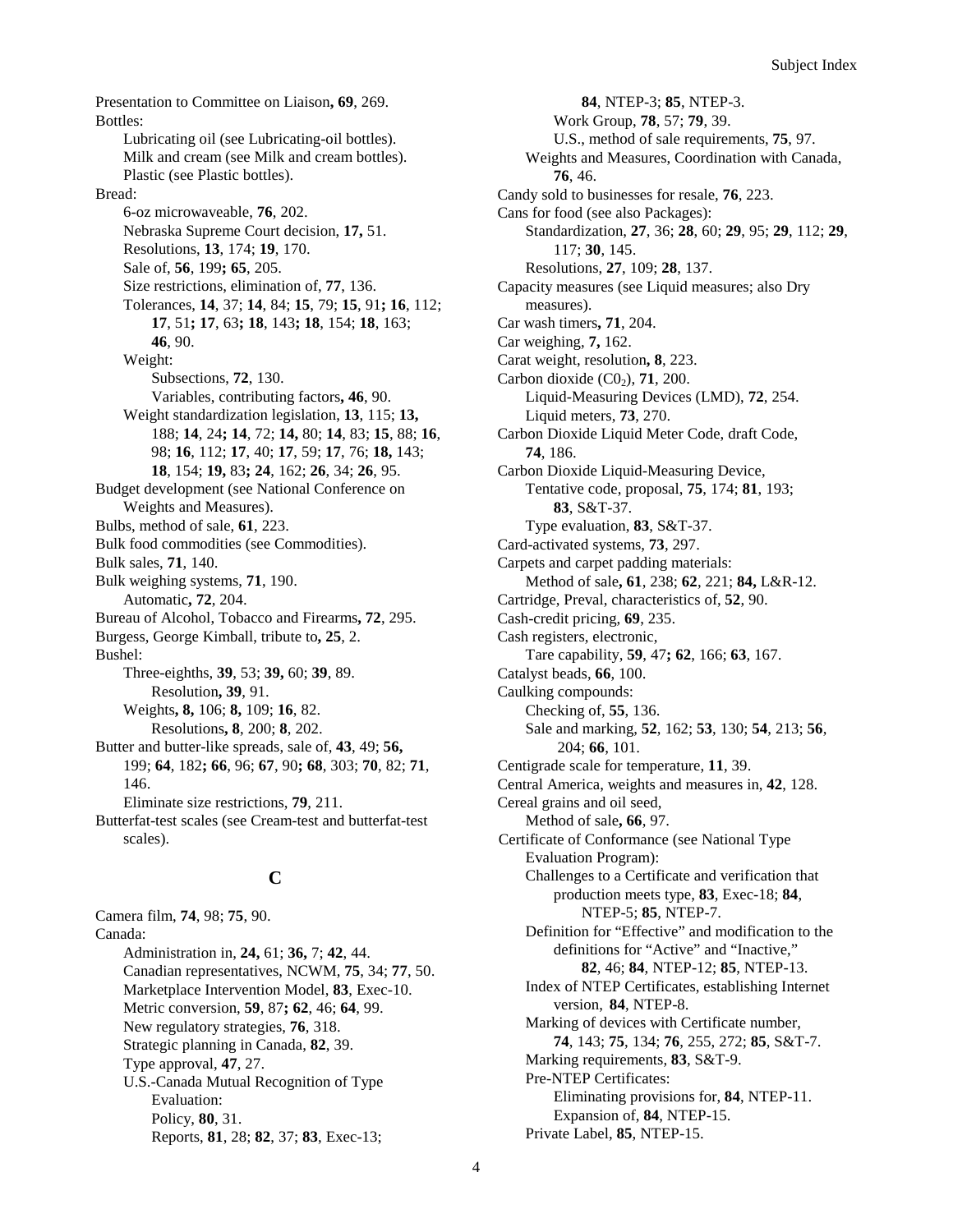Canceling a private label agreement, **84**, NTEP-13. Identifying a private label Certificate, **84**, NTEP-14; **85**, NTEP-17. Provisional Certificate: Discontinuation for load cells, **77**, 86. Remanufacturers, clarification of when to obtain and maintain NTEP Certificate, **79**, 56. Software, separate Certificates for, policy, **80**, 38; **81**, 34; **82**, 44; **83**, Exec-17. Certificates, uniform weight, for movement of household goods, **39**, 50**; 40**, 125. Certification plan for Federal specifications, **25**, 42. Certification plan (NTP) (see National Training Program). Ceylon, administration in, **53**, 44. Chain-store operation, **21**, 79. Chairman of National Conference, addresses, **43**, 4; **44**, 5; **45**, 4; **46**, 24; **47**, 8; **48**, 18; **49**, 11; **50**, 24; **51**, 15; **52**, 29; **53**, 19; **54**, 24**; 55**, 3; **56**, 1; **57**, 1; **58**, 1; **59**, 1; **60**, 1**; 61**, 137; **62,** 125; **63**, 78; **64**, 26; **65,** 12; **66,** 21; **67**, 18; **68**, 2**; 69**, 11; **70**, 26; **71, 3**9; **72,** 32; **73**, 28. Chairman-Elect, National Conference, **70**, 33. Challenges facing government, industry, and consumers, **55**, 41. Chamois, test procedures and labeling requirements, **83,** L&R-23; **84,** L&R-18. Charcoal briquettes, sale of**, 41**, 135. Checkweighing scales, **39**, 29. Automatic, procedures to evaluate, **77**, 228; **78**, 306. Cheese and cheese products, sale and marking, **31,** 119; **31**, 135. Chicken parts, ready-to-eat, **70,** 83. Circular dial (see Dial). Clams, **70**, 85; **71**, 147. Fresh, method of sale, **75**, 92; **76**, 203. Frozen and canned, **83,** L&R-6. Processed, definition of term, **74**, 104. Coal: Bootleg control**, 25**, 129. Chemically treated, sale of, **23**, 66. Interstate trucking, **31**, 140. Quality, **18**, 186. Resolution, **16**, 149. Sale and weighing, **13**, 182; **14**, 54; **1**6, 123; **16,** 127; **24**, 147, 110. Uniform ton, **15**, 53. Resolution **15**, 124. Coffee: Cans, vacuum-packed, **75**, 99. Packages**, 36**, 98. Coffee makers, coolers, Labeling, **62,** 214. Coke, sale and weighing, **11**, 159; **16**, 127. Combination railroad track and vehicle scales, **71**, 182.

Combined LMD code (see Liquid-Measuring Devices). Comforters, **73**, 155. Commerce, U.S. Department of Activities**, 47**, 2; **48**, 2; **50**, 1; **52**, 1. Addresses of Secretary of Commerce or his representative are found in all reports starting with the Third Conference Report, except 4th, 20th, 21st, 24th, 29th through 37th, and 42nd. Publications: "What about Metric," **61**, 22. Commodities: Bulk food: Advertising and price computing, **5**, 96; **76**, 205. Pricing, **61**, 230; **70**, 108**; 72**, 131. Combination quantity, **57**, 149; **58**, 147; **59**, 224; **60**,176. Bulk, non-food products, **74**, 107. Bulk sales, delivery ticket, **76**, 196. Container type, method of sale, **62**, 212. Federal Trade Commission (FTC) jurisdiction, **78**, 234; **79**, 221. Imported packaged, **60**, 222. Machine-vended, **79**, 219; **80**, 92. Method of sale, **67**, 85; **68**, 135. Model Regulation, **56**, 199; **58**, 146; **59**, 222; **60**, 174, **61**, 230; **62**, 217; **63**, 147; **64**, 174; **65**, 205; **66**, 96; **67**, 90**; 68**, 155; **69**, 108**; 69**, 126. Method of Sale of Commodities, Committee reports**, 31**, 118; **32**, 27; **33**, 41; **34**, 112; **35**, 122; **36**, 92; **37**, 57; **38**, 57; **39**, 61; **40**, 94. (Committee consolidated with Committee on Legislation in 1956 to form new Committee on Laws and Regulations.) Change "commodity in package form" to "package," **76**, 197. Sold by count, **75**, 92. Variable weights and sizes, **74**, 99; **75**, 91. Wet, **73**, 252. Commodity Requirements, Task Force on, **70**, 46; **70**, 59; **71**, 70; **71**, 161; **73**, 50; **73**, 74; **73**, 170; **74**, 44. Flour, **72**, 63. Meat and poultry**, 72**, 64. Pilot study, **73**, 74. Commodity Standards, Subcommittee on, **70**, 47. Communication: Weights and measures enforcement, **44,** 41. "Key to Progress," **70**, 26. Compact discs, labeling of time, **76**, 222. Complaint handling, **73**, 52; **73**, 105. Compressed gases or liquefied gases, **73**, 160; **73**, 218. In cylinders, **72**, 134; **74**, 107; **75**, 100. Compressed Natural Gas (CNG): Fuel quality standard, **79**, 220. Fuel specification, **78**, 232. Sold as vehicle fuel, **78**, 229, 233; **79**, 213. Compressed Natural Gas dispensers: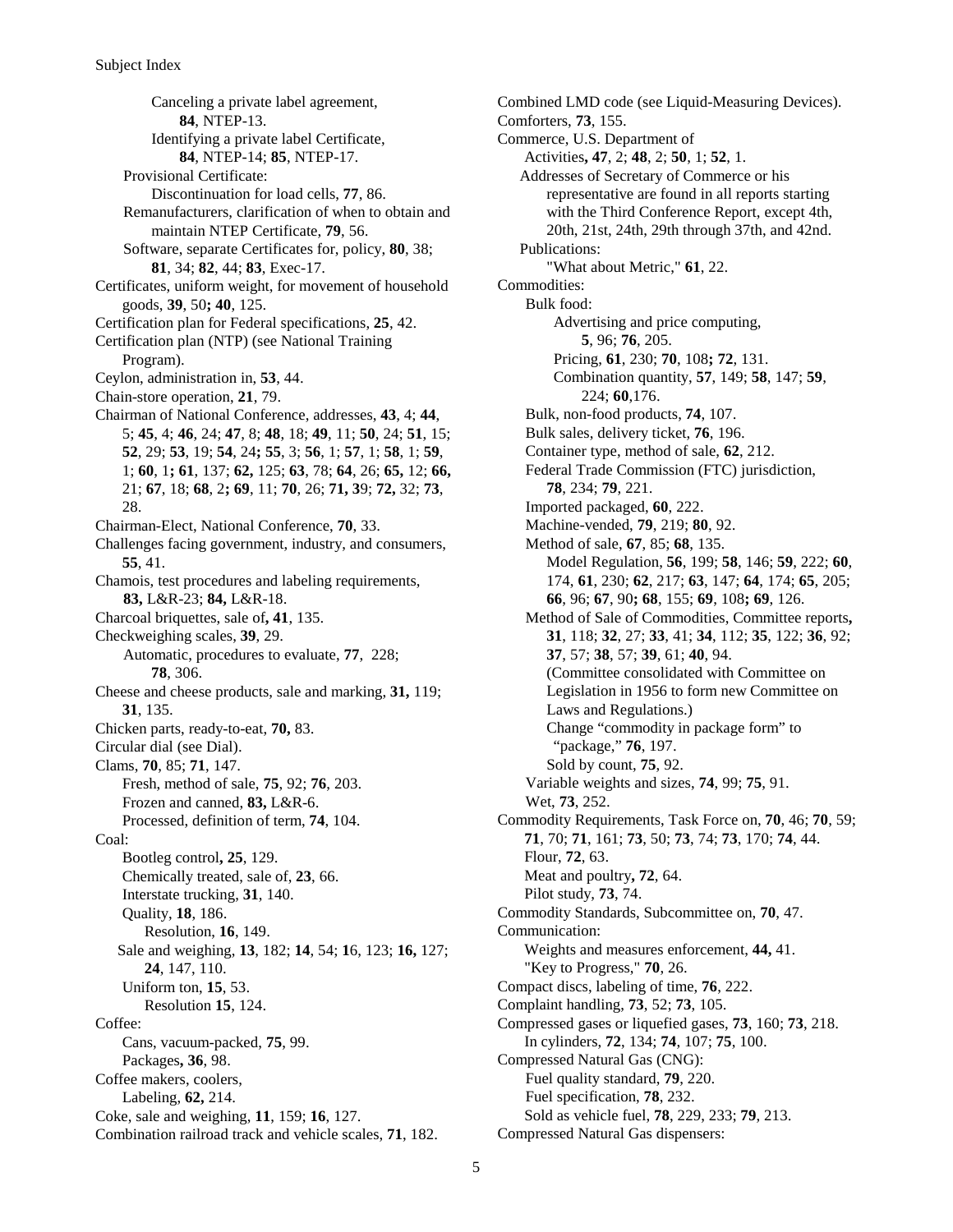Requirements, **74**, 186. Return of product to storage, **80**, 202; **81**, 186; **82**, 251; **83**, S&T-35. Computer: Networking, **69**, 110. Revolution, **65**, 22. Type evaluation, criteria for, **75**, 45; **76**, 56. Uniformity**, 69**, 31. Computer printer, ribbons and tapes, **76**, 213. Computing device, truck stop dispensers, exemptions, **80**, 191. Computing scales: Drum-type, **71**, 180. Indications, **83,** S&T-15. Mode**, 83,** S&T-15. Money-value increments**, 44**, 91. Money-value tolerance**, 44**, 90. Specifications and tolerances**, 8**, 219; **9**, 61; **9,** 104; **10**, 146; **10,** 214; **10**, 225; **11**, 109**; 11**, App. 1, 33; **17**,131; **24**, 146; **26**, 121; **34**, 159; **56**, 168; **61**, 176; **62**, 203; **63**, 163; **68**, 221; **69**, 175. Concentrated load capacity, **73**, 242; **76**, 265; **78**, 307; **79**, 308; **80**, 175; **81**, 171; **84,** S&T-17. Concrete batching scales: Specifications and tolerances**, 52**, 172. Concrete mobile, **55,** 262. Confectionary: Packaging, **60**, 187. Conference (see National Conference on Weights and Measures). Consolidation of weights and measures activities with other government activities, resolution, **38**, 99. Constitution and Bylaws Committee, **5**, 89; **5,** 119; **9**, 115**; 10**, 58; **10**, 110; **11**, 168**; 20**, 134; **21**, 74; **26**,148. Constitution and Bylaws, general (see National Conference on Weights and Measures). Construction materials, hopper scales**, 71**, 177. Tolerance values**, 71**, 177. Consumer Affairs, **79**, 363. Consumers: American Council on Consumer Interests, activities of, **56**, 12. Better Business Bureau, activities, **21**, 93. Chicago movement, **55**, 191. Consumer Council of Massachusetts, activities, **55**,197. Education for**, 13**, 167; **14**, 21; **19**, 86; **21**, 62; **27**, 16; **28**, 28; **30**, 100; **31**, 3; **32,** 49; **52**, 155; **53**, 48; **56**, 150. Chicago plan**, 43**, 23. Elementary school outlines**, 51**, 139. Legislation for, **55**, 33. Resolutions**, 11**, 179; **12**, 207. Involvement, **72**, 32. National Conference contributions, **54**, 7. National Consumers League, resolution**, 53**, 151.

Organizations, **60**, 75; **60**, 117; **61**, 120**; 61**,141; **61**, 229, **63**, 208. Problems of**, 54**, 143; **56**, 12; **56**, 67. Protection for, **25**, 42; **44,** 105; **45**, 122; **45**, 126; **48**, 10; **49**, 98; **49**, 133; **54**, 17; **54**, 137; **57,** 78; **58**, 82; **58**, 122; **60,** 67**; 61**, 103; **63**, 91, **70**, 15. Resolutions, **46**, 117; **47**, 100. Standards for, **52**, 39. Symposium on, **43**, 31. Trends and activities, **57**, 70; **57**, 141; **58**, 81; **58,** 116; **65**, 102. Container Acts, Standard, amendments: Additional sizes of hampers, round stave, and splint baskets, resolution, **48**, 95. Enforcement, **23**, 53. Provisions, **19**, 160**; 22**, 13; **28**, 128**; 49**, 84. Repeal, **54**, 88. Three-eighths bushel, **39**, 53; **39**, 60; **39**, 89. Resolution, **39**, 91. Containers (also see Packages and Cans): Cylindrical, quantity declaration, **60**, 184. Deceptive and slack-fill**, 30**, 138; **32**, 11. Interstate shipment, **19**, 160; **29**, 9; **36,** 74. Legislation, consolidation of, **24**, 44; **25,** 107; **30**, 8. Method of sale, **59**, 223. Net-weight marking, resolutions, **4,** 59; **7,** 144. Standardization**, 6**, 46; **6,** 134; **12**, 89**; 13**, 122; **30**, 145; **32**, 18. Resolution**, 14**, 110; **19**, 168. Transparent**, 33**, 141. Continuing Educational Units (CEU), **79**, 359; **82**, 269. Awarding of, **75**, 184. Completion of revised modules, **78**, 350; **79**, 359. Conveyor scales (see Belt-conveyor scales). Cooperation: Federal-State, **4**, 5; **5**, 8; **6**, 111; **13**, 13; **24**, 77; **27**, 25; **29**, 25; **30**, 29**; 31**, 16**; 32**, 100; **34**, 105; **34**, 108; **44**, 1**; 49**, 6; **53**, 72; **56**, 5; **65**, 26; **65**, 147. Resolution, **31**, 158. Industry-government, **17,** 111; **22**, 86; **23**, 29; **25**, 61; **34**, 129; **42**, 107; **52,** 105; **53**, 50; **53**, 66; **54**, 1. "New Federalism," **59,** 6. Officials, among, **30**, 81; **42**, 110. Copyright of NIST Handbooks by NCWM, **84**, BOD-12; **85**, BOD-7. Cordage, sale and marking, **16**, 71; **31**, 120; **40**, 100; **41**, 137; **42**, 102. Baler and binder twine: Method of sale**, 61**, 237; **62**, 220; **63**, 147; **64,** 174. Types, **61**, 44. Cordage-measuring devices (also see Wire and cordage-measuring devices):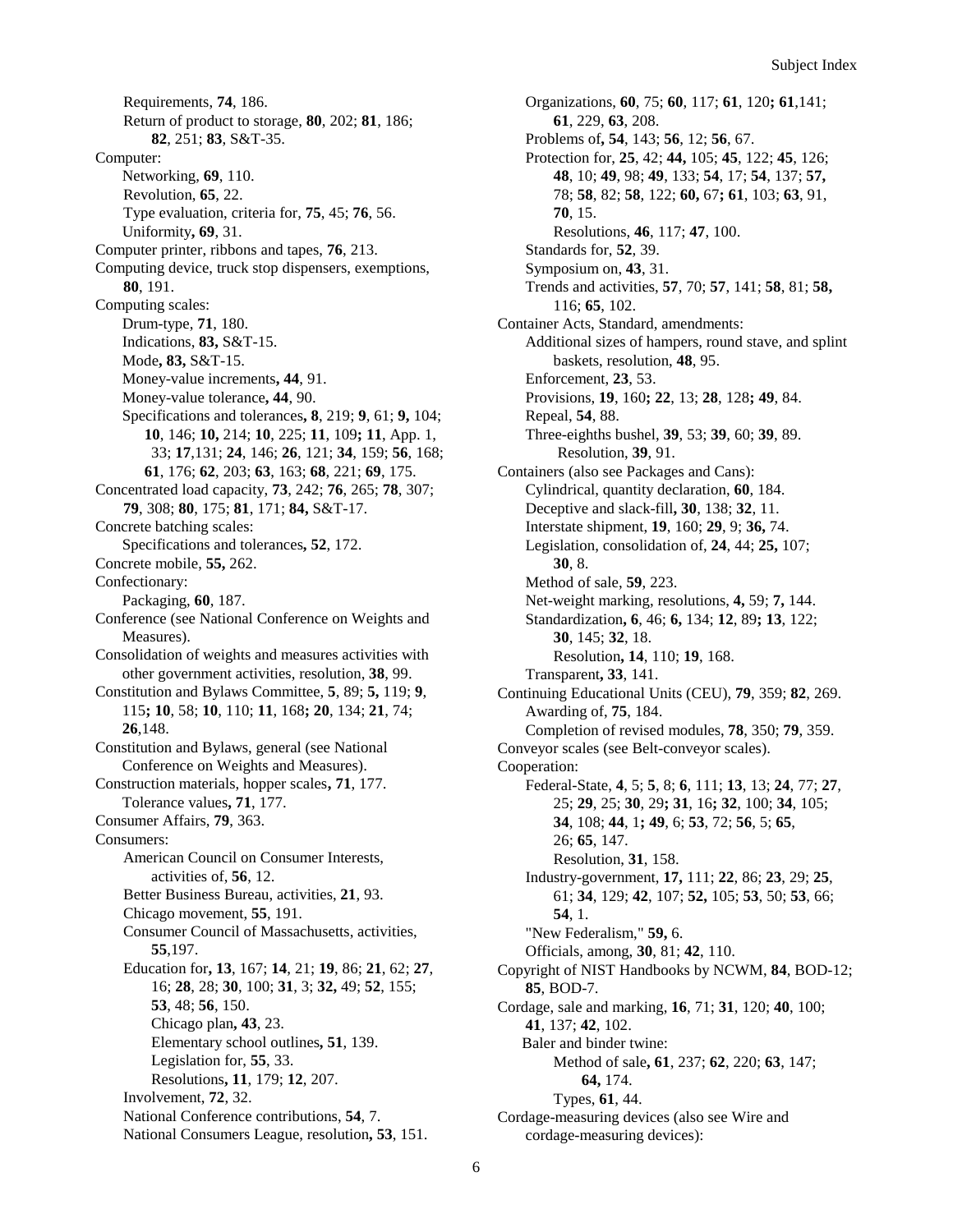Subject Index

Specifications and tolerances, **35**, 82; **36,** 105; **37**, 82; **52,** 184; **53**, 122; **54**, 194. Testing, **35,** 100. Corned beef**, 73**, 78. Cornmeal: Eliminate size restrictions, **79**, 212. Labeling of, **66**, 152. Cost-benefit analysis**, 52**, 132. Cottage cheese and cottage cheese products, **72**, 131. Cotton: Bale standardization**, 23**, 22. Batting, sale of, **30**, 130. Net-weight sale, **23**, 22. Weighing**, 16**, 26. Counter scales and balances: Shift test, **77**, 206. Side beams on**, 22**, 117; **23**, 134. Specifications and tolerances, **8**, 216**; 8**, 265; **9**, 60; **9**, 95; **10**, 156; **10**, 207; **10**, 223; **11**, 108; **11**, 150; **11**, App. 1, 25; **21**, 151; **22**, 72; **24**, 91; **24**, 145; **25**, 106; **26**, 126; **32**, 91; **32**, 94; **33**, 100; **33**, 103; **54**, 173. Counting scales**, 64**, 200**; 65**, 220; **73**, 254. Criteria, **74**, 159; **77**, 225; **78**, 306. "Not for legal trade," **79**, 314. NTEP appeal on, **77**, 89. Court cases: Preparation, **41,** 17. Technicalities, **38**, 64, Court decisions: Citations**, 19**, 68; **20**, 80; **23**, 120; **26**, 160; **27**, 107; **31,** 156. Legal status, **22,** 132. Crabmeat, test procedures, revisions, **83,** L&R-14. Crane scales: Definition, proposed change, **83,** S&T-14. Design criteria and tolerances, **72**, 193. Specifications and tolerances**, 42**, 77; **44**, 82; **45**, 94; **49**, 179; **71**, 178. Tolerance values, **71**, 177; **72**, 194. Cream-test and butterfat-test scales: Maintenance, **9**, 39; **17**, 11. Specifications and tolerances, **8**, 220**; 9**, 62; **9**, 111; **10**, 216; **11**, 153**; 11**, App. 1, 36; **17**, 132; **22**, 72; **34**, 160. Credit card surcharge, **71**, 229; **72**, 285; **73**, 364. Creep test (see Time Dependence Test). Cryogenic fluids, flow measurement of, **56**, 12. Cryogenic liquid-measuring devices: Application: Liquefied Natural Gas, proposal to include

applications, **84**, S&T, 43; **85**, S&T-36. Statement, exclusions, **80**, 199. Automatic temperature or density compensation, **76**, 285, 286; **78**, 321; **79**, 324; **80**, 197. Code, proposed, **76**, 286. Specifications and tolerances, **52**, 182; **57**, 170; **59**, 238; **61**, 193; **63**, 184; **68**, 260; **69**, 237. U.S. Treasury Department Customs Service, weighing, **18**, 104. Cryogenic meters, permanence test, **72**, 244. Cryogenics, on-board weighing systems, **71**, 202.

#### **D**

Dana, Margaret, resolution on, **55**, 285. Data processing, automatic, in weights and measures, **52**, 45; **55**, 231; **56**, 47; **56**, 147; **69**, 28; **69**, 224. Decreasing load test, **72**, 199. Portable wheel load weighers, **83**, S&T-10. Demographics: Trends and impact on the 80's, **65**, 156. Desktop publishing, **73**, 41. Device Evaluation Index, **70**, 53. Dials, **71**, 179. Analog, **71**, 180. Circular, **7**1, 180. Diesel fuel: Dispenser, nozzle requirements, **82**, 198; **82**, 242. Grade based on Cetane ratings, definition, **80**, 96; **81**, 130; **82**, 196. Premium, **83,** L&R-7; **84,** L&R-14. Compliance procedures, **84,** L&R-14; **85,** L&R-11. Diesel-fuel dispensers (see also Motor-fuel dispensers) **82**, 198. Dispensers (see also Motor-Fuel or Mechanical pump dispensers): Mechanical devices, products dispensed from, **75**, 104; **76**, 212. Digital electronic scale, **72**, 201. Digital indicating/recording elements: Grain Moisture Meters: Information sent to printer, **79**, 335. Multi-constituent meters, **80**, 207. Motion detection for large capacity hopper scales, **80**, 177. Zero, return to, **80**, 199. Zero indication, **77**, 199

Direct sale, definition, **78**, 293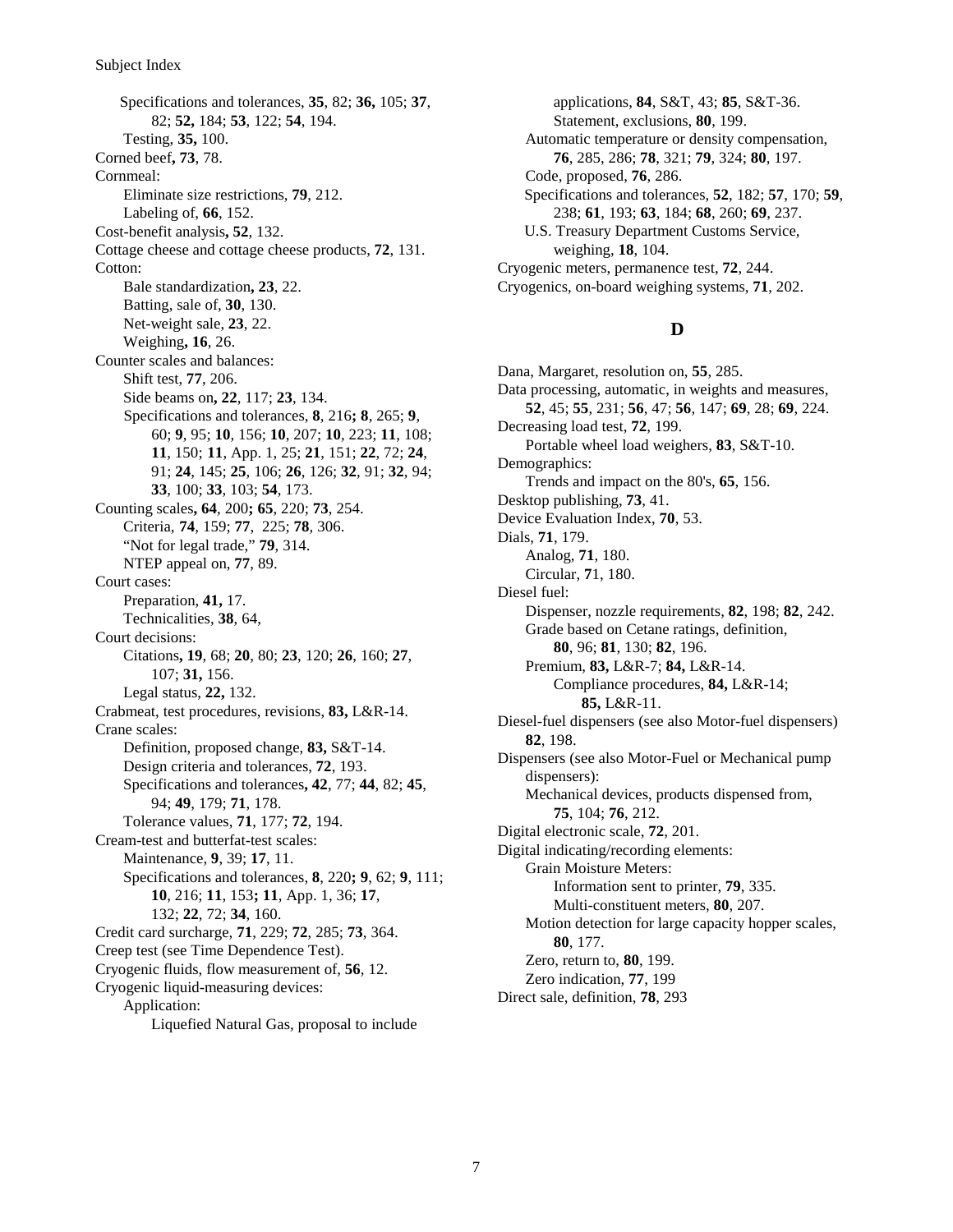Discharge hose: Length, **72**, 216. Definition, **72**, 217. Discharge line, definition, **72**, 217. Discrimination tests, **73**, 344. Automatic indicating scales, **82**, 226. Dispensers (see Motor fuel dispensers). "Dollies," **71**, 174. Drained weight: Enforcement and requirements, **61**, 112; **61**, 245. Packaging and labeling, **59,** 218; **61**, 110; **63**, 20. Draw-string bags, **73**, 176. Dried used tare (see Tare). Dry commodities, sale by weight, **8**, 106; **8**, 109; **9**, 147; **10**, 109; **10**, 189; **11**, 88; **12**, 212; **13**, 185; **15**, 17; **16**, 82; **17**, 37. Resolutions**, 8**, 200; **10**, 189; **12**, 205; **13**, 177; **16**, 139; **19**, 167. Dry measures: Abolition, **15**, 17. Resolutions, **8**, 200; **16**, 146; **32**, 124. Nonwatertight, **73**, 264. Specifications and tolerances**, 8**, 212; **9**, 59**; 9**, 79; **10**, 197; **11**, 137; **11**, App. 1, 12; **24**, 91; **61**,199. Standardization, **12**, 89. Testing**, 8,** 181. Dry tare (see Tare). Durability of devices, **74**, 48. Dynamic monorail scales (see Monorail scales).

#### **E**

 $e_{\min}$  (minimum verification scale division), definition, **82**, 229. Education: Consumers (see Consumers). Data processing profile, **69,** 224. Measurement Science Course, **49**, 13; **49**, 15; **49**, 162; **50**, 178; **51**, 133; **52**, 153; **54**, 166; **65**, 34. Regional committees, **69**, 210. Training programs, **69**, 210, **70,** 23; **70**, 46. Users of devices, **18**, 44. Weights and measures officials, **26**, 22; **30**, 32; **35**,105. Audio-visual, **49**, 103; **50**, 181; **51**, 135; **52**, 140. Home study course, **54**, 167; **55**, 233; **57**, 138. NBS school, **33**, 4; **42**, 43; **46**, 32; **47**, 94. OWM training program, **49**, 49; **52**, 140; **53**, 31. Suggested training program, **55**, 83. Training schools: Necessity for, **37**, 120.

Resolution, **43**, 102. Education, Administration, and Consumer Affairs Committee, National Conference (now Administration and Public Affairs Committee), **56**, 213; **78**, 54; **79**, 35. Consumer Affairs, **79**, 363. Reports, **57,** 137; **58**, 140; **59**, 210; **60**, 165; **61**, 160; **62**, 240; **63**, 190; **64**, 223**; 65**, 241; **66**, 187; **67**, 216; **68**, 277; **69**, 209, **70**, 175; **71**, 217; **72**, 265; **73**, 312. Safety Committee, formation of, **77**, 53. Education Committee: Reports, **30**, 103; **31**, 45; **32**, 51; **33**, 115; **34**, 71; **35**, 99; **36**, 47; **37**, 39; **38**, 56; **39**, 32; **40**, 27; **41**, 97; **42**, 41; **43**, 21; **44**, 24; **45**, 16; **46**, 28; **47**, 93; **48**, 24; **49**, 161; **50**, 178; **51**, 133; **52**, 153; **53**, 108; **54**, 165; **55**, 230; **56**, 147. Resolution, **29**, 145. Eggs: Grading, **32**, 29; **32**, 41. Regulation of sale, **19**, 118; **59**, 224. Elapsed-time tests, **71**, 193. Electric watt-hour meters: Code, **48**, 115; **72**, 248; **73**, 269. Kilowatt hour, **63**, 188; **72**, 251. Testing, **10**, 52; **21**, 54. Electromagnetic interference (EMI), **71**, 175; **72**, 202; **82**, 227. Field testing procedure, **63**, 1; **63**, 13; **63**, 170**; 65**, 140. Scales code, **72**, 190. Susceptibility, **71**, 176. Electronic adjustable components (see Adjustable components). Electronic scales, **60**, 59**; 63**, 168; **69**, 237. Computing scales, capacity indication, weight ranges and unit weights, limits, **77**, 200. Developments, **35**, 43; **38,** 52. Digital, **57**, 117; **58**, 36; **58**, 41; **59**, 47; **63**, 118; **63**, 168; **64**, 199; **64**, 204**; 65**, 143. Electronic thermometers (see Thermometers). Electronic Watthour Meter Code, **74**, 186. Electronics revolution, **65**, 11. EMI (see Electromagnetic interference). Energy: Allocating costs, **73**, 53. Allocation systems, **71**, 160; **72,** 52**; 72**, 229; **73**, 114. Task Force on, **73**, 53; **73**, 114; **74**, 45; **75**, 40. Energy forecast, **58**, 17; **60**, 14. Enforcement and emerging issues in Weights and Measures, **83**, Exec-12. Engine fuels: Compressed Natural Gas (CNG): Fuel quality standard, **79**, 220. Fuel specifications, **78**, 232.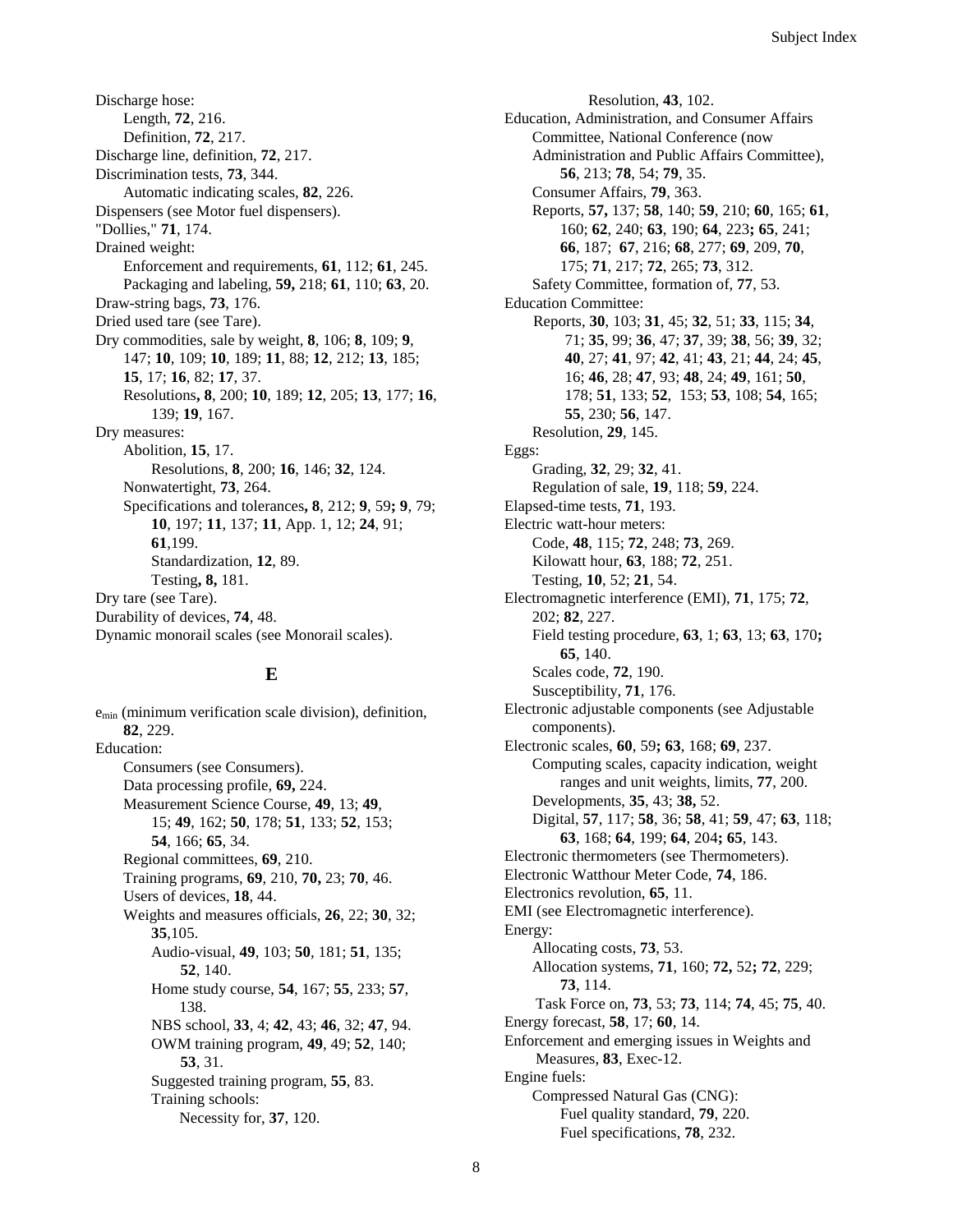Sold as vehicle fuel, **78**, 229, 233; **79**, 213. Diesel fuel: Dispensers, nozzle requirements, **82**, 198. Grade based on Cetane ratings, definition, **80**, 96; **81**, 130; **82**, 196. Premium, **83,** L&R-7; **84,** L&R-14, Compliance procedures, **84,** L&R-14; **85,** L&R-11. Gasoline: "Economy," addition of term in Handbook 130, **82**, 198. Gasoline-alcohol blends, labeling of oxygenates, **75**, 102; **76**, 207. Gasoline-oxygenate blends, **81**, 129, 131. Product flush prior to octane sampling, guideline on, **85,** L&R-12. Laboratory, Handbook 130 revisions, **79**, 221. Uniform Inspection Law, revisions to, **79**, 211; **80**, 88; **81**, 128. Uniform Regulation, revisions to, **79**, 220; **80**, 95. Engineering performance standards, **51**, 9. England, administration (see Great Britain). English system of weights and measures, history, **50**, 128. Equal-arm scales, **73**, 241; **77**, 206. Equipment: Commercial weighing and measuring, definition, **80**, 85. Maintenance guidelines, **75**, 137; **76**, 251, 252; **77**, 198. Safety considerations in design, inspection and use, **77**, 198. Equipment repair, **73**, 245. Influence factors, **73,** 246. Error determination, **73**, 346. European Economic Community: Type approval and verification, **65**, 97. Evidence, obtaining for prosecution (see Prosecution). Examination Procedure Outlines (EPO), **76**, 230; **84,** A&P-10. Executive Committee, National Conference: Membership, resolution, **20**, 134. Policy statement on procedure, **55**, 279. Reports, **39**, 71; **40**, 19; **41**, 23; **43**, 61; **44**, 39; **45**, 41; **45**, 145; **46**, 118; **47**, 125**; 48**, 69; **49**, 159; **50**, 175; **51**, 131; **52**, 151; **53**, 103; **54**, 157; **55**, 278; **56**, 212**; 57**, 178; **58**, 171; **59**, 243; **60**, 229; **61**, 251; **62**, 253; **63**, 254; **65**, 263; **66**, 239**; 67**, 281; **68**, 69; **69**, 47; **70**, 30; **71**, 48; **72**, 42; **73**,37. Reports on meeting of incoming committee**, 37**, 90; **38**, 101**; 39**, 92; **40**, 110; **41**, 40; **42**, 104; **43**, 109; **44**, 116; **45**, 132; **46**, 155; **47**, 132; **48**, 118; **49**, 160; **50**, 177; **51**, 132; **52**, 152; **53**, 105; **54**, 160; **55**, 282; **56**, 222. Executive Secretary of National Conference: Reports, **5**, 12**; 6,** 13**; 7**, 16; **8**, 15**; 9**, 15; **10**, 46; **11**,

83; **12**, 25; **13**, 18; **22**, 36**; 37**, 1; **46**, 124; **47**, 95; **48**, 21. Exhibits, **39**, 32; **50**, viii; **56**, 110. Exposure, variations resulting from**, 70**, 81.

#### **F**

Fabric measurement, department store control, **20**, 8. Fabric-measuring devices: Characteristics, **11**, 117; **39**, 64. Specifications and tolerances**, 15**, 126; **16**, 118; **17**, 21; **21**, 149; **22**, 69; **34**, 151**; 35**, 82; **44**, 88; **52**, 184; **53**, 121; **62**, 190. Testing, **15,** 93; **55**, 139; **66**, 168. Face (definition), **72**, 219. Fair Packaging and Labeling Act, **84,** L&R-5. Farm milk tanks: Characteristics, **37**, 20. Gage rods, **62**, 189**; 65**, 234. Metric conversion, **65**, 234. Specifications and tolerances, **38**, 90; **39**, 82; **45**, 98; **46**, 151; **47**, 122; **54,** 190; **55**, 255; **58**, 168; **60**, 206; **61**, 196; **62**, 188; **64**, 211; **64**, 220; **65**, 233**; 68**, 264; **69**, 194. Testing**, 39**, 54; **40**, 112. Fast Food: Carry-out, **70**, 83. Sale by count, **64**, 181. Federal Grain Inspection Service (FGIS) (see Agriculture, U.S. Department). Federal Property and Admin Services Act of 1949, Authorizations, **57**, 136. Federal role in net content compliance, **71**, 229. Federal Specifications Board, **18,** 146; **20**, 34; **25**, 23. Federal-State cooperation (see Cooperation). Federal-State technical services, **49**, 56. Federal Trade Commission (FTC): Activities, **22**, 42; **44**, 93; **49**, 64; **57**, 109; **57**, 133. Net weight, **64**, 244; **65**, 252. Packaging uniformity, **60**, 186. Policy on H-133, **71**, 160. Regulations, **57**, 133. Role of, **54**, 119. Federally inspected plants (see Agriculture, U.S. Department of). Fee system, **12**, 87; **26**, 9. Resolution, **10**, 134. Feed: Liquid, **71**, 192. Weighing systems, truck-borne, **57**, 161. Fence wire: Method of sale, **64**, 180. Fertilizers:

Chemical, sale and marking, **38**, 76.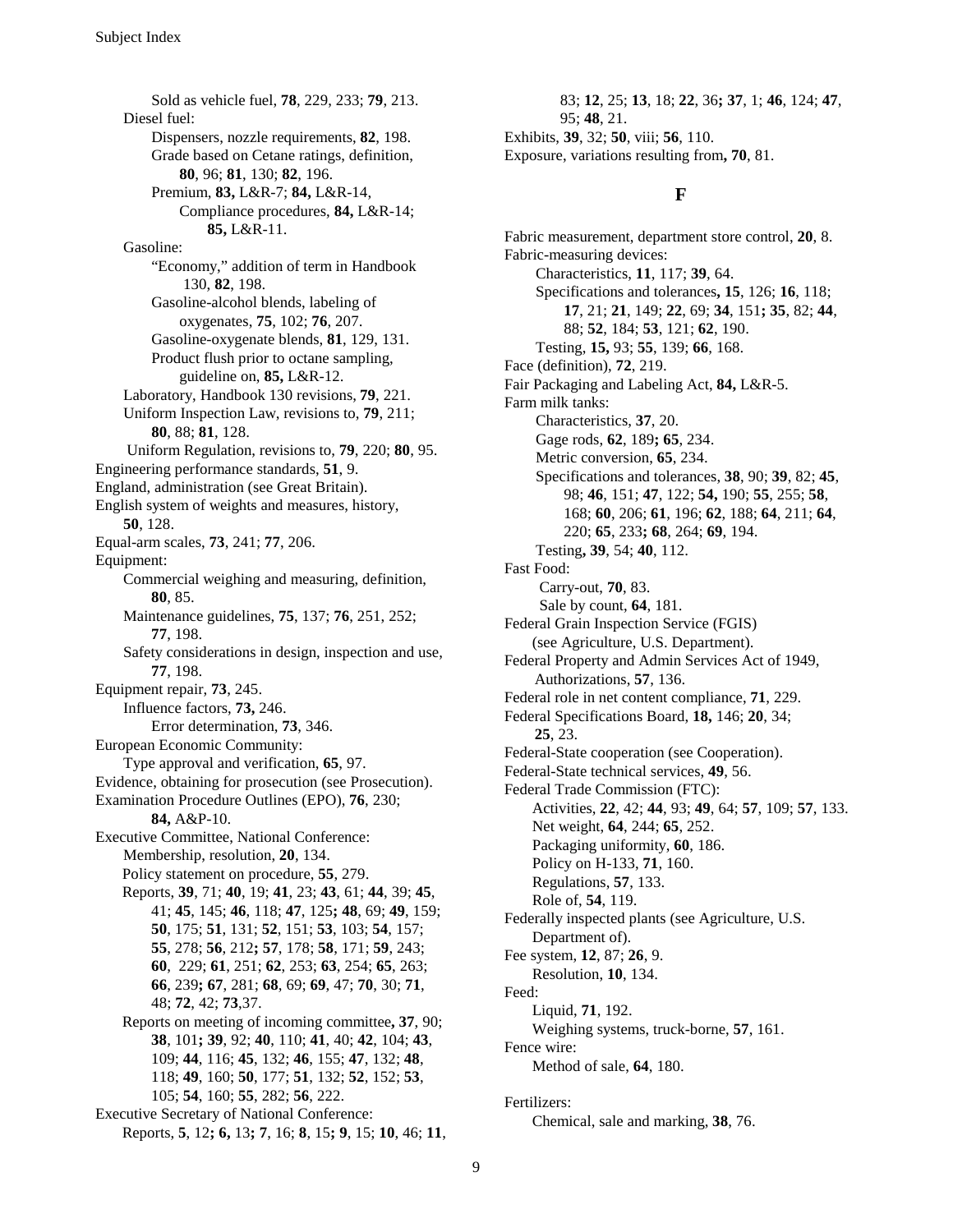Inert, sale and marking, **38**, 77; **40**, 94; **42**, 103; **53**, 119. Liquid, sale and marking, **39**, 61; **41**, 137; **53**, 119; **53**, 131; **71,** 192. Survey and study on sale, **52**, 137. Field standard test weights (see Test weights). Field verification of weighing devices, model program for, **65**, 209; **66**, 105; **66**, 207; **67**, 157. Film: "Entertainment Value and Packaging," **61**, 249; **64,** 184. "The Marketplace," **62**, 2; **63**, 91**; 63**, 192; **64**, 224; **65**, 247. "Whatta Family," **62**, 242. Firewood and stovewood, sale of, (see also Lumber) **32**, 31; **76**, 206; **82**, 195; **83,** L&R-6. Fischer, Louis Albert, memorial and resolution, **15**, 2; **15**, 16. Fish and fish products: Dried, sale and marking, **31**, 119; **32**, 30. Fresh-water, **70**, 83. Frozen: Packaging, **33**, 33, 37, 40. Sale and marking, **32**, 30; **42**, 101. Glazed raw fish, **73**, 173. In combination with other foods, **74**, 102; **75**, 93. National Marine Fisheries Service, **72**, 285. Packaged with packages of other foods, **74**, 103; **75**, 94; **76**, 204; **77**, 137. Regulation, Federal, under Bureau of Commercial Fisheries, **49**, 93. Shellfish, whole, **73**, 157. Smoked, sale and marking, **32**, 30. Stuffed, **70**, 84; **74**, 102. Fish hatcheries, **59**, 20. Fishing products: Lines and reels, packaged, **58**, 150. Sinkers, method of sale, **64,** 182. Flour**, 72**, 141; **73**, 50. Gray area, **71**, 70; **72**, 83, 148**; 73**, 77. Industry activities in packaging, **41**, 72. Moisture: Content **73**, 77. Loss, **70,** 59; **71**, 70. Package, **71**, 70. Proposal of Millers National Federation, **44**, 34. Sale and marking, **31**, 119; **31**, 121; **56**, 199; **62**, 76. Size restrictions, eliminate, **79**, 212. Task Force on Commodity Requirements report**, 72**, 63. Weight variations, **37**, 7**; 38**, 32; **44**, 106. Flour Committee reports, **39**, 58; **40**, 87; **44**, 26. Flowmeters, electromagnetic, characteristics, **39**, 42. Fluoride emissions, **61**, 150. Food: Bulk food, **75**, 96; **76**, 205.

Fast food, **64**, 181; **70**, 83. Food and Drug Act, Copeland Bill revision**, 25**, 119. Marketplace trends in 80's, **65**, 157 Net-weight amendment, enforcement, **9**, 18; **12,** 148; **19**, 162; **24,** 158. Precooked and prepared, **59**, 226. Ready-to-eat, **70,** 83. Serving-size packages, **60**, 185. Food bags, **72**, 133. Food and Drug Administration (FDA), **71**, 74. Activities on short weight and deceptive packaging, **32**, 11. Metric labeling/compliance policy guide, **73**, 367. Package markings for essential foods, **32**, 33. Role of, **54**, 115. Food, Drug, and Cosmetic Act: Quantity declaration: Accuracy, **41**, 82; **57**, 107; **61**, 110; **62,** 78. Legibility, **41**, 77. Weights and measures requirements, **29**, 5; **30**, 135; **49**, 60. Food and Drug Officials Association: Activities, **32,** 16. Food products, shrinkage loss, **17**, 63; **18**, 154; **33**, 55; **34**, 137; **43**, 79. Sale of, **34**, 119. Food Safety and Inspection Service (see Agriculture, U.S. Department of). Food scales, retail: Specifications and tolerances, **46**, 143**; 47**, 114. Food store inspection, **35**, 36. Food wrap, **72**, 133. Forms (NCWM), **70**, 40; **71**, 58. France, weights and measures administration in, **44**, 77. Franks, **72**, 89; **73**, 77; **73**, 225. Fraud, **73**, 52: Suppression, **19**, 26; **23**, 86; **25**, 139. Task Force on Prevention of, **72**, 57; **73**, 52; **73**, 97; **74**, 44, 200; **75**, 185. Freight and baggage scales: Specifications and tolerances, **38**, 90. Supervision, **18**, 34; **18**, 46. Freight weighing rules, **24**, 147. Frozen foods: Industry history, **33**, 25. Symposium, **33**, 17. Sale and marking, **32**, 28; **33**, 42, 51; **34,** 113. Standardization, **33**, 29, 39. Survey**, 33**, 35. Symposium**, 33**, 17. Fruit and Vegetable Branch, USDA, (See Agriculture, U.S. Department of). Containers (also see Cans): Dimensional testing**, 28**, 128.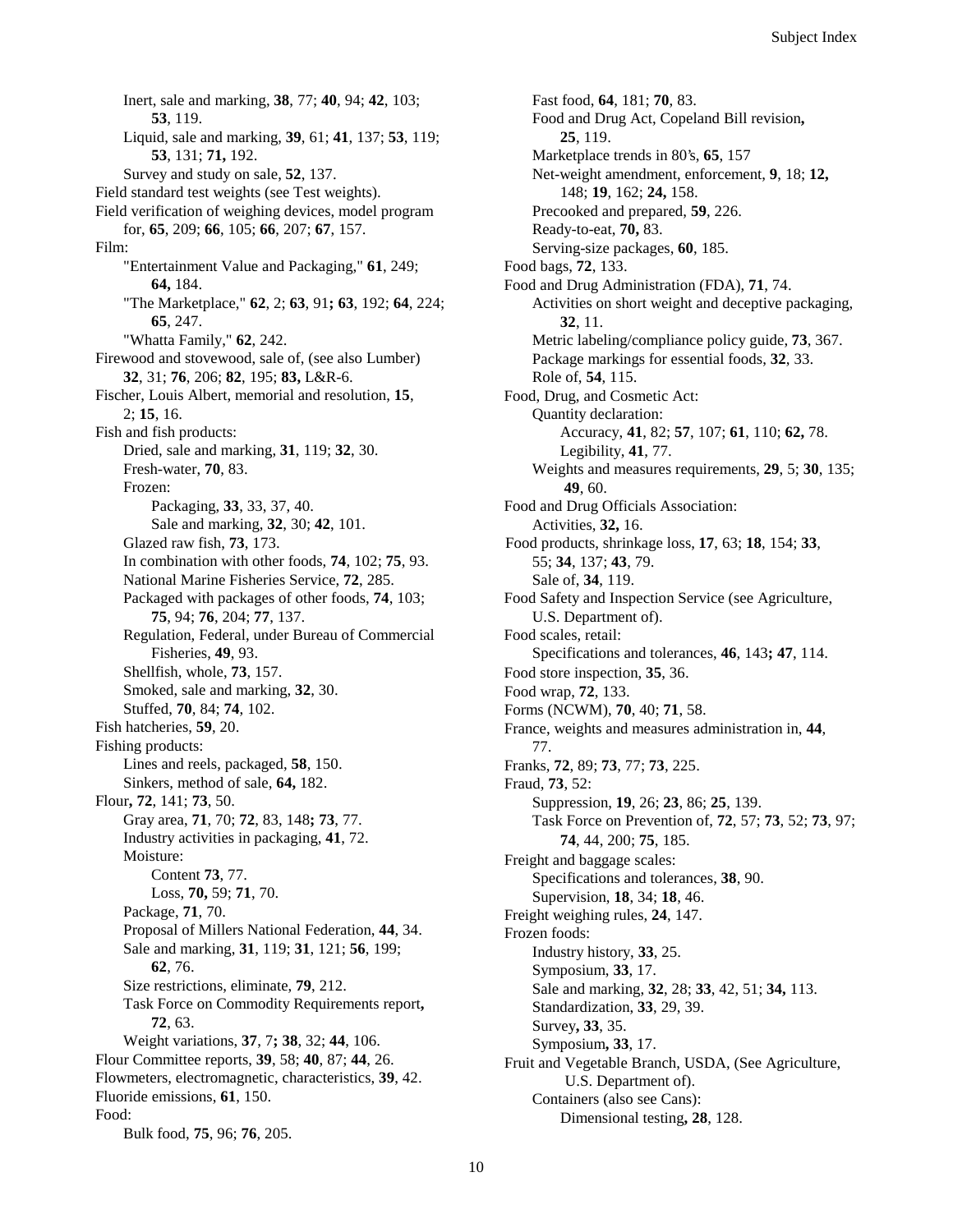Paper cartons, sale and marking, **41**, 138; **42**, 102. Second-hand, marking, **33**, 55. Standardization**, 12**, 89; **22**, 13; **23**, 53, 65; **32**, 18; **39**, 53; **39**, 60; **39**, 89. Resolution, **19**, 166; **39**, 91. Grade standards, **54**, 82. Method of sale, **75**, 97. Packaged vs. bulk sale, **54**, 84. Packing, **22**, 53. Regulation of, **20**, 133. Sale and marking, **32**, 29. Fuel oil: Preheated, sale of, **37**, 72; **38**, 77; **39**, 63. Sale of, **33**, 48, 161; **45**, 39. Storage tanks, gauging of, **19**, 22; **22**, 96. Fuel products, solid: Sale of, **64**, 180.

#### **G**

Gas pump (see Gasoline pump). Garlic buds, sale and marking, **40**, 94. Gasoline: Air solubility, **22,** 112. Auxiliary tanks for checking deliveries of, **19**, 95; **23**, 88. Contamination of unleaded, **59**, 240. "Economy" addition of term, **82**, 198. Evaporation, **15**, 111; **24**, 55. Gasoline-alcohol blends (see Motor fuel and Engine fuel) Gasoline-oxygenate blends (see Motor fuel and Engine fuel) Measurement, **59**, 40; **65**, 127. Metric conversion of, **59**, 97; **60**, 158; **63**, 180; **64**, 205, 170, 191, 240; **65**, 46; **68**, 202. NCWM policy on, **65**, 195; **66**, 101. Octane numbers, **63**, 41. Product flush prior to octane sampling, guideline on, **85,** L&R-12. Research, **65**, 127. Sale by half-gallon, **60**, 158. Temperature correction, **59**, 181. Temperature factor, **16**, 50; **25**, 54. Vapor recovery, **61**, 17; **62**, 13; **62**, 184. Vaporized, **72**, 213. Gasoline-alcohol blends, **69**, 116, **70**, 91; **71**, 153; **72**, 147; **73**, 160. Definition, **71**, 138. Method of retail sale, **71**, 153. Gasoline and Oil Inspection Act of California, **28**, 134.

Gasoline meters: Air-operated installations, **22**, 104. Ramp garage installations, **22**, 79.

Gasoline pump industry, **32,** 56. Gasoline pumps (also see Liquid-Measuring Devices [LMD] and Motor fuel dispensers): Air releases, **23**, 105. Digital conversion of, **57**, 124. Hoselength, **69**, 183. Measurement marketing, **58**, 61; **63**, 40; **64**, 241; **65**, 198**; 66**, 102; **67**, 150; **68**, 304. Meter type, operation**, 33**, 79. Modern measuring technology, view of manufacturers, **55**, 105. Multi-tier pricing**, 73**, 162, 256. Performance**, 38**, 82. Price posting: Cash discounts, **70**, 101. Pump labeling, **71**, 139. Remote, **38**, 69. Safety precautions, **13**, 59. Vapor recovery, **69**, 185. Gasoline service stations: Air towers**, 55**, 127. Inspection, **35,** 30. Price signs, **32**, 107. Gauges and gauging, **24**, 125. Gems, **71**, 181. General Accounting Office, **64**, 158, 243. General Agreement on Tariffs and Trade (GATT), **57**, 135; **64**, 42. Gift packages, method of sale, **60**, 184. Glass, **76**, 210. Gold buying: Supervision over, **25,** 36. Weighing of, **60,** 199. Government Printing Office (GPO), **73**, 41. Government reorganization, **56,** 5. Government and technology**, 55**, 13. Graduates, glass: Design, **9**, 126; **45**, 41. Manufacture, **31,** 54. Specifications and tolerances**, 11**, 132; App. 1, 7; **17**, 127; **21**, 147**; 34**, 151; **52**, 183**; 53**, 121; **59**, 239; **62**, 190; **68**, 217. Supervision of in pharmacies, **23**, 74. Graduations, clear interval between, **71**, 199. Grain: Automatic bulk weighing systems**, 71**, 189. Hopper scales, specifications and tolerances**, 42,** 79; **56**, 174; **57**, 157; **59,** 234; **63**, 112 Inspection procedure, **54,** 53. Specifications and tolerances**, 59**, 40; **66,** 176. Tentative code, **68,** 265. Testing**, 55**, 125, 263. Model Regulation Program**, 64**, 185. Moisture measurement, **44**, 47; **46**, 45; **48**, 70. Resolution, **43**, 106; **51**, 171; **61**, 150. OIML measurement**, 60**, 138; **62**, 158; **66**, 83.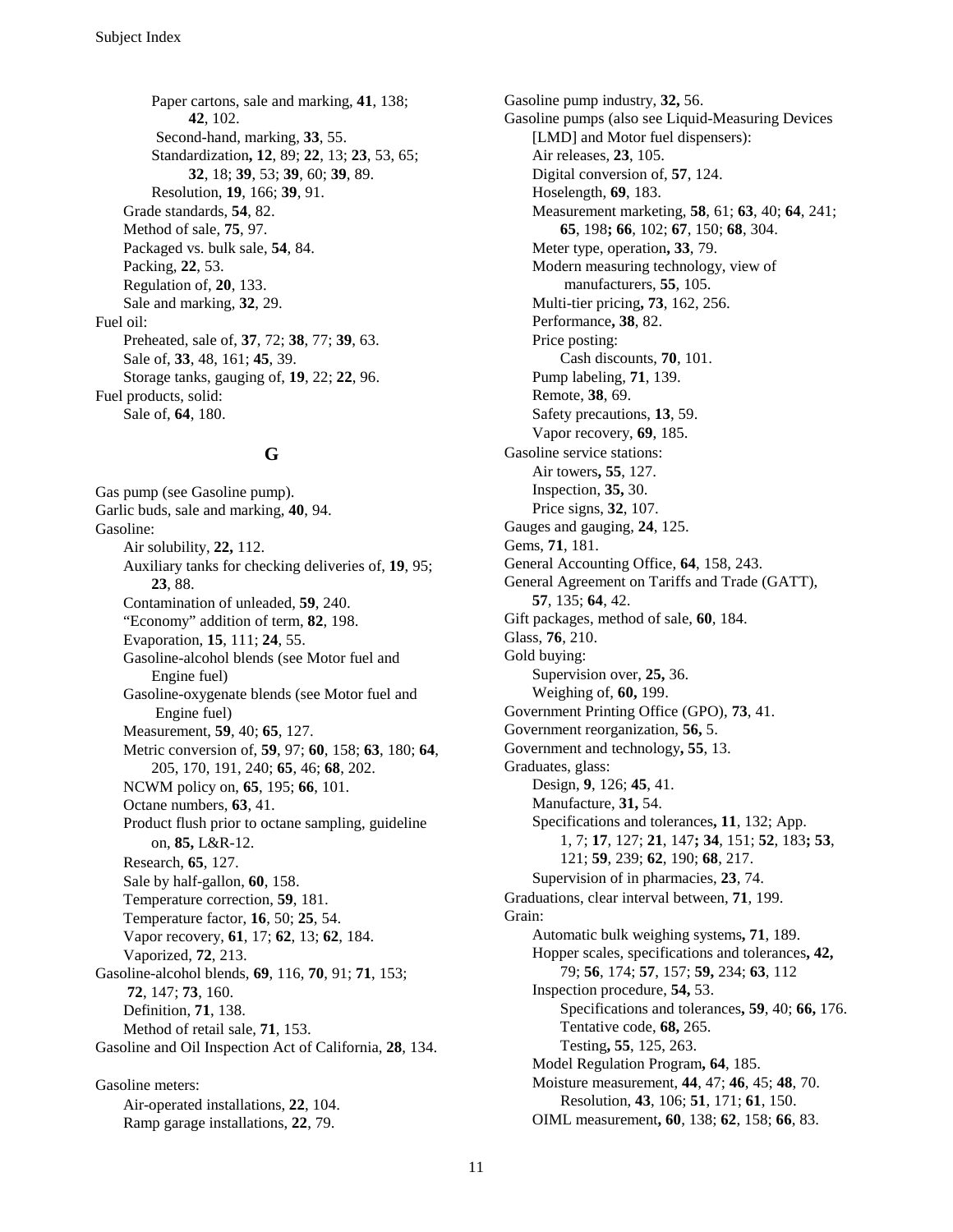Test scales, **71**, 207; **71**, 213. Sensitivity requirement, **72**, 192. Tolerance values, **72**, 192. Weighing, **12**, 140; **22**, 65**; 37**, 30; **42**, 94; **42**, 97; **43**, 51. Resolution, **16**, 139**; 32**, 31; **42**, 99. Weighing scales, specifications and tolerances, **51**, 160. Grain Inspection Service, Federal (FGIS) (see Agriculture, U.S. Department of). Grain measurement equipment (see Grain Moisture Meters): Grain Moisture Measurement Assurance Task Force (GMMATF), **63**, 209; **64**, 249; **65**, 258; **66**, 203; **67**, 273. Grain Moisture Meters (GMM)**, 60**, 54, 211; **63**, 135; **69**, 195; **69**, 232; **72**, 226; **73**, 265. Audit trail requirements, **80**, 208. Calibration transfer, **79**, 337; **83**, S&T-40. Digital indicating/recording elements: Information sent to printer, **79**, 335. Multi-constituent meters, **80**, 207. Grain measurement equipment: NTEP sector recommendations, **77**, 250; **78**, 330. Type evaluation program, establishment of, **76**, 289. Grain types, changes in wheat classes, Table S.1.2., **83**, S&T-40. Calibration, **83**, S&T-40. Minimum acceptable abbreviations, **83**, S&T-40. Type evaluation, **83**, S&T-40. Level indicating means, **79**, 336. Minimum test**, 71**, 206. Operating range, **71**, 205. Operating temperatures: Marking requirements, **81**, 190. Type evaluation, **79**, 336. Printed tickets, **79**, 338. Publication 14, definitions, additions and revisions, **83**, Exec-20; **84**, NTEP-9. Retroactive dates, elimination of, **80**, 206; **81**, 188. Sample quantity, automatic measurements, **79**, 337. Sealing, methods of, audit trail requirements, **80**, 208. Category 3 devices, **83**, S&T-38. Provision for, **82**, 256. Temperature-measuring equipment, **74**, 186. Transfer standards, **74**, 185. Grain Standards Act: **62**, 1, 173; **63**, 173; **65,** 9. Grain-test scales, value of scale divisions, **77**, 219. Graphs, use of for data presentation, **23**, 95. Gravel (see Sand, rock, gravel, stone, paving stone, and other materials). Gray area, **73**, 51; **73**, 75**; 73**, 77; **73**, 225. Grease-measuring devices, **20**, 70; **23**, 16.

Resolution, **20**, 134. Specifications and tolerances, **21**, 83, 165; **22**, 71, 89; **23**, 41, 63; **24**, 141; **35**, 83; **39**, 80. Great Britain: Administration, **26**, 83; **49**, 18. Consumer protection, **48**, 32. Development of weights and measures control, **42**, 22. History of English system of weights and measures, **50**, 128. Measurement system**, 63**, 29; **68,** 25. Metrication, **68**, 29. Odometer fraud, **58**, 168, **68**, 32. Training of weights and measures officials, **36**, 15; **46**, 50. Grocers Association, Wholesale, activities, **29**, 104. Gross weight: Abolition of, **16**, 69. Manual entry capability, **73**, 134, 240. Guidelines for recognition of moisture loss, **73**, 51, 94. Gyroscope force balancing system; **63**, 39.

#### **H**

Ham, **72**, 89; **73**, 78. Handbook H-22, "Specifications, Tolerances, and Regulations for Commercial Weighing and Measuring Devices" (revision of M-85), **28**, 103. Handbook H-29, "Specifications, Tolerances, and Regulations for Commercial Weighing and Measuring Devices" (revision of H-22), **31**, 102. Handbook M-85, "Specifications and Tolerances for Commercial Weighing and Measuring Devices," **22**, 3. Handbook 26, "Weights and Measures Administration," **46**, 116, 123. Handbook 37, "Testing of Weighing Equipment," **33**, 173. Handbook 44, "Specifications, Tolerances, and Other Technical Requirements for Weighing and Measuring Devices," (revision of H-29), **34**, 141; **40**, 116; **50**, 204; **56**, 182; **57,** 23, 60; **58**, 49, 71; **59**, 51, 173, **60**, 129, 225; **61**, 5, 13, 15, 169; **62,** 66, 152; **64**, 1, 184**,** 215; **65**, 236; **66**, 90, 89, 171; **68**, 103. Appendices, Tables B (units and systems) and C (general tables of units of measurement), updated, **76**, 291. Application, emergency items, **81**, 195. Cryogenic liquid-measuring devices, exceptions. **80**, 199. Automatic Weighing Systems (AWS), tentative code, **80**, 210. Belt-conveyor scale, official with statutory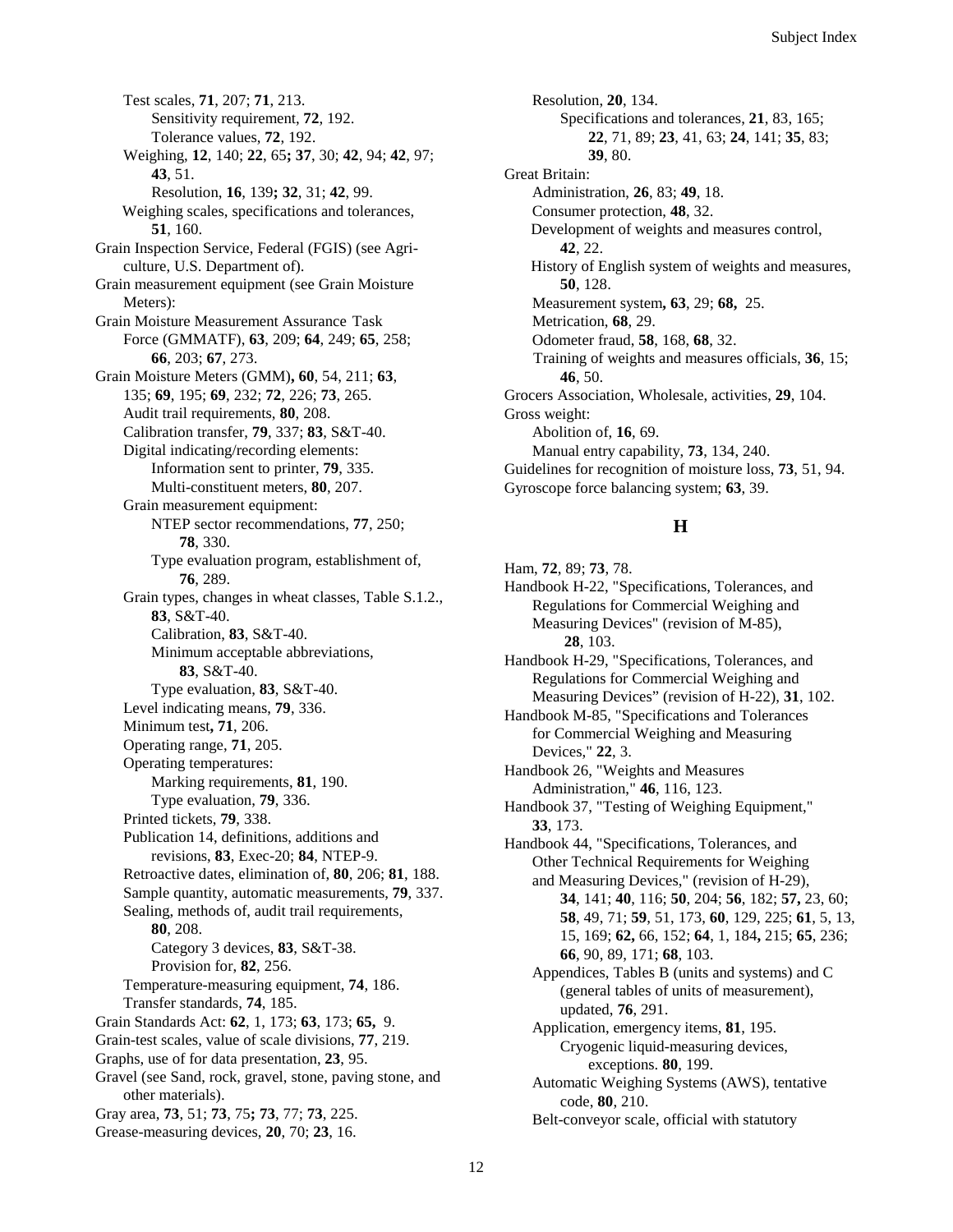authority, clarification, **76**, 269. Categories of device and methods of sealing, Table S.5., **83,** S&T-25. Code sections not for field applications, **82**, 260. Fundamental considerations, amendment of, **80**, 211. General Code: G-UR.2.2. and G-UR.3.3., interpretation of, **74**, 147. Separate Code for scales and meters, **74**, 146. Table 7a, Class IIII, clarification, **74**, 157. Liquid-Measuring Devices (LMD), reorganization of Code, **80**, 211. Marking requirements: Changes in Table S.6.3.a., **84**, S&T, 17. Table format, **75**, 139. Mass Flow Meters (MFM), proposed changes to Code: Ticket printer code status, **79**, 332. Unit price selection, indications, totalizer, discharge hose and rate, **82**, 253. Modules, deletion of paragraphs from, **76**, 313. Multiple Dimension Measuring Devices (MDMD), tentative Code, **80**, 210. Publication format, **77**, 250. Relationships with NTEP and Weights and Measures Law, **70**,54. Revisions, **84**, BOD-12; **84,** A&P-9; **85**, BOD-7; **84**, S&T, 59; **85**, S&T-47. Scales Code: Coupled in-motion railroad weighing system, definition, **77**, 209. Minimum load, remove term "recommended" **82**, 228. Security seal, definition of, **79,** 303. Serial number: Identification, **84,** S&T-6. Nonretroactive date, removal of, **80**, 168. SI units (International System of Units), **77**, 248. Suitability of equipment criteria, Table, retail and wholesale, definitions, **75**, 166. Testing devices at central location, addition to Code, **79,** 302. USDA FSIS rules, **77**, 228. Variable division unit scale, definition deleted, **80**, 180. Handbook 45, "Testing or Measuring Equipment," **36**, 113. Handbook 67, "Checking Prepackaged Commodities**,**" **44**, 115**; 57**, 139**; 57**, 140; **58**, 83; **58**, 136; **59**, 40; **59**, 132; **60**, 129, 221; **61**, 224; **62**, 97; **63,** 145, 202; **64**, 20; **65**, 246; **68**, 140; **73**, 149. Handbook 130, "Uniform Laws and Regulations," **66**, 88; **67**, 69; **68**, 117; **69**, 100. Administrative Review process, model guidelines, **82**, 200.

Basic engine fuels, petroleum products, and lubricants, laboratory, revisions, **79**, 221. Editorial changes/revisions, **71**, 207; **76**, 224; **80**, 97; **81**, 133 FTC commodities, **79**, 221. Interpretations and Guidelines, **75**, 78. SI metric amendments, **77**, 133; **78**, 212, 235. ULR identical to Federal Regulations, **83,** L&R-4. Uniform Regulations, effective enforcement date, **77**, 133. UPLR identical to Federal Regulations, **79**, 211; **80**, 85; **81**, 128; **82**, 194. Handbook 133, "Checking the Net Contents of Packaged Goods," **66**, 113; **67**, 275; **68,** 13, 302; **70**, 22, 48; **71**, 74; **72**, 140, 295, 297; **73**, 50, 75. 4th Edition, adoption of, **84,** L&R-20; **85,** L&R-14. Adoption, **69**, 135**; 69**, 232; **70**, 102**; 71**, 31. Good Quantity Control Practices, addition of, **82**, 200. Grocery Manufacturers of America (GMA), proposal, **80**, 103. Joint State petition to FDA for exemption under NLEA, **78**, 239. Point-of-Pack inspection guidelines, **82**, 200. Post-adoption management, **70**, 48. FTC policy, **71**, 160. Proposed revision, **69**, 244. Revision Status Report, **85**, BOD-9. Survey and summary, **69**, 244, 299. Revisions, **79**, 222; **81**, 135;199. Sampling plans and Maximum Allowable Variation (MAV), **74**, 113; **75**, 105; **78**, 236; **79**, 222. SI units, metric amendments, **77**, 156. Status of, **83,** L&R-14. USDA FSIS rules, **77**, 228. Working Group, **78**, 235; **82**, 199. Handbook 143, "State Weights and Measures Laboratories--Program Handbook," **70**, 53. Handbooks (NIST) Copyright by NCWM, **84**, BOD-12. Hand-held scales, **71**, 184. Hardwood (see Lumber), **76**, 213; **77**, 142; **78**, 223. Hassler, Ferdinand Rudolph, work of, **33**, 137. Hawaii, weights and measures program and progress, **52**, 147. Herbert Hoover, **59**, 35. Hickory wood chips, sale and marking, **39**, 63. High capacity scales, **58**, 49. Highway weighing, **15**, 26; **19**, 151; **22**, 82; **24**, 123; **27**, 87; **38,** 25; **41**, 145; **56**, 133. Two-draft, **28**, 63. Highway-weight-enforcement scales, Class III, clarification of, **77**, 219. History of weights and measures in the United States, **1**, 6. Holbrook, Fay Stanley, tribute to, **30**, 1. Home food service plan sales, **76**, 205; **77**, 139.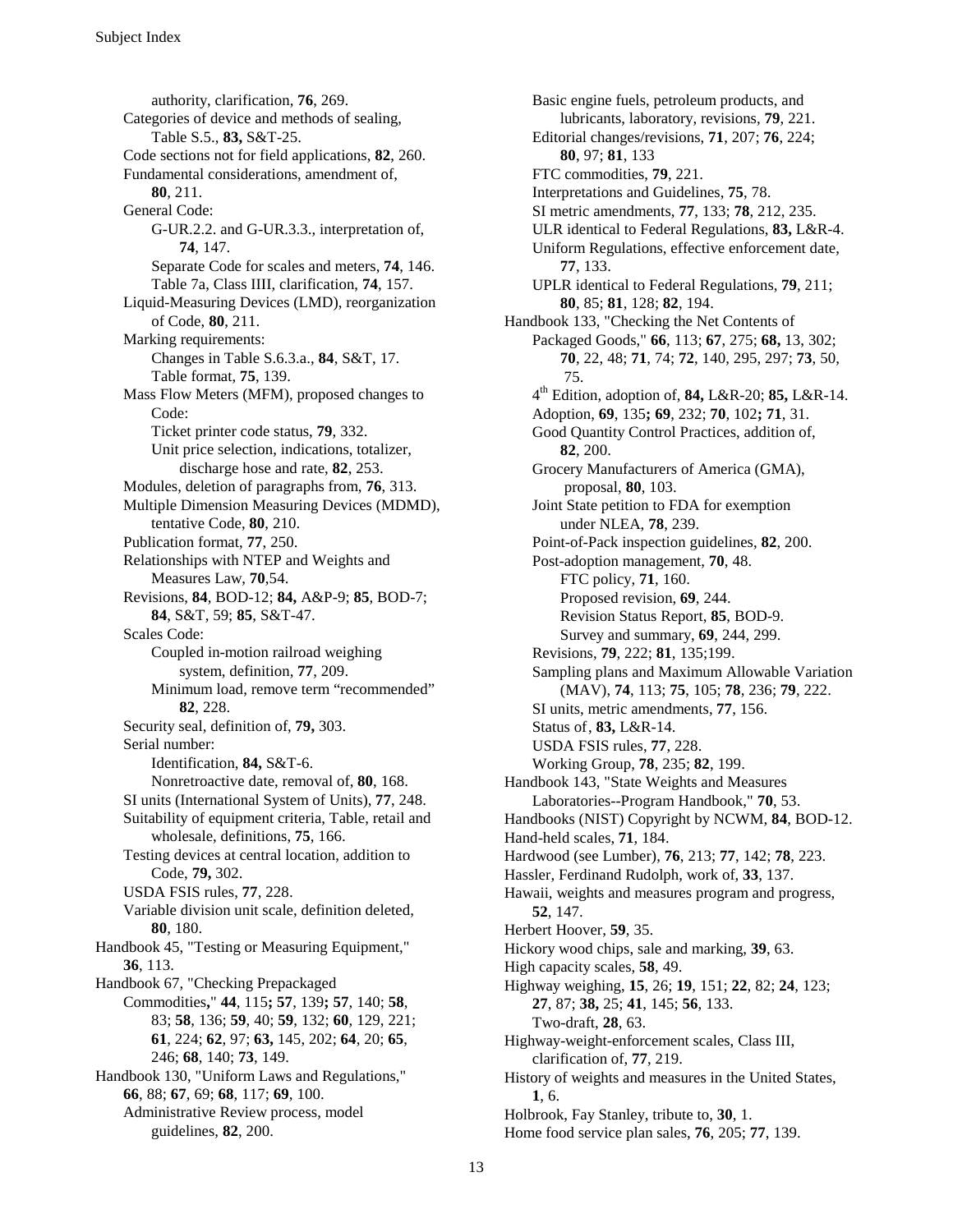Hominy grits, eliminate size restrictions, **79**, 212. Hopper scales other than grain (for specific type of hopper, see entry for that type), **71**, 178. Design criteria and tolerances, **72**, 193. Large capacity, motion detection range, **80**, 177. Municipal solid waste, **83**, S&T-14. Shift test, **72**, 190. Hot dogs, **72**, 89; **73**, 77, 225. Hot Water Meters, proposed Code, **78**, 337. Household goods, uniform weight certificates for shipment**, 40**, 125. Household moving scales, **59**, 242; **64**, 220. Humidity, **71**, 186; **72**, 197. Humidity test, **71**, 210. Hundredweight for sale of grain, **42**, 94, 97; **43**, 51; **45,** 33. Resolution, **42**, 99; **46**, 117. Hydrocarbon gas vapor-measuring device, **71**, 202. Heaters vaporizing Liquefied Petroleum Gas (LPG), **75**, 169. Liquid LPG, vaporize using heat, **74**, 180. Low flame test, **75**, 168; **76**, 285. Mass Flow Meters (MFM), recognition of, **74**, 181; **76**, 283. Shutoff valve, **74**, 180. Hygroscopic products: Inspection of, **52**, 161. Moisture loss litigation, **60**, 186; **6**1, 25; **62**, 100.

**I**

Ice: Scoring machines, **20**, 22. Shortages in sales, **12**, 77. Ice cream and similar frozen products, **70**, 86**; 71**, 149. Factory-packaged and hand-packed, **75**, 94; **75**, 107. Frozen dessert novelties, **70**, 86; **71**, 150. Method of sale, **64**, 178, 212; **66**, 99; **67**, 93; **68**, 179; **69**, 110; **71**, 150. Packaging**, 64**, 184. Regulation in Wisconsin, **18**, 137 Sale by liquid measure, **33**, 73. Resolution**, 20**, 132. Sale by weight, **18**, 115; **19**, 146; **32**, 28, 38; **36**, 35; **37**, 48; **70**, 86. Resolution, **18**, 184. Standard for, **18**, 135. Sticks: Net weight marking, **36**, 97. Net weight or volume marking, **37**, 58. Ice cream containers: Factory-packed, sale and marking, **32**, 28, 41. Liners, **39**, 63. Standardization, **22**, 24.

Resolution, **23**, 144. Terms, extraordinary, **40**, 94. Testing, **38**, 20. Ice cream measure-containers, prepackaged: Specifications and tolerances**, 36**, 103; **37**, 76. Identification: By precision, **22,** 49. Certificate of Conformance number, marking devices, **74**, 143; **75**, 134; **76**, 255, 272; **85**, S&T-7. Marking all equipment and visibility, **76**, 244. Model number, **84**, S&T-8; **85**, S&T-5. Remanufactured devices, **82**, 220; **83**, S&T-4; **84**, S&T-4; **85**, S&T-4. Serial number, **80**, 168; **84**, S&T-6. Tare, type of, **75**, 139. Year of manufacture, **74**, 143; **75**, 136. Weighing devices, **70**, 106. Identity, **71**, 143. Immersed balances, **69**, 18. Imported products, declaration of responsibility, **82**, 194. Incense, **63,** 151. Inch, standardization, **28**, 2. Inch-pound units: weight, measure, **75**, 86. Incorrect device, sale of, **72**, 124. Index of Device Evaluations, **70**, 53; **71**, 65. Indicating elements, marking**, 72**, 186; **73**, 133. Indicating/recording elements (see also Digital indicating/recording elements): Capacity, **80**, 170. Indications, **73**, 237. Agreement between**, 72**, 209; **73**, 255. Character, minimum height requirement, **85**, S&T-9. Customer indications, **80**, 174. Dual, **71**, 173. Lighting of, **75**, 170. Multiple**, 71**, 180. Size, minimum height requirement, **85**, S&T-9. Visibility, **83**, S&T-7. Weight values, **83**, S&T-8. Zero, **70**, 107; **71**, 173**; 72**, 183; **83**, S&T-7. Zero, return to, **80**, 199. Indicator index, width: Liquid-Measuring Devices (LMD), **84,** S&T-36; **85**, S&T-29. Scales, **84,** S&T-11; **85**, S&T-11. Multiple**, 71**, 179. Near-infrared (NIR) grain analyzers, additional constituent values, **85,** S&T-43. Point-of-sale systems, unit price, **80**, 174. Position of equipment, **81**, 173. Radio frequency interference (RFI), effect of, **82**, 227.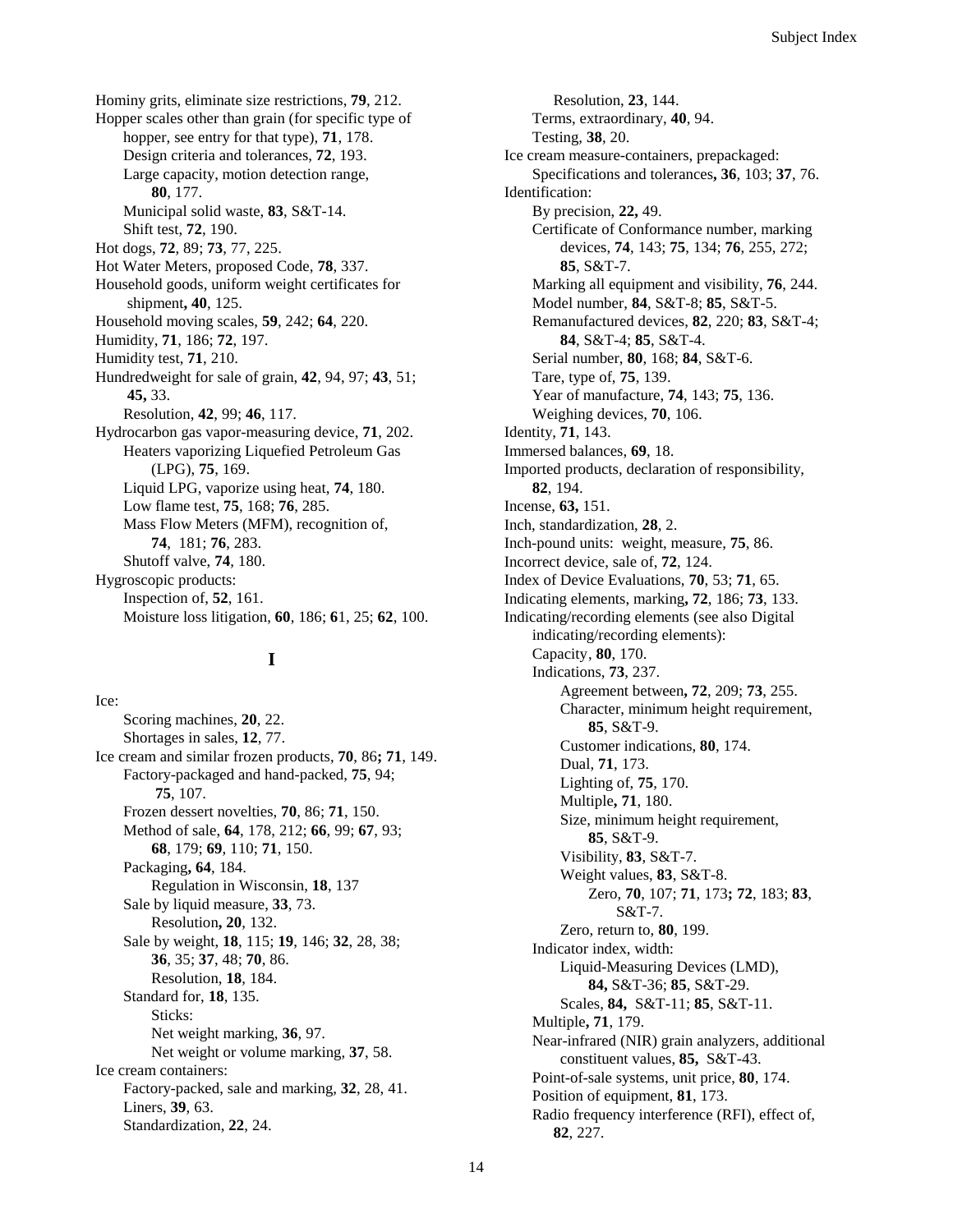Single indicating/recording element, **71**, 179. Weight classifier, **83**, S&T-15. Indicator index, width: Liquid Measuring Devices (LMD), **84,** S&T-36; **85,** S&T-29. Scales, **84,** S&T-11; **85,** S&T-11. Indicators, remote (slave), marking, **73**, 57. Industrial scales: Aspects of**, 33**, 107; **59**, 90. Impact of formal specifications**, 34**, 97. Selection and maintenance**, 11**, 51. Industry development, **2**1, 99; **49**, 129; **50**, 121. Infant formula, unit pricing, **78**, 231. Information crisis, **56,** 22. Information Systems, Task Force on, **70**, 49. Initial zero-setting mechanism (see also Zero-setting mechanism): Capacity indication, weight ranges and unit weights, **75**, 138. Definition, **74**, 159. Ink, sale of, **33**, 54. In-motion monorail scale (see Monorail Scales). In-motion weighing devices (see Weighing devices). Insecticide Act, provisions of, **19,** 165. Insecticides, sale and marking, **33**, 54. Inspection: Evaluation, **58**, 108. Examination procedure outlines (EPO's) **60**, 167. Pilot program, **58**, 109. Variable Frequency, Model Regulation, **63**,195. Instant concentrated products: Method of sale, **61**, 233; **62**, 219. Institute for Applied Technology, NBS, Activities, **49**, 6; **56**, 111. Institute for Weights and Measures, **65**, 244; **66**, 31; **66**, 190; **66**, 224**; 67**, 229. Instrument Society of America, **50**, 69. Insulation: Method of sale, **61**, 240; **62**, 225**; 63**, 148; **64,** 175; **68**, 180; **75**, 100. R value of, **62,** 31. Internal Revenue Service (IRS), role of, **54,** 126. International Association for Continuing Education and Training (IACET), changes in membership categories, **77**, 274. International Bureau of Weights and Measures, **17**, 81. International Committee on Weights and Measures, **23**, 4; **24**, 4; **42**, 3; **57**, 35. International Conference on Weights and Measures, **22**, 3; **37**, 19; **38**, 72; **46,** 5. International Organization of Legal Metrology (OIML), **43,** 16; **47**, 127**; 48**, 77; **55,** 22; **56**, 21; **69**, 57, 237; **71**, 231, 232; **72**, 46, 70;. Activities and objectives, **57**, 32, 40; **58**, 133; **59,** 201; **60**, 28, 146; **63**, 111, 136; **64**, 1, 217; **65**, 14, 188; **66,** 82, 315; **67**, 67; **72,** 230; **73**, 70.

Certification mark, **63**, 135. Impact upon U.S., **60**, 139, 148; **63**, 112, 156. Industry viewpoints of, **62**, 64. Influence factors and disturbance tests, NCWM position on, **78,** 307. NCWM, **57**, 38; **59**, 26; **60**, 146; **62**, 159; **64,** 160; **66**, 82; **68**, 100. NCWM members of U.S. delegation to OIML, **74**, 46. OIML Certificate, plans to issue by NTEP, **80**, 30. OIML Certificate Project, **76**, 53; **77**, 79; **78**, 75; **79**, 57; **81**, 29; **82**, 39; **83**, Exec-13; **84**, NTEP-3; **85**, NTEP-6. Participation on OIML committees, **73**, 54. Prepackaged products**, 69**, 237. Program, **74**, 46; **75**, 40; **76**, 47; **77**, 69; **78**, 69; **79**, 47; **80**, 30; **81**, 27; **82**, 34; **83**, Exec-10; **84**, BOD-10; **85**, BOD-6. Program update, **73**, 53. Reports, **58**, 1; **59**, 8; **61**, 200**; 62**, 156, 249; **63**, 135; **64**, 162, 218; **66**, 80, 171; **74**, 187; **75**, 174; **76**, 291; **77**, 251; **78**, 337; **79**, 346; **80**, 212; **81**, 193; **82**, 260; **83**, S&T-43; **84**, S&T-60; **85**, S&T-48. International, **81**, 193; **82**, 260; **83**, S&T-43, 48, 49, 52. National, **81**, 195; **82**, 261; **83**, S&T-45. Workshops. **83**, S&T-50. U.S. Advisory Committee for**, 60**, 146, 218; **62**, 157**; 63**, 135; **64**, 161. International Organization for Standardization, **57**, 7. International program of legal metrology, **39**, 69. Resolution, **39,** 90. International symbols, **73**, 237. International System of Units (see SI units). Internet Home Page: NCWM, **83,** A&P-4; **84,** A&P-5; **85,** A&P-5. Subcommittee, establishment of, **82**, 29. Interstate commerce, preemption, Federal-State**, 51**, 41. Interstate shipment of containers and package, **19**, 160; **22**, 9; **36**, 74. Retail, quantity labeling**, 52**, 163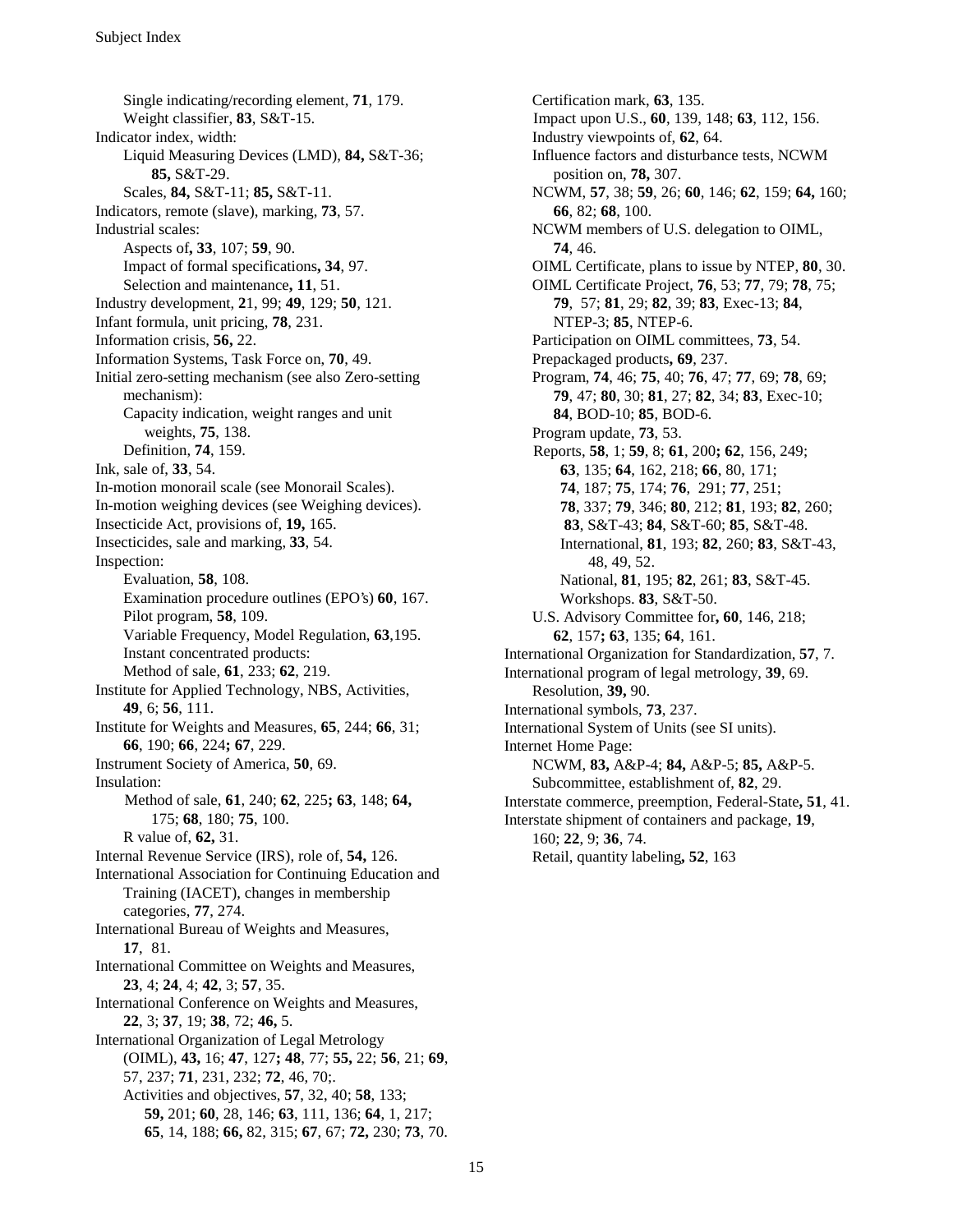"Intrastate," use of the term, **70**, 79. Investigation, technical, development of, **49**, 51. Investigation of weights and measures by the National Bureau of Standards: Reports, **5**, 101**; 6,** 41; **7**, 89. Resolution**, 5,** 105. Invoice, written, **72**, 218. Printed ticket, **72**, 218. ISO 9000 Task Force, **78**, 61; **79**, 43. Issues Roundtable**, 72**, 52.

#### **J**

Japan: Administration in, **47**, 38. Metric system transition, **47**, 31. Jensen, M. W.: Reso!ution, **54**, 236. Tributes to, **52,** 38**; 54**, 113; **55**, 32. Jewelers' scales, **71**, 181, 185; **73**, 251. Maintenance, **9**, 39. Specifications and tolerances, **52**, 170; **53,** 116; **56**, 173; **60**, 199; **62**, 167. Jewelry, fraudulent marking, **17**, 140. Job descriptions, **41**, 101. Joint Executive Committee and Committee on National Measurement Policy and Coordination, Reports, **68**, 69.

#### **K**

Kerosene, method of sale, **68**, 186. Keyboard adjustments, **71**, 182. Kilowatt (definition), **72**, 251. Kindling wood, sale of, **32**, 31, 44.

#### **L**

Labeling devices, remanufactured devices, **82**, 220; **83**, S&T-4; **84**, S&T-4; **85**, S&T-4. Labeling regulations: Food, **63**, 42. Metric, **59**, 43. Net weight, **59**, 221. Paint, **57,** 144. Prepackaged items, **75**, 45. USDA**, 58**, 138. Labels: Definition of, **75**, 85. Fair Packaging and Labeling Act, **53**, 61. Header strips, **75**, 83. Manufacture of, **29**, 121. Metric units, **84,** L&R-9. Price labels, electronic, **84,** L&R-4. Random weight packages, multiple unit or total

price to appear on label, **85,** L&R-5. Spot label, **75**, 83; **76**, 198. Standard conformance statements on packages, display of, **77**, 148. Laboratory: Auditing program**, 69**, 39. Authorization, **70**, 53. Intercomparisons, **72**, 84. Metrology**, 63**, 17. Participating, **71**, 108. State program, **70**, 24. Ladder measurement and labeling, **52**, 81. Landlord/tenant, **73**, 114. Landscaping materials, **73**, 159. Large-capacity meters, **71**, 196. Large-capacity scales: Digital, **52**, 48; **58**, 42. Pivets and bearings, greasing of, for protection, **30**, 86. Repair, **22**, 33; **34**, 68. Resolution, **22,** 145. Specifications and tolerances, **26**, 122; **27**, 75, 90; **28**, 26, 115**; 29,** 72, 133**,** 140; **30**, 110, 112; **31**, 105**; 33**, 101; **38**, 90; **42**, 77; **43**, 63; **44**, 82; **45**, 94; **46,** 145; **47**, 115**; 51**, 156; **54**, 178**; 56**, 174; **58**, 43. Standardization, **29**, 1. Test notes, **74**, 151; **77**, 220. Testing location, **73,** 59. Latin American countries: NBS contribution, **49**, 48. Weights and measures of, **12**, 125. Laundry dryers (timers**), 71**, 204. Laundry scales**, 73**, 253. Law enforcement, philosophy of, **45,** 87. Law-enforcement scales: Class IIII scales, clarification, **74**, 157. Separate Scales Code, **76**, 267; **77**, 223. Weigh-in-motion scales, **76**, 268. Law, Uniform or Model, on Weights and Measures, **2**, 53; **3**, 64, 69, 107; **6**, 110, 151; **8**, 225, 275; **10**, 109, 189, 235; **14**, 131; **16**, 116; **18**, 152; **20**, 92; **21**, 77; **26**, 32, 92; **30**, 180**; 32**, 113; **35**, 27; **59**, 218; **60,** 173**; 61**, 227; **62**, 211; **65**, 202; **66**, 87; **67**, 85**,** 274; **68,** 132; **69**, 104. Bulk sales, **76**, 196. Civil penalties, revisions, **80**, 87. Definitions, **80**, 85. Directors, powers and duties, amendments, **76**, 194, 196; **80**, 86. Industry viewpoint on**, 51**, 26. Legal considerations, Federal-State preemption, **51**, 41. Method of sale, **74**, 87. NCWM adoption of NIST Handbooks, reference to, **85,** L&R-4.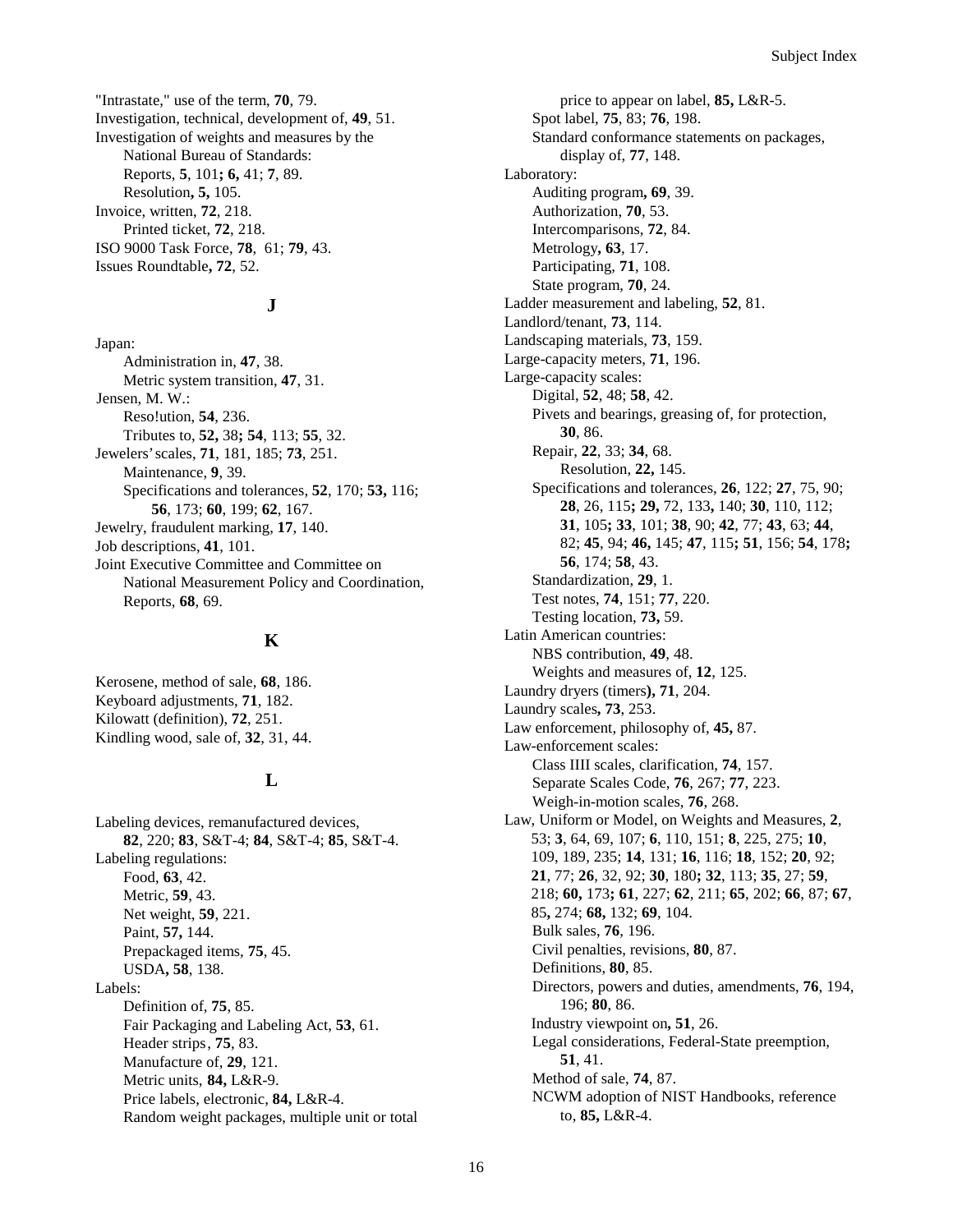Net weight, **74**, 87; **76**, 194. Offenses and penalties, **74**, 87. Package, definition, **76**, 195. Price labels, electronic, **84,** L&R-4. Price Posting, retail, **84,** L&R-3. Price verification, amendments, **80**, 88. Primary mill paper, **75**, 81. Quantity , **75**, 82. Random weight packages, **75**, 82. Reference to Handbook 67, **73**, 149. Reference to services, i.e. moving services, **75**, 79; **76,** 194. Relationship with NTEP and Handbook 44, **70**, 54. Resolution, **4,** 59. Revision of 1951, **36**, 58; **39**, 51; **40**, 78; **41**, 126; **43**, 46, 49. Revision of 1959, **44**, 113; **45**, 87; **46**, 160; **47**, 52; **48,** 90; **51**, 145; **52**, 164; **53**, 124; **54**, 210; **55**, 265. Revision of 1971, **56**, 118. SI units, amendments, **78**, 213. Weight, drained weight for packages, **75**, 80. Wiping cloths, **75**, 80. Lawn bags, **72**, 133. Lawn dressings, sale of, **32**, 32; **52**, 166. Laws and regulations: Adoption by citation**, 64**, 189**; 67**, 170. Enforcement of, **51**, 33. Europe in the 80's, **65**, 95. Model Handbook, **64,** 188. Modernization of, **43**, 115. State and local unification, **65**, 64. Laws and Regulations Committee, National Committee: Petroleum Subcommittee, formation of, **77**, 52. Policy and procedures, **82**, 203; **83,** L&R-25. Reports, **41**, 135; **42**, 100; **43**, 46; **44,** 111; **45**, 32; **46**, 155; **47**, 50; **48**, 87; **49**, 192**; 50**, 184**; 51**, 145; **52**, 159; **53**, 124; **54**, 209; **55**, 265; **56**, 188; **57**, 137; **58**, 146**; 59**, 218; **60**, 173; **61**, 222; **62**, 210; **63**, 145; **64**, 173; **65,** 202; **66**, 87; **67**, 69; **68**, 117; **69**, 98; **70**, 73; **71**, 131; **72**, 115; **73**,144; **78**, 52. Leather-measuring devices, testing, **15**, 44. Legal metrology: Control system, **68**, 100. National and international strategy, **68**, 14. Tools for measurement assurance, **63**, 48**; 68**, 138. Legal Metrology, International Bureau of, **65**, 188. Legal Metrology, International Committee of, **60**, 100. Legislation Committee: Establishment and resolution on, **29**, 145. Reports, **30**, 163; **31,** 110; **32**, 52; **33**, 123; **34**, 19; **35**, 21; **36**, 58; **37**, 43; **38**, 67; **39**, 50; **40,** 78. [Legislation Committee was consolidated with Committee on Methods of Sale of Commodities in 1956 to form new Committee

on Laws and Regulations.] Legislative Liaison, NCWM: Special Committee on, Status Report, **83**, Exec-12; **84**, BOD-11; **85**, BOD-7. Legislative Strategy, **80**, 249; **81**, 242; **82**, 270; **83,** A&P-13. Length, measurement of, yesterday, today, and tomorrow, **50**, 154. Length standards, testing**, 20**, 28. Letters, minimum height (for metric symbols), **73**, 154. Level-indicating means, **72**, 185; **73**, 135. Liaison Committee, National Conference: Abolishment, **78**, 55; **79**, 37. Mission, **61**, 221; **66**, 202, **68**, 299. Name change, **62**, 160, **67,** 233, 279. Reports, **51**, 143; **52,** 158; **53**, 106; **54**, 162; **55,** 225; **56**, 156; **57,** 131; **58,** 133; **59**, 199; **60**, 218; **61**, 213**; 62**, 248; **63**, 197**; 64**, 238**; 65**, 249; **66**, 195; **69,** 230; **70**, 188; **71**, 226; **72**, 281; **73**, 361; **78**, 243. Role, general**, 72**, 53. Retirees**, 72**, 54. Lift-truck scales, criteria for, **77**, 227. Light bulbs, labeling of, **28**, 13. Resolution, **27**, 111. Linear measures: Specifications and tolerances, **8,** 210**; 9**, 57**; 9**, 63; **10,** 193; **11**, App. 1, 4; **17**, 127; **21**, 148; **24**, 91; **36**, 105; **39**, 77; **54**, 194; **57**, 170. Linseed oil, sale and marking**, 31**, 120; **31**, 124. Liquefied gases in cylinders (see also Liquefied Petroleum Gas (LPG)and Anhydrous Ammonia**, 72**, 134. Liquefied Natural Gas (LNG), **59,** 15; **62**, 158. Liquefied Petroleum Gas (LPG)and Anhydrous Ammonia, **71**, 154; **72**, 137. Automatic temperature-compensating systems, **77**, 243. Accuracy of temperature sensor, **78**, 320; **79**, 323; **80**, 196. Tolerance, **76**, 282; **82**, 248. Small volume provers, **81**, 185. Cylinder, **73**, 160; **82**, 201. Tare weights, **65**, 208. Acetylene, **74**, 109; **75**, 102. Compressed or liquefied gases in cylinders, **74**, 107; **75**, 100. Stamped tare weights, **74**, 108. Discharge hose, length of, **76**, 283. Dispensers, stationary, discharge rates, **72**, 221. Distribution, **33**, 86. Diversion of measured liquid, **74**, 179. Measurement: Instruments for, **30**, 62; **36**, 22. Physical properties, **30**, 48**; 35**, 73. Problems of distribution industry, **30,** 65.

Resolution, **30**, 179.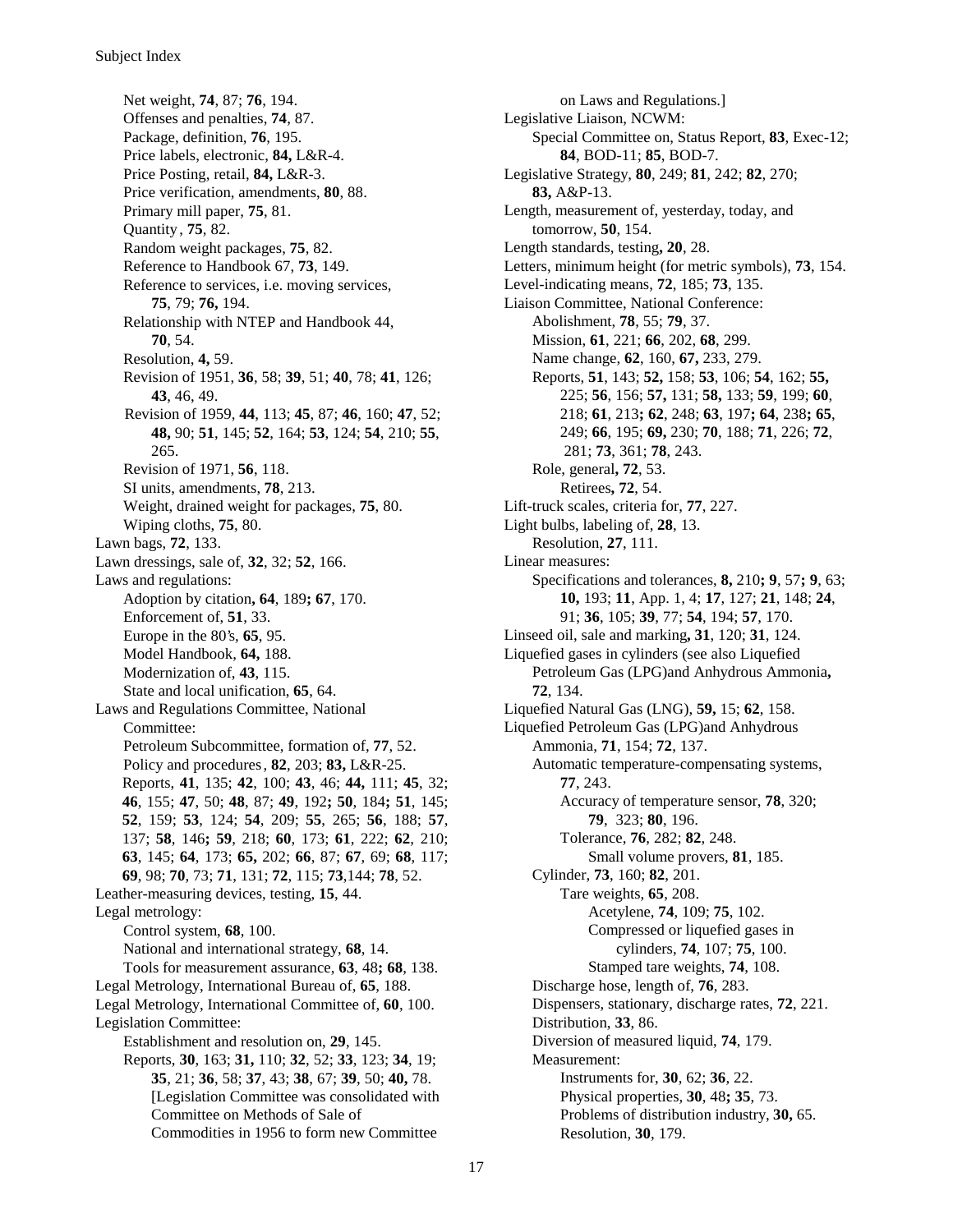Units, **34**, 22, 36. Metering, panel discussion on**, 54**, 58. Meters: Normal test, **72,** 224. Permanence test, **72**, 244. Money-value computations, **80**, 196. Normal tests, **82**, 244; **83**, S&T-32. On-board weighing systems, changes to recognize, **74**, 179. Products packaged in disposable cylinders, checking of**, 55**, 134. Repeatability, **82**, 245. Retail motor- fuel devices, **82**, 245. Multi-unit price applications, **80**, 196. Exclusions, **80**, 196. Return-to-zero requirement, **75**, 168. Sale of, **33**, 45; **36**, 128**; 66**, 98. Ticket printer, customer ticket, **77**, 242. Tolerance values, **74**, 179; **77**, 241. Vapor-return line, **74**, 180. Liquefied petroleum gas liquid-measuring device Definition, **72**, 224. Metric conversion, **65**, 227. Seals, approval, **39**, 51. Specifications and tolerances, **37**, 83; **38,** 89**; 41**, 154; **42**, 87; **43**, 66**; 49**, 184; **52**, 182; **54,** 187; **55**, 254; **56**, 181**, 57**, 166; **58**, 156; **60**, 205; **64**, 207; **65**, 226; **68**, 271**; 69**, 192. Temperature-compensated, **45**, 32; **45**, 64. Testing and testing equipment, **30**, 71; **31**, 21; **34**, 28**; 35**, 53, 62; **39**, 52; **40**, 51, 59, 68, 70**; 42**, 72; **67**, 213. NBS meter prover, **42**, 75. Resolution, **40**, 124. Vapor meters, permanence test, **72**, 245. Zero-set-back interlock**, 71**, 201. Liquefied petroleum gas vapor-measuring devices: Specifications and tolerances, **54**, 197; **55**, 254; **57**, 166; **69**, 193. Testing, **49,** 150. Liquid carbon-dioxide meters, Code, draft, **77**, 250. Liquid commodities, agri-chemical: Measuring devices and systems, **68**, 269**; 69**, 189. Liquid feed supplements and heavy oils, **59**, 241. Liquid feeds and fertilizers**, 71**, 192. Liquid hydrocarbons (see (1) Gas, (2) Petroleum). Liquid-in-glass thermometers (see Thermometers). Liquid-Measuring Devices (LMD) (also see Gasoline; Gasoline meters; Gasoline pumps), **73**, 274. Accuracy classes, **85,** S&T-31. Asphalt, measurement of, **84**, S&T-41. Agri-chemical liquids, tolerances, **80**, 188. Antidrain means, **75**, 164. Automatic temperature compensating systems, **81**, 177. Accuracy of temperature sensor, **77**, 234; **78**, 315; **79**, 318; **80**, 184.

Use of, **74**, 172. Wholesale devices, **74**, 172. Automotive fluid, meter measurement of, **77**, 233; **78**, 316. Carbon dioxide, **72,** 205. Category 2 devices, clarification of requirements, **84**, S&T-36. Certificate of Conformance, marking Certificate number on device, **76**, 272. Characteristics of, **11**, App. 2, 3. Club sale, definition, **78**, 315. Code, **72**, 205; **73**, 255. Combined with Vehicle-Tank Meter Code, **77**, 240. Reorganization of, **80**, 211. Retail, definition of, **75**, 166. Wholesale, definition of, **75**, 166. Computing device: Customer controls for selecting unit price, **77**, 239. Truck stop dispensers, exemption, **78**, 314; **80**, 191. Use of, **75**, 165. User requirement, **74**, 170. Contract sale, **78**, 315; **81**, 180; **82**, 236. Diesel fuel dispensers, nozzle requirements, **82**, 242. Discharge lines and valves, exceptions, **75**, 164; **76**, 272. Diversion of liquid flow: Acceptable deterrents, **76**, 280; **83**, S&T-28. Diversion prohibited, **80**, 183. Exceptions for agri-chemical applications, **81**, 184. Equipment, suitability of, selection requirements, **76**, 276, 277. Fleet sales, **81**, 180; **82**, 236. Future designs, **62,** 175. Hot oil, meters used for measurement, **74**, 172. Indicator index, width of, **84**, S&T-35; **85**, S&T-29. Loading rack: Blending adjustments for changes in volume, **77**, 239; **78**, 316. Vapor elimination, guidelines, **79**, 315; **80**, 182. Metric system (SI), **64**, 205; **65**, 227. Money-value computations, **61**, 186; **63**, 180**; 65**, 198; **69**, 181; **76**, 270. Multi-tier pricing, **74**, 164. Nontemperature-compensated wholesale meters, **69**, 186. Normal tests, tolerance applications, **76**, 274. Performance of, **21**, 126**; 38**, 82**,** 95. Permanence tests, type evaluation, **77**, 240. Price computing, **78**, 313. Printed ticket, retail motor-fuel dispenser,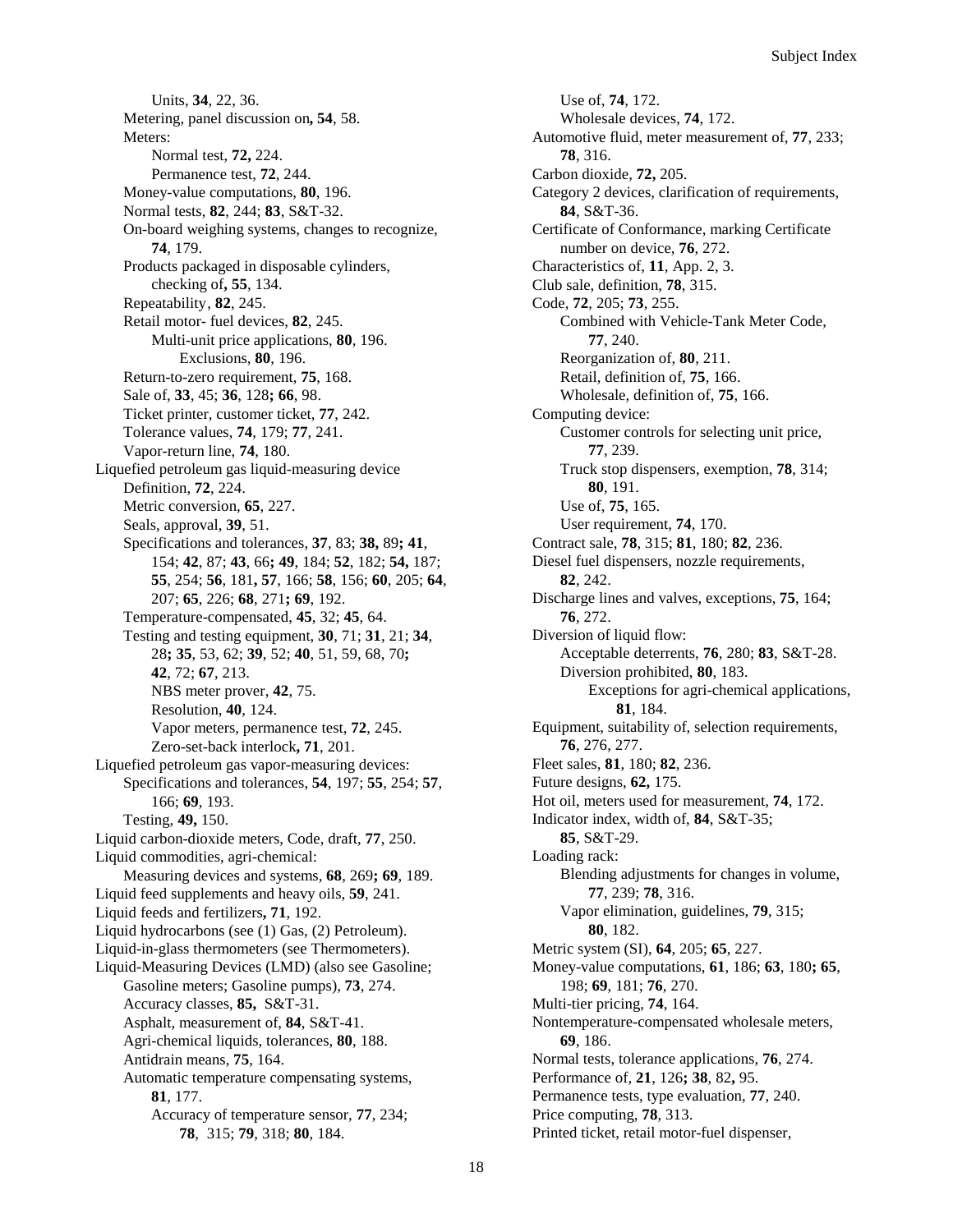activation of, **81**, 183; **82**, 242. Product storage information, **75**,165. Pulse checking for measuring systems, **77**, 233. Recorded representations, **82**, 237. Regulation of, **12**, 169. Retail devices, definition, **74**, 173; **84**, S&T-40; **85**, S&T-31. Retail motor-fuel dispensers: Printed ticket, recording of, **82**, 242. Use of full computing dispensers, **82**, 240. Sealing, method of: Audit trail requirements, **80**, 189. Category 2 devices, **83**, S&T-30. Category 3 devices, **83**, S&T-31. Measuring elements, **76**, 271. Totalizers, **79**, 316. Servicing, **31**, 21. Sight glasses, **20**, 95; **30**, 15**; 40**, 79. Special tests, **84**, S&T-38. Specifications and tolerances, **8**, 211; **10**, 196; **11,** App. 1, 10; **12**, 184, 223; **13**, 64**,** 83, 127, 142, 193; **14**, 90, 104, 116, 119**,** 123; **15**, 120; **17**, 133; **19**, 127; **20**, 102; **21,** 128; **22**, 70, 101; **23,** 123; **24**, 91, 140, 147; **25**, 82, 101; **26**, 100, 130; **27**, 103; **29**, 123, 64**; 30**, 98; **31,** 104; **32**, 86; **33**, 95, 98; **34,** 152; **35**, 83; **36**, 108; **37**, 86; **39**, 79; **42**, 80; **43,** 65; **44**, 84; **45,** 97; **46**. 148; **47**, 117; **48**, 103; **49**, 180; **50,** 198; **51**, 162; **52**, 180; **53,** 118; **54**, 180**; 55**, 246; **56**, 176; **58**, 164; **59**, 235; **60**, 201; **61**, 190; **62**, 175; **63**, 37; **64**, 220; **65**, 223; **66**, 154. Suitability of equipment, selection requirements, **76**, 276, 277; **77**, 236; **78**, 317; **79,** 304; **80**, 165. System controller, definition of, **82**, 240. Small volume provers, recognition of in routine field testing, **80**, 186; **81**,179. Temperature compensation, **69**, 237**; 71**, 200. Testing of, **11,** App. 2, 3; **14,** 64**; 15**, 115; **21**, 104; **30,** 121**; 36**, 27. Tolerances: Agri-chemical liquids, **80**, 188. Asphalt, **84,** S&T-41. Devices delivering less than 1 gallon, **83**, S&T-29; **84**, S&T-39. Meters measuring automotive fluids, **77**, 233; **78**, 316. Repeatability, **77**, 235; **79**, 320. Retail devices, **85**, S&T-31. Revision of, **80**, 186. Totalizers, and sealing of, **78**, 312; **79**, 316. Truck refueling dispensers, **81**, 180; **82**, 236. Type approval problems, **20**, 64. Unit price, **82**, 236. Customer controls for selecting, computing

device, **77**, 239. Exclusions, **81**, 180; **82**, 236. Product identity, **74**, 170; **76**, 280; **77**, 238. Selection control and posting of unit prices, **76**, 271; **77**, 232; **78**, 313. User-activated controls, display of quantity and total price, **78**, 313; **81**, 182. Visibility of indications, **31**, 108. Wholesale devices: Definition, **74**, 173. Equipped with automatic temperature compensators, **74**, 172. Testing drafts for, **38**, 95. Tolerances for, **38**, 94; **42**, 83. Liquids, measurement of: Today, **50**, 58. Tomorrow, **50**, 63. Yesterday, **50**, 39. Livestock scales, **70**, 110. Definition, **74**, 158. Minimum load for weighing livestock, **74**, 158. More that two sections: Prescribed test pattern, **85,** S&T-16. Shift test, **76**, 256; **82**, 225; **83,** S&T-13; **85,** S&T-18. Sensitivity**, 72**, 196. Specifications and tolerances, **33**, 100, 101, 103; **38**, 90; **39,** 87; **41**, 150; **45**, 97; **46**, 141; **47**, 116; **50**, 198; **51**, 159; **53**, 113, 117; **54,** 174; **59,** 231**; 63**, 171. Testing of, **18**, 55**; 19**, 40; **34**, 50; **35**, 111. Shift test, **70**, 109. Livestock weighing, **19**, 40; **38**, 46, 50**; 39**, 19; **40**, 47; **44**, 125. Load capacities, posting on trucks, **61**, 246. Load-cell scales, **38**, 52; **60,** 61**; 62**, 9, 158. Specifications and tolerances, **40**, 118. Load cell verification division (see  $v_{min}$ ). Load cells, **72**, 188; **72**, 235; **73,** 56; **73**, 126. Assemblies, **73**, 56. Families, extension of range**, 73**, 57. Marginal test data, **73**, 57. Marking requirements, **72**, 113, 187; **73**, 127; **75**, 145; **80**, 178; **81**, 173. "S" or "M", marking of, **84**, S&T-16. Minimum dead load output (MDLO**), 73,** 131. Temperature effect on**, 73**, 137. Minimum load cell verification interval: Definition, **81**, 175; **84,** S&T-24. Exceptions to amendment, **81**, 174. Multiple applications, **73**, 56, 65, 131. vmin values, **73,** 137. NTEP test procedures**, 72**, 200, 236. Production load cells, **77**, 72. Provisional Certificates, discontinuation of, **77**, 86. Range of capacities covered by Certificate of Conformance**, 72**, 109.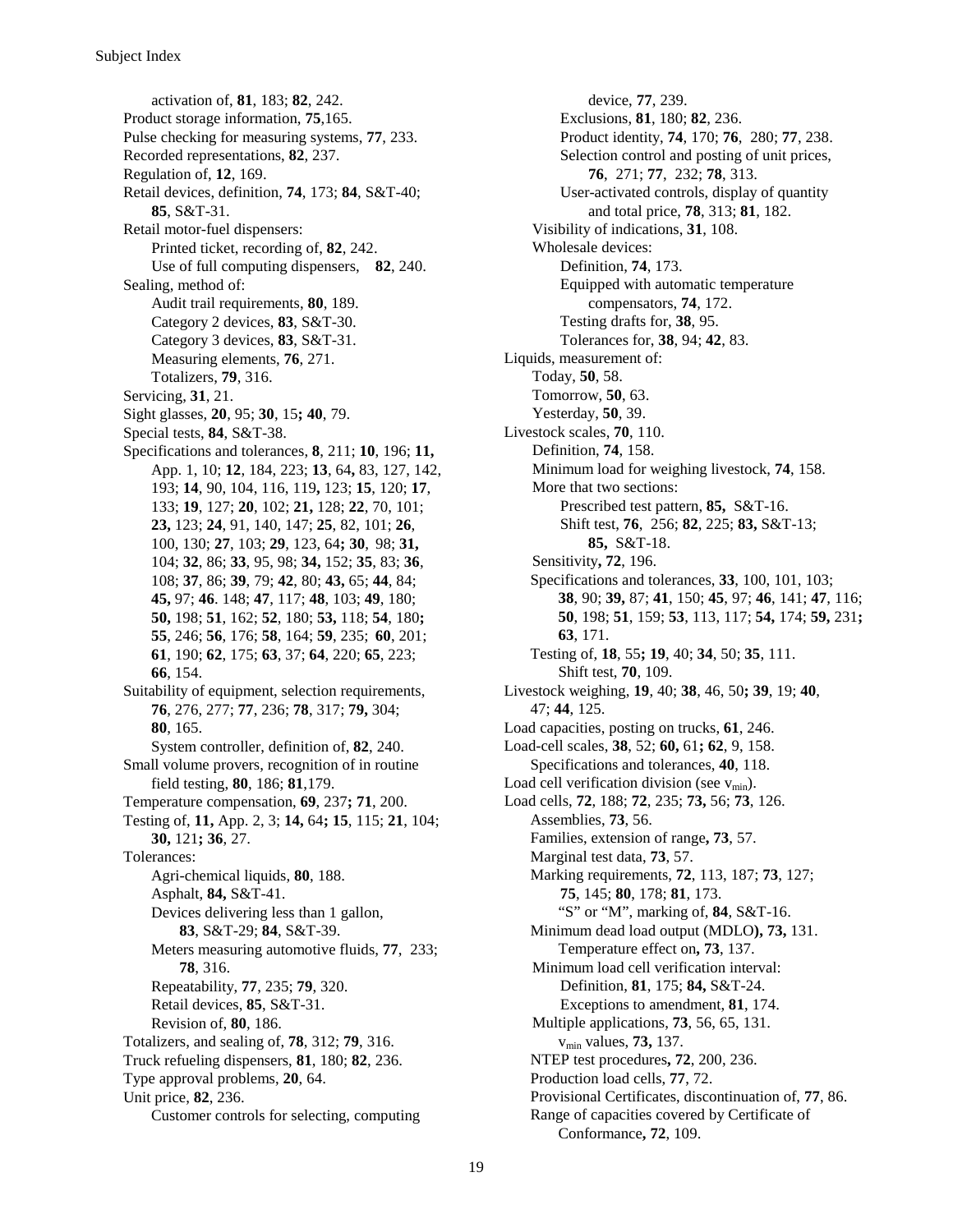Relabeled**, 73**, 58. Repair or remanufacture, **73**, 61, 130. Repeatability of test data, **73**, 130. Temperature effect on, **73**, 56. Test loads, **73,** 57. Test procedures, **72**, 112. Testing, **72**, 235; **75**, 46; **76**, 57. Verification scale division**, 73**, 127. Minimum verification scale division, **72,** 131. Witness testing as alternative to type evaluation by NIST, recognition of, **78**, 82. Load-receiving elements: Concrete, scale modification to include platform thickness, amendment, **81**, 175. Design of**, 71,** 174. Load tests, simulated**, 72**, 203. Loading rack meters, **71**, 194, 196; **72**, 210. Vapor elimination, **79**, 315; **80**, 182, 200. Loadometers, **38**, 25. Log rules (see Lumber). Logo, NCWM (see National Conference on Weights and Measures). Logo, NTEP (see National Type Evaluation Program). Lubricating oil: Bottles, **19**, 17; **24**, 15. Drainage characteristics, **24**, 22. Resolution**, 19**, 170; **23,** 144. Specifications and tolerances, **20**, 71, 137; **21**, 142; **22**, 70; **23**, 124**; 24**, 27, 178; **25**, 103; **32**, 86; **34**, 151; **61**, 196; **64**, 214. Cans, **25**, 65. Drainage characteristics, **26**, 76. Quantity checking, **41,** 71. Sale and marking, **33,** 48; **36**, 95. Lubricating-oil bottles code, deletion of, **74**, 183. Lubricating oil meters: Tolerances, **76**, 274. Uniform standards and test procedures, **75**, 174. Lubricants, gear, sale and marking**, 39**, 62. Lumber: Artificial burning logs, **61**, 236. Cord, definition, **66,** 94. Fireplace/firewood and stove wood, **60**, 177; **76**, 206; **82**, 195; **83,** L&R-6. Test procedures for packages of firewood, **83,** L&R-19. Hardwood, method of sale, **76**, 213; **77**, 142; **78**, 223. Kiln dried hardwood, **61**, 52**; 61**, 242; **62,** 224. Log rules, **23**, 128. Model regulation pertaining to dimensions, **55**, 275; **56,** 200. Plywood, construction and industrial, method of sale, **84,** L&R-10; **85,** L&R-6. Sale of**, 12**, 61; **18**, 72. Softwood:

Metrication, **61**, 234. Quantity, **75**, 99. Sale of**, 61**, 234; **64**, 179**; 65**, 208; **75**, 99; **78**, 226. Luncheon meats, **72,** 89; **73,** 79, 225; **76**, 214.

#### **M**

Mail order shipping, **62,** 51; **63**, 148; **64**, 175. Malt beverages, nonalcoholic, **72**, 295. Management information systems, **55**, 180. Management as a modern approach, **56**, 31. Manometers, liquid**, 63**, 73. Manufactured devices, conformance**, 73**, 59. Manufactured gas, **71**, 202. Margarine and margarine-like "spreads": Sale of, **43**, 49; **56**, 199**; 64**, 182**; 66**, 96**; 67**, 90; **68**, 303; **70**, 82; **71**, 146. Size restrictions, eliminate, **79**, 211. Marking: Automatic Weighing Systems (AWS), maximum belt speed, **84**, S&T-34. Capacity by division, **77**, 203. Certificate of Conformance**, 73**, 58; **83**, S&T-9. Marking of devices with Certificate number, **74**, 143; **75**, 134; **76**, 272, 255; **85**, S&T-7. Concentrated load capacity, **84**, S&T-17. Indicating elements, "not permanently attached," **74**, 148; **85,** S&T-13. Key markings and symbols, **73,** 134. Load cells, **75**, 145; **80**, 179; **81**, 173. Location of information, **74**, 148. Marking all equipment and visibility, **76**, 244. Model number, **84**, S&T-8; **85**, S&T-5. Nominal capacity, **84**, S&T-17. Noncommercial devices, **74**, 148. "Not legal for trade," **73,** 254. →O/T← (rezero key), **80**, 180. operating temperature, Grain Moisture Meters, **81**, 190. Operational controls, indications and features, **74**, 143. Pictograms, use of, **80**, 168. Permanently attached, **83**, S&T-10. Remanufactured devices, **83**, S&T-4; **84**, S&T-4; **85**, S&T-4. "S" or "M" marking for load cells, **84**, S&T-16. Section capacity, **84**, S&T-17. Serial number, **84**, S&T-6. Scale multiples, **80**, 179; **81**, 173. Symbols and international symbols, **73**, 237. Table 4a, format, **75**, 139. Table S.6.3.a., format of, **77**, 204. Tare key, **82**, 220; **83**, S&T-9. Temperature compensation, **83**, S&T-5.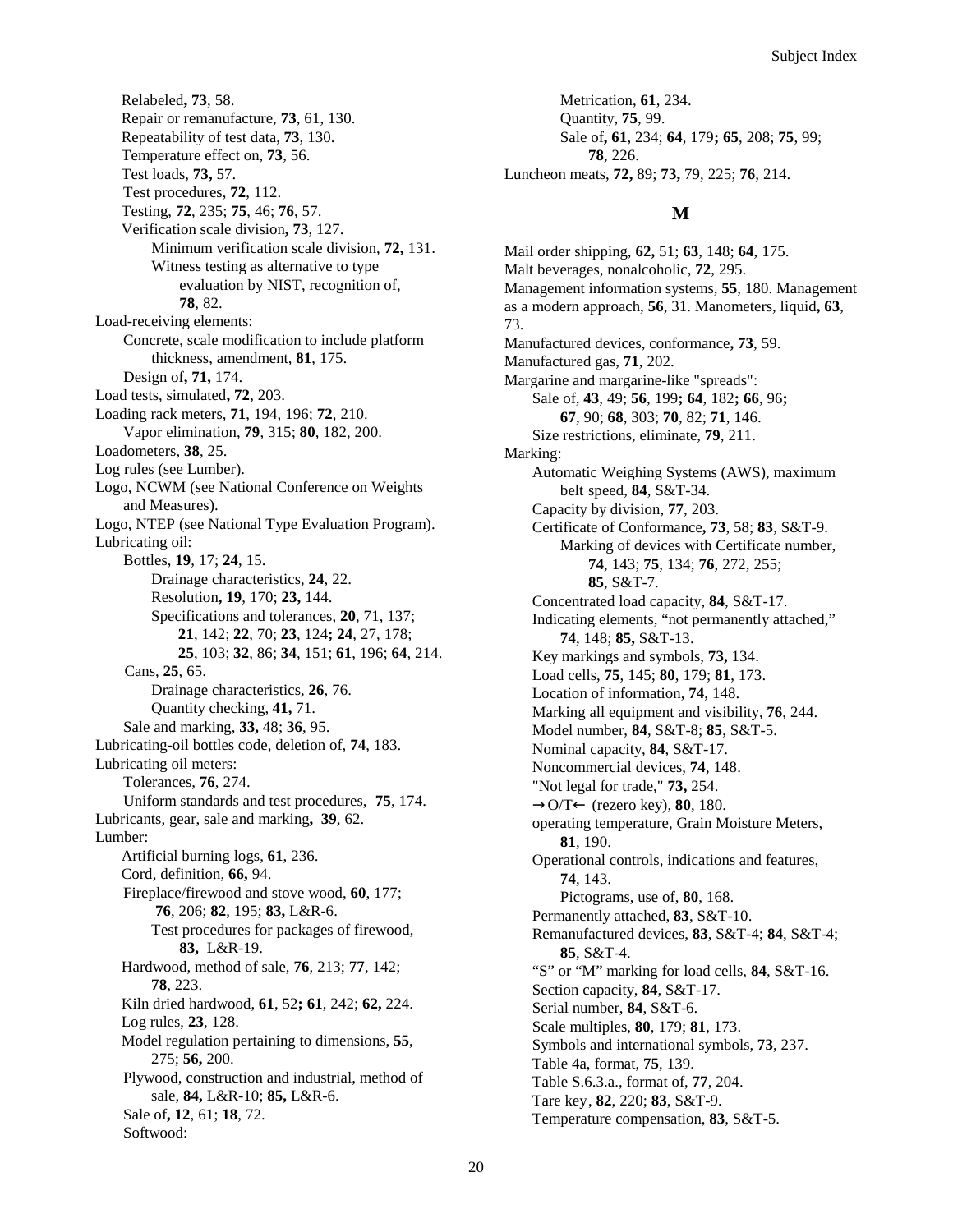Temperature limits, **84**, S&T-15. Temperature range, scales, **76**, 254. Weighing elements, "not permanently attached," **74**, 148; **85,** S&T-13. Year of manufacture, **74**, 143; **75**, 136. Maryland law, **36**, 31. Mass calibration: Surface-dependent thermal effect, **68**, 39. Mass comparators, **69**, 18. Mass Flow Meters (MFM), **71**, 191, 203; **72**, 213. Accuracy classes, **84**, S&T-45. Audit trail requirements, sealing, provisions for, **80**, 201. Automatic density correction, **79**, 333; **82**, 250. Category 2 devices, method of sealing, **84,** S&T-46. Code: Changes to, **82**, 253. Tentative status, **75**, 173; **76**, 289; **77**, 247; **78**, 328; **79**, 332. Compressed natural gas dispensers, return of product to storage, **80**, 202; **81**, 186; **83**, S&T-35. Definition, **72**, 209, 224. Field testing**, 72,** 207. Handbook 44, proposed changes to Code, **82**, 253. Indicating and recording elements, return to zero, **80**, 199. Loading rack meters, vapor elimination, **80**, 200. Low-flow cut-off valve, **77**, 246. Mass measurement, **77**, 243; **78**, 322. Natural gas, units of measure when sold as engine fuel, **77**, 244; **78**, 322; **79**, 327. Printed receipt, identification number, **84**, S&T-48. Retail computing devices and interlocks, **78**, 327. Sealing, methods of, **82,** 253. Audit trail requirements, **80**, 201. Category 2 devices, **83**, S&T-33; **84**, S&T-46. Category 3 devices, **83**, S&T-33. Zero adjustment mechanism, **77**, 245. Ticket printer, customer ticket, **79**, 332. Tolerances, **79**, 330. Asphalt paving material, **84**, S&T-49. Multiple tests, **77**, 247. Type evaluation examinations, Liquid-Measuring Devices, **77**, 246; **78**, 327. Vapor elimination, **80**, 200. Testing procedures, **84**, S&T-45. Volume units of measure, **82**, 249; **84**, S&T-45. Mass research**, 69**, 17. Mass standards, **36**, 42. Office standards, testing, **19**, 103. Precision standards, manufacture and uniformity of design, **15**, 102. Mass units for metering (recognition), **72**, 205. Matches, sale and marking, **31**, 120, 126. Materials test:

Belt-conveyor scale, **74**, 162; **83**, S&T-17; **85,** S&T-22. Materials testing machines, **69**, 237. Mattress pads, **73**, 155. Maximum Allowable Variation (MAV), **63**,145; **64**, 20; **69**, 135; **71**, 155**; 72**, 140. MAV's and Sampling Plans, **72**, 140. Category A, **73**, 74. Category B, **73,** 74. Maximum number of scale divisions (see  $n_{\text{max}}$ ). Maximum test loads (see Test loads). Measure-containers: Paper, regulation of, **28**, 44. Single-service: Specifications and tolerances, **29**, 134; **30**, 97; **31,** 102; **32**, 81; **33**, 97; **49**, 186; **53**, 121; **54,** 192; **55**, 256. Measurement assurance, **50**, 73; **59**, 2; **64**, 32. Measurement center, state, development of, **53**, 97; **56**, 139. Measurement Policy and Coordination, National Committee, **60**, 226. Measurement science, university curriculum**, 49**, 15. Measurement system, National, **52**, 7; **66,** 79; **67**, 56. State and local, **60**, 36, 222; **65**, 249; **66**, 195; **67**, 223. Measuring technology: Forums on, **54**, 53; **55**, 99; **56**, 116. Gasoline pump manufacturers; viewpoint**, 55**, 109. Meter manufacturers' viewpoint**, 55**, 100. Measures: Capacity (see Dry measures; also see Liquid measures). Linear (see Linear measures). Meat and meat products (also see Packing house products), **71**, 71; **73**, 50, 77. Corned beef, **73**, 78. Federal regulation of, **26**, 132**; 35**, 148; **36**, 88, 89; **49**, 74. Franks, **72**, 89; **73**, 77, 225. Gray areas, **77**, 156; **78**, 239; **79**, 226. Ham, **72**, 89; **73**, 78. Hot dogs, **72**, 89; **73**, 77, 225. Ice-packed, **75**, 106. In combination with other foods, **74**, 102; **75**, 93. Labeling and packaging, **57**, 70; **61**, 29, 231. Net weight marking, **12**, 145; **14**, 45; **20,** 127. Resolution, **11**, 158; **12,** 147. Luncheon meats, **72**, 89**; 73**, 79, 225. Method of sale, **59**, 222; **62**, 217**; 65**, 205; **67**, 91; **70**, 83. Moisture loss, **70**, 59; **74**, 124; **75**, 106; **80**, 107; **81**, 136; **82**, 201; **83,** L&R-17. Packaging and labeling, **57**, 110. Packaged at Federally-inspected plants**, 73**, 171, 222; **77**, 157; **78**, 239.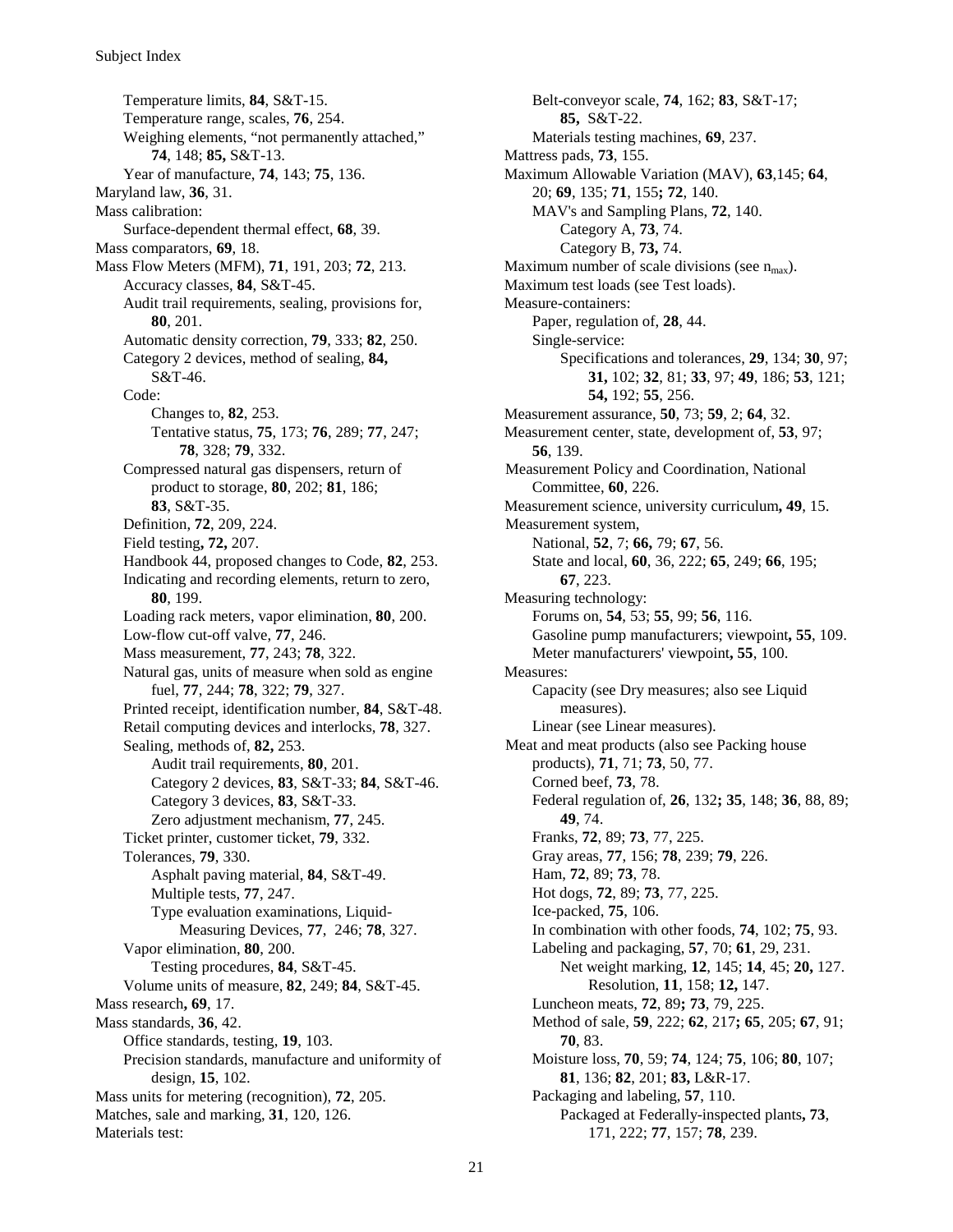Packaged with packages of other foods, **74**, 103; **75**, 94; **76**, 204; **77**, 137. Pickled, sale and marking, **32**, 37. Prepackaging of**, 35**, 84. 89; **36**, 71. Marking, **35,** 91; **37**, 62. Quantity control on production lines, **43**, 97. Raw meats, **73**, 78. Red meat, **70**, 59. Sale and marking, **56**, 199; **69**, 108. Beef, sale by hanging weight, **54**, 73. Carcass, side or primal cut, **70**, 89. Gross weight, **40**, 95. Net weight, **31,** 119; **62**, 80; **63**, 100, 138; **64**, 138; **68**, 302. Piece**, 39**, 62. Plastic wrappings and casings, **36,** 94; **37**, 73, 76; **40**, 95; **44**, 112. Resolution, **39**, 91. Sausage, **72**, 89; **73**, 78, 79, 225. Shrinkage problems, **20**, 121, **21**, 124. Small packages (less than 1/2 oz), **72**, 128. Stuffed, **70**, 84; **74**, 102. Wholesale labeling, **35**, 148; **36**, 88. Wholesale Meat Act, **59**, 164; **62**, 76, 163. Mechanical devices, products dispensed from, **75**, 104; **76**, 212. Mechanical pump dispensers, **75**, 89; **76**, 200; **77**, 135. Mechanics (see Servicemen). Memorandum of Understanding, Model Agreement between a State or Local government and Food Safety and Inspection Service (see Agriculture, U.S. Department of). Mentoring Program, **85**, BOD-7. Merchandising: Art of, yesterday, today, and tomorrow, **50**, 141. Forums on**, 54**, 73; **56**, 74. Mercury-in-glass thermometer (see Thermometers). Meter industry, challenge of the 70's, **55**, 100. Meters (for a specific type of meter, see entry for that type): Continuous density, liquid and gas, **62**, 158. Dry gas, testing, **8,** 90**; 21**, 54. Positive displacement in liquid hydrocarbon service, **32**, 71. Slow-flow, specifications and tolerances, **48**,103; **49**, 180; **49**, 183. Utility, regulation of, **26**, 144. Method of Sale: Animal bedding, **75**, 104. Baler twine, **76**, 211; **77**, 141. Berries and small fruits, **74**, 100, 101; **75**, 92; **76**, 201. Bread, **77**, 136; **76**, 202. Bulk food, **75**, 96; **76**, 205. Bulk nonfood commodities, **74**, 107. Butter and butter-like spreads, **79**, 211. Canada & U.S. requirements, **75**, 97.

Carpet, **84,** L&R-12. Clams and other mollusks: Fresh, **75**, 93; **76**, 203. Frozen and canned clams, **83,** L&R-6. Processed, definition of term, **74**, 104. Coffee, vacuum-packed cans, **75**, 99. Commodities, machine-vended, **79**, 219; **80**, 92. Compressed Natural Gas (CNG), sold as vehicle fuel, **78**, 229; **79**, 213. Cornmeal, **79**, 212. Fireplace/firewood and stove wood, **76**, 206; **82**, 195; **83,** L&R-6. Fish (see Meat, poultry, fish, and seafood). Flour, **79**, 212. Fruits and vegetables, **75**, 97. Gasoline-alcohol blends, **75**, 102; **76**, 207. Gasoline-oxygenate blends, **81**, 129. Glass, **76**, 210. Hardwood lumber, **76**, 213; **77**, 142; **78**, 223. Home food service plan sales, **76**, 205; **77**, 139. Hominy grits, **79**, 212. Ice-cream and similar frozen products, **75**, 94; **75**, 107. Insulation, **75**, 100. Liquefied petroleum gas cylinder tare, **74**, 107, 108, 109; **75**, 100, 102. Lunch packages, **80**, 92. Margarine and margarine-like spreads, **79**, 211. Meat, poultry, fish, and seafood: "Fresh poultry" definition of, **76**, 214. In combination with other foods, **74**, 102; **75**, 93. Packaged with packages of other foods, **74**, 103; **75**, 94; **76**, 204; **77**, 137. Stuffed, **74**, 102. Mechanical devices, products dispensed from, **75**, 104; **76**, 212. Milk products, **80**, 90. Fluid milk products, **74**, 105; **78**, 222; **79**, 212. Mussels and other mollusks: Fresh, **75**, 93; **76**, 203. Processed, definition of term, **74**, 104. Oleomargarine, **79**, 211. Oxygen (liquid), used for respiration, **74**, 110; **75**, 104. Oysters and other mollusks: Fresh, **75**, 93; **76**, 203. Net drained weight, **74**, 105. Processed, definition of term, **74**, 104. Paper, communication, **79**, 217. Peat and peat moss, **82**, 195. Petroleum products, **85,** L&R-10. Plywood, construction and industrial, **84,** L&R-10; **85,** L&R-6. Potpourri, **77**, 145. Poultry (see Meat, poultry, fish, and seafood)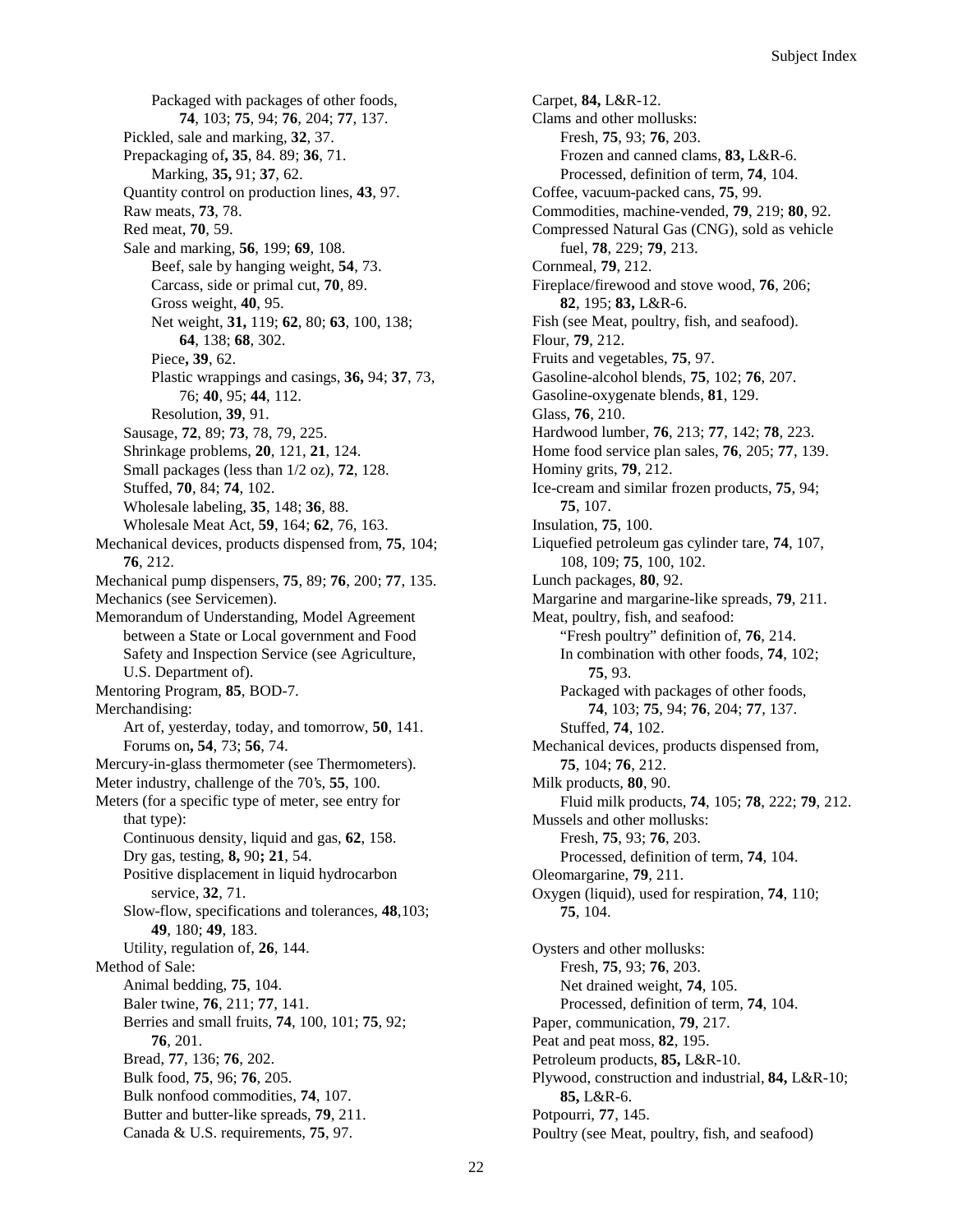Ready-to-eat food, **76**, 212; **77**, 137; **78**, 222. Sand, rock, gravel, stone, paving stone, and similar materials, **84,** L&R-13; **85**, L&R-8. Seafood (see Meat, poultry, fish, and seafood). Shrimp, standardized size descriptions, **79**, 217; **80**, 93. SI units, revisions: Commodities regulation, **78**, 230. Softwood lumber, retail sale of, **78**, 226. Softwood lumber, **75**, 99. SI units, **78**, 226. Tare, stored tare weights, **85,** L&R-9. Terms: Weight, Liquid measure, Dry measure, or Count, **74**, 87. Uniform Regulation, preamble, addition of, **74**, 100. U.S. & Canada, requirements, **75**, 97. Wiping cloths, **76**, 210. Metric conversion**, 58**, 2, 136, 169; **59**, 61, 199**; 60**, 6, 211**; 61**, 222**; 62**, 210; **63**, 147; **77**, 281. Australia, **62,** 130. Canada, **59**, 87; **59**, 118. Industry viewpoint, **59**, 93. Model State Plan, **63**, 199. Metric labeling/FDA compliance policy guide, **73**, 367. Metric system, **9**, 27; **6**, 3; **11**, 184; **12**, 112; **43**, 52; **43**, 57; **49**, 55; **53**, 79; **62**, 249; **63**, 197. Converting metric to inch-pound quantities, **73**, 153. Education and training programs, **56**, 151; **58**, 143; **59**, 116; **60**, 166; **61**, 69, 163; **62**, 242. Impact of metrification, **56**, 22. Japan's transition, **47,** 31. Metric Conversion Act, **61**, 133, 168**; 64**, 169. Metric System Act, Uniform, **65**, 195. Metric units: Allow option of labeling in, **84,** L&R-9. Point-of-sale systems, **80**, 174. Organizations: American National Metric Council, **59**, 54; **61**, 56, 207; **62,** 151. Metric Board, U.S., **61**, 157; **62**, 151; **63** 104, 199; **64**, 91, 159, 251 **65**, 45, 193; **66**, 176; **67**, 61. Metric Board, State**, 62**, 104; **63**, 197. NCWM Committee on Metric Planning, **59**, 205**; 62**, 225. National Metric Conversion Board, **57**, 8**; 59**, 114**,** 125. Packaging and labeling, **58**, 108; **59**, 116**; 65**, 116; **66**, 96. Resolutions, **11,** 178, 192; **12,** 210**; 48**, 94; **56**, 218. Seed, packaged, **80**, 89. Spelling issue, **59**, 121; **60**, 166, 226; **61,** 207; **63**, 150; **64,** 185, 247; **65**, 194.

Study: Resolution, **54**, 236. Role of Weights and Measures Officials, **55**, 105. Survey on Weights and Measures, **55**, 201. Symbol Representation, **62**, 172. Metrication, **57**, 138; **59**, 64, 219; **60**, 178; **61**, 63, 205; **62**, 237. U.S**., 61**, 53; **67**, 65. Metrology: Metrologists, role of in NCWM, **74**, 38; **75**, 33; **76**, 39. Metrology Subcommittee Report, **82**, 39; **83**, Exec-11; **84**, BOD-11; **85**, BOD-7. Metrology, automated, advanced, **71**, 28. Metrology Workshops, **70,** 239; **72**, 304. Metrological characteristics (proposed definition), **73**, 239. Michigan, **73,** 21. Mileage-measuring devices: Specifications and tolerances, **39**, 77; **42**, 89**; 47,** 123; **48**, 106; **49**, 187. Military establishments: Inspection in, **54**, 91; **55**, 227; **56**, 158. Resolution, **55**, 285. Milk and cream: Babcock test for fat determination**, 19**, 13. Concentrated milk, sale of, **36,** 93; **37,** 72. Machine measurement, **36**, 67. Packaging of, **43,** 49; **53,** 54; **56**, 200. Milk and cream bottles, **61**, 75; **64**, 220. Capping system, Dacro P-38, **32**, 92. Filling, **16,** 43; **32**, 66. Marking, **30**, 168. Paper cartons, **27**, 115; **31**, 109; **32**, 66; **33**, 154; **40**, 103. Checkweighing, **38**, 22. Plastic, **51**, 17. Specifications and tolerances, **9**, 58, 73, 113; **10**, 140, 147, 196**; 11,** 134**,** App. 1, 11; 128; **22**, 121; **25,** 99; **26**, 128; **31**, 103; **32**, 83; **48**, 106; **49**, 186**; 51**, 165; **52**, 183; **54,** 193. Standardization, **15**, 30**; 17,** 26; **32**, 29. Resolution, **15**, 125; **17,** 138. Ten-ounce, **44**, 112. Testing, **16**, 47. Milk Bottles Code, **73**, 263. Milk marketing, federal regulation of, **49**, 80. Milk meters, **72**, 284; **73**, 364. Diversion of measured product, **79**, 326. Intake hose, **76**, 287. Investigation of, **47,** 22. Mass flow meters, use of, **74**, 181. Specifications and tolerances, **48**, 104; **62**, 178. Ticket in printing device, **76**, 287. Units, **74**, 174.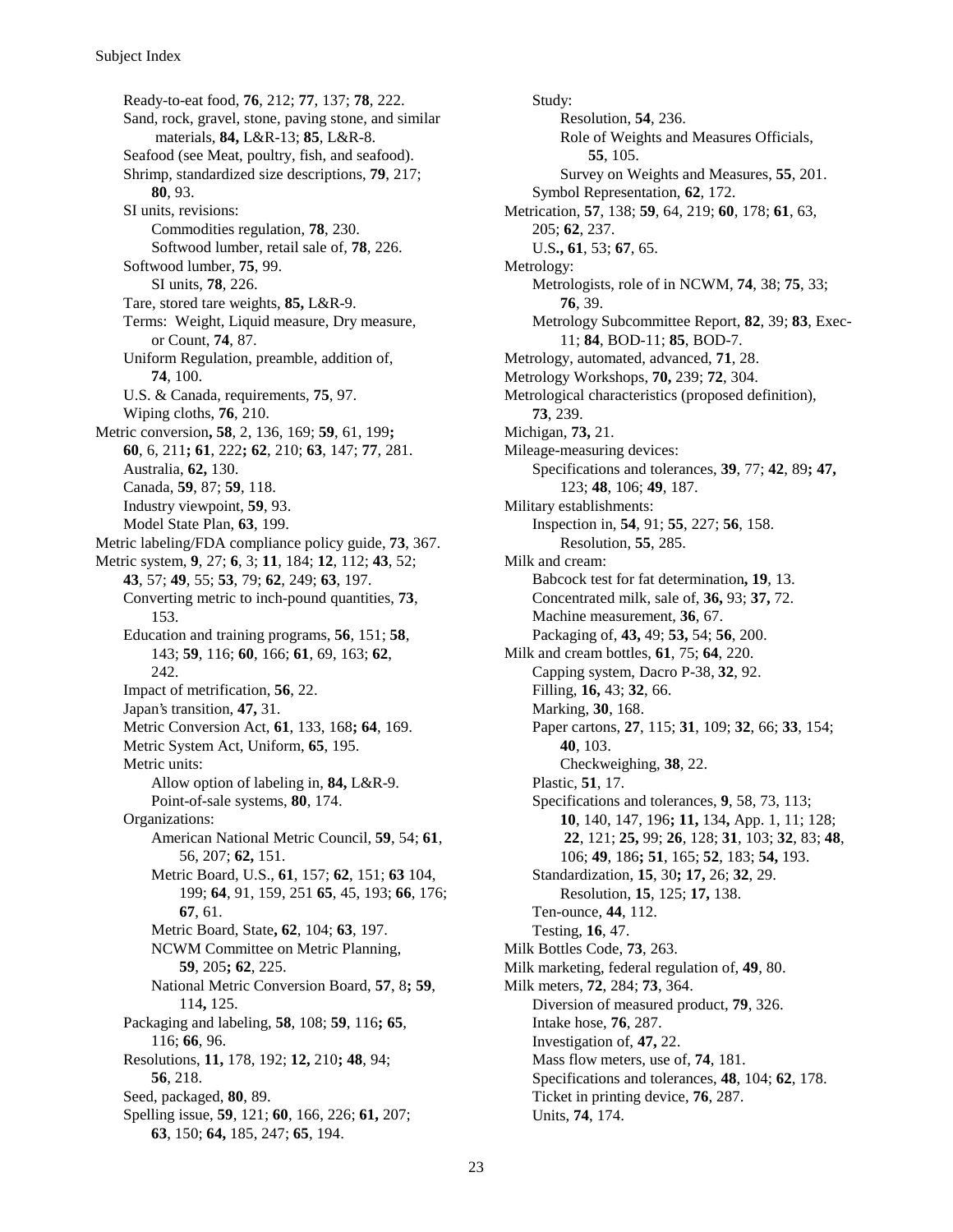Milk products, **72**, 131; **80**, 90. Fluid milk products, **74**, 105; **79**, 212. Permit 3-quart package size, **78**, 222. Method of sale, **60**, 175; **61**, 231; **66**, 98**; 67**, 92. Milk tanks, farm (see Farm milk tanks). Mine scales: NTBS investigation, **12**, 161; **13**, 182; **14,** 57. Specifications and tolerances, **38**, 90. Minimum load requirement, **82**, 228. Minimum verification scale division (see  $e_{min}$ ). Modules (training) (see National Training Program). Moisture content laboratory test, **72**, 155. Moisture loss**, 70**, 59, 79**; 71**, 70; **73**, 75. Allowances for variations due to**, 73**, 171. Bacon, **76**, 214. Guidelines, **73,** 51, 94. Luncheon meats, **76**, 214. Meat and meat products, **74**, 124; **75**, 106; **80**, 107; **81**, 136; **82**, 201; **83,** L&R-17. Pasta, **74**, 125; **75**, 107; **76**, 219; **77**, 154; **78**, 237; **79**, 225; **80**, 104; **81**, 136; **82**, 201. Pet foods, **74**, 125; **75**, 106; **76**, 217; **77**, 150. Poultry and other meat and poultry items: Ice-packed, **74**, 124; **75**, 106; **76**, 217; **77**, 150. Poultry and poultry products, **74**, 124; **75**, 106; **76**, 217; **77**, 150; **80**, 107; **81**, 136; **82**, 201; **83,** L&R-17. Rice, **76**, 221; **77**, 154; **78**, 238; **79**, 225; **80**, 104; **81**, 136; **82**, 201. Soap, bar, **80**, 104. Variations resulting from exposure ("moisture loss variation"), **70**, 81. Moisture-test scales: Specifications and tolerances, **34**, 159. Mollusks: Fresh, method of sale, **75**, 93; **76**, 203. Processed, definition of term, **74**, 104. Money-operated devices, **78**, 292. Money values: Liquefied Petroleum Gas (LPG) and Anhydrous Ammonia, **73**, 259. Multi-unit price applications, **80**, 196. Exclusions, **80**, 196. Single-purchase unit price, **78**, 313. Liquid-Measuring Devices (LMD), money-value computations, **61**, 186; **63**, 180**; 65**, 198; **69**, 181; **76**, 270. Monorail scales, **71**, 178. Class III and IIII, provision for testing, **84**, S&T-13. Digital indications, equipped with, **84**, S&T-13. Dynamic: "Dynamic" definition, **84**, S&T-13. Indicated and recorded scale division, value of, **84**, S&T-21. "Static" definitions for, **84**, S&T-13. Verification scale interval , **84**, S&T-21.

In-motion weighing, **84,** S&T-20. Livestock carcasses, dynamic tests with, **81**, 176; **84**, S&T-18. Shift test, **70**, 109. Specifications and tolerances**, 61**, 181. Testing, provision for, **82**, 228; **84**, S&T-14. Tolerance, **75**, 163; **80**, 171. Acceptance and maintenance tolerance, **84**, S&T-20. Mops and mopheads, sale and marking**, 36**, 97. Motor fuels: Blend dispensers, octane reading for, **74**, 111. Certification**, 71**, 136. Compressed Natural Gas (CNG): Fuel quality standard, **79**, 220. Fuel specifications, **78**, 232. Sold as vehicle fuel, **78**, 229, 233; **79**, 213. Diesel fuels: Dispensers, nozzle requirements, **82**, 198. Grade based on Cetane ratings, definition, **80**, 96; **81**, 130; **82**, 196. Premium, **83,** L&R-7; **84,** L&R-14. Compliance procedures, **84,** L&R-14; **85,** L&R-11. Gasoline: "Economy" addition of term, **82**, 198. Gasoline-alcohol blends, labeling of oxygenates, **75**, 102; **76**, 207. Gasoline-oxygenate blends, **81**, 129, 131. Product flush prior to octane sampling, guideline on, **85,** L&R-12. Petroleum subcommittee, **77**, 147. Policy and guidelines, **70**, 101. Registration**, 71**, 136; **72**, 145. Retail dispensers (see Motor-fuel dispensers, retail). Sample collection, product flush, **78**, 233. Spark ignition, **71**, 138. Specifications, **72**, 147. Task Force on, **69**, 53, **70**, 48; **70**, 210; **71**, 235. Testing laboratory**, 72**, 158.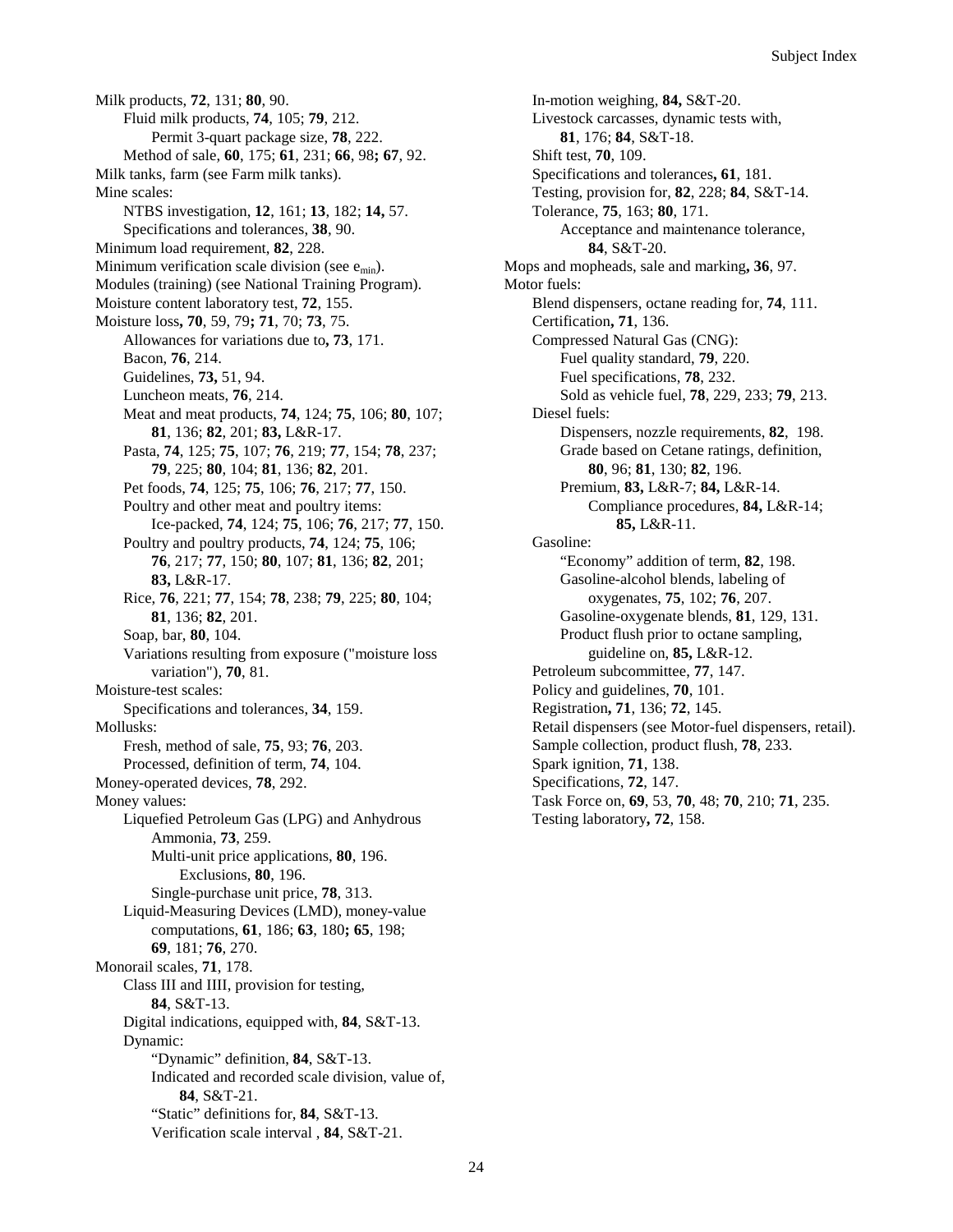Uniform Motor-Fuel Inspection Law**, 71**, 135; **72**, 121, 144. Uniform Motor-Fuel Law and Regulation, **71**, 134. Uniform Regulation for Motor Fuel**, 71**, 138; **72**, 121, 147. Motor fuel dispensers, retail: Blend dispensers, octane readings for, **74**, 111. Blending type**, 71**, 193. Card activated, **72,** 245. Cash/credit sales**, 70**, 100; **73**, 163. Cash discount price posting, **73,** 161; **73**, 164. Diesel fuel dispensers, nozzle requirements, **82**, 198. Discount, **73**, 164. Dispenser labeling**, 71**, 153. Multi-tier pricing, **73,** 162; **73**, 256. Full computing dispensers, use of, **82**, 240. Liquefied Petroleum Gas (LPG) and Anhydrous Ammonia, **82**, 245. Money-operated devices, responsibility, **78**, 292. Permanence test, **72**, 243. Price posting, **69**, 137**; 70**, 100. Printed ticket, recording of, **81**, 183; **82**, 242. Product flush prior to sampling , **78**, 233; **85,** L&R-12. Pump labeling**, 71**, 139. Selectable unit price capability, **71**, 198. Surcharge, **73**, 164. Totalizers, and sealing of, **78**, 312; **79**, 316. Motor oils: Packaging, **5**9, 220. Motor-vehicle scales, **59**, 232. Mulch, bark, **73**, 173, 374. Compaction, **73**, 174. Definition**, 72**, 137. Labeling, **67**, 145. Maximum allowable variations , **83,** L&R-21. Method of sale, **66**, 182. Test measure, **73**, 174; **74**, 122. Test procedure, **83,** L&R-20. Sold by volume, **83,** L&R-22. Multi-interval scales: Accuracy classes, parameters for (Table 3), **82**, 223. Variable division unit scale, replacement of, definition, **80**, 180. Multi-range scales**, 71**, 186. Accuracy classes, parameters for (Table 3), **82**, 223. Variable division unit scale, replacement of, definition, **80**, 180. Multiple dimension measuring devices: Electric power supply, **84**, S&T-59. Tentative code, **80**, 210. Multiple recorded representations, **84**, S&T-9. Duplicate receipts, **85**, S&T-10. Multiple weighing devices, interfaced with a single

indicator, **75**, 157. Mussels: Method of sale, **70**, 85; **71**, 147. Fresh, **75**, 93; **76**, 203. Processed, definition of term, **74**, 104. Mutual Recognition (see Test Data Exchange Agreements).

### **N**

 $n_{\text{max}}$  (maximum number of scale divisions), definition, **82**, 229. National Advertising Program, **68**, 278. National Association of State Departments of Agriculture: Activities, **44,** 73; **45**, 12; **47,** 75; **48**, 60; **54**, 148; **67**, 24. Weights and Measures Division, organization and functions, **49**, 114; **52**, 16. National Bureau of Standards (see also National Institute of Standards and Technology) : Activities and services, **12**, 15; **23**, 2; **24**, 5; **32**, 7; **35**, 1; **38**, 4; **39**, 3, 39; **40**, 4, 50; **41**, 3; **43**, 9; **45**, 7; **46**, 7; **47**, 3; **48**, 4; **49**, 1, 6, 38; **50**, 6; **51**, 1; **52,** 7; **53**, 7; **54**, 6; **56**, 111; **59**, 10, 20, 38; **60**, 42, 123; **61**, 135**; 63**, 1; **66**, 8; **69**, 16. Film, "Standards for Excellence," **61**, 159; **62**, 243. NCWM sponsorship, **68,** 8, 36. Organic Act, **60**, 124; **67**, 238. Publications, **73**, 41. Resolution on support of, **43**, 106. 75th anniversary conference host, **61**, 226. National Certification Program, **66**, 193; **67**, 216; **68**, 278. National Conference of Standard Laboratories, **60**, 33. National Conference of State Legislatures (NCSL), **60**, 33; **61**, 84. National Conference on Weights and Measures (NCWM): Ad Council, interaction with, **66**, 25, 192; **67**, 230. Addresses of the Conference Chairman, **57**, 1; **58**, 1; **59**, 1; **60**, 1; **62**, 60; **63**, 78; **69**, 11; **70**, 6; **71**, 39; **72**, 32; **73**, 28. Associate Membership Committee: Bylaws, **82**, 27. Finance, **80**, 26; **81**, 20; **82**, 27. Report, **83**, Exec-7; **84**, BOD-7; **85**, BOD-3. Budget and finance, **69**, 68. Associate Membership fees, **76**, 41; **77**, 62; **78**, 65; **79**, 46. Auditing Committee, Status of Audit, **78**, 65; **79**, 46; **80**, 26; **81**, 20; **82**, 27;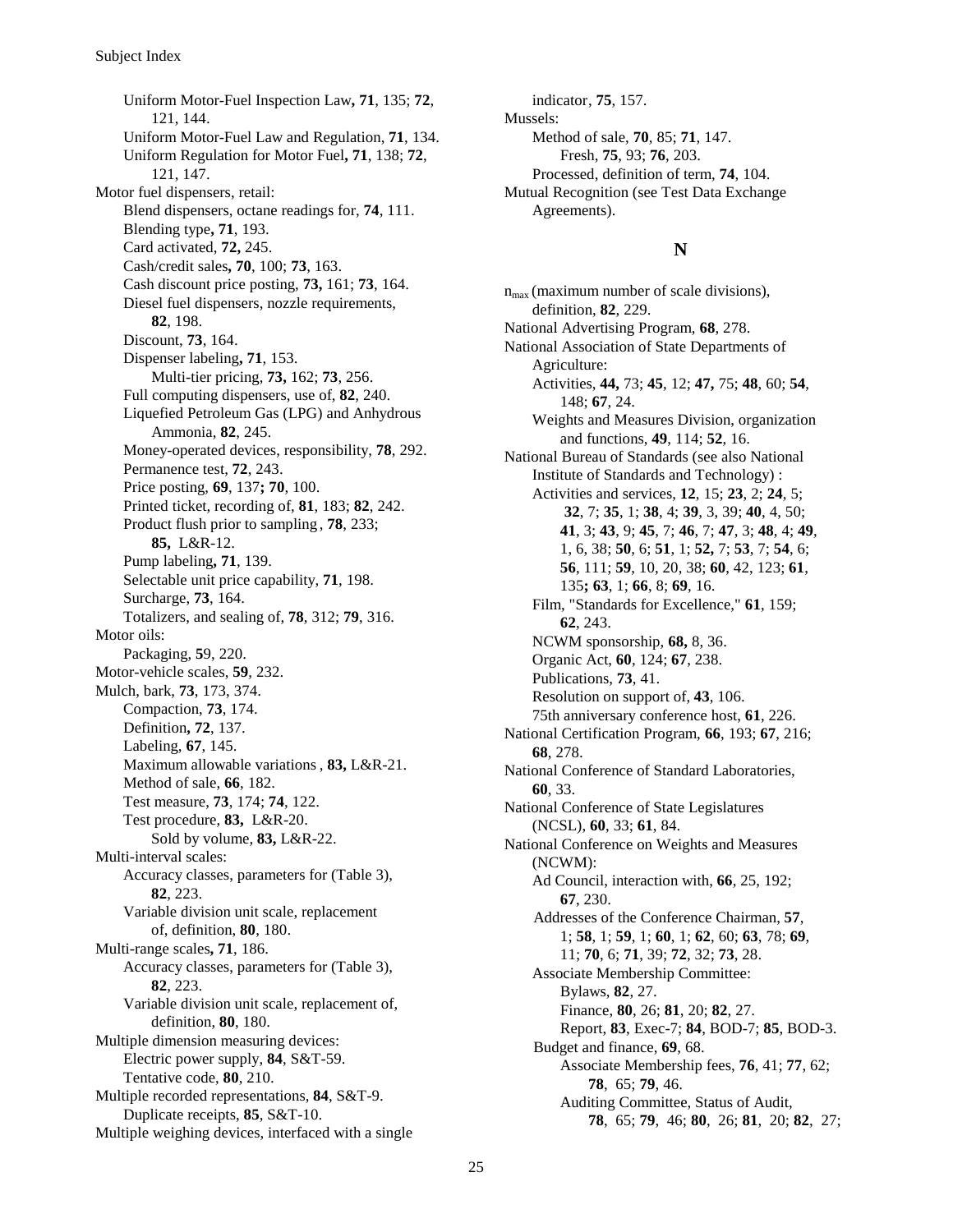**83**, Exec-7; **84**, BOD-7. Budget development**, 70**, 39. Budget review, new chart of accounts, **76**, 42. Budget Review Committee: Extend tenure of Executive and Budget Review Committees, **79**, 30. Membership, specify, **79**, 30. Expenses of Committee members, **75**, 35; **76**, 41. Financial report, **70**, 39. Funds, procedures for establishing and administering, **77**, 64. Grant budget, **73**, 45. Operating budget**, 73**, 45**; 73**, 69; **74**, 41. Treasurer's Report, **74**, 40; **75**, 34; **76**, 40; **77**, 62; **78**, 64; **79**, 45; **80**, 25; **81**, 19; **82**, 27; **83**, Exec-6; **84**, BOD-6; **85**, BOD-3. Bylaws, **69**, 63; **70**, 32. Associate Membership, added to Standing Committees, **80**, 20. Budget Review Committee: Extend tenure and specify membership, **80**, 23. Canada, strategic planning, **82**, 39. Duties of Officers, **80**, 24; **81**, 19. Education, Administration, and Consumer Affairs Committee, change title, add Mission statement and objectives, **80**, 22. Liaison with retirees, **80**, 25. NCWM, Addition of mission statement and need for permanent Long Range Planning Group, **80**, 24; **81**, 18. Policy Section, revision, addition of, **82,** 27. Review/revisions of, **82,** 26; **83**, Exec-5; **84**, BOD-5. Strategic Planning, **82,** 25; **83**, Exec-3; **84**, BOD-3; **85**, BOD-3. Voting System , Section VI, revision, **83**, Exec-6. Canadian Representatives, **75**, 34; **77**, 50. Chairman: Board of Governors, **76**, 37. Chairman-Elect, **70**, 33. Committee members, roles and responsibilities, **78**, 49. Committee and subcommittee structure**, 40**, 19; **70**, 33.; **77**, 54. Communication processes, **81**, 244. Constitution and Bylaws (see Bylaws). Directories, **73**, 41. Education, Administration and Consumer Affairs Committee, **78**, 54; **79**, 35. Safety Committee, formation of, **77**, 53. Enforcement actions, **77**, 281; **78**, 354; **79**, 363.

Follow-through on Conference actions, **43**,

120; **65**, 1; **66**, 1; **67**, 1. Forms, **70**, 40; **71**, 58. Functions and objectives, **50,** 24; **60**, 128, 143**; 66**, 10. Honors and awards, **58**, 13; **60**, 13; **61**, 137; **62**, 125; **65**, 12; **66**, 21; **67**, 18; **68**, 16; **69**, 35. House of State Representatives, number of votes, **77**, 51 Incorporation, **69,** 53. Insignia**, 30**, 167; **31**, 52**; 32**, 122. Internet Home Page, **83,** A&P-4; **84,** A&P-5; **85,** A&P-5. Laws and Regulations Committee, **78**, 52. Petroleum Subcommittee, formation of, **77**, 52. Liaison Committee, **78**, 55; **79**, 37. Logo**, 70**, 33. Long Range Plan, need for, **79**, 35. Mailing list, **73**, 41. Meetings: Agenda items, submission of, **72**, 53. Interim, agenda items, submission date, **73**, 42. Membership, **64**, 26, 225; **67,** 19; **68**, 84; **69**, 57; **71**, 35; **73,** 42. Advisory members, **70**, 35. Associate members, **70**, 36. Associate Membership Committee**, 54**, 157. Reports of, **55**, 280; **56**, 215. Categories of, **75**, 31. Directory, **70,** 42. Options, **71,** 54. Promotion, **70**, 37. Public Sector (Active) and Private Sector (Associate) Members, roles and terms of, **78**, 49; **79**, 31. Retired, waiving of registration fee, **72**, 56. Metric conversion position, **66**, 99**; 67**, 44. Metrologists, role of, **74**, 38; **75**, 33; **76**, 39. Mission Statement, review of, **79**, 35. NCWM representatives: Legal Metrology Branch (LMB) Meetings, Canada, **77**, 66. U.S. Delegation to OIML, **74**, 46. NIST OWM and Technical Advisors, role of, **78**, 51. Organization and procedure, **2,** 6; **25**, 142; **34**, 4, 95; **42**, 19; **45**, 145; **46**, 118; **47**, 126; **50**, 175; **53**, 104; **54**, 157; **56**, 213; **62,** 140, 148; **63**, 130; **66**, 100; **68**, 69, 77, 81, 113; **69**, 50. Report of Study Committee, **42**, 14. Resolution, **1**, 46**; 2**, 57. Policy and guidelines**, 70**, 34; **83**, Exec-11;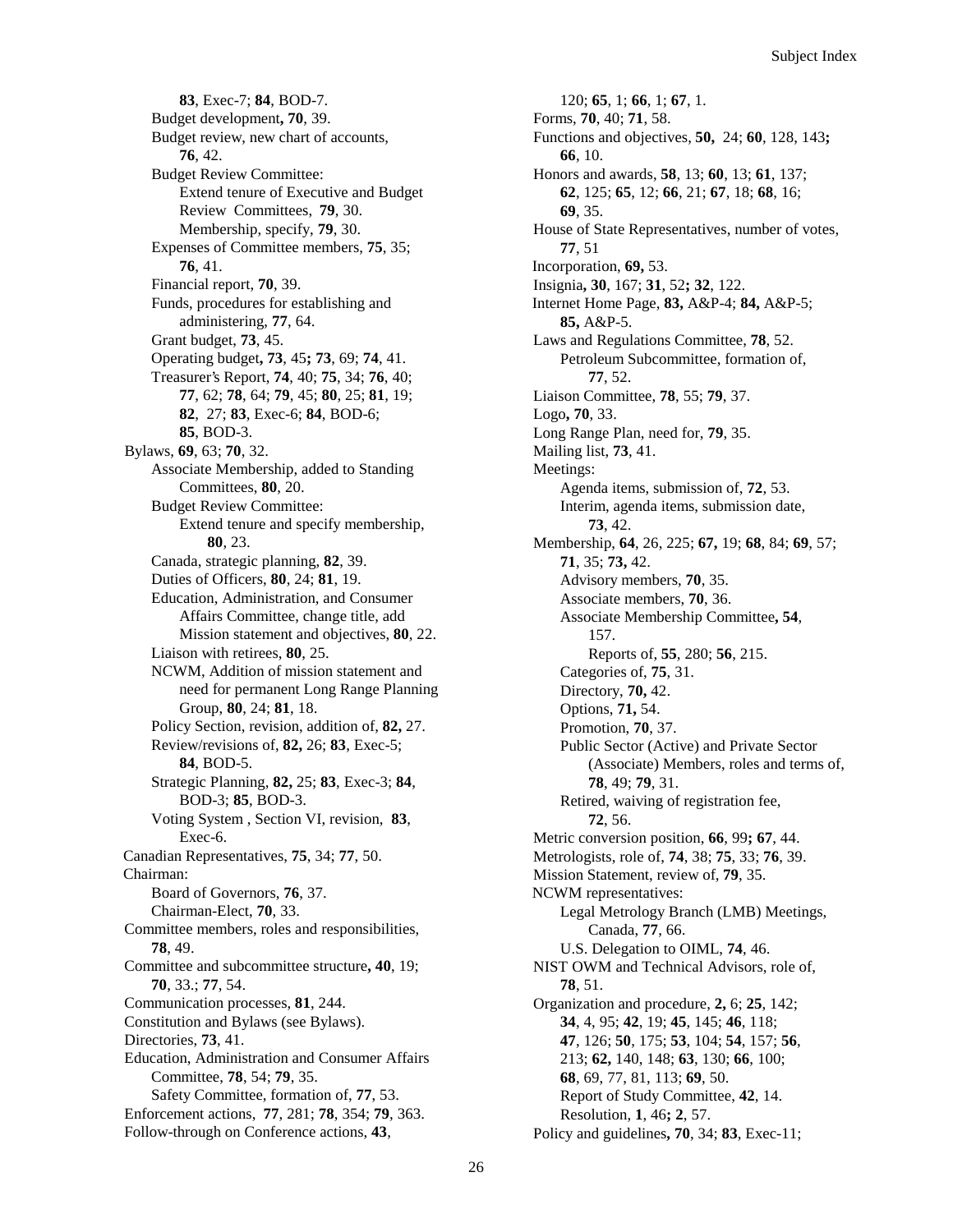**84**, BOD-6. Proceedings index, **69**, 56. Program planning and evaluation, **60**, 167; **63**, 55, 192; **65**, 243**; 66**, 191; **67**, 230; **68,** 278. Promotional activities, **58,** 40; **59**, 211; **64**, 224; **65,** 242. Publications (see NCWM Publications; also see Publications adopted by NCWM), **70**, 40; **71**, 58. Recording of sessions, **63**, 193. Regional association relations (see Regional associations). Registration lists, **57**, 188; **58**, 180; **59**, 252**; 60**, 242; **61**, 266**; 62**, 266; **63,** 235; **64**, 274; **65**, 281**; 66**, 263**; 67**, 298; **68**, 335; **69**, 317**; 70**, 240**; 71**, 251; **72**, 306; **73**, 386. Special recognition: Career change, **71**, 52. President's Award (see Awards). Retirees, **71**, 52. Specifications and Tolerances Committee, **78**, 53. Strategic Plan, **83,** A&P-7. Training Work Plan development, **84,** A&P-6. Voting--Consequences, **71**, 52. Voting rights, groups and individuals within the Conference, revision of Constitution and Bylaws, **78**, 52. Waiver of registration fee, **71**, 52; **72**, 56. National economy**, 43**, 2; **44**, 2; **45,** 3**; 48**, 63; **58**, 14. National Institute of Standards and Technology (NIST), 100th Anniversary Celebration, **83,** A&P-15; **84,** A&P-12; **85,** A&P-9. National Marine Fisheries Service, **72**, 285. National Measurement Policy and Consumer Service, Committee on**, 61**, 202. National Measurement Policy and Coordination, Committee on: Reports**, 60**, 226; **61**, 202; **62**, 140; **63**, 132**; 64**, 158; **65**, 180**; 66**, 53; **67**, 33. National Metrological Control Program**, 65**, 180. National Technical Information Service (NTIS), **73,** 41. National Training Program (NTP), **70**, 23, 46; **71**, 33, 218; **72,** 46**,** 267; **73**, 49, 315; **74**, 44, 198; **75**, 39, 178; **76**, 45; **77**, 68; **84,** A&P-6; **85,** A&P-5. Assessment, **83,** A&P-8. Associate Membership Scholarship Fund, training delivery, **80**, 244; **81**, 238; **82**, 266; **83,** A&P-10; **84,** A&P-7; **85,** A&P-7. Award for Training Achievements, NCWM, **74**, 200; **75**,184. Canada, new regulatory strategies, **76**, 318. Certificate of completion of classroom training, awarding of **75**, 185; **76**, 313. Certification plan, **71**, 221; **80**, 244.

Participation of other countries, **78**, 352; **79**, 362. Continuing Education Units (CEU), awarding of, **75**, 184; **78**, 350; **79**, 359; **82**, 269. Criteria for instructors, **72**, 275. Examination Procedure Outlines (EPO), **76**, 230; **84,** A&P-10. Field Test Manual, development of, **78**, 351; **79**, 362. Field training vs classroom training, **78**, 351. Industry training, **80**, 247; **81**, 241; **82**, 269. Instructors: Certification of, **75**, 184; **76**, 319; **78**, 350; **79**, 361. Certified trainers, organization and utilization of, **80**, 246; **81**, 241; **82**, 269; **83,** A&P-12; **84,** A&P-8; **85,** A&P-7. Train-the-Trainer materials, development of, **74**, 199; **75**, 183; **76**, 317; **77**, 273. Training of, **81**, 241; **82**, 269; **83,** A&P-12. Trainers' List, **77**, 277. Voluntary Program, **77**, 276. International Association for Continuing Education and Training (IACET), changes in membership categories, **77**, 274. Module Certification, **80**, 246. Modules: Certification, module, **80**, 246. Course renumbering system, **80**, 248. Examinations: Distribution of, **77**, 278. Handbooks, use of, **77**, 278. Handbook 44, deletion of paragraphs from modules, **76**, 313. Module 4 revisions, **77**, 276. Module 5, revisions, **76**, 318. Module 24, review of field test draft, **74**, 200. Policy on review of comments on published modules, development of, **75**, 185. Retail Computing Scale Module, revision of, **79**, 356. Revisions, distribution of, **76**, 314; **77**, 274; **78**, 348. Scales modules: Examination Procedure Outlines, **76**, 320. Tolerance, **75**, 184; **76**, 320. Training on, redesign of, **79**, 359; **80**, 244; **81**, 238. Service personnel training, **84,** A&P-11; **85,** A&P-8. Supplemental visual aids. identification of, **75**, 185. Training modules/materials/courses, update and maintenance, **80**, 244; **81**, 239; **82**, 267; **83,** A&P-10. Weights and Measures Administration Module, **75,** 186; **76**, 318; **77**, 277; **78**,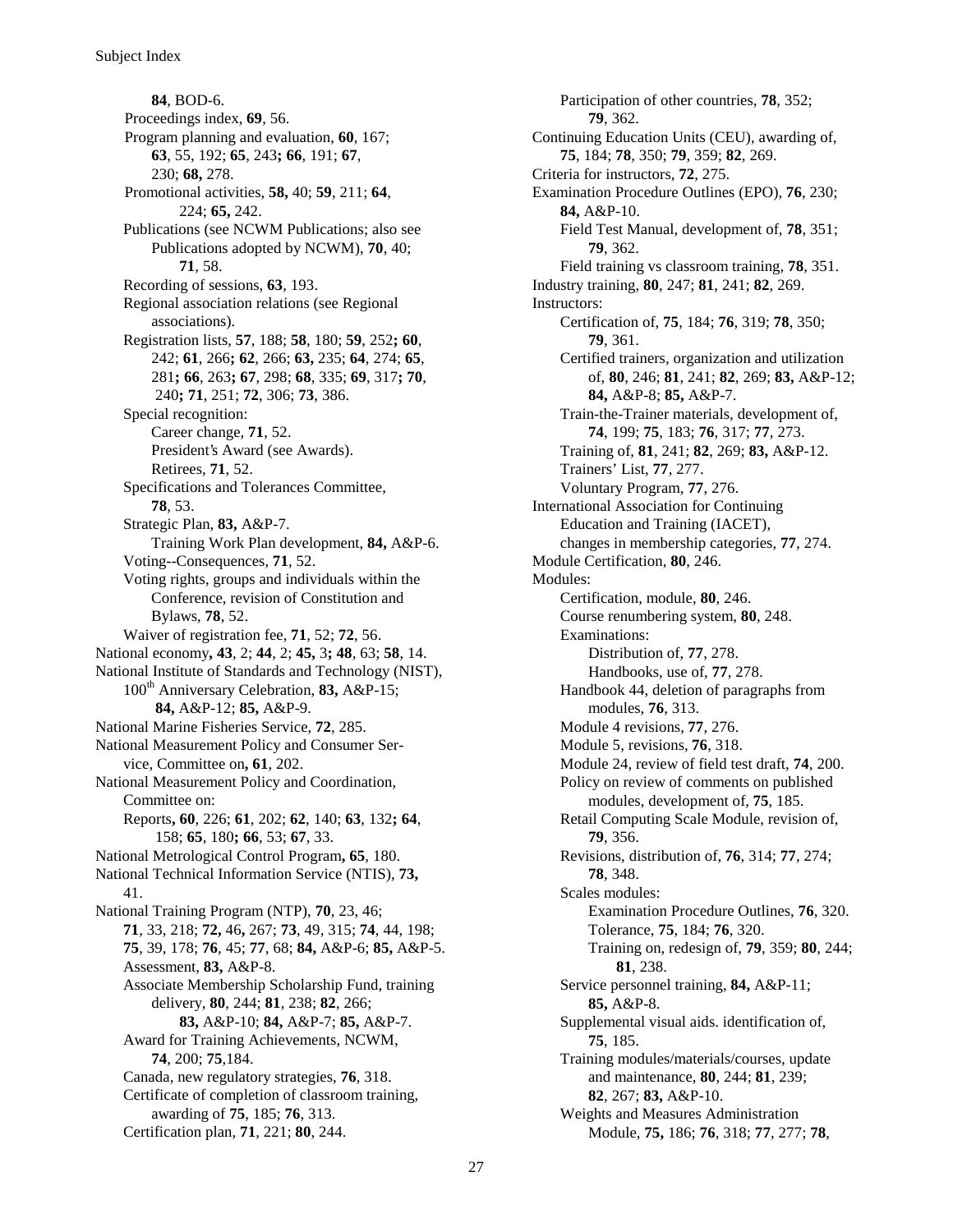351; **79**, 361. National Training Program achievements, special recognition for, **76**, 314. National Training Program Certification Program, **71**, 221; **73**, 317. Record keeping requirements, **79**, 362. Registry, **71**, 223; **73**, 317; **79**, 363. Service personnel training, **84,** A&P-11; **85,** A&P-8. State Training Questionnaire, **80**, 243. Survey, **79**, 355. Tolerances , changes in, **75**, 184; **76**, 320. Trainers (see Instructors). Training Advisory Work Group, **81**, 242. Training, minimum requirements, **76**, 313. Training modules, **71**, 33, 219; **73**, 49. Sales, **72**, 49. Updates and maintenance, **80**, 244; **81**, 239; **82**, 267; **83,** A&P-10. Training Needs Survey, NCWM, **75**, 183. National Type Approval Program (see Type approval). National Type Evaluation Program (NTEP), **66**, 101; **68**, 88, 258, 8, 37, 98; **69**, 5, 84; **70**, 22, 49; **71**, 31, 105; **72**, 92. Advisory Committee, **72,** 93. Appeal procedures, **77**, 92. Resolution of appeals, funding, **75**, 44. Board of Governors, **71**, 62; **72**, 93. Budget and Finance: Conference members, expenses, **75**, 35. NIST administrative expenses, **75**, 45. NTEP operations and funding, **76**, 42; **77**, 76; **78**, 69. NTEP laboratory representatives, funding meetings, **75**, 45. Resolution of appeals, funding, **75**, 44. Certificate of Conformance**, 70**, 50**; 71**, 108**; 72**, 105**; 73**, 62; **85,** L&R-11. Challenges to Certificate and verification that production meets type, **83**, Exec-18; **84**, NTEP-5; **85**, NTEP-7. Definition for "Effective" and modification to definitions for "Active" and "Inactive," **82**, 46; **84**, NTEP-12; **85**, NTEP-13. Full, **72**, 97. Index of NTEP Certificates, establishing internet version, **84**, NTEP-8. Markings, **73**, 58. Pre-NTEP Certificates: Eliminating provisions for, **84**, NTEP-11. Expansion of, **84**, NTEP-15. Private Label , **85**, NTEP-15. Canceling a Private Label Agreement, **84**, NTEP-13. Identifying a Private Label Certificate, **84**, NTEP-14; **85**, NTEP-17.

Provisional, **72**, 97**; 73**, 59, 142.

Discontinuation for load cells, **77**, 86. Remanufacturers, clarification when to obtain and maintain Certificate, **79**, 56. Software, separate Certificates for, policy, **80**, 38; **81**, 34; **82**, 44; **83**, Exec-17. Withdrawal**, 72**, 102. Evaluation Report (see Participating Laboratories and Evaluation Report) Handbook, **71**, 209; **73**, 55. Index of Device Evaluations, **70**, 53; **71,** 65. NTEP name and Logo, **70**, 50; **71**, 128; **72**, 108; **79**, 51 Examples of appropriate language, use in advertising and brochures, **80**, 36; **81**, 33. NTEP regulation consistent with NTEP policies, ensuring , **84,** L&R-13; **85,** L&R-10. Participating (testing) laboratories, **71**, 33, 108;  **72**, 96**; 73**, 62. Participating Laboratories and Evaluations Report, **74**, 50; **75**, 42; **76**, 55; **77**, 82; **78**, 79; **79**, 58; **80**, 39; **81**, 37; **82**, 45; **83**, Exec-19; **84**, NTEP-6; **85**, NTEP-10. Policy and procedures**, 71**, 62; **71**, 105. Provisional evaluation, **71**, 115. Relationships of NTEP, Handbook 44, and Weights and Measures Law, **70**,54. Request for type evaluation, **71**, 110. Technical Committee on National Type Evaluation (NTETC), **69,** 79**; 69**, 170; **72**, 93. Appointments to sectors, **81**,35. Grain Moisture Meters and Protein Analyzers, Program, **77**, 81; **78**, 77; **79**, 58; **80**, 40. Measuring Industry Sector, **72**, 219. Sector meetings, **85**, BOD-8. Sector Reports, **79**, 64; **80**, 39; **81**, 38; **82**, 45, 46; **83**, Exec-19; **84**, NTEP-6; **85**, NTEP-11. Weighing Industry sector, **72,** 200; **73**, 55; **73**,126. Work Groups for sectors, **78**, 81. Uniform Regulation for National Type Evaluation, Adoption, **71**, 65; **74**, 49; **75**, 41; **76**, 51; **77**, 78; **78**, 73; **79**, 56; **80**, 32; **81**, 30; **82**, 42; **83**, Exec-15; **84**, NTEP-5; **85**, NTEP-6. Participating laboratories, **74**, 111. Revisions/review, **79**, 220; **80**, 94; **81**, 130. US-Canada Mutual Recognition of Type Evaluation: Policy, **80**, 31. Report, **81**, 28; **82**, 37; **83**, Exec-13; **84**, NTEP-3; **85**, NTEP-3. Work Group, **78**, 57; **79**, 39. National Uniformity, **75**, 40; **76**, 48. National Voluntary Laboratory Accreditation Program (NVLAP), **61**, 90, 156; **64,** 48, 245**; 69**, 28.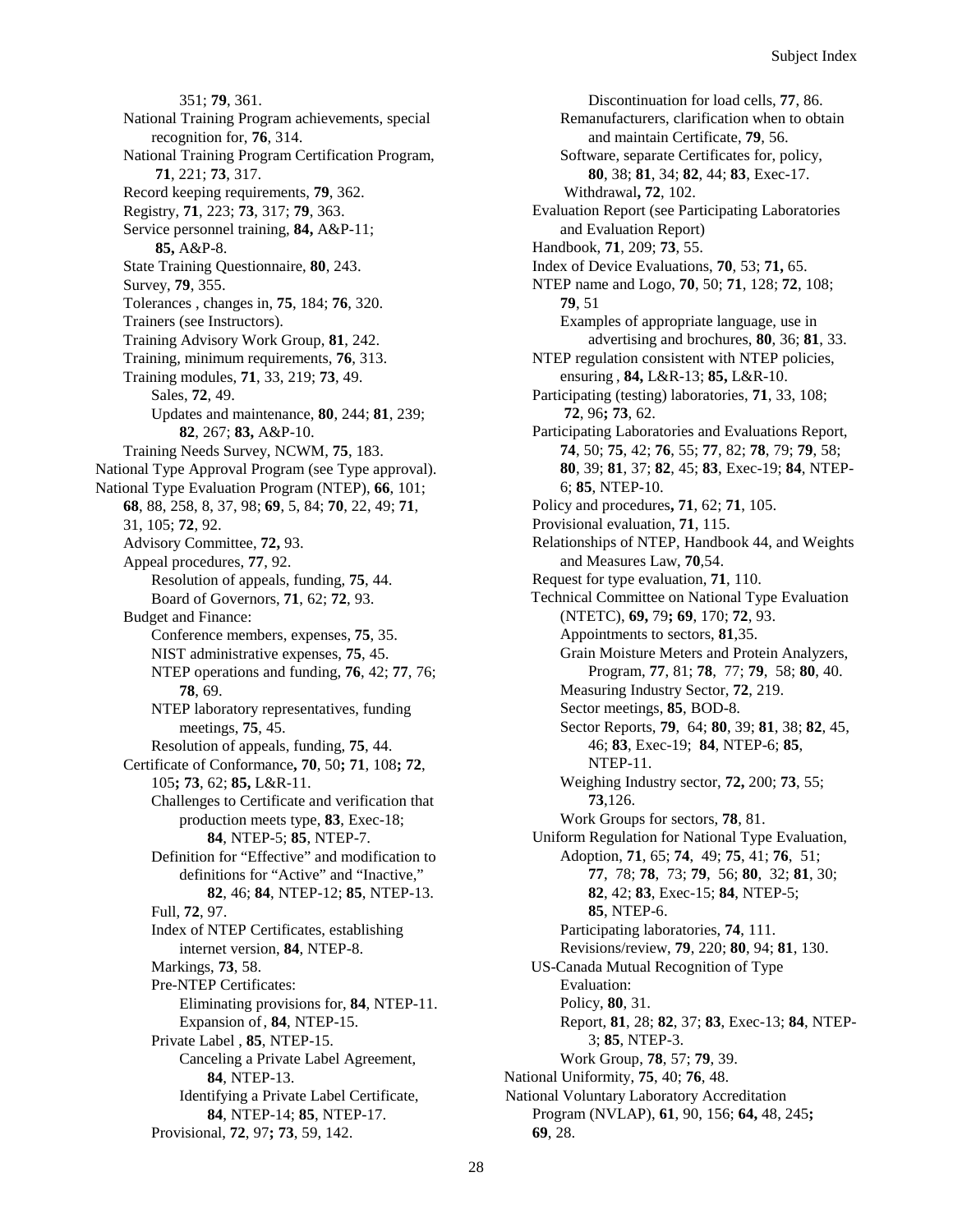Natural gas, **71**, 202. Units of measure when sold as engine fuel, **79**, 327. Neale, Charles C., tribute to, **40**, 1. Near-infrared grain analyzers: Calibration adjustments, **80**, 208. Code, proposed, **79**, 339. Dates, nonretroactive and retroactive, **79**, 345; **84**, S&T-55. Digital indicating and recording elements, indication of additional constituent values, **84**, S&T-56; **85**, S&T-43. Power supply, voltage, and frequency: Voltage range, narrowing of, **81**, 191. Sealing, provisions for, **82**, 259. Net content compliance, Federal role, **71**, 221. Net quantity, **58**, 75, 83; **67**, 87. Commas and decimal points, use of, **83,** L&R-5. Net weight, **72,** 21; **73,** 148. Compliance: Federal role, **73**, 365. In-plant inspection, **61**, 227. Definition, **72**, 122; **73**, 148; **74**, 86. Director, powers and duties of, **76**, 194. Drained weight for packages, **75**, 80. FDA regulations, **57,** 133; **59**, 147; **63**, 202; **64**, 135, 243; **66**, 198**; 67**, 236**; 69**, 234. Labeling proposals and regulations**, 59**, 147; **63**, 100, 203; **64**, 158; **66**, 198**; 67**, 236; **68,** 302. Law enforcement, **59**, 83, 142**; 60**, 79. Litigation, **59,** 144**; 63**, 118. Mandatory marking of "net," **37**, 12, 63; **44**, 113. Meat and poultry products, **62**, 80; **63**, 100, 138; **64**, 138**; 68**, 302. Philosophy and procedures, **59**, 136. Policy negotiations, **59,** 131**; 60**, 221. Primary mill paper, **75**, 81. Principles of**, 13**, 118, 187**; 39**, 63. Resolution on sale by, **36**, 113. Rounding, **75**, 87; **76**, 199. Services, reference to, i.e. moving services, **75**, 79; **76,** 194. Short weight violations**, 62**, 246. USDA Regulations, **65,** 251; **64**, 242. Wiping cloths, **75**, 80. Newsletters**, 21**, 71; **30**, 183; **32**, 98; **49**, 53; **50**, 37. Nitrogen (liquid), **71**, 202. Noise measurement standards: Model Law revision, **60**, 173. Nominal capacity, **73**, 242; **84**, S&T-17. Nominating Committee, National Conference: Reports, **57**, 181; **58**, 174; **59**, 246; **60**, 234**; 61**, 257; **62,** 256; **63**, 228**; 64**, 265; **65**, 273; **66**, 257; **67,** 293; **68**, 321; **70**, 231; **71**, 241; **72,** 298; **73**, 381. Regional representation**, 71**, 53.

Nonautomatic-indicating scales: Specifications and tolerances, **51**, 158, 161; **55**, 242. Nonretroactive requirements**, 64**, 219; **68**, 269; **71**, 206; **74**, 142; **75**, 138; **76**, 250, 268. Serial number, removal of dates, **80**, 168. Normal test: Liquefied Petroleum Gas (LPG )and Anhydrous Ammonia, **82**, 244; **83**, S&T-32. Tolerance application, Liquid-Measuring Device (LMD), **76**, 274. Vehicle-Tank Meters (VTM), **77**, 240. Water meters, **75**,169. Northeastern Weights and Measures Association, **64**, 113; **65**, 74; **66**, 35; **67**, 20. Northwest Weights and Measures Association, **64,** 114; **65**, 73; **67**, 21. NTEP (see National Type Evaluation Program). NTEP name and logo; **70**, 50; **71**, 128; **72**, 108; **79**, 51. Examples of appropriate language, use in advertising and brochures, **80**, 36; **81**, 33. Marking of devices, **76**, 255. Nuclear weighing, **63**, 40. Numbers, minimum height, (for metric symbols), **73**, 154. Nuts, sale and marking, **33**, 55.

#### **O**

Octane: Ratings and blend dispensers, **73**, 169. Sampling, product flush prior to, **85,** L&R-12. Odometers: Characteristics of, **47**, 13. Control of, **47**, 12. Digital indications and representation, **75**, 170. Fraud, **58**, 168; **68**, 32. NBS investigation, **49,** 47, 187. Specifications and tolerances, **23**, 43**; 24**, 140; **51**, 167; **52**, 185**; 53**, 123; **55**, 257; **57,** 170; **59**, 40**,** 239**; 61**, 197; **62**, 191; **64,** 246. Offenses, **72,** 123; **74**, 87. Office of Weights and Measures (OWM), NIST: Enabling Act, **57**, 135; **67**, 239. Establishment**, 33**, 3. Equipment Loan Program, **83,** A&P-4. FPLA involvement, **59,** 42. Mission, **48**, 119. Program update, **73**, 119. Promotional activities**, 57**, 59; **59**, 38; **60**, 169; **61**, 62**; 62**, 118; **63**, 191; **64**, 51, 224; **65**, 202; **66**, 188. Scale test reports, **69**, 200. Services and activities**, 35,** 154; **49**, 37; **50**, 31; **51**, 123; **52**, 127; **53**, 26; **54**, 29**; 55**, 159; **69**, 231.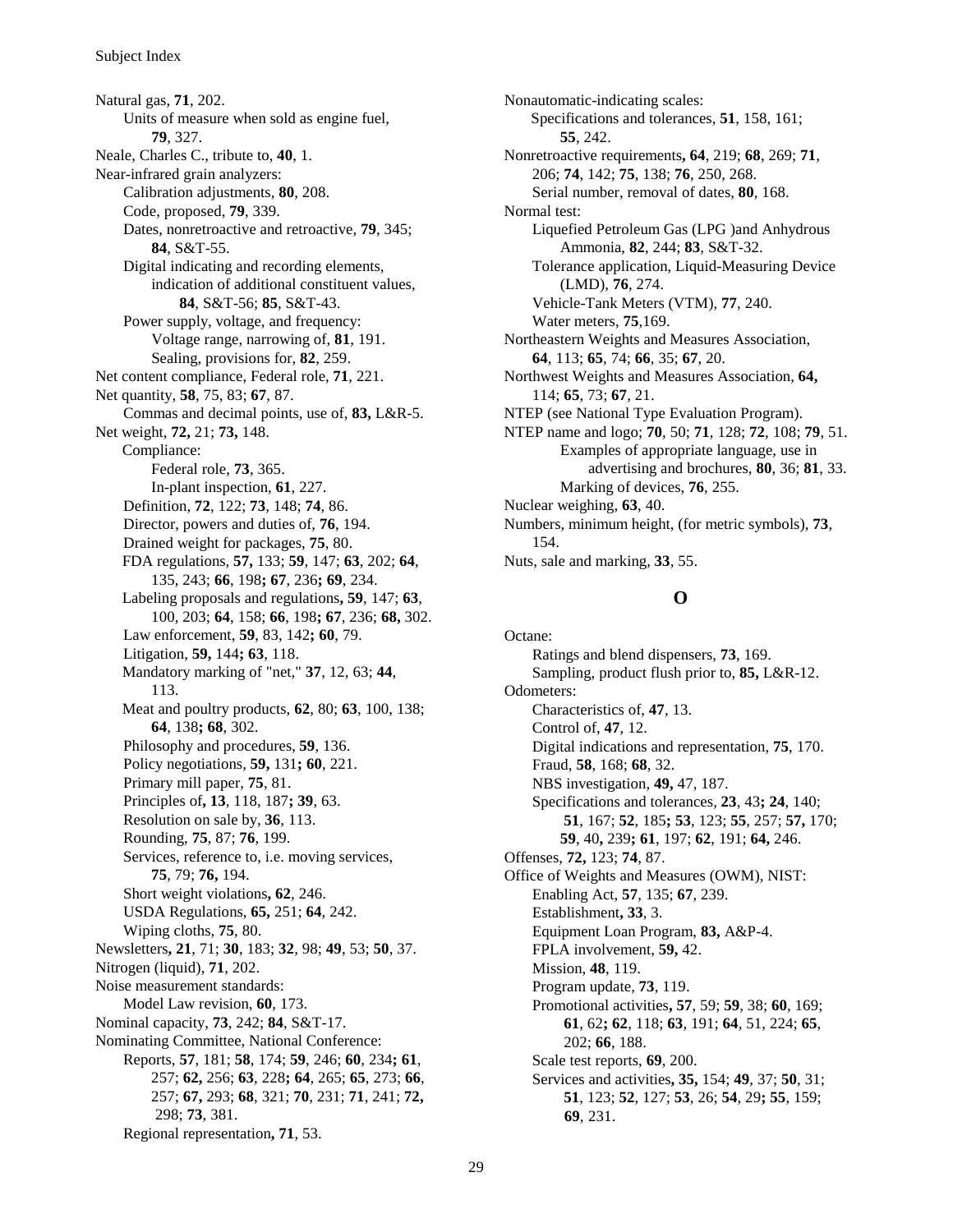Engineering studies, **52**, 33**; 55**, 120. Information program, **54**, 32. Status report**, 71**, 232. Training programs, **57**, 64; **59,** 43**; 62**, 243; **63**, 194; **64**, 226; **65**, 242; **66,** 29, 189; **67**, 228, 240; **70**, 23, 46. Office of Weights and Measures (OWM), Program, **74**, 47; **75**, 40; **76**, 47. Ohm (definition), **72**, 252. Oil. (See Lubricating oil; also, Fuel oil). OIML (See International Organization of Legal Metrology). Oleomargarine, **43**, 49; **56**, 199; **64,** 182; **66**, 96; **67**, 90; **68**, 303; **70**, 82; **71**, 146. Size restrictions, eliminate, **79**, 211. On-board weighing systems: Equipment, suitability of, **75**, 161. Metering device, proposed classification as, **74**, 160. Solid waste management and recycling, **76**, 268. Test procedures, **80**, 172; **81**, 169. Tolerances, **80**, 171. Vehicle, **77**, 221; **78**, 294. "One-of-a-Kind" devices, **78**, 83; **79**, 64; **83**, Exec-19. Open dating, **57**, 90; **58**, 145; **60**, 128**; 61**, 153; **63**, 45; **68**, 136; **68**, 195**; 69**, 128**; 70**, 94. Uniform Regulation, **58,** 151; **70**, 94**; 72**, 139. Operational controls**, 73**, 237; **80**, 168. Operating temperature, **71**, 181. Ordnance Department, U.S., work of, **12**, 99. Organic products, maximum allowable variations, **83,** L&R-21. Organization and procedure of National Conference. (See National Conference on Weights and Measures). Orifice meters (Hydrocarbon Gas Vapor-Measuring Devices Code), **73**, 260. Ounces, fractional terms, **37**, 63; **39**, 68. Out-of-hours testing, **73,** 106. Oxygen (liquid), **71**, 202; **74**, 110; **75**, 104. Oysters, sale and marking, **32**, 30, 43; **40**, 98; **41**, 136; **70,** 85. Fresh: Labeled by volume, **73**, 215. Method of sale, **74**, 122; **75**, 93; **76**, 203. Net drained weight, **73**, 157, 367; **74**, 105. Processed, definition of term, **74**, 104. Test procedures, revisions, **83,** L&R-14.

#### **P**

Package control: Consumer complaint handling, **69**, 239. Consumer protection, **60**, 71. Deceptive and slackfill, **57**, 108. Industry perspective**, 63**, 24. International, **68**, 310.

Net contents: "I" Mark, **69**, 241, 277. Special Study Group on Enforcement Uniformity, **65,** 181; **66**, 53; Task force on, **66**, 210, 308; **67,** 273, 44; **69,** 239; **70**, 213. Training needs and resources for, **68**, 309. U.S. national system**, 66**, 210. Variations resulting from exposure, **69**, 238. Package Marking Regulation, Model, **37**, 43. 1960 revision, **45,** 34**; 46**, 161, 162**; 48**, 91; **49**, 194, 196; **50**, 184; **51**, 147. Industry viewpoint, **51**, 26. Package marking requirements, **19**, 121**; 24**, 42; **25**, 119; **45**, 39. Accuracy**, 41**, 83. Administrative ruling on prominence and placement, **49**, 196, 199; **50**, 184. Cents off, **47**, 51. Conspicuousness, **43**, 125**; 47**, 53; **48**, 89. Enforcement**, 42**, 109. Extraordinary and qualifying terms**, 41**, 135**; 43**, 128; **46**, 37**; 47**, 52; **49**, 192. Foods, essential, **32**, 33. Legibility**, 41**, 77. Resolutions**, 7**, 107; **12**, 207. Package weighing machinery, automatic**, 38**, 40. Packages (also see Containers; Cans**), 71**, 70. Advertising strategy, **44**, 99. Combination package, **74**, 93, 94, 98; **75**, 89; **76**, 199; **77**, 135; **78**, 214. Count, test procedures, **83,** L&R-19. Deceptive and slack fill, **43**, 37; **45**, 109**; 46**, 75; **47**, 101. Resolution, **43**, 108. Definition of, **75**, 82; **76**, 195. Drained weight for packages, **75**, 80. Federal-State cooperation on regulations: Resolutions**, 53,** 151. Firewood, test procedures on, **83,** L&R-19. Food: Labeling, legal requirements and commercial practices, **51**, 22. Standardization, **29**, 79, 25; **30**, 145; **32**, 96; **33**, 124; **37**, 14**; 41**, 27. State responsibility, **40**, 110. Weights, state supervision, **44**, 121. Individual packages, **74**, 121. Interstate shipment**, 17**, 47; **19**, 160; **29**, 9; **36**, 74. Lunch packages, **80**, 92. Multi-unit, definition, **74**, 92; **75**, 85. Net contents, Food and Drug Administration survey, **45**, 101. Quantity control statistics, **41**, 57; **48**, 97; **51**, 114. Random, sale of**, 34**, 119. Random weight package, **75**, 81.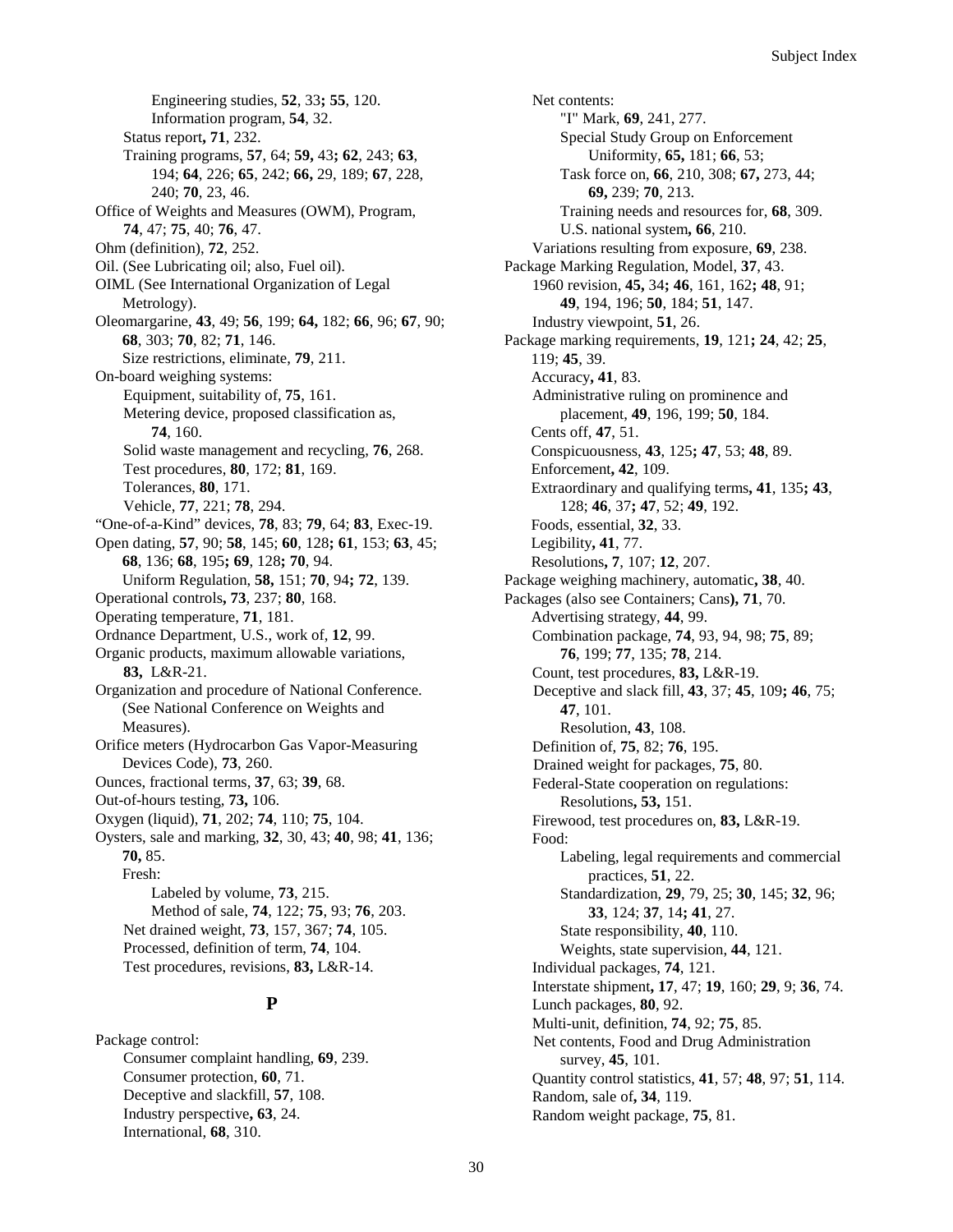Retail packages, quantity labeling**, 52**, 163. Sampling and net contents checking, field manual on, **68**, 308. Standard pack package, inspection lot, **77**, 157. Standard package, **76**, 198. Standardization, **28**, 53; **29**, 85, 89, 104; **30**, 145**; 40**, 160; **47**, 51; **48**, 87. Resolution, **27**, 110; **28**, 138**; 43**, 107; **47**, 47. Supervision: Federal, **46,** 132; **47**, 79. State, **43**, 103; **47**, 66. Systematized, **34**, 103. Testing operations at point-of-pack, assistance in , **83,** L&R-19. Variety package, **74**, 93, 94; **75**, 89; **76**, 199; **77**, 135; **78**, 214. Variety textile packages, **74**, 96. Packaging and labeling: Camera film, **74**, 98; **75**, 90. Candy sold to businesses for resale, **76**, 223. Chamois, labeling requirements, **83,** L&R-23; **84,** L&R-18. Commodities: Package form, **74**, 91. Change "commodity in package form" to "package" **76**, 197. Packaged commodities sold by count, **75**, 92. Variable weights and sizes, **74**, 99; **75**, 91. Compact discs, labeling of time, **76**, 222. Equity, **56,** 85. Exemptions, variety textile packages, **74**, 96. Federal-state programs, **55**, 46. Forum, **55**, 46. Identity, declaration and clarification, **75**, 85. Imports, **57**, 39, 134. Declaration of responsibility, **82**, 194. Inch-pound units: weight, measure: Paint, reference temperature for, **75**, 86. Refrigerated products, reference temperature for, **75**, 86. Industry support and concern, **55**, 51. Industry's viewpoint on Model Law and Regulation, **51**, 26. International comparison of**, 67**, 47. Item pricing, **61**, 229. Labels: Definition, **75**, 85. Display of standard conformance statements , **77**, 148. Metric units, **84,** L&R-9. Multiple unit or total prices to appear on label, **85,** L&R-5. Spot labels and header strips, **75**, 83; **76**, 198. Legislation: Resolution, **51**, 171. Truth-in Packaging Bill, packager's viewpoint**, 48**, 52.

Litigation, **58**, 50, 78; **61**, 226; **62**, 74, 138, 160; **63,** 119. Liquefied Petroleum Gas (LPG) packaged in cylinders, **82**, 201. "Market Place Survey," **69**, 240. Maximum Allowable Variation (MAV**), 63**, 145; **64**, 20; **69**, 135; **71**, 155; **72**, 140. Meat, **57**, 110. Mechanical pump dispensers, **75**, 89; **76**, 200; **77**, 135. Merchandise distributors, support and concern of, **55**, 55. Metric declarations , **63**, 99**,** 149; **67**, 147. Metric units, **80**, 89; **84,** L&R-9. Multi-unit, variety and combination, **62**, 212; **63,** 201; **64**, 184, 238; **65**, 182; **69**, 106. Net quantity declarations, commas and decimal points, use of, **83,** L&R-5. Packages: Combination, **74**, 93, 94, 98; **75**, 89; **76**, 199; **77**, 135; **78**, 214. Definition, **74**, 92; **75**, 82. Labeling, only in metric units, **84,** L&R-9. Multi-unit packages, **74**, 92; **75**, 85. Package, definition of, **75**, 82. Standard package, **76**, 198. Variety, **74**, 93, 94; **75**, 89; **76**, 199; **77**, 135; **78**, 214. Policy and procedure**, 59**, 131. Polyethylene: Sheeting and film, declaration of weight, **75**, 88. Variations from declared weight, **74**, 96. Quantity: Dual declaration of, clarification, **75**, 86. Misrepresentation of, **75**, 82. Random packages, **74**, 97. Random weight, **58**, 149**; 62**, 211. Random weight packages: Multiple unit or total prices to appear on label, **85,** L&R-5. Selling by each, **84,** L&R-6. Retail**, 67**, 87. Feather and down products, **58**, 148. Declaration of responsibility, **61**, 247. Labeling of, **76**, 222. Sheets and pillow cases, **62**, 28. Rounding, **75**, 87; **76**, 199. Seed: Agricultural, count declarations, **80**, 108; **81**, 137; **82**, 201. Packaged/metric labeling, **80**, 89. SI units, revisions, **78**, 217. UPLR identical to Federal regulations, **79**, 211. Sponges, natural, labeling requirements, **83,** L&R-23; **84,** L&R-18.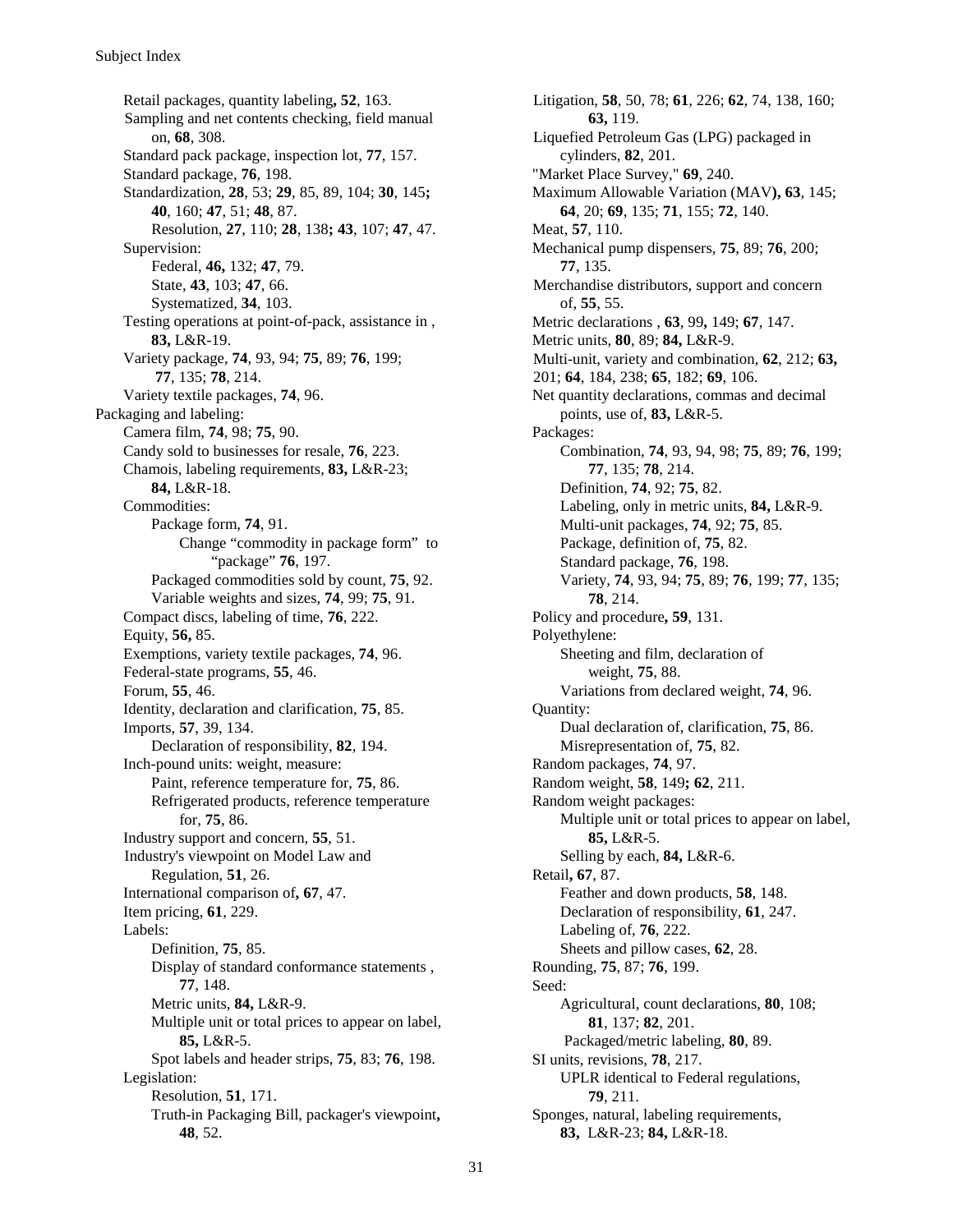Standard package, **76**, 198. Symbols and abbreviations, add abbreviations, **75**, 87. Terms; Weight, Liquid Measure, Dry Measure, or Count, **74**, 94. Typewriter, computer printer ribbons and tapes **76**, 213. Uniform Regulation**, 61**, 217; **71,** 29, 143. 1968 revision of Model Regulation for Package Marking Requirements, **53**, 133. 1969 revision, **54**, 214; **55**, 267; **56**, 204; **57**, 142; **58**, 148**; 59**, 219; **60**, 178; **61**, 247; **62**, 212; **63,** 149; **64**, 183; **65**, 203; **66**, 94; **67**, 86; **68**, 117. Preamble, addition of, **74**, 91. Survey on state adoption, **69**, 108. Variation from declared dimensions, removal of sections, **80**, 88. Wallcovering, decorative borders, **77**, 134. Wholesale and retail, labeling of products **76**, 222. Packaging and Labeling Act, Fair: Consumer view, **52**, 75. Effect on prepackaging scales, **52**, 109; **53,** 92. Implementation, **52**, 54, 59. Implications of, **53**, 72. Industry view**, 52**, 69. Manual**, 54**, 163; **55**, 229; **56**, 163. Metric-only option, **84,** L&R-5. NBS responsibilities, progress of, **53**, 36. Need for and characteristics of, **52**, 63. OWM involvement, **59**, 42. Preemption, **53**, 38; **62**, 126. Regulation, **57,** 107; **58**, 50; **60**, 77, 128; **61**, 110; **62**, 76, 127, 163; **63**, 133. Roles of Federal agencies: Agriculture, U.S. Department, **54,** 124. Federal Trade Commission, **54**, 119. Food and Drug Administration, **54,** 115. Internal Revenue Service, **54,** 126. Seminar, **52**, 53. Packaging and Labeling, Industry Committee on, **65**, 81; **67**, 27. Packers and Stockyards Administration (see Agriculture, U.S. Department of). Packers and Stockyards Act, regulations, **33**, 57; **38,** 46; **40,** 47; **41**, 124; **49**, 71. Packing house products, marking requirements, **42**, 100. Federal, **41**, 92; **43**, 93. Paints and related products: Aerosol, **71,** 145. Asphalt paints, coatings, and plastics, sale and marking, **54**, 213.

Calking compound, glazing compound, and

Checking of, **55**, 136.

putty:

Sale and marking, **52**, 162; **53**, 130; **54**, 213; **56**, 200. Reference temperature for, **75**, 86. Sale and marking, **31**, 120; **32**, 31. Tint base, **71**, 146. Tinting base color systems, sale and marking, **40**, 96; **41**, 138. Paper products and plastic cup products (also see Stationery), **61**, 235; **63**, 135; **64**, 178. Basis weights**, 35**, 139; **79**, 217; **82**, 202; **83,** L&R-13. Primary mill paper, **75**, 81. Regulation, Model**, 46**, 159; **48**, 92**; 49**, 196; **51**, 149. Standardization, **53**, 66. Wrapping, sale of**, 30**, 130; **31**, 120; **40**, 99; **46**, 159. Parallax, **30,** 131. Parcel post scales , **76**, 260, 264. Parking meters: Characteristics of, **28**, 21; **60**, 210; **61**,198. Display of remaining time, **74**, 184. Partial Quality Control Program (PQC), **73**, 230. Participating laboratory (see National Type Evaluation Program). Pasta: Moisture loss, **74**, 125; **75**, 107; **76**, 219; **77**, 154; **78**, 237; **79**, 225; **80**, 104; **81**, 136; **82**, 201. Pattern approval (see Type approval). Paving stone (see Sand, rock, gravel, stone, paving stone, and other materials) Peat and peat moss: Method of sale, **82**, 195. Packaging study, **55**, 132. Regulation, Model, **53**, 128; **54**, 212; **56**, 202. Sale and marking**, 37**, 54; **38**, 78; **39**, 63; **41**, 140; **43**, 46; **44**, 111, **60**, 176; **68**, 179; **69**, 113. Supervision of**, 37**, 58. Peddlers, regulation of, **18**, 21. Penalties, **72**, 123; **74**, 87. Pendulum, **71**, 185. Performance characteristics, **73**, 64. Performance standards, engineering, **51**, 9.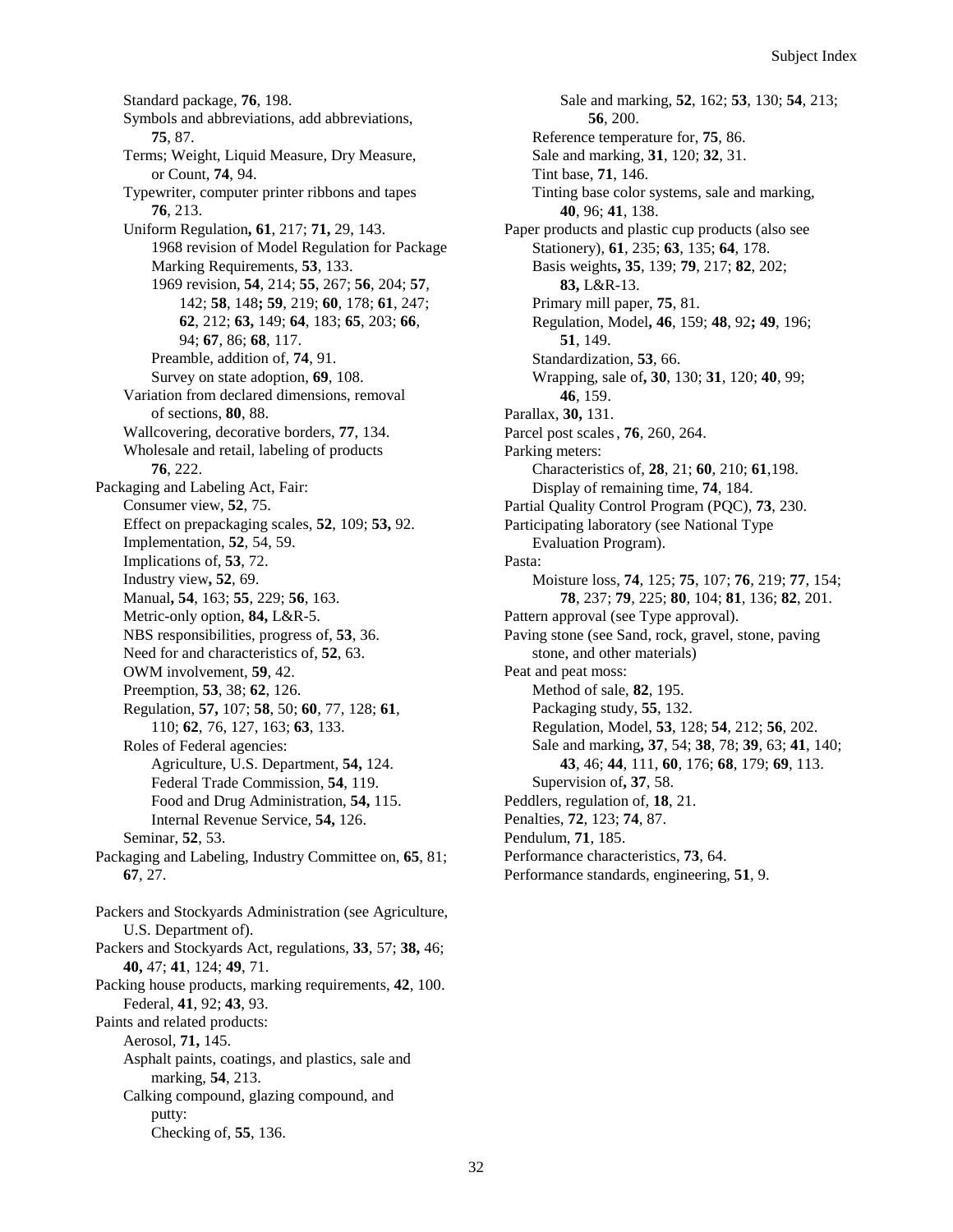Permalite, sale and marking, **37**, 61. Permanence test, **71,** 211. Liquid-measuring device, type evaluation, **77**, 240. Procedures, **72**, 243. Person weighers, **11**, 103; **22**, 128; **23**, 126; **24**, 106. Specifications and tolerances, **23**, 148; **24**, 113, 179; **25**, 13, 33, 49; **27**, 98; **28**, 123; **32**, 91**; 33**, 100, 101**; 46**, 139. Pet foods: Moisture loss, **74**, 125; **75**, 106; **76**, 217; **77**, 150. Petrochemicals, their composition, handling, and quantity control, **41**, 31. Petroleum: Laboratory, Handbook 130 revisions, **79**, 221. Measurement, standards and tolerances, **62**, 206. Products: Artificial heating of**, 66**, 257; **69**, 120, 186. Definition, **71**, 143; **72,** 127. Sampling procedures and safety manual, **81**, 137. Temperature compensated sale of, **85,** L&R-10. Uniform Inspection Law, revisions to, **79**, 211; **80**, 88; **81**, 128. Uniform Regulation, **79**, 220; **80**, 95. Petroleum industry, problems, **25,** 62; **37**, 23. Petroleum Institute, American: Function and objectives**, 39**, 54; **52,** 111; **55**, 115; **59**, 93; **64**, 111; **66**, 37. Installations, **33**, 88. Research program, **29**, 45. Standards 1101 and 2531, development of, **51**, 103; **59**, 95; **60**, 145; **65**, 79**; 67**, 25. Testing and testing equipment, **19**, 57**; 24**, 41; **26**, 110; **28**, 17; **34**, 38**; 36**, 25. Resolution, **26**, 161. Petroleum meters, large capacity: Accuracy survey, **52**, 114, 116; **53**, 90. Air elimination, **31**, 25. Resolution, **26**, 161. Petroleum Subcommittee, **77**, 147; **78**, 240; **84,** L&R-14; **85,** L&R-12. Basic engine fuels, petroleum products, and lubricants laboratory, recommendations, **79**, 221. Philippine Islands, administration in, **10**, 50; **11**, 29. Pickle products, sale and marking, **38**, 81**; 56**, 200; **57**,11. Pictograms, use of, **80**, 168. Pilot study on meat and poultry, **73**, 74. Planning for the  $21<sup>st</sup>$  Century, Task Force on, **76**, 49; **77**, 72. Plastic bottles, statistics on, **51**, 17. Plastics, sale of, **56**, 200. Platform scales: Load distribution, **7**, 169. Specifications and tolerances, **8**, 214; **9**, 59, 91; **10**, 156, 203, 222; **11**, 150, App. 1, 20; **17**,

131; **21**, 151; **22**, 71; **24**, 91; **25**, 88; **26**, 121, 125**; 27**, 75, 90; **28**, 26, 115; **29,** 72, 133, 140; **30**, 110, 112; **31**,105, 106, 129. Testing and test equipment, **7,** 146; **15**, 32; **18**, 54. 65; **25**, 110. Plywood (see Lumber) Point-of-Pack: Inspection guidelines, **82**, 200. Testing operations, assistance in, **83,** L&R-19. Point-of-sale systems, **71**, 183; **72**, 184. Definition of, **82**, 237. Position of equipment, **83**, S&T-6. Recorded representations, **80**, 174; **82**, 237. Tare, **73**, 240; **74**, 147. Unit pricing, **80**, 174. Zero indication, digital indicating elements, **77**, 228. Polishes, sale of, **33**, 54. Pollution: Air delivery system**, 59**, 17. Polyethylene film, use of and standards for, **56**, 82. Polyethylene products, **70**, 80; **71**, 161**; 72**, 132**; 73**, 155. Bags: Maximum Allowable Variations (MAVs) for, **76**, 219; **77**, 155. Test method for, **74**, 124; **75**, 108; **76**, 219. Film, declaration of weight, **75**, 88. Maximum Allowable Variations (MAVs) for: Very thin film**, 73**, 175. Weight vs. thickness, **73**, 175. Method of sale, **57**, 149; **62**, 229; **65**, 206. Net weight labeling**, 67**, 94. Sheeting, **72**, 142. Declaration of weight, **75**, 88. Standards and consumers, **62**, 40. Testing in the plant **69,** 115. Thickness, **70**, 80. Variations from declared weight, **74**, 96. Popcorn, sale and marking, **36**, 96. Portable axle-load weighers (see Axle-load weighers). Portable wheel load weighers: Decreasing load tests, **83**, S&T-10. Level-indicating means, **76**, 253. Post Office scales (also see Postal scales): Digital scale use, **58**, 71. Marking requirements, **70**, 109. Metric conversion**, 59**, 91. Standardization, **61**, 201. Specifications and tolerances, **57**, 134; **58**, 64; **62**, 203; **64**, 203. Supervision**, 24,** 97; **54**, 93; **55**, 228; **56**, 161. Testing**, 17**, 34; **18,** 171; **50**, 12. Resolution, **17**, 138. Postal scales**, 70**, 109; **73**, 253; **76**, 260, 264. Definition**, 72**, 202. Posted prices, **71**, 183.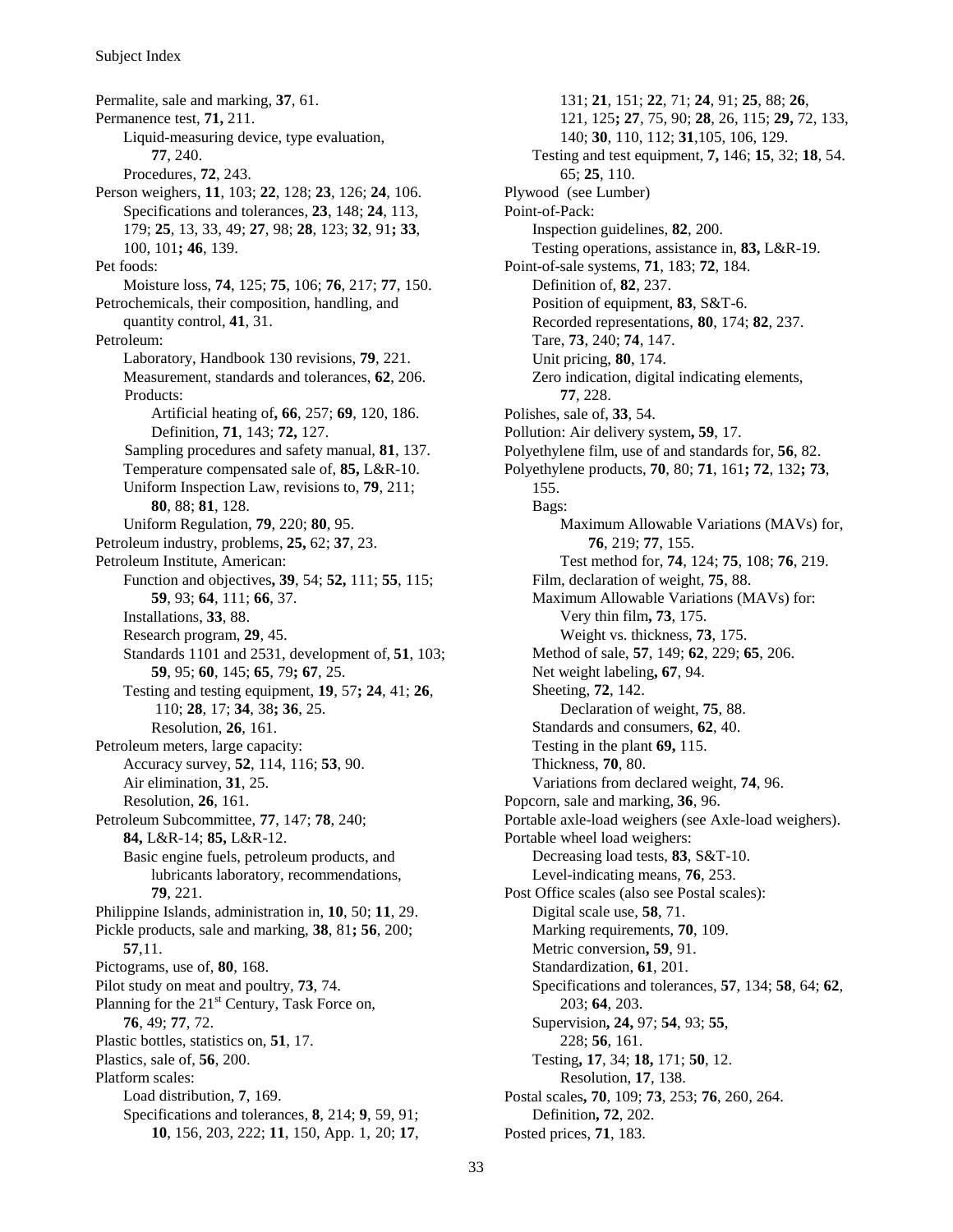Potentiometer, **71**, 185. Potpourri, method of sale, **68**, 209, 304; **73**, 159; **77**, 145. Potting and top soil, Method of sale, **66**, 187; **67**, 97. Poultry and poultry products**, 57**, 114; **63**, 101, 119; **71**, 71; **73,** 50. Chicken parts, ready-to-eat, **70**, 83. Federal regulation, **45,** 71; **49**, 77. Fresh, **73,** 77; **73**, 225; **73,** 228; **76**, 214. Gray areas, **77**, 156; **78**, 239; **79**, 226. Ice-packed, **75**, 106. In combination with other foods, **74**, 102; **75**, 93. Market, regulation of, **36**, 78**; 36**, 85. Method of sale**, 9,** 222; **60,** 174; **67**, 91; **70**, 83. Moisture loss, **70**, 59; **72**, 85; **74**, 124; **75**, 106; **76**, 217; **77**, 150; **80**, 107; **81**, 136; **82**, 201; **83,** L&R-17. Net weight**, 62**, 80; **63**, 100, 138; **64**, 138; **68,** 302 Packaged in federally inspected plants, **73**, 171, 222; **77**, 157; **78**, 239. Packaged with packages of other foods, **74**, 103; **75**, 94; **76**, 204; **77**, 137. Ready-to-eat, **76**, 212. Sale and marking, **56,** 199. Barbecued, **43**, 50. Canned, **39,** 31. Cooked, **42,** 101. Cut up, **32**, 29. Dressed, **32**, 29. Frozen**, 32**, 30. Stuffed**, 42**, 101; **43,** 50; **70**, 84; **74**, 102. USDA regulation, **57**, 113. Poultry Products Act; Wholesome, **63**, 119. Pound: Inch-pound units: weight, measure, **75**, 86. International, resolution, **44**, 114. Power backup, **73,** 295. Precious metals (also see Gold), **71**. 181. Weighing of**, 65**, 238; **67**, 96. Prepackaged commodities: Checkweighing**, 38**, 12. Control in the Netherlands**, 65**, 165. Federal supervision**, 39**, 22. Method of sale**, 63**, 148. Metric conversion in Canada, **60**, 158. Symposium on, **43,** 93. Weight control, **43**, 74. Prepackaging scales: Automatic, characteristics of, **41**, 52. Effect on of Fair Packaging and Labeling Act, **52**, 109; **53**, 92. Marking requirements, **70,** 109. Specifications and tolerances, **34**, 160; **36**, 110; **44,** 84; **45**, 95; **46**, 140**,** 141**; 46**, 147.

Supervision over, **47,** 53. Tare**, 73**, 240. Prescribed Test Pattern, scales with more than two, sections, **85,** S&T-16. Prescription scales, **71**, 184. Maintenance and supervision**, 9**, 39**; 23**, 74. Specifications and tolerances, **11**, 154, App. 1, 37; **22**, 73; **26**, 121**; 27**, 95; **52**, 170**; 53**, 116. President, National Conference on Weights and Measures: Addresses (published in all Conference Reports except the 3rd, 25th, and 52nd). President's Award (see Awards). Pressed logs, sale of, **43**, 51. Pressure measurement, **62**, 199; **63**, 72. Pressure sensitive seal**, 72,** 183. Preval cartridge, characteristics of, **52**, 90. Price posting: Bulk foods, **75**, 96. Retail, **84,** L&R-3. Price verification: Examination procedure for, **79**, 221; **80**, 98. Uniform Weights and Measures law, **80**, 88. Private shippers (see Shipping companies). Privatization Work Group, **78**, 58; **79**, 42. "Processed" (definition), **73**, 157. Produce: Labeling, **54**, 81. Merchandising, developments in, **54**, 151. Method of sale, **64,** 176; **65**, 209; **67,** 152. Unitized, sale and marking, **41**, 86. Product storage identification, **72,** 217. Product Studies Policy/Protocol. **83**, Exec-11; **84**, BOD-11. Product vaporization, **72**, 210. Production meets type: Challenges to Certificate and verification that production meets type, **83**, Exec-18; **84**, NTEP-5; **85**, NTEP-7. Due Process to be followed when claimed Production does not meet type, **80**, 34. Verification of, **78**, 72; **79**, 54; **80**, 35. Program Evaluation Work Group, **80**, 242; **81**, 237; **82**, 265; **83,** A&P-3. Proposition 13, **63**, 55, 84. Prosecutions and obtaining evidence, **14**, 50; **17**, 85; **19**, 89; **23**, 86; **41**, 17; **45**, 87. Board of adjustment**, 25,** 95. Search and seizure, **54**, 35. Prototype examination, **52**, 106; **56**, 117. Prototype Examination Program Examination guidelines, **59**, 41; **61**, 171, 211; **62**, 153; **63**, 138, 211; **64**, 205. Provers, meter, **40**, 59; **40**, 68; **42**, 75; **49**, 139. Design, **71**, 194; **72,** 213. Liquid, **68**, 58. NBS liquefied petroleum gas prover**, 42**, 75.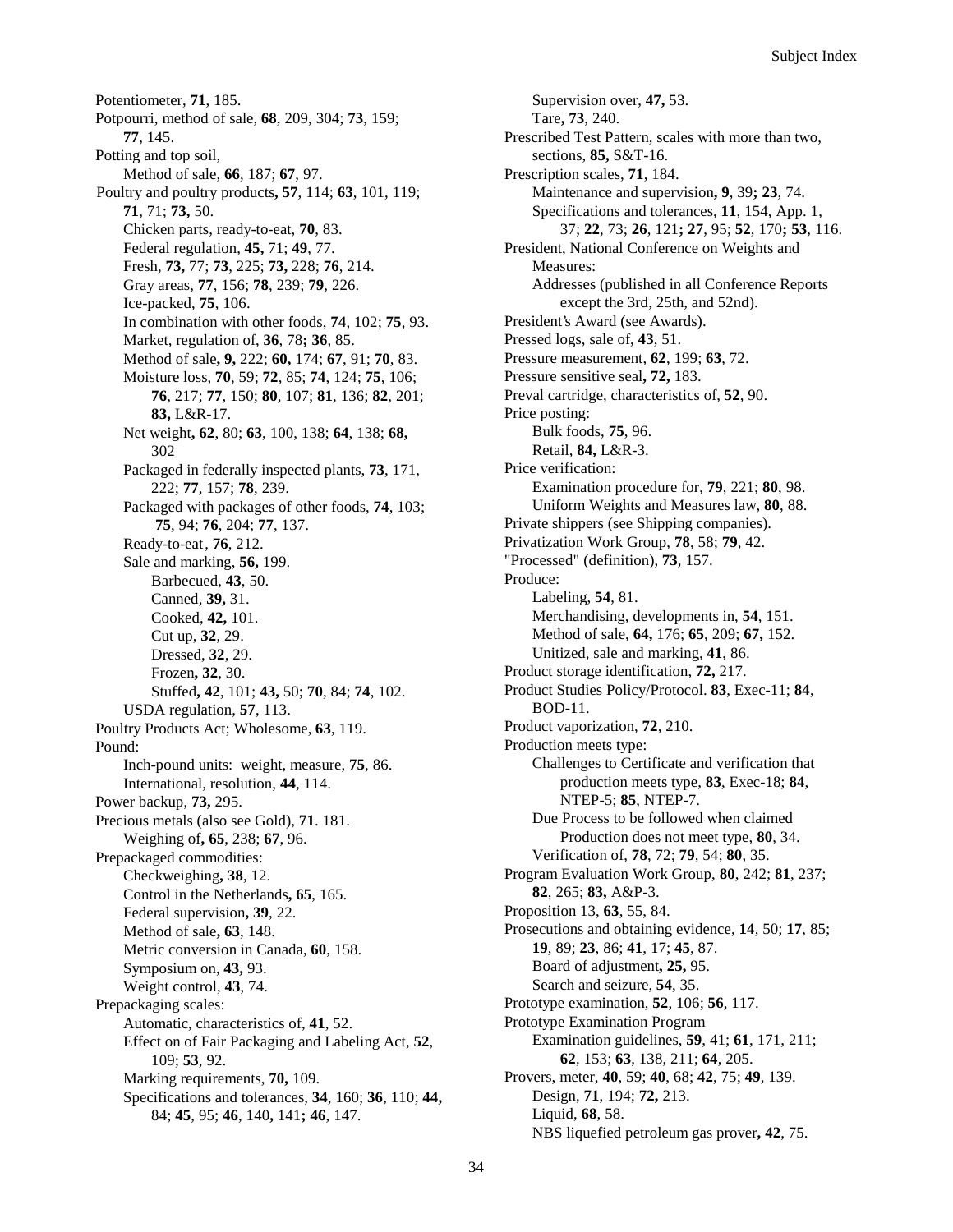Testing, **8**, 91. Provers, small volume: Routine field testing, recognition of, **80**, 186; **81**, 179. Tolerance, changes in for Liquefied Petroleum Gas (LPG) and Anhydrous Ammonia, **81**, 185. Provisional Certificate of Conformance (see NTEP). Provisional evaluation, **71**, 115. Public Affairs: Communication processes, NCWM, **81**, 244. Industry relations, **80**, 251; **81**, 243; **82**, 271. Marketing weights and measures in the U.S., **80**, 251; **81**, 243; **83,** A&P-14; **84,** A&P-12; **85,** A&P-9. Public relations, **80**, 251; **81**, 243; **82**, 271. Public markets, supervision, **16**, 53, 58. Public utilities**, 73**, 114. Publication 14: Administrative Procedures, Part I, NTEP policy, **80**, 34. Grain Moisture Meters, additions and revisions, **83**, Exec-20; **84**, NTEP-9. Publications adopted by National Conference on Weights and Measures: Handbook H-22, "Specifications, Tolerances, and Regulations for Commercial Weighing and Measuring Devices" (revision of M-85), **28**,103. Handbook H-29, "Specifications, Tolerances, and Regulations for Commercial Weighing and Measuring Devices" (revision of H-22), **31**,102. Handbook M-85, "Specifications and Tolerances for Commercial Weighing and Measuring Devices," **22**, 3. Handbook 26, "Weights and Measures Administration," **46**, 116, 123. Handbook 37, "Testing of Weighing Equipment," **33**,173. Handbook 44, "Specifications, Tolerances, and Other Technical Requirements for Weighing and Measuring Devices," (revision of H-29), **34**, 141; **40**, 116; **50**, 204; **56**, 182; **57,** 23, 60; **58**, 49, 71; **59**, 51, 173, **60**, 129, 225; **61**, 5, 13, 15, 169; **62,** 66, 152; **64**, 1, 184**,** 215; **65**, 236; **66**, 90, 89, 171; **68**, 103. Appendices, Tables B (units and systems) and C (general tables of units of easurement), updated, **76**, 291. Application, emergency items, **81**,195. Cryogenic liquid-measuring devices, exceptions. **80**, 199. Automatic Weighing Systems (AWS), Tentative Code, **80**, 210. Belt-conveyor scale, official with statutory authority, clarification, **76**, 269. Categories of device and methods of sealing,

Table S.5., **83,** S&T-25. Code sections not for field applications, **82**, 260. Fundamental considerations, amendment of, **80**, 211. General Code: G-UR.2.2. and G-UR.3.3., interpretation of, **74**, 147. Separate Code for scales and meters, **74**,146. Table 7a, Class IIII, clarification, **74**, 157. Liquid-Measuring Devices (LMD), reorganization of Code, **80**, 211. Marking requirements: Changes in Table S.6.3.a., **84**, S&T-17. Table format, **75**, 139. Mass Flow Meters (MFM), proposed changes to Code: Ticket printer code status, **79**, 332. Unit price selection, indications, totalizer, discharge hose and rate, **82**, 253. Modules, deletion of paragraphs from, **76**, 313. Multiple Dimension Measuring Devices (MDMD), tentative Code, **80**, 210. Publication format, **77**, 250. Relationships with NTEP and Weights and Measures Law, **70**,54. Revisions, **84**, BOD-12; **84,** A&P-9; **85**, BOD-7; **84**, S&T-59; **85**, S&T-47. Scales Code: Coupled in-motion railroad weighing system, definition, **77**, 209. Minimum load, remove term "recommended" **82**, 228. Security seal, definition of, **79,** 303. Serial number: Identification, **84,** S&T-6. Nonretroactive date, removal of, **80**, 168. SI units (International System of Units), **77**, 248. Suitability of equipment criteria, Table, retail and wholesale, definitions, **75**,166. Testing devices at central location, addition to Code, **79,** 302. USDA FSIS rules, **77**, 228. Variable division unit scale, definition deleted, **80**, 180. Handbook 45, "Testing or Measuring Equipment," **36**, 113. Handbook 67, "Checking Prepackaged Commodities**," 44**, 115**; 57**, 139, 140; **58**, 83, 136; **59**, 40, 132; **60**, 129, 221; **61**, 224; **62**, 97; **63,** 145, 202; **64**, 20; **65**, 246; **68**, 140; **73**, 149. Handbook 130, "Uniform Laws and Regulations," **66**, 88; **67**, 69; **68**, 117; **69**, 100. Administrative Review process, model guidelines, **82**, 200.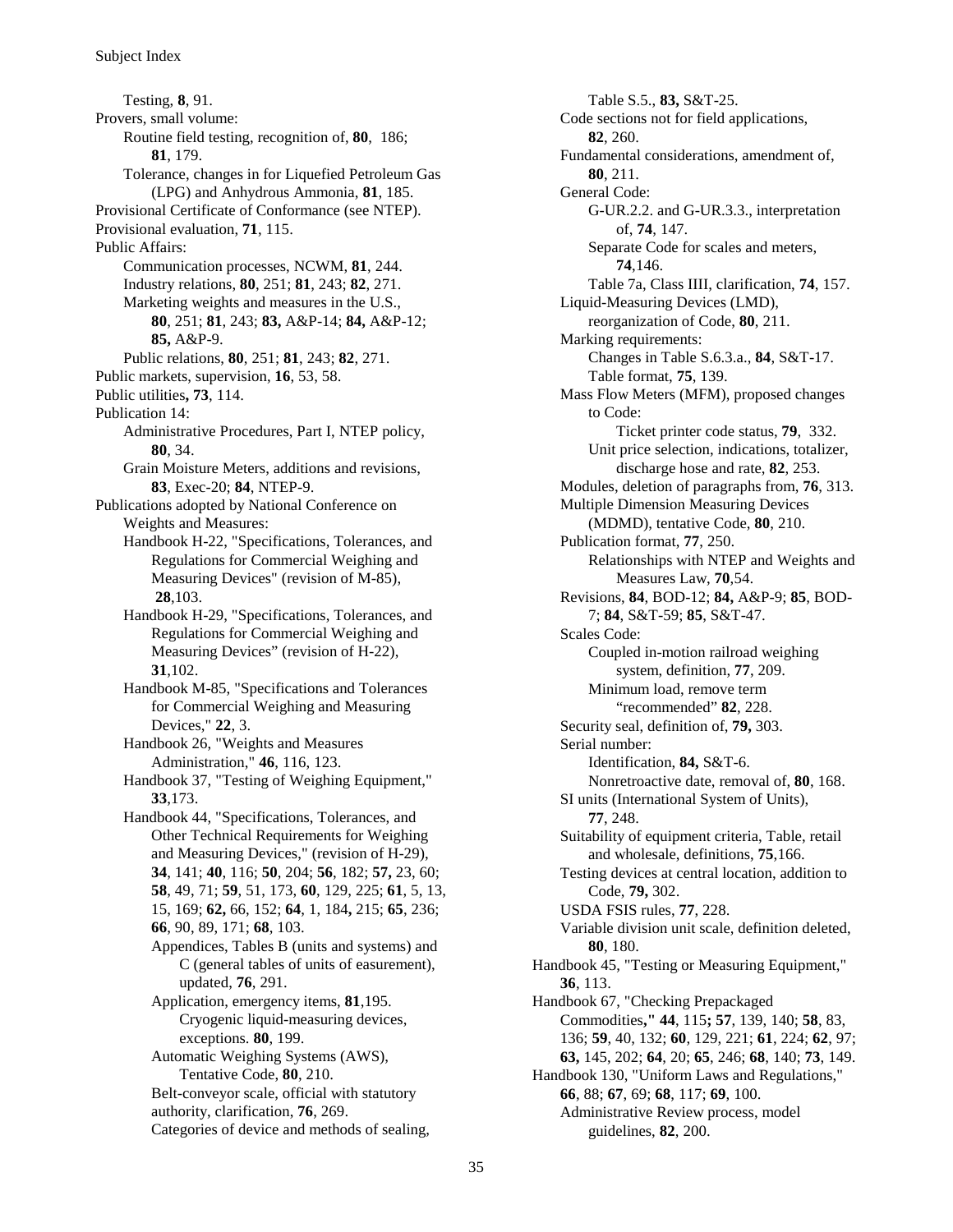Basic engine fuels, petroleum products, and lubricants, laboratory, revisions, **79**, 221. Editorial changes/revisions, **71**, 207; **76**, 224; **80**, 97; **81**, 133 FTC commodities, **79**, 221. Interpretations and Guidelines, **75**, 78. SI metric amendments, **77**, 133; **78**, 212, 235. ULR identical to Federal Regulations, **83,** L&R-4. Uniform Regulations, effective enforcement date, **77**, 133. UPLR identical to Federal Regulations, **79**, 211; **80**, 85; **81**, 128; **82**, 194. Handbook 133, "Checking the Net Contents of Packaged Goods," **66**, 113; **67**, 275; **68,** 13, 302; **70**, 22, 48; **71**, 74; **72**, 140**,** 295, 297; **73**, 50, 75. 4th Edition, adoption of, **84,** L&R-20; **85,** L&R-14. Adoption, **69**, 135**; 69**, 232; **70**, 102**; 71**, 31. Good Quantity Control Practices, addition of, **82**, 200. Grocery Manufacturers of America (GMA), proposal, **80**, 103. Joint State petition to FDA for exemption under NLEA, **78**, 239. Point-of-Pack Inspection guidelines, **82**, 200. Post-adoption management, **70**, 48. FTC policy, **71**, 160. Proposed revision, **69**, 244. Revision Status Report, **85**, BOD-9. Survey and summary, **69**, 244, 299. Revisions, **79**, 222; **81**, 135; **82**, 199. Sampling plans and Maximum Allowable Variation (MAV), **74**, 113; **75**, 105; **78**, 236; **79**, 222. SI units, metric amendments, **77**, 156. Status of, **83,** L&R-14. USDA FSIS rules, **77**, 228. Working Group, **78**, 235; **82**, 199. Handbook 143, "State Weights and Measures Laboratories--Program Handbook," **70**, 53. Publications, NCWM: No. 1, NCWM Constitution and Bylaws, **70**, 32, 41. No. 2, Weights and Measures Directory, **71**, 58. No. 3, NCWM Policy and Guidelines, **71**, 51, 58. No. 4, NTEP Policy and Procedures, **71**, 58. No. 5, NTEP Index of Evaluations, **71**, 58, 65. No. 6, NTEP Program Brochure**, 71**, 58. No. 7, Weights and Measures Week Guide, **70**, 46**; 71**, 58. No. 8, Relationship to the NTEP, Weights and Measures Law, H-44, and the New Scales Code, **70**, 54**; 71**, 58.

No. 9, Directory--Associate Members, **71**, 58.

No. 10, Meeting and Publication Planning, SOP, and Schedule, **71**, 58.

- No. 11, National Training Program, **71**, 58.
- No. 14, National Type Evaluation Program, Administration Procedures Technical Policy, Checklists, and Test Procedures, **71**, 209; **73**, 55.

Publicity for weights and measures activities**, 11**, 45; **20**, 39, 67; **28**, 125; **29**, 19; **30**, 100; **3**1, 165; **33**, 145; **34**, 56; **40**, 23; **55**, 234. (Also see Weights and Measures Week). Puerto Rico: Administration in, **9**, 128; **17**, 17; **42**, 90; **43**, 110. Sugar and tobacco industries, regulation of, **20**, 35.

Pulp wood, sale and marking, **42**, 102.

Pumps, gasoline (see Gasoline pumps; also see Liquid-measuring devices).

# **Q**

Quality assurance, **65**, 115. Quantity: Dual declaration of, clarification, **75**, 86. Inch-pound units: weight, measure, **75**, 86. Misrepresentation of, **75**, 82. Quantity declarations, **69**, 107; **75**, 82. Softwood lumber, **75**, 99. Quilts, **73**, 155.

# **R**

"r" factor, definition of, **82**, 225. Radar gun, calibration, **60**, 42. Radiated interference (also see EMI), **72**, 202. Radiation measurement, **65**, 147. Radio Frequency Interference (RFI), **60**, 64; **60**, 82; **60,** 195; **61**, 184, **71**, 176. Testing procedures, **71**, 175. Susceptibility test, **71**, 210. Weight indications, effect on, **82**, 227. Railroad Advisory Committee, **72**, 199; **73**, 246. Railroad weighing, **24,** 147. History of, **57**, 45. In-motion weighing, tank cars, **73**, 247. Stenciled tare weights, **55**, 235; **57**, 47, 147; **58**, 147; **59,** 225; **62**, 11; **64**, 181; **68**, 97; **69**, 235; **71**, 233; **72**, 289; **73**, 370. Railway track scales, **71**, 186, 214. AAR specifications, **80**, 175. Access to weighing elements, **70**, 110. Combination, **71,** 182. Construction, **6,** 67; **11**, 97. Coupled-in-motion, **73,** 248. "As used", guidelines when should be tested,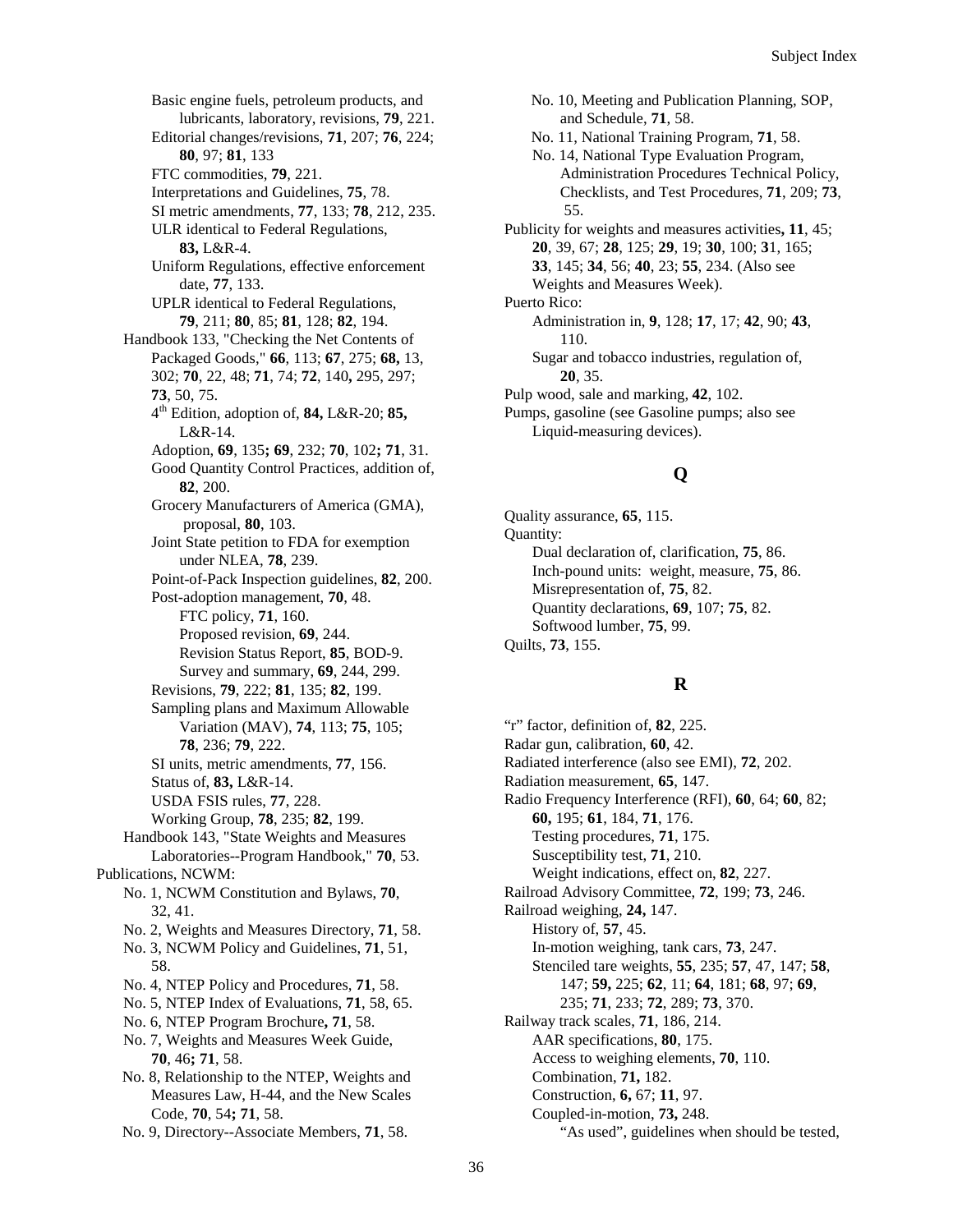**76**, 258; **77**, 207. Custody transfer: Liquids, weighing of in individual cars, **75**, 151; **76**, 259; **77**, 214; **78**, 303. Mixed-merchandise trains, weighing of individual cars, **75**, 152; **76**, 258; **77**, 213; **78**, 299. Definition, change in, **77**, 209. Initial verification, **78**, 302. Reweighing a unit train, prohibition, **76**, 260. Sale of commodities in individual cars, **78**, 299. "Test cars", use of term, **76**, 257. Test procedures and tolerances, proposed, **74**, 152; **75**, 146. Consecutive-car test train (definition), **73**, 248. Distributed-car test train (definition), **73**, 248. Test train (definition), **73**, 248. Custody transfer, weighing individual cars for, **74**, 155. Federal Grain Inspection Service**, 69**, 233. In-motion weighing, **57**, 48; **58**, 51; **59**, 233; **61**, 183; **63**, 40. Installation, **11**, 73. Master track scale and depot: Establishment**, 20**, 33. Installation, **21**, 40. Minimum test-weight load, **74**, 151; **75**, 145. NSMA specifications, **23**, 136**; 24**, 99. Plate fulcrum principle**, 20**, 15. Recording elements, Class III L scales, **80,** 178. Specifications and tolerances, **12**, 107**; 17**, 131**; 26**, 124; **46**, 142; **47**, 116; **51**, 160; **54**, 174, 177; **56**, 171, 174; **57**, 44, 159; **60**, 198**; 61**, 183; **62**, 170; **63**, 171; **64,** 197; **65**, 254. Standardization, **12**, 107; **29**, 1. Suitability of equipment, selection requirements, **78**, 303; **79**, 312. Test car accuracy, **18**, 176. Testing, **6**, 67**; 8**, 123**; 10**, 86**; 11**, 62; **36**, 38; **37**, 34. Model state testing program, **56**, 164. Reports of NBS tests, **10**, 82; **11**, 87; **12,** 64; **52,** 140; **65**, 9, 254. Resolution, **35**, 166. Uncoupled-in-motion, test procedure, **76**, 259; **77**, 212; **78**, 298. Weighing in motion, **74**, 154. Random pack, **71**, 144. Quantity statement**, 71**, 228. Random packages, **71**, 142; **74**, 97. Random weight packages, **75**, 81. Multiple unit or total prices to appear on package label, **85,** L&R-5. Selling by each, **84,** L&R-6. Raw meats**, 73**, 78.

Ready-to-eat food, **70**, 83; **76**, 212; **77**, 137; **78**, 222. Record keeping and report forms, **7**, 90; **10**, 171**; 34**, 76; **41**, 35; **45**, 134. Recorded representations: Multiple, **84**, S&T-9; **85,** S&T-10. Taximeter, duplicate receipts, **84**, S&T-52. Point-of-sale systems, **82**, 237. Unit price, **80**, 174. Recycling devices, unattended, **76**, 266; **77**, 224. Recyling materials, **69**, 175. Red meat, **70**, 59. Refrigerated products, reference temperature for, **75**, 86. Regional associations, **70**, 43; **71**, 236; **72**, 293. Regional weights and measures activities, **71**, 218; **72**, 266; **73,** 314; **84,** A&P-3; **85,** A&P-2. Regional weights and measures conferences, Director's roundtables**, 69**, 214. Regional measurement assurance programs, **69**, 41. Regulations (see Uniform regulations): Legal status of court decisions, **22,** 132. Survey on state promulgation, **25**, 38. Remanufactured devices: Identification, labeling, **82**, 220; **83**, S&T-4; **84**, S&T-4; **85**, S&T-4. NTEP policy, **78**, 84; **79**, 65; **80**, 37. Remanufacturers, clarification when to obtain and maintain NTEP Certificates, **79**, 56. Task Force Status Report, **85**, BOD-8. "Repeatability' requirements, **71**, 179. Replacement parts, conformance, **73**, 60. Report forms (see Record keeping). Reports, annual, **23**, 92. Resolutions Committee, National Conference: Reports, **57**, 182; **58**, 175; **59**, 247; **60**, 235; **61**, 258**; 62**, 258; **63**, 224; **64**, 261; **65**, 271; **66**, 253; **67,** 291; **68**, 319; **69**, 305; **70**, 232; **71**, 242; **72**, 299; **73**,379. Responsibilities of weights and measures officials, **35**, 94; **37**, 45; **42**, 107. Retail device (definition), **72**, 223; **73**, 379; **84**, S&T-40; **85,** S&T-31. Retail motor-fuel dispensers (see Motor-fuel dispensers). Retail products (See Wholesale and retail products) Retail trade scales, **59**, 89. Return of product to storage, compressed natural gas dispensers, **80**, 202; **81**, 186; **82**, 251; **83**, S&T-35. Return-to-zero, **75**, 168; **80**, 199; **84**, S&T-55. Revenue sharing, **56**, 5. RFI (see Radio Frequency Interference). Ribbon, crimping, sale of, **41**, 140. Rice, moisture loss, **76**, 221; **77**, 154; **78**, 238; **79**, 225; **80**, 104; **81**, 136; **82**, 201. Rock (see Sand, rock, gravel, stone, paving stone, and other materials) Role of-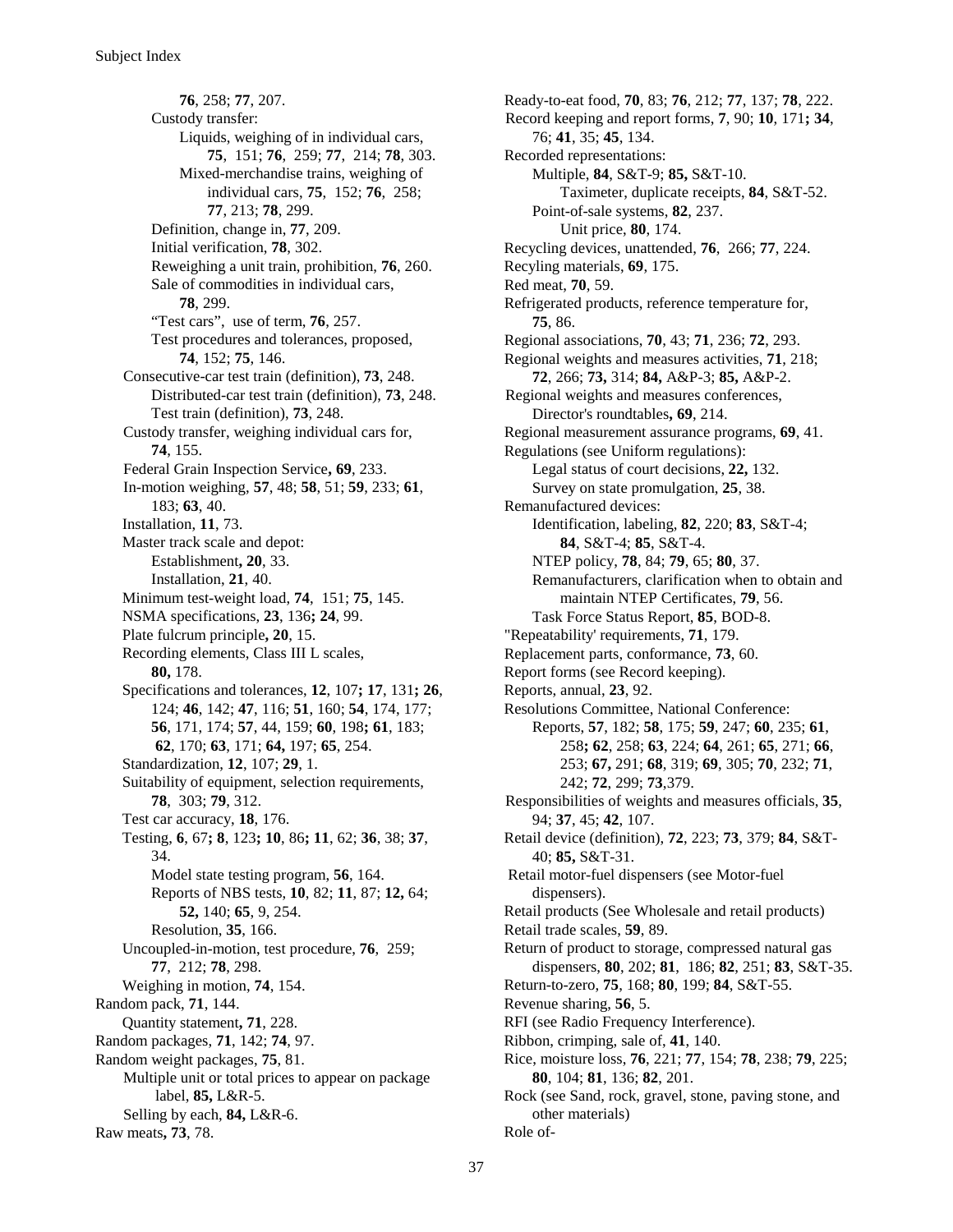Federal Trade Commission, **54**, 119. Internal Revenue Service, **54**, 126. U.S. Department of Agriculture, **54,** 119. U.S. Food and Drug Administration, **54**, 115. Roofing and roofing products: Regulation, Model, **46**, 159; **51**, 149; **52**, 160; **56**, 203. Sale of, **34**, 123. Shingles, **72**, 139. Rope, sale and marking, **38**, 80; **40**, 99; **41**, 137; **42**, 102. Rounding, **71**, 144; **73**, 153. Net weight declarations, **75**, 87; **76**, 199. Rug cleaning charges, **35**, 143; **36**, 97. Russell 1,000-pound balance, **40,** 31.

# **S**

Safety**, 73**, 314, 336. Performance standards, **54,** 17. Task Force on, **74**, 201; **77**, 280. Safety Information Clearing House, **79**, 364; **80**, 252; **81**, 245; **82**, 272; **83,** A&P-4; **84,** A&P-5; **85,** A&P-4. Safety Liaison, above-ground storage tanks, **78**, 353. Salesmanship in weights and measures field, **27**, 69. Sampling plans and Maximum Allowable Variation (MAV), **72**, 140; **74**, 113; **75**, 105. Category A, **73**, 74. Category B, **73**, 74. A and B, combined, **77**, 149; **78**, 236. Sand, rock, gravel, stone, paving stone, and other materials, **84,** L&R-13; **85,** L&R-8. Sand, sale of, **63**, 151. Sandwich bags, **72**, 133. Saudi Arabia, industrial development, **53**, 43. Sausage, **72**, 89; **73**, 78. Fresh, **73,** 79, 225. Scale industry-Developments, **39**, 16. Manufacturer's viewpoint, **55**, 74. Scale Manufacturers Association: Activities, **32**, 63: **39**, 70; **52**, 105; **60**, 145, 170**; 62**, 7, 174; **63**, 174; **64**, 64, 119, 219; **65**, 81**; 66**, 50, 124; **67**, 30. Publications: "Terms and Definitions for the Weighing Industry," **66**, 50. "The Weighlog," **66**, 50. Report on tolerances, **65**, 39. Scales (dual indications), **71**, 173. Scales (for specific type of scale, see entry for that type): Accuracy of**, 68**, 226. Approaches, **74**, 158; **78**, 305.

Arresting mechanisms**, 61**, 179**; 64,** 194; **65,** 214; **66,** 210. Automatic zero-setting mechanism, scales equipped with, **84**, S&T-13. Capacity indication, **75**, 138; **77**, 200; **80**, 170. Class II (Table 3), accuracy classes**, 71**, 175. Class III L devices, **76**, 260; **80**, 178. Class IIII, **77**, 209. "Not Legal for Trade," **73**, 264. Code, **77**, 209; **78**, 291. Minimum load, remove term "recommended" **82**, 228. Concentrated load capacity, **76**, 265; **84**, S&T-17. Design and construction**, 8**, 123**; 8**, 135. Trends in the 80's**, 65**, 85. Discrimination test, **82**, 226. Electromagnetic interference, **82**, 227. Equipment: Indicating element, vehicle scales, **81**, 173. Suitability of, selection requirements, **75**, 160; **76**, 261, 263; **77**, 214. Federal Specification AAA-S-121**, 25**, 23. Grain test and grain-dockage scales, scale division, maximum value, **75**, 162. Handbook 44: Table 7a, Class IIII, clarification, **74**, 157. Variable division unit scale, definition deleted, **80**, 180. History and technology, **56,** 4. Identification, **70**, 106. Indications, visibility of, **22**, 117; **23**, 134; **25**, 134 Indicator index, width, **84**, S&T-11; **85,** S&T-11. Keyboard adjustments**, 71**, 182. Large capacity: Minimum use requirements for type evaluation, **77**, 220. Test notes, **74**, 151. Testing location, **73,** 59. Levers, level and plumb conditions, **9,** 34. Load-receiving elements (design of), **71**, 174. Manual gross weight entries, use of, **76**, 252; **77**, 201; **85,** S&T-19. Marking devices with Certificate number or NTEP logo, **76**, 255. Marking requirements: Capacity by division, **77**, 203. Concentrated load capacity, **84**, S&T-17. Load cells, **80**, 178; **81**, 173. Location of information, **74**, 148. Nominal capacity, **84**, S&T-17. Noncommercial devices, **74**, 148. "Not permanently attached" **74**, 148; **85**, S&T-13. Certificates of Conformance, **83**, S&T-9. Scale multiples, **80**, 179; **81**, 173. Sectional capacity, **84**, S&T-17. Temperature range, **76**, 254.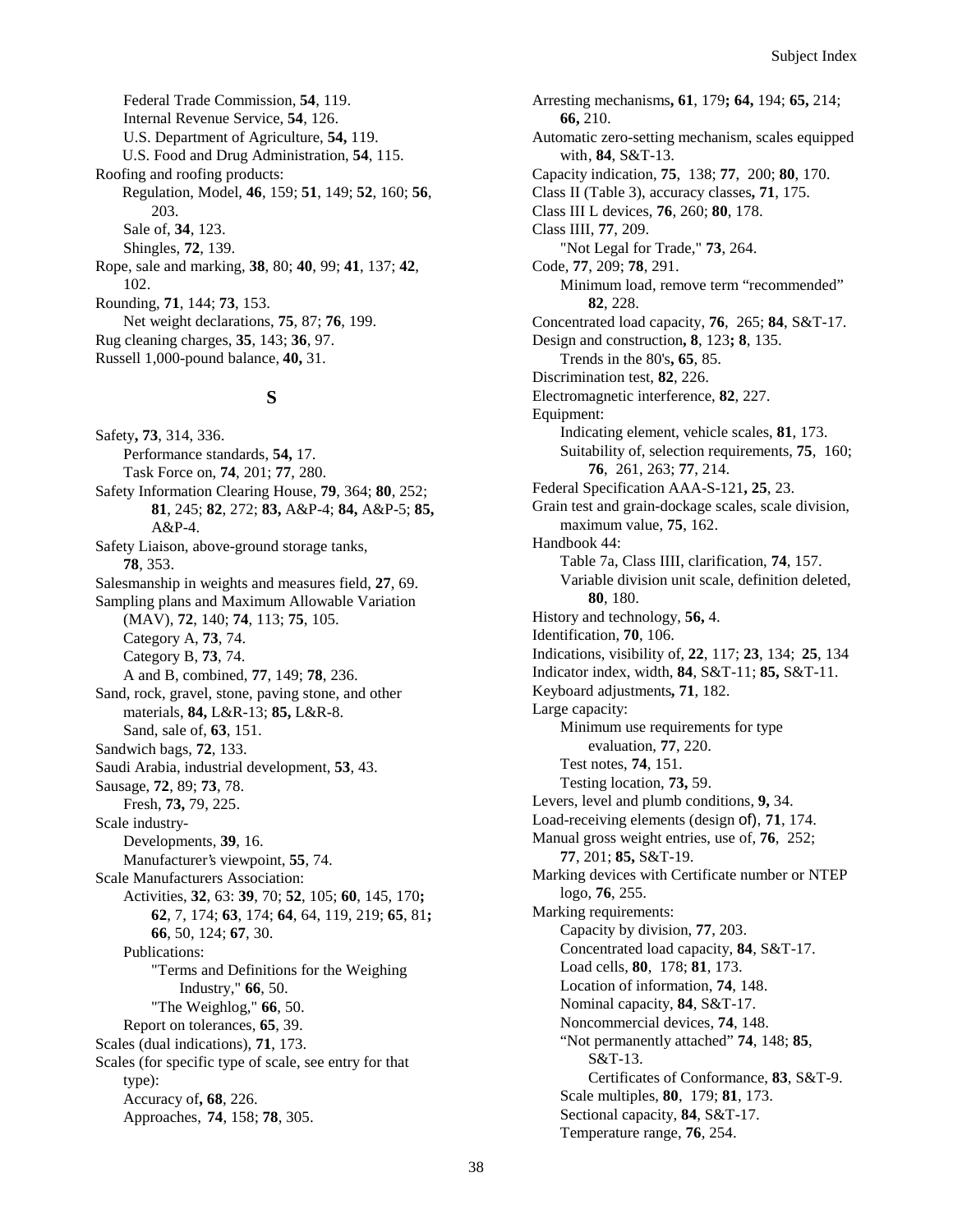Multiple weighing devices, interfaced with a single indicator, **75**, 157. Nominal capacity, changes in marking requirements, **84**, S&T-17. Normal rounding, device configuration for, **83**, S&T-15; **84**, S&T-11. Parallax, **30**, 131; **66**, 219. Pre-NTEP approved**, 73**, 59. Proper operating temperature, **81**, 176. Radio Frequency Interference, **82**, 227. Reconditioning, **22,** 122. Records, **76**, 265. Scale divisions**, 71**, 173. Scale indicators, width of, **84**, S&T-11; **85**, S&T-11. Scale modification, platform thickness, included in amendment, **81**, 175. Scales, training modules, **75**, 184; **76**, 320; **79**, 359; **80**, 244; **81**, 238. Sealing, provision for: Accessibility, **76**, 265. Electronic adjustable components, **78**, 291. Nonretroactive dates, **76**, 250, 268. Section capacity, changes in marking requirements, **84**, S&T-17. Specifications and tolerances (general, for all scales), **8**, 213**; 9**, 59, 90**,** 99, 112; **10**, 139, 148, 151, 200, 220; **11**, 107, 138, App. 1, 15; **16**, 129; **17**, 130; **21**, 149**; 23,** 122; **24**, 91**,** 145; **25**, 103; **26**, 118**,** 124; **27**, 75, 90; **28**, 26, 115; **29**, 71; **30**, 108**; 31**, 105; **32**, 91; **33**, 100; **36**, 109; **37,** 84, 85, 87; **38**, 89; **39**, 86; **41**, 150, 167**; 42**, 77; **43**, 63; **44**, 81; **45,** 93; **51**, 158; **52**, 169, 170; **53,** 114; **54**, 170; **55**, 240; **56**, 171; **57,** 155; **58,** 154**; 59**, 230**; 60**, 190; **61**, 5, 175**; 62**, 166; **63**, 13; **64**, 220; **65,** 212; **66**, 117**; 67**, 161; **68**, 217**; 69,** 170. Strain gage measurement**, 62**, 158. Strain-load tests, **35,** 156; **76**, 267. Substitution test, procedures, **76**, 267, 294. Suitability of equipment, **77**, 214; **78**, 303. Tare: Automatic clearing, **77**, 203. Combined zero tare 0/T key, markings, **83**, S&T-9. Point-of-sale systems, **74**, 147. Stored vehicle tare weights, **77**, 218; **78**, 304; **83**, S&T-15. Type of tare capability, **75**, 138. Temperature limits, **84**, S&T-11,15. Test loads, **78**, 308; **79**, 310; **85,** S&T-20. Test weight, minimum, **78**, 308; **79**, 310. Time dependence test, **77**, 214. Tolerance: Class III L, **76**, 260. Unmarked scales: Reorganization, **75**, 153.

Revision, **74**, 149; **75**, 156. Unmarked scales, **74**, 149; **75**, 153, 156. Verification interval, **83**, S&T-12; **84**, S&T-9. Calibration interval, **84**, S&T-19. Load cell: Minimum load cell verification interval, exceptions to amendment, **81**, 174. vmin, definition of, **81**, 175; **84**, S&T-24. Weighbeams, **31**, 71; **35**, 109; **68**, 219. Weight classifier, device configuration for, **83**, S&T-15; **84**, S&T-11. Weight ranges, **75**, 138; **77**, 200. Weight recertification time interval, in-place test weights, **79**, 309. Weight units, **75**, 138; **77**, 200; **83**, S&T-8. Zero indication, **77**, 199, 228; **78**, 293; **83**, S&T-7. Zero-load adjustment, **77**, 202. Zero-load balance, temperature effect on, **75**, 159. Scanner prices**, 71**, 183. Scotland, administration**, 47**, 55. Scientific Apparatus Manufacturers Association (SAMA), **57,** 36; **66**, 47. Scouring pads, nonwoven synthetic: Packaging of **66**, 95, 155; **67**, 89. Sea shells, method of sale, **61**, 223. Seafood and seafood products: Clams, **70,** 85; **71**, 147. Glazed raw, **73**, 173. Ice glazed**, 63**, 66, 152, 201; **64**, 251; **65**, 256. In combination with other foods, **74**, 102; **75**, 93. Method of sale, **56**, 199**; 59**, 222; **63,** 70**; 67**, 150; **70**, 83. Mussels, method of sale, **70**, 85; **71**, 147. Oysters, sale and marking, **32**, 30, 43; **40,** 98; **41**, 136; **70**, 85. Fresh, labeled by volume, **73**, 215. Net drained weight, **73**, 157, 367. Packaged with packages of other foods, **74**, 103; **75**, 94; **76**, 204; **77**, 137. Shellfish, whole, **73,** 157. Stuffed, **70,** 84; **74**, 102. Sealing: Accessibility for sealing, **76**, 265. Adjustable components, **70**, 107. Audit trail: Alternative to physical security seal, **76**, 248. Requirements, Specifications and Tolerances Committee, recommendations, **77**, 169. Belt-conveyor scale, adjustable components, **83**, S&T-25. Electronic adjustable components, **74**, 144; **75**, 136; **78**, 287. Scales code, **78**, 291. Features to be sealed, **76**, 246. Grain Moisture Meter (GMM), **82**, 256. Category 3 devices, **83**, S&T-38. Liquid-Measuring Devices (LMD), **80**, 208.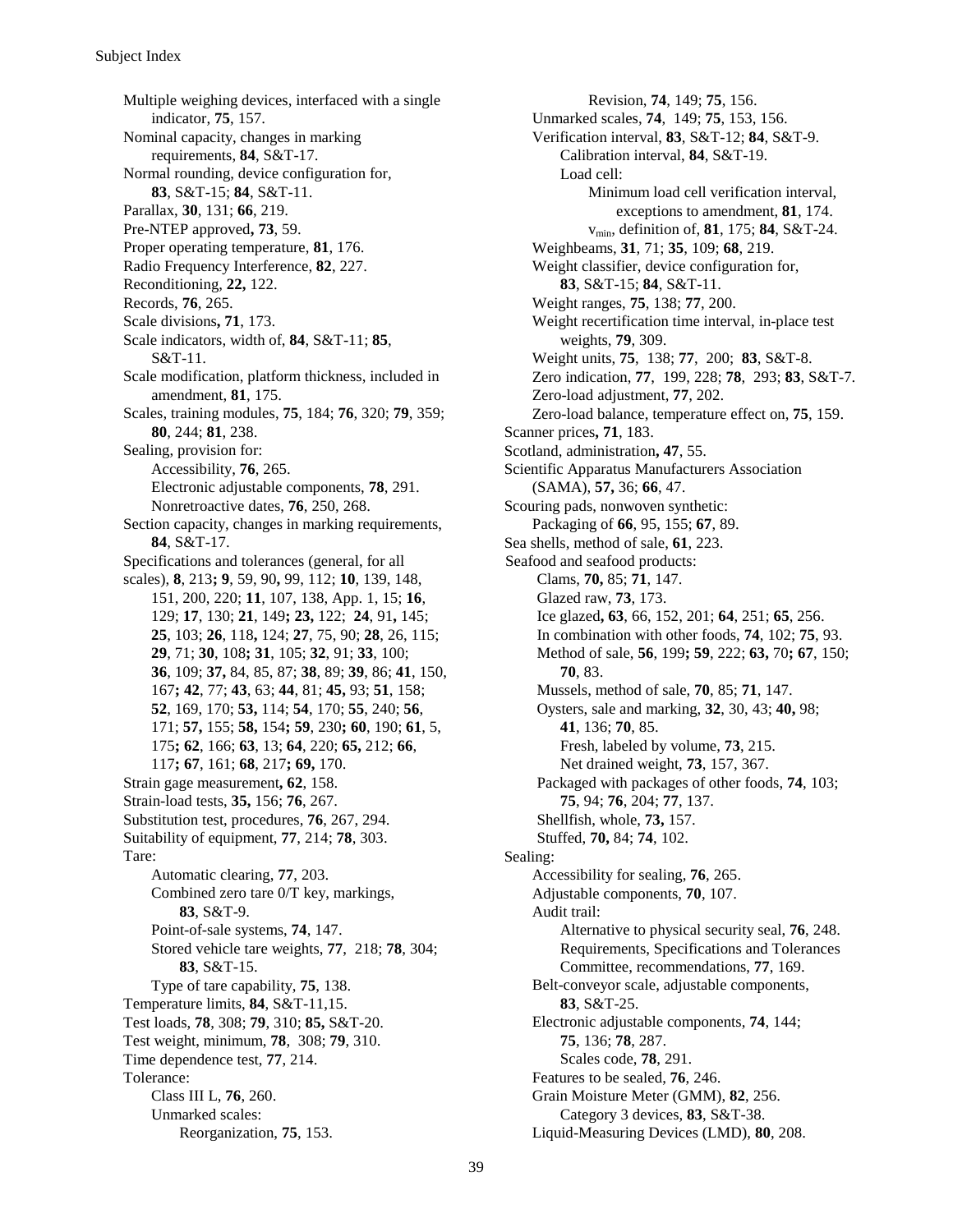Audit trail requirements, **80**, 189. Category 2 devices, **83**, S&T-30; **84,** S&T-36. Measuring elements, **76**, 271. Mass Flow Meters (MFM): Audit trail requirements, **80**, 201. Category 2 devices, **83**, S&T-33; **84,** S&T-46. Near-Infrared (NIR) grain analyzers, **82**, 259. Nonretroactive dates, scales code, **76**, 250, 268. System controller, definition of, **82**, 238. Testing and inspection, accessibility for, **76**, 250. Totalizers, **79**, 316. Zero adjustment mechanism, **77**, 245. Seals, approval**, 8**, 204; **39**, 65; **40**, 109. Resolution on location, **24,** 173. Searles, R. W.: Resolution, **56**, 218. Tribute to, **56**, 30. Section, **73**, 251. Capacity, **72**, 189; **73**, 242, 244; **84**, S&T-17. Tests, **71**, 179, 180. Range of errors, **72,** 195. "Repeatability," **71**, 179. Security seal, **72**, 183; **79,** 303. Seeds: Agricultural seed, count declarations, **80**, 108; **81**, 137; **82**, 201; **83,** L&R-18; **84,** L&R-18. Packaged, metric labeling, **80**, 89. Sale and marking, **33**, 52, 54, 159**; 38**, 81; **39**, 62; **56**, 208; **57**, 145; **59**, 220**; 60**, 185**; 63**, 152. Self-contained scales not installed in a pit, **70**, 110. Sensibility reciprocal, effects on, of packing pivots and bearings with grease, **30**, 88. Sensitivity**, 71**, 180. Service charges, **73,** 253. Service, sale of**, 16**, 23; **18**, 77**; 33**, 155. Service station console, **72**, 209. Service Technician Outreach, **84**, BOD-11; **85**, BOD-7. Servicemen (automobile mechanics): Itinerant, **24**, 154. Licensing**, 27**, 62; **28**, 38; **33**, 122; **33,** 130; **34** , 19 Resolution**, 27**, 110. Regulation, Model, on Registration, **51**, 151; **52**, 107. Sewing threads and yarn, Labeling of, **66**, 153. Sheets, bed, sale and marking, **45**, 32. Shellfish, whole**, 73**, 157. Shift tests, **71**, 179, 180; **83**, S&T-13. Bench scales, counter scales and equal-arm scales, **77**, 206. Livestock scales with more than two sections, **76**, 256; **82**, 225; **85**, S&T-18. Prescribed test pattern, **85**, S&T-16. Range of errors, **72**, 195. "Repeatability," **71**, 179. Wheel-load weighers, **74**, 150.

Shipping companies, **72**, 294; **73**, 373. Shipping scales, **73**, 253. Shortwave frequencies, **73**, 264. Shrimp: Standardized size descriptions, **79**, 217; **80**, 93, 97. Test procedures, revisions, **83,** L&R-14. Shrink pack, **73**, 226. Shrinkage loss of commodities, **17**, 63; **18**, 154; **33**, 55; **34**, 137; **43**, 79. Sale by weight, **34**, 119. SI units (International System of Units): Hnadbook 44, **77**, 248. Handbook 130, **77**, 133; **78**, 212, 234. Handbook 133, **77**, 156. Method of sale of commodities, regulation, **78**, 230. Softwood lumber, retail sale of, **78**, 226. Uniform Packaging and Labeling Regulation, **78**, 217; **79,** 211. Uniform Unit Pricing Regulation, **78**, 232. Uniform Weights and Measures law, **78**, 213. Side (definition), **72**, 219. Simulated load tests, **72**, 203; **74**, 163; **75**, 163; **79**, 315. Single-draft weighing, **73**, 252. Small-capacity scales, **63**, 174. Smithsonian Institute, weights and measures exhibit, **59,** 212; **60**, 168; **61**, 162. Soaker pad**, 73**, 226. Soap and soap products: Bar: Characteristics of **34**, 82. Moisture loss, **80**, 104. Sale and marking, **33**, 54; **34,** 118; **36**, 62; **37**, 57; **42**, 102; **60**, 77. Weight loss, **55**, 127. Liquid, sale and marking, **33**, 54. Packaged: Marking, **34**, 79. Quantity control at Procter & Gamble, **46**, 101. Powders, sale and marking, **33**, 54. Society of Automotive Engineers, Fuel Supply Systems Committee, **57**, 129.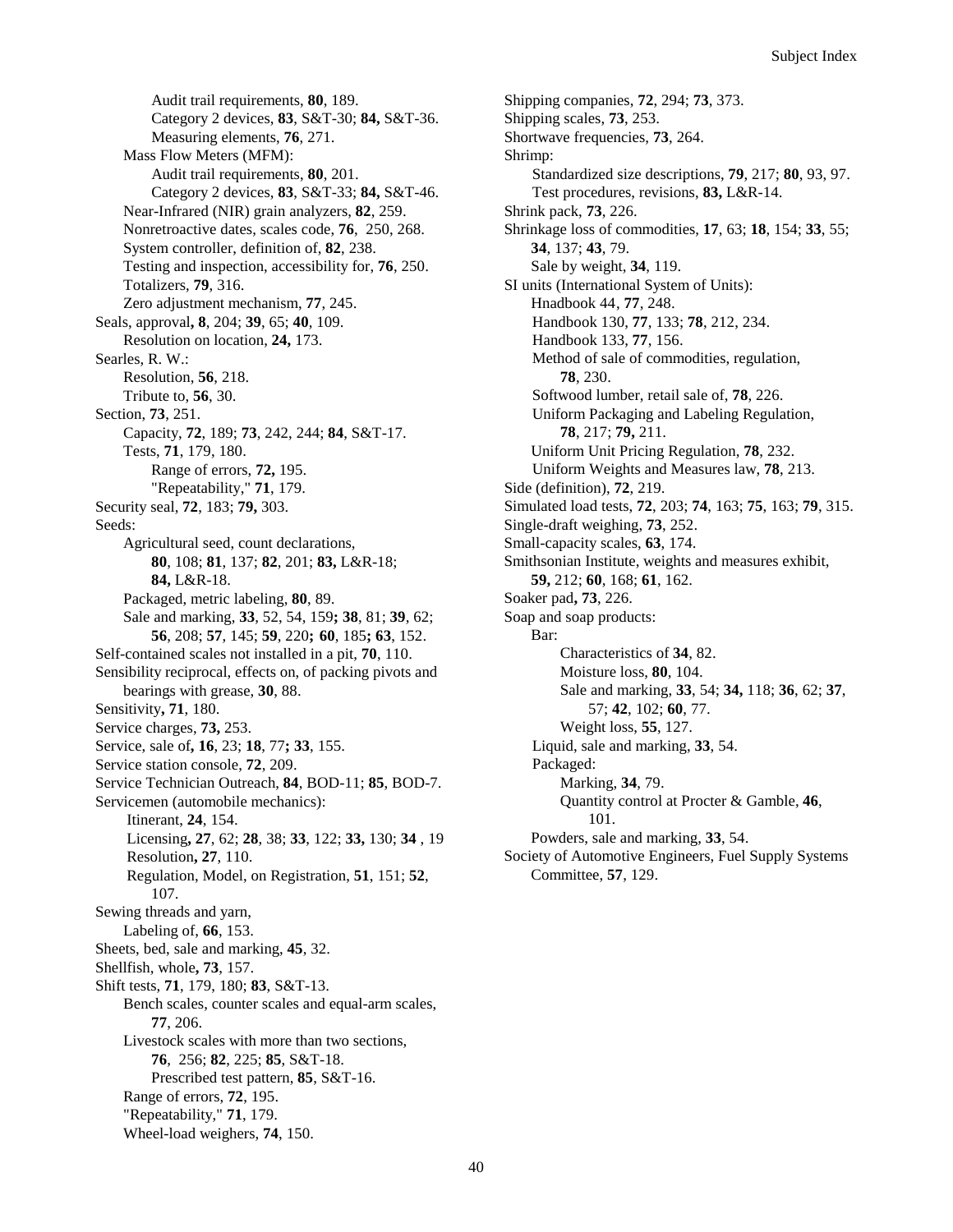Software: Separate Certificates for, policy, **80**, 38; **81**, 34; **82**, 44; **83**, Exec-17. User-programmable and manufacturer-modified, NTEP evaluation of, **77**, 199; **78**, 293; **79,** 303; **80**, 167; **81**, 168. Softwood lumber (see Lumber) Soils: Maximum Allowable Variations (MAV), **83,** L&R-21. Sold by volume, test procedure for measuring, **83,** L&R-22. Soups sold by volume, **72**, 139. Sour cream**, 72**, 131. Southern Weights. and Measures Association, **64**, 122; **65**, 72**; 67**, 22. Sod and turf, method of sale**, 61**, 243. Space vehicle measurements, **52**, 94. Span (structural) (definition**), 73**, 244. Spark ignition motor fuel (definition**), 71**, 138. Special recognition (retirees or members' career change**), 71**, 52. Specifications and Tolerances Committee, National Conference: Audit trail requirements, recommendations, **77**, 169. Developing issues, **85**, S&T-48. Enlargement, **10,** 143; **15**, 121. Interpretations**, 40**, 121; **41**, 167; **44**, 88, 89; **45,** 95; **55**, 272. Liaison activities, **78**, 341. OIML Report, **74**, 187; **75**, 174; **76**, 291; **77**, 251; **78**, 337; **79**, 346; **80**, 212; **81**, 193; **82**, 260; **83**, S&T-43; **84**, S&T-60; **85**, S&T-48. Organization, **78**, 53. Policy and Procedures, **82**, 262; **83**, S&T-42. Reports, **70**, 103; **71**, 167; **72**, 174**; 73**, 233 (published in all Conference Reports starting with the Seventh Report). Specifications and tolerances, general, for all weighing and measuring devices, **30**, 112; **32**, 73b, 81; **33,** 156; **34**,146; **35**, 81; **42**, 76; **43** ,63; **44**, 80; **46**, 139**,** 140; **47**, 110; **48**, 102; **50**, 197**; 51**, 154; **52**, 168**; 53**, 111; **55**, 239; **56**, 167b, 170. Specifications and tolerances for specific weighing or measuring device (see entry for device). Sphygmomanometers (blood pressure measuring devices): Accuracy, **63**, 187; **63**, 208; **64**, 245; **65**, 255; **66**, 201. Split-compartment tests, tolerance values, **73**, 258. Sponges, natural, test procedure and labeling requirements, **83,** L&R-23; **84,** L&R-18. Spreads (see margerine), **70**, 82. Spring, **71**, 185. Spring scales and balances: Specifications and tolerances**, 8,** 217**,** 219**; 9**, 60**,**

99**; 10**, 140, 211, 213**; 11**, 109, 152, App. 1, 30, App. 1, 33; **17**, 131**; 21**, 152, **24**, 91; **25**, 106; **28**, 104; **31**, 105; **32**, 92, 94; **33**, 96; **34**, 161; **43**, 64. Straight-face: Specifications and tolerances, **8,** 219; **10**, 213; 11, App. 1, 33**; 21**, 152; **26**,124. Stage 11 vapor recovery (see Vapor recovery). Standard reference materials, **69**, 25. Standardization, industrial, **14**, 79; **16,** 76, 95; **18**, 74; **20**, 34; **21**, 66; **33**, 102. Standardization of weights and measures: Legislation, **27**. 1. Resolutions, **27**, 109; **28**, 137. Standards: Calibration, **33**, 167. Code for trade, **67**, 7. Commodity, **70**, 47. Consumers, **52**, 39. Engineering performance, **51**, 9. Importance, **52**, 1. Industrial, **57**, 34**; 66**, 16. International, **65**, 15. Length, testing of, **20**, 28. Mass (also see Weights), **36**, 42. Office standards, testing, **19**, 103. Precision standards, manufacture and uniformity of design, **15**, 102. New State, **45**, 45, 51; **50**, 33; **51**, 125; **52**, 130; **53**, 28. Policy outline, **66**, 15. Primary, care and use, **34**, 132. Pros and cons, **64,** 102. Safety performance, **54,** 17. System, U.S., **68**, 19. Voluntary consensus system, **60**, 129. Voluntary, development and use, **54**, 95. Program of U.S. Department of Commerce, **54**,102. Standards Institute, program of, **54**, 95. State Laboratory Program, **70,** 24. State metrology laboratories: NBS support**, 68**, 9; **69**, 37. State standards program, 150th anniversary, **73**, 371. Stationery, sale and marking, **31**, 120; **33**, 54; **39,** 63; **45**,32. Statistical Data, "Statistics Mode Uncomplicated," **64**,225. Stone (see Sand, rock, gravel, stone, paving stone, and other materials). Storage of product, compressed natural gas, **83**, S&T-35. Stove fuel pellets, **73**, 159. Stovewood (see Lumber) Strain-load tests, **35**, 156. Definition, **72**, 205. Procedures, **76**, 267 294.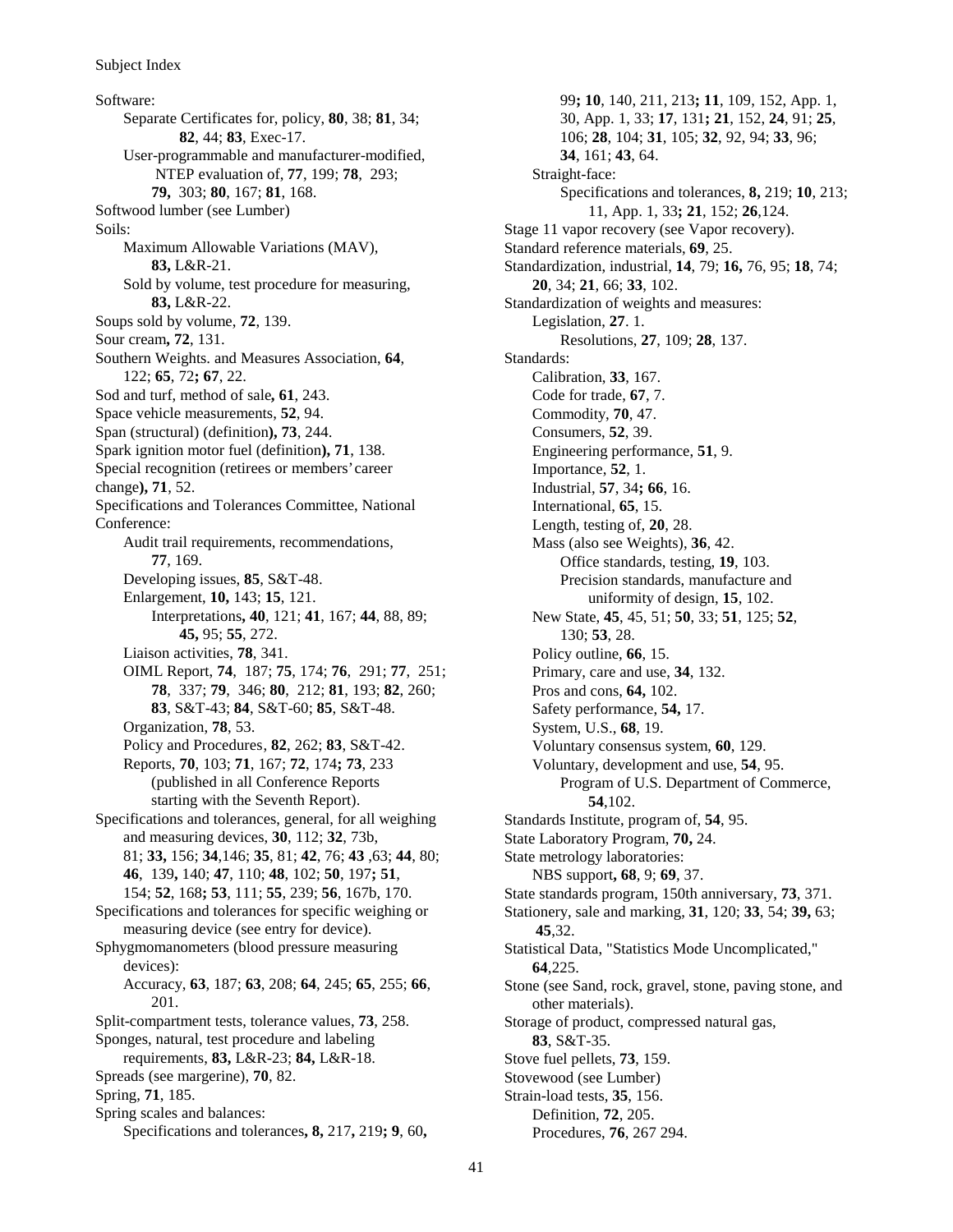Strategic Planning, **82,** 25; **83**, Exec-3; **84**, BOD-3; **85**, BOD-3. Canada, **82**, 39. Stratton, Samuel Wesley, tribute to, **16**, 136. String, sale and marking, **40**, 99. Subcommittee on Commodity Standards, **70**, 47. Sub-meter (definition), **72**, 252. Substitution test: Definition, **85**, S&T-20. Procedures, **76**, 267, 294. Sugar industry in Puerto Rico, regulation of, **20**, 35. Summing boxes, **73,** 58. Superbalances, **69**, 18. Surcharge**, 73**, 164. Suspension scales, lever type: Specifications and tolerances, **10**, 211; **11**, 152, App. 1, 29. Symbols, **36**, 96; **73**, 237; **75**, 87. System analysis**, 55**, 151**; 63**, 59, 195. System controller, definition of, as used in the audit trail criteria, **82**, 238. System "upgrade" evaluation, **73**, 59.

# **T**

Tanks: Above-ground storage, **77**, 280; **78**, 353. Fuel-oil storage, gaging, **19**, 22. Hot-water storage, resolution on marking **9**, 123. Vehicle (see Vehicle tanks). Tare, **70,** 109; **73**, 172. Automatic clearing, **77**, 203. Combined zero tare O/T key, **83**, S&T-9. Dried used tare, **73**, 172, 227, 228, 74. Dry, **71,** 98; **72**, 87; **73**, 172. Identification of type capability, **75**, 138. Liquefied Petroleum Gas (LPG) cylinder tare weights: Acetylene, **74**, 109; **75**, 102. Compressed or liquefied gases in cylinders, **74**, 107; **75**, 100. Stamped tare weights, **74**, 108. Point-of-sale systems, **73**, 240; **74**, 147. Prepackaging scales, **73**, 240. Procedures, **83,** L&R-16. Stored tare weights, **77**, 218; **78**, 304; **83**, S&T-15; **84,** S&T-26; **85,** L&R-9. Tests, **73**, 51. Unused dry tare, **73**, 74. Unused tare, **73**, 228. Used, **73**, 172. Used dry, **72**, 85. Weight, **62**, 99; **65**, 216. Wet, **71**, 71; **72**, 87; **73**, 74, 172. Taximeters (also see Mileage-measuring devices): Code, **73**, 299.

Electronic, **73**, 264. Long-term power interruption, **74**, 184 Power interruption, **84**, S&T-54; **85**, S&T-42. Short-term power interruption, **75**, 171. Indicating and recording elements, return to zero, conditions, **84**, S&T-55. Indications: Lighting of, **75**, 170. Visibility of indications, **71**, 203. Non-fare information, **84**, S&T-52; **85**, S&T-39. Position and illumination**, 71**, 204. Power interruption, **84,** S&T-54. Rates: Increments, units for, **77**, 248; **78**, 329. Initial time and distance interval, **75**, 173. Statement of, **80**, 205; **84**, S&T-54. Receipts, duplicate, **84**, S&T-52. Recording elements: Design of, **84**, S&T-51. Return to zero condition, **84**, S&T-55. Reinspection, **76**, 288. Security, provision for, **84**, S&T-53; **85**, S&T-40. Specifications and tolerances, **18**, 97, 107; **19**, 8; **22**, 70; **24**, 91; **39**, 77; **52**, 184**; 58**, 168; **61**, 197; **62,** 197; **65**, 235. Testing and inspection**, 12**, 85; **17**, 117; **18**, 78; **40**, 45; **54**, 64**; 55**, 256. Timing devices, average time interval computed after excluding initial interval, **75**, 172. Tolerance, average time interval computed after excluding initial time interval, **76**, 288. Transmission drive, **19**, 31; **20**, 81. NBS investigation**, 21**, 21. Resolution, **21**, 160. Units of time, distance intervals, and money Values, **79**, 334; **80**, 203. Zero, return to, **84,** S&T-55. Tea, sale and marking, **31**, 119. Tech Memo, OWM, **49**, 53; **5**0, 37; **60**, 167. Telephone listings of weights and measures offices, **55**, 233**; 67**, 231. Temperature: Belt-conveyor scales, **74,** 163. Grain Moisture Meters (GMM), temperaturemeasuring equipment, **74**, 186. Limits, marking requirements, **84**, S&T-15. Marking requirements, scales, **76**, 254. Zero-balance load, effect on, **75**, 159. Temperature compensation**, 59**, 115, 166, 181; **63**, 153; **64**, 189**; 65**, 132, 207; **66**, 257; **68**, 13; **71**, 194; **72**, 221. Automatic temperature compensating (ATC) systems, **72**, 211, 214, 224. Liquefied Petroleum Gas (LPG)and Anhydrous Ammonia, **76**, 282; **77**, 243; **81**, 185; **82**, 248. Accuracy of temperature sensor, **80**, 196. Marking requirements, **83**, S&T-5.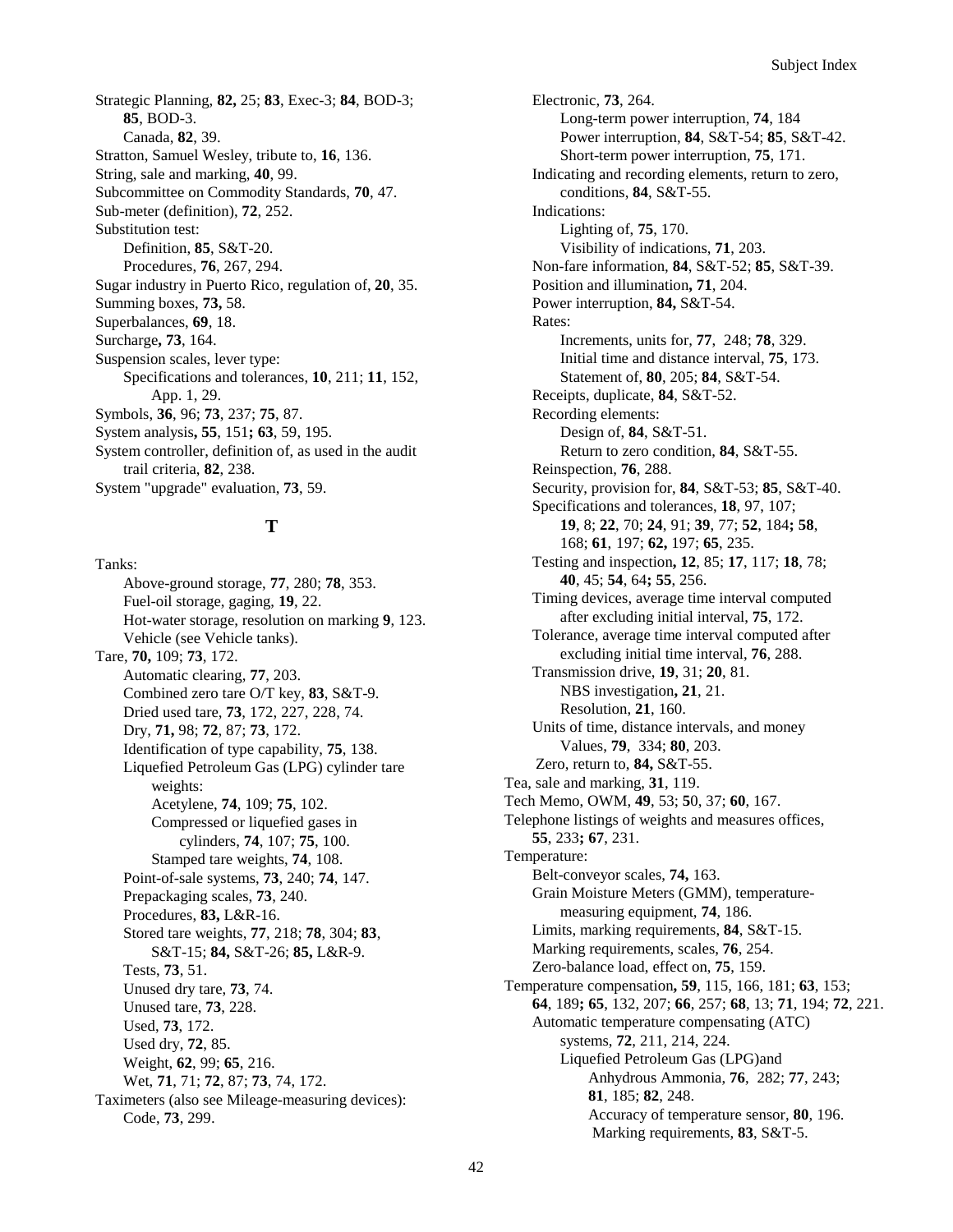Liquid-Measuring Devices (LMD), **81**, 177. Accuracy of temperature sensor, **77**, 234; **78**, 315, 320; **79**, 318, 323; **80**, 184. Normal tests, **72**, 211, 224. Vehicle-Tank Meters (VTM), **85,** S&T-33. Automatic temperature compensator (Hydrocarbon Gas Vapor-Measuring Devices Code), **73**,261. Determination procedure, changes in, **81**, 191. Operating temperatures, Grain Moisture Meters (GMM), marking requirements, **81**, 190. Tenant, **73**, 114. Test carts, **71**, 174. Test Data Exchange Agreements (formerly "Mutual Recognition"), **81**, 29; **82**, 41; **83**, Exec-14; Test loads, **73**, 246. Definition of, **85**, S&T-20. Maximum, **73**, 244. Minimum, **78**, 308; **79**, 310. Test pattern, **73**, 244. Test procedures: Assistance in testing operations, **83,** L&R-19. Bark mulch, **83,** L&R-20. Chamois, **83,** L&R-23; **84,** L&R-18. Count, test procedures for, **83,** L&R-19. Firewood, packages of, **83,** L&R-19. Oysters, **83,** L&R-14. Seafood, revisions to test procedures, **83,** L&R-14. Shrimp, **83,** L&R-14. Soils, **83,** L&R-21. Sponges, natural, **83,** L&R-23. Test weights: Class F weights, **71**, 177. Field standard, **65**, 237. Accuracy, **71**, 177. In-place, weight recertification time interval, **79**, 309. Minimum, **73**, 246; **79**, 310. Railway track scales, minimum, **74**, 151; **75**, 145. Testing: Accessibility for testing and inspection, **76**, 250. Normal tests, liquefied petroleum gas and anhydrous ammonia, **83**, S&T-32. Out-of-hours, **73**, 106. Selective, **48**, 120; **55,** 185. Textiles: Basis weights**, 35**, 140. Labeling **56**, 75; **62**, 215. Thermometers: Clinical testing, **19**, 48; **59**, 115. Electronic: **72**, 211. Liquid-in-glass, **72**, 211. Mercury-in-glass, **72**, 211. Thermometer well**, 72**, 220. Thread, sale and marking, **33**, 46; **34**, 113. Throws, **73**, 155. Time dependence test, **71**, 211.

**84**, NTEP-4; **85**, **85**, **85**, **85**, **85**, **85**, **85**, **85**, **85**, **85**, **85**, **85**, **85**, **85**, **85** Time, shortening of, **77**, 214. Tolerances, proposed, **74**, 157. Timing devices: Computerized parking meters, **74**, 185. Dropping of remaining time, **74**, 184. In-service indicator light, operation of, **80**, 206. Specifications and tolerances, **56**, 183; **58**, 169; **59**, 240**; 60**, 209; **61**, 198; **62**, 197; **63**, 186; **64**, 214; **68**, 307. Study of, **55**, 126. Tires: Air-pressure gauges, accuracy of, **55**, 261. Tissue Association, report of, **32**, 54. Tissue products: **31**, 126; **32**, 31; **33**, 49; **34**, 117; **46**, 159. Sheet, sale and marking, **31**, 120. Standardization, **53**, 66. Toilet, sale and marking**, 11**, 113; **30**, 130; **31**, 119; **46**, 159. Resolution, **11**, 182. Tobacco: Federal quantity requirements, **41**, 27. Sale and marking, **37,** 51; **38,** 67; **39**, 51, **40**, 78. Resolution, **47**, 110. Tobacco industry in Puerto Rico, regulation of, **20**,35. Tolerance testing using error weights, **73**, 347. Tolerance values for normal and special tests (LPG and Anhydrous Ammonia liquid-measuring devices code), **73**, 259. Tolerance values, truncation of, **73**, 349. Tolerances: Acceptance tolerances, **74**, 146; **75**, 137; **76**, 250. Agri-chemical liquids, **80**, 188. Asphalt, **84**, S&T-41, 49. Belt-conveyor scales, **78**, 309. Class III L scales, **76**, 260. Commodity, **34**, 137. Devices delivering less than one gallon, **83**, S&T-29, 51; **84,** S&T-39. In-motion monorail scales, **75**, 163; **80**, 171. Liquefied Petroleum Gas (LPG) and Anhydrous Ammonia, **74**, 179; **77**, 241. Automatic temperature compensating systems, **76**, 282. Liquid-measuring devices: Meters measuring automotive fluids, **77**, 233; **78**, 316. Tolerances, revision of, **80**, 186; **85,** S&T-31. Type evaluation examinations, **77**, 246; **78**, 327. Lubricating oil meters, **76**, 274. Mass flow meters, **77**, 246; **79**, 330. Multiple tests, **77**, 247. Metering devices, changes in, **81**, 191. Normal test, **76**, 274.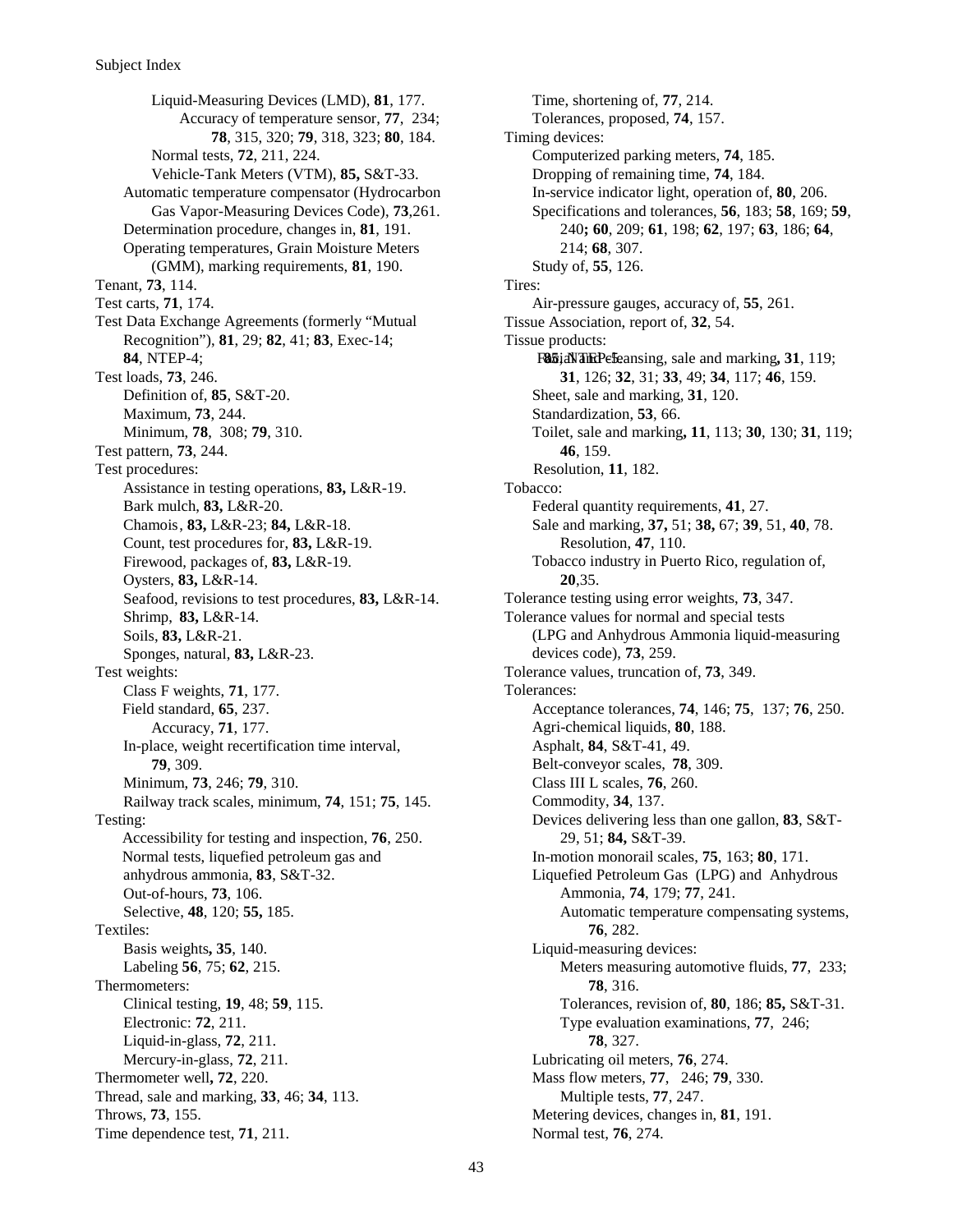On-board weighing systems, **80**, 171. Parcel post scales, **76**, 260. Postal scale, **76**, 260. Principles, **18**, 110; **29**, 12. Radio frequency interference (RFI), effect of **82**, 227. Repeatability for Vehicle-Tank Meters (VTM), **77**, 235; **79**, 320. Scales, changes in training modules, **75**, 184; **76**, 320. Small volume provers, **81**, 185. Split-compartment tests, Vehicle-Tank Meters (VTM), **74**, 179. Subcommittee, **65**, 83. Taximeter code, average time interval computer after excluding initial time interval, **76**, 288. Theory**, 85,** S&T-31. Time-dependence test, **74**, 157. Unmarked scales Reorganization, **75**, 153. Revision, **74**, 149; **75**, 156. Vehicle-mounted water meters, Vehicle-Tank Meters (VTM), **80**, 192. Vehicle-Tank Meter Code to correspond to Liquid-Measuring DeviceCode, **80**, 194. Tomatoes in retail cartons, sale and marking**, 37**, 5; **37**,61. Ton (also see Coal): Resolution on 2,000-pound, **16**, 142. Total Quality Control (TQC) Program**, 73**, 230. Towels, paper, resolution on marking, **11**, 182. Trade measuring equipment, **63**, 36. Trading by Weight Committee: Reports, **32**, 25; **33**, 165; **34**, 75; **35**, 52; **36**, 7; **37**, 18; **38**, 17; **39**, 53; **40**, 87; **41**, 124; **44**, 68. Resolution**, 31**, 158. Survey by, **38**, 17. Train-the-Trainer course, materials, development of, **74**, 199; **75**, 183; **76**, 317; **77,** 273. Training (see National Training Program). Training Grant: Training Grant and Metrology Training Funds, status of, **85**, BOD-3. Use of NIST Grant for NCWM Training, **81**, 20. Training modules (see National Training Program). Trash bags, **72**, 133. Tread rubber products , method of sale, **61**, 223. Treasurer, National Conference: Financial status**, 70**, 39. Reports, **57**, 184; **58**, 178; **59**, 250; **60**, 240, **61**, 264; **62**, 263**; 63**, 231**; 64**, 270; **65**, 281; **66**, 261**; 67,** 6; **68**, 325; **69**, 308; **70**, 235; **71**, 245; **72**, 302; **73**, 45, 302. Truck stop dispensers, computing device, exemptions, **80**, 191. Turbine, **73**, 366. Turkeys (see also Poultry and poultry products):

Frozen, stuffed, marking of, **40**, 98. Survey on weights of fresh and frozen turkeys, **46**,79. With gravy, **72**, 286. Labeling, **73**, 366. Turpentine, sale and marking, **31**, 120, 124; **40**, 99. Twine, sale and marking, **26**, 27; **40**, 110. Two-draft weighing of motor-vehicle loads. **28**, 63. Type (definition), **71**, 107. Type approval of commercial devices (also see National Type Evaluation Program): Canada, **47**, 27. National, **4**, 8**; 8**, 85; **9**, 164**; 10**, 159; **11**, 84; **12**, 50, 134; **15**, 57, 66, 73; **18**, 147; **20**, 43, 58, 61; **21**, 3, 75**,** 98**; 45**, 33**,** 139; **46**, 155; **65**, 138. Resolutions**, 4**, 58; **8**, 223**; 12**, 205; **13**, 177**; 20**, 58, 120. National, Task Force on, **62**, 72, 153; **63**, 139, 153; **64**, 165; **65**, 185; **66**, 41, 73, 120; **67**, 36, 273. National Type Approval Program for Weighing and Measuring Devices: Draft plan, **63**, 1240. State**, 8**, 86; **15**, 60; **20**, 43, 47, 49, 50, 56; **30**, 184; **31**, 109. View of manufacturers, **56**, 117. Type evaluation (also see National Type Evaluation Program), **70**, 78; **72**, 98. Definition, **71,** 107. Handbook**, 71**, 209. Process, **72,** 95. Typewriter, ribbons and tapes, **76**, 213.

# **U**

Undercover buying, **25**, 139. Purchases, **73,** 106. Uniform Engine Fuels, Petroleum Products and Automotive Lubricants Inspection Law (See separate listings for each item). Uniform Motor-Fuel Law and Regulation (see Motor fuels). Uniform Motor-Fuel Inspection Law (see Motor fuels). Uniform Open Dating Regulation (see Open Dating). Uniform Packaging and Labeling Regulation (see Packaging and labeling). Uniform Regulation for the Method of Sale of Commodities (see Method of sale). Uniform Regulation for Motor Fuel (see Motor fuels). Uniform Regulation for National Type Evaluation (see National Type Evaluation Program). Uniform Unit Pricing Regulation (see Unit Pricing Regulation). Uniform Weighmaster Law (see Weighmaster). Uniform Weights and Measures Law (see Law, Uniform).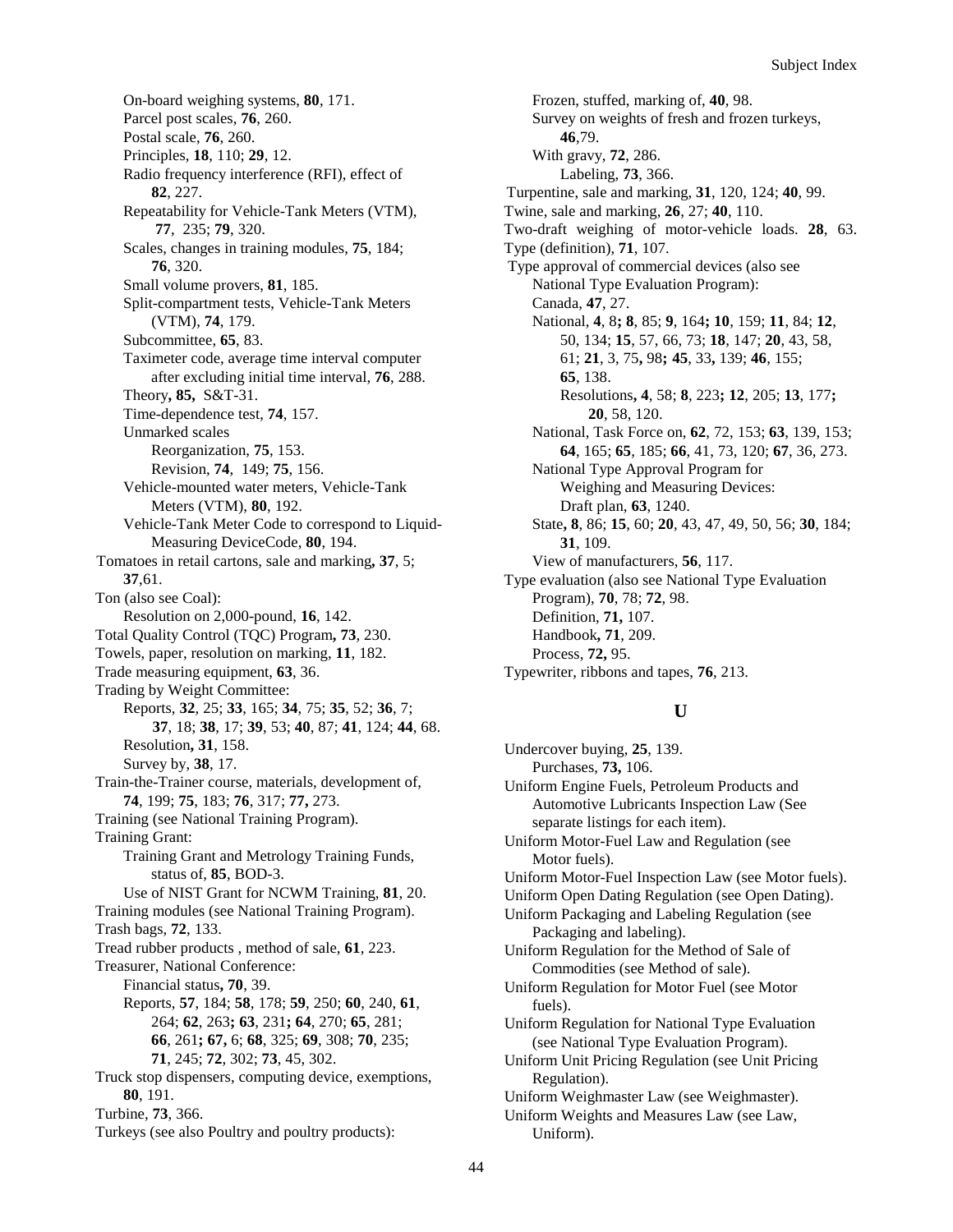Uniformity of requirements, **28**, 5; **34**, 90. Committee on, **22**, 116; **23**, 141; **24**, 171; **34**, 166; **35**, 40; **36**, 20. Resolution, **21**, 161. Unit price: Liquid-Measuring Devices (LMD): Customer controls for selecting, computing device, **77**, 239. Exclusions, **81**, 180; **82**, 236. Product identity, **77**, 238. User-activated controls, display of quantity and total price, **81**, 182. Liquefied Petroleum Gas (LPG) and Anhydrous Ammonia, multi-unit price applications, **80**, 196. Point-of-sale systems, **80**, 174. Random packages, **71**, 142. Unit pricing**, 56**, 90; **57**, 90; **60**, 87, 110, 190; **61**, 122, 176; **63**, 96. Infant formula, **78**, 231. Regulation, Model, **56**, 209; **57,** 146; **59**, 226; **60,** 187; **62**, 210; **64**, 174**; 65**, 204; **80**, 94; **81**, 129; **82**, 196. SI unit revisions, **78**, 232. Units (Dry Measures Code), **73**, 263. Units of weight, **70**, 108. Universal Product Code, **58**, 27, 32; **60**, 83**,** 112**; 61**, 13. Unused dry tare (see Tare). U.S. and Canada, method of sale requirements, **75**, 97. USDA (see Agriculture, U.S. Department of). Used dry tare (see Tare). Used tare (see Tare). Utah University, role of, in advancing science and technology, **55**, 92. Utility buildings, prefabricated, Method of sale, **60**, 178.

## **V**

vmin value, **73,** 137. Definition of, **84**, S&T-24; **81,** 175. Exceptions to amendment, **81,** 174. Vapor measuring device, **71**, 202. Vapor meters, **35,** 159. Code for, **48**, 114 Vapor recovery, stage **11**, 73, 270; **73**, 307. Variable-division value scale**, 71**, 186. Variable division unit scale, definition deleted in Handbook 44, **80**, 180. Vehicle on-board weighing systems, **78**, 221. Definition and requirements, **77**, 221. Operation when in motion, **78**, 294. Variations resulting from exposure**, 70**, 81. Vegetable oil, method of sale, **68,** 208. Vegetables (see Fruits and Vegetables).

Vehicle lading, tolerance values, **72**, 225. Vehicle scales: Approaches, **78**, 305. AREA specification for, **25**, 88**; 31**, 129. Capacity, **73,** 242**; 73**, 244. Combination**, 71**, 182. Concentrated load capacity, **76**, 265; **78**, 307; **79**, 308. Other than dual-axle configuration, **80**, 175; **81**, 171. Dump-through for vehicle scales, **82**, 222. Extensions of existing scales, NTEP policy, **77**, 87; **78**, 83; **79**, 64. Four-section, **32**, 48. Testing, **34**, 47. Indicating element, position of, **81**, 173. Large-capacity, NTEP limit for testing, **77**, 88. Local "master" scales, **31**, 87 Manual gross weight entries, use of, **85**, S&T-19. Marking requirements, **64,** 220. Minimum load, **72**, 199; **73**, 253; **77**, 220; **79**, 312; **80**, 169. More that two sections: Prescribed test pattern, **85,** S&T-16. Shift test, **82**, 225; **83**, S&T-18; **85,** S&T-18. Platform overhang**, 31**, 93. Damage to, **71**, 182. Portable**, 62**, 5. Selection, installation and maintenance, **26**, 38; **30**, 45; **46,** 29. Position of equipment, **81**, 173. Sensitivity, **72**, 196. Span maximum load, **84**, S&T-22. Specifications and tolerances, **8**, 214**; 9**, 59, 91; **10**, 156, 203, 222; **11**, 150, App. 1, 20; **17**, 131; **21**, 151; **22**, 71; **24**, 91; **25**, 88; **26**, 122, 125; **27**, 75, 90; **28,** 26, 115; **29**, 72**,** 133**,** 140; **30**, 110, 112**; 31**, 105, 106, 129; **32**, 94, 95; **38**, 90; **46,** 141**,** 142, 143**,** 145; **51**, 160; **52**, 171**; 53**, 113, 117; **54,** 174-, **60**, 195; **62,** 169; **63**, 171; **64**, 198; **65**, 219. Stored vehicle tare weights, **84**, S&T-26. Testing and testing equipment, **15**, 32**; 18**, 54, 65; **20**, 84; **21**, 40, 48; **22**, 75; **24,** 130; **25**, 110; **26**, 47; **28**, 19, 94, 99; **31**, 67; **32**, 112; **54**, 40. End testing vs. corner testing, **26**, 64. NBS testing equipment and reports on testing, **26**, 69; **27,** 45**,** 46**,** 117; **28**, 81, 88; **29**, 57; **30**, 35; **31**, 61**,** 145. Position test, **73**, 135, 254. Shift test, **72**, 189. Weighbridges, **32**, 49. Deflection of members, **31**, 129. Unattended, definition, **76**, 266; **77**, 225; **78**, 305; **79**, 306.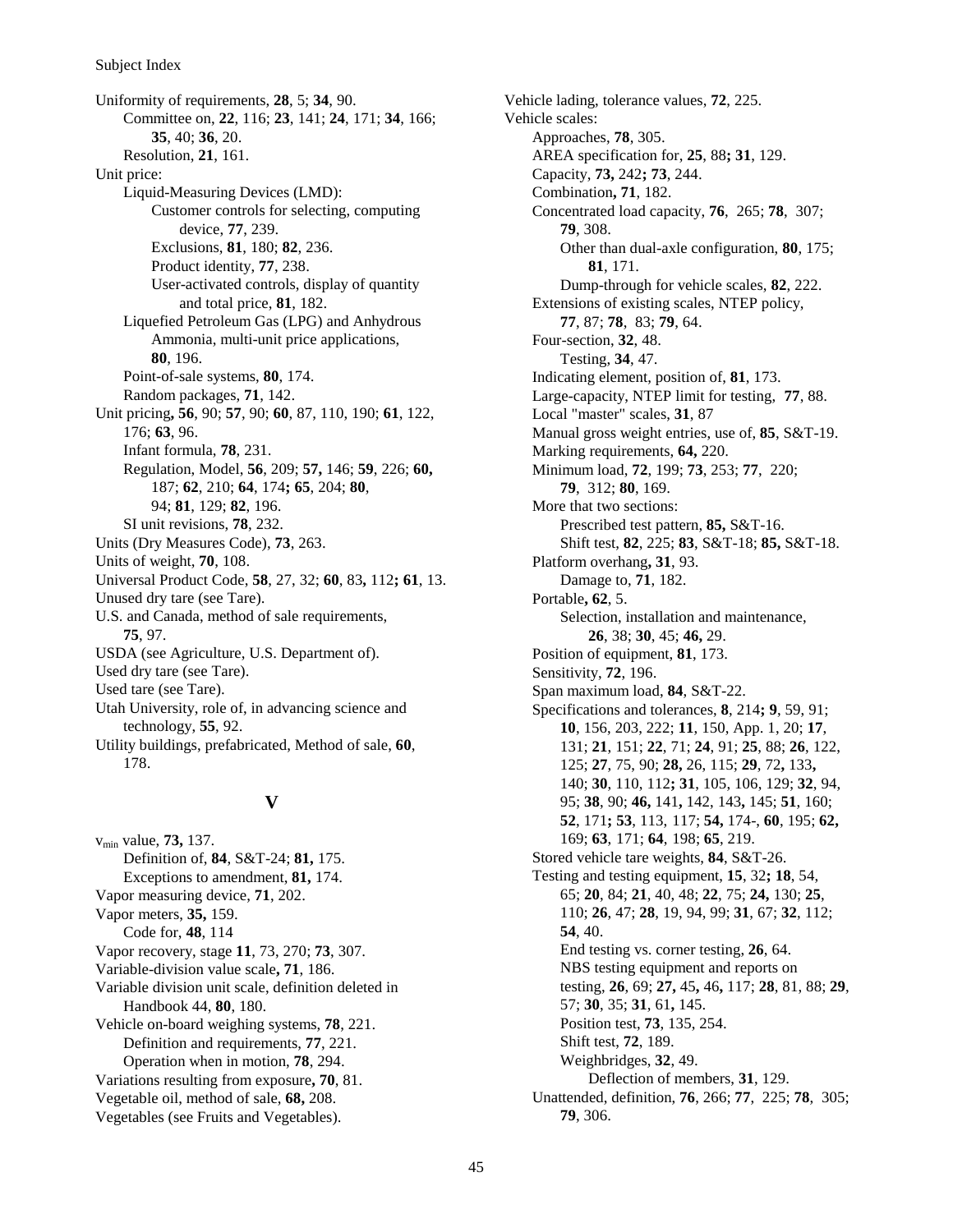Vehicle-Tank Meters (VTM): Air elimination, **26**, 106. Antidrain valve, **82**, 243. Aviation fuel, exceptions for sale of, **84**, S&T-42. Computer jump, **66**, 168. Mass flow meters used in Code application, **74**, 176. Normal tests, **77**, 240. Revision to correspondence to Liquid Measuring Device Code, **80**, 194. Specifications and tolerances, **25**, 72; **28,** 112; **33**, 99, 101; **34**, 157; **42**, 83; **44**, 87; **50**, 200**; 51**, 162; **52**, 181; **53**, 118; **54**, 185**; 55**, 252; **56**, 181; **57,** 163; **58**, 165; **59**, 237**; 60**, 204; **64**, 208, 220; **65**, 231; **66**, 165; **68**, 259. Split-compartment tests, Vehicle-Tank Meters (VTM), **74**, 179. Temperature compensation, **63**, 153, 182; **64**, 208; **65**, 229; **68**, 258; **85**, S&T-33. Testing and test equipment, **17**, 94; **19**, 57; **23**, 112; **26**, 110; **37**, 66; **39**, 57. Permanence tests, **73**, 296. Ticket printer: Customer ticket, **78**, 319; **79**, 322; **80**, 192. Aircraft refuelers exemption, **80**, 192. Tolerances, **71**, 196; **79**, 322. Exceptions, **79**, 322. Repeatability, **79**, 320. Split-compartment tests, **74**, 179. Unattended, specific criteria, **76**, 266. Used as measures, **57**, 168; **58**, 167; **59**; 238; **61**, 194; **65**, 233. Value of smallest unit, **74**, 175; **79**, 321. Vapor elimination, **74**, 176; **78**, 319. Vehicle mounted water meters: Discharge rates, **80**, 192. Tolerance, **80**, 192. Vehicle tanks: Compartment indicators, multiple, **38**, 93. Construction, **33**, 68. Gasoline deliveries, survey on, **15,** 53. Piping and valves, **26**, 98; **31**, 33; **33**, 63. Specifications and tolerances, **16,** 90, 151; **17**, 101, 115; **18**, 25; **21**, 149; **22**, 71; **25**, 70, 76; **26**, 104; **27**, 98; **28**, 106; **29**, 65, 129; **30**, 107; **32**, 90; **34,** 126; **42**, 85; **43**, 66; **44**, 86; **45**, 98; **46**, 150; **47**, 122**; 49**, 185; **51**, 164; **53**, 120; **54**, 189; **56**, 182. Survey, **33**, 70. Symposium, **33**, 60. Testing and testing equipment, **17**, 94; **19**, 57; **23,** 112**; 26**, 110; **33**, 60; **34,** 156**; 35,** 145; **39**, 81. Vending machine commodities: Method of sale, **61**, 244. Packaging and labeling**, 57**, 150; **67**, 152. Verification interval: Automatic bulk weighing systems, **83**, S&T-26;

**84**, S&T-33. Scales, **83**, S&T-12. Calibration interval, **84**, S&T-19 Standards, **83**, S&T-12, 26. Verification scale division, **73**, 127. "e", **71**, 186. Minimum, **73**, 127. Verification (testing) standards, **71**, 177. Visibility, Indications, **83**, S&T-7. Volume measuring devices: Automatic density correction, **82**, 250. Shipping charges "Dimensional Weight" **77**, 248; **78**, 336; **79**, 339. Volumeters, research program, **29**, 45. Volumetric provers, **60**, 148; **69**, 188. Voluntary concensus system, **60,** 129. Voluntary Consumer Labeling Program, **61**, 152. Voluntary Program Assessment Working Group, **84,** A&P-4; **85,** A&P-2. Voluntary program of US. Department of Commerce, **54**,102. Development and use, **54,** 95. Voluntary Registration of Servicepersons and Service Agencies for Commercial Weighing and Measuring Devices, Model Regulation, **67**, 98; **68**, 187; **69**, 122. Examination and calibration or certification of standards, eliminate references to annual testing requirements, **83,** L&R-7.

#### **W**

Wallcovering , decorative wallcovering borders, **77**, 134. Wallpaper, sale and marking, **41**, 122; **42**, 103; **64,** 179**; 65**, 208. WAMIS (see Weights and Measures Information System). Watchmakers, certification of**, 27**, 66. Water meters: Code for, **48**, 115. Normal tests, **75**,169. Specifications and tolerances, **60**, 149, 212; **64**,207. Testing, **10**, 52; **21**, 54. Watt (definition), **72**, 253. Watt-hour (definition), **72**, 253. Watt-hour constant (disk constant) (definition**), 72**, 253. Watt-hour meter, electric, **72**, 248; **73**, 269. Wax paper, sale and marking**, 32**, 31; **42**, 101. "Week" (see Weights and Measures Week). Weighbeams**, 31**, 71; **68**, 219. Maintenance, **35**, 109. Weighing devices: Identification, **70**, 106.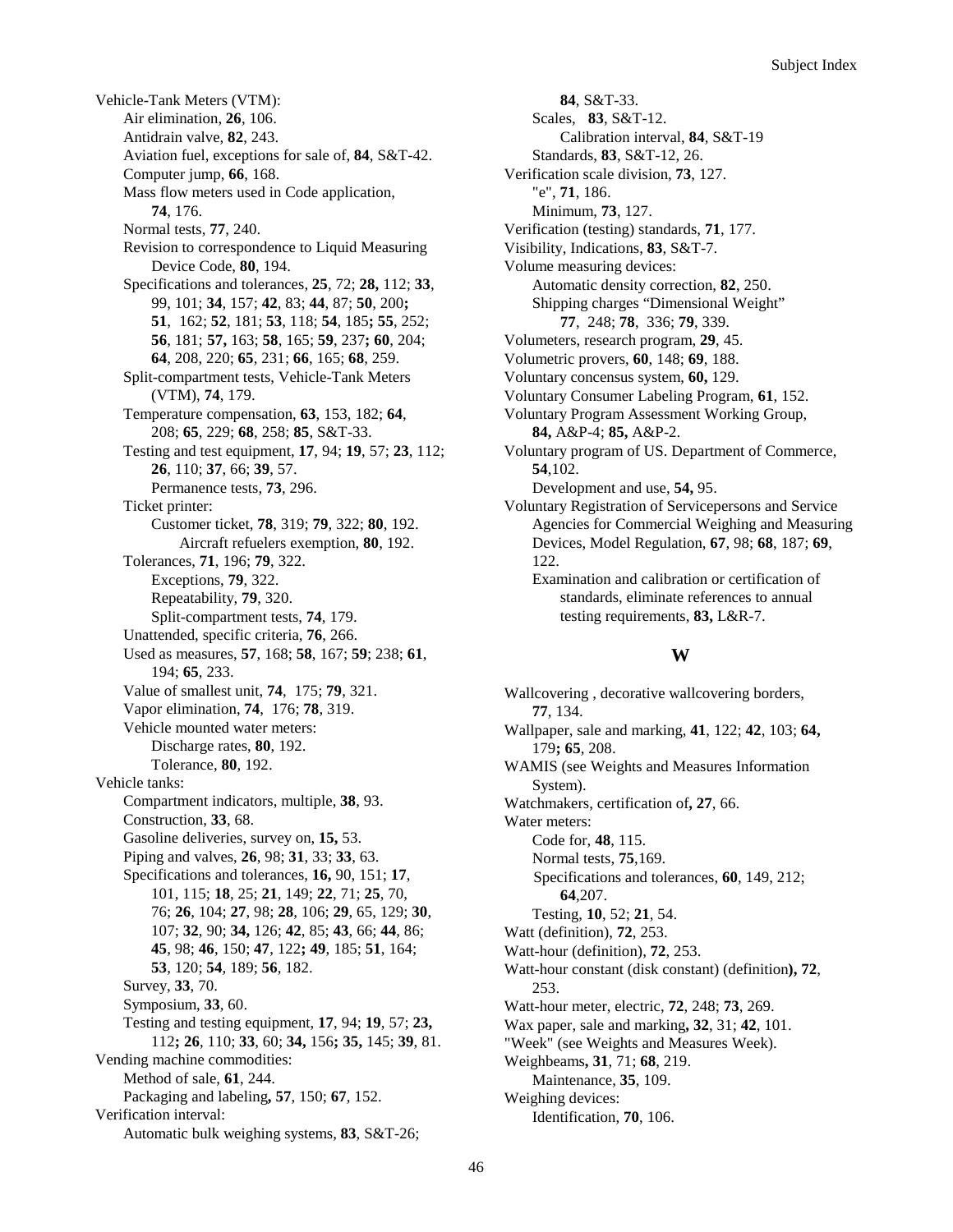#### Subject Index

In-motion**, 71**, 178. Nonautomatic, **61**, 205; **63**, 35, 157. Weighing elements: Accuracy class, **78**, 295. Definition, **73**, 133**,** 254. Design of, **78**, 295. Marking requirements, **72**, 186. Weighing systems, seminar**, 51**, 57. Continuous: Applications, **51**, 93. Engineering and design, **51**, 84. Testing, **51**, 99. Discrete: Applications, **51**, 74. Engineering and design, **51**, 61. Testing, **51,** 79. Weighing technology: Challenge of the 70's from viewpoint of manufacturer, **55**, 74. Forums, **54**, 39; **55**, 73. Performance criteria, **61**, 200. Today, **50**, 98. Tomorrow, **50,** 113; **65**, 90. Yesterday, **50,** 78. Weighmaster, **73**, 177. Supervision over, **18**, 12; **27**, 11; **34**, 20. Uniform Law, **35**, 22; **36**, 62; **60**, 128; **71**, 142; **72**, 125; **73**, 149; **74**, 90; **75**, 79, 82. 1965 revision, **50**, 189. Weighment (definition), **71**, 185. Weight: Committee on Trading by Weight (see Trading by weight). Sale of dry commodities by weight (see Dry commodities). Whole units of weight, **70**, 108. Weight classifier: Definition, **72**, 202. Device configuration for, **84**, S&T-11. Indications, **83**, S&T-15. Minimum load, recommended, **75**, 162. Weight statutes, compulsory operation of**, 19**, 59. Weight units, **72**, 201; **80**, 174; **83**, S&T-8. Symbols and abbreviations, **73**, 134; **75**, 87. Weight vs. measure, sale by, **29**, 16; **40**, 94. Weight Watchers International, activities of, 56, 104. Weights (also see Test weights): Large denomination, 29, 35. Maintenance, use, and calibration, **54**, 49. Specifications and tolerances**, 8**, 220; **9**, 62, 112; **10,** 216; **11**, 155, App. 1, 41; **17,** 132; **27**, 96; **30**, 110**; 32**, 96; **36**,109; **55**, 245. Testing, **19**, 103. Weights and measures, **70**, 77. Construction of sets, **72**, 27. Enforcement uniformity questionnaire, **65**, 54, 181.

Inaccuracies and economic distortion, **58**, 97. Law (see Law, uniform or model). Legal cases, **71**, 237. Marketing of in U.S., **80**, 251; **81**, 243; **83,** A&P-14; **84,** A&P-12; **85,** A&P-9. Model Ordinance**, 60**, 128; **63**, 153. Newsletter**, 69**, 215. Problems survey **59**, 214. Program evaluation**, 62**, 110, **63**, 55; **64,** 226; **65,** 242. Programs in Federal establishments, **57**,133; **58**, 137; **60**, 223; **61**, 216; **62**, 248. Publications, **63**, 268; **64**, 303**; 65**, 307**; 70**, 40; **73**,66. Regulatory benefits, **60**, 104. Sampling, **61**, 77. Urban and emerging issues, **83,** A&P-15; **84,** A&P-13. Weights and Measures Information System (WANES), electronics bulletin board**, 71,** 102; **72,** 290. Weights and Measures Week: Reports, **43**, 25**; 44**, 19; **45**, 19; **46**, 34; **47**, 93; **48**, 28**; 49**, 164; **50**, 179; **51**, 134; **52**, 154; **53**, 109; **54**, 167; **55**, 237; **56**, 148; **57**, 137; **58**, 140; **59**, 210; **60**, 168; **61**, 160; **62**, 240; **63**, 190**; 64**, 223; **65**, 241**; 66**, 187; **67,** 216; **68**, 277; **69**, 209**; 70**, 46; **71**, 237; **72**, 293. Resolutions, **11**, 59**; 43**, 107; **44**, 115. Western Weights and Measures Association, **64**, 123**; 65**, 69; **67,** 23. Wet tare (see tare). Wheat products, shrinkage of, **34**, 62. Wheel-load weighers, **73**, 251. Highway protection, **15**, 26; **24**, 123. Level-indicating means, **76**, 253. Shift test, **74**, 150. Specifications and tolerances, **35**, 84; **38**, 89; **46**, 140; **51**, 160; **52**, 171**; 53**, 113; **55,** 242; **56,** 173; **60**, 198; **61**, 175; **62**, 168; **63**, 173. Testing**, 19**, 151**; 35**, 133; **72**, 113. Whole units of weight, **70**, 108. Wholesale devices, tolerance values, **72**, 213. Definitions, **73**, 257. Wholesale (loading-rack) meters, **71**, 194; **73**, 257. Permanence tests, **73**, 296. Wholesale and retail products, labeling of, **76**, 222. Wiper blades, method of sale, **64**, 182. Wiping cloths, sale and marking, **34**, 124; **35**, 123; **37**, 55; **57,** 146; **76**, 210. Wire and cordage measuring devices: SI units, **74**, 184. Specifications and tolerances, **54**, 194; **63**, 186; **64**, 220; **66**, 169. Wisconsin program, **48**, 120; **55**, 185. Wood (see Lumber). Wood chips, **73**, 158.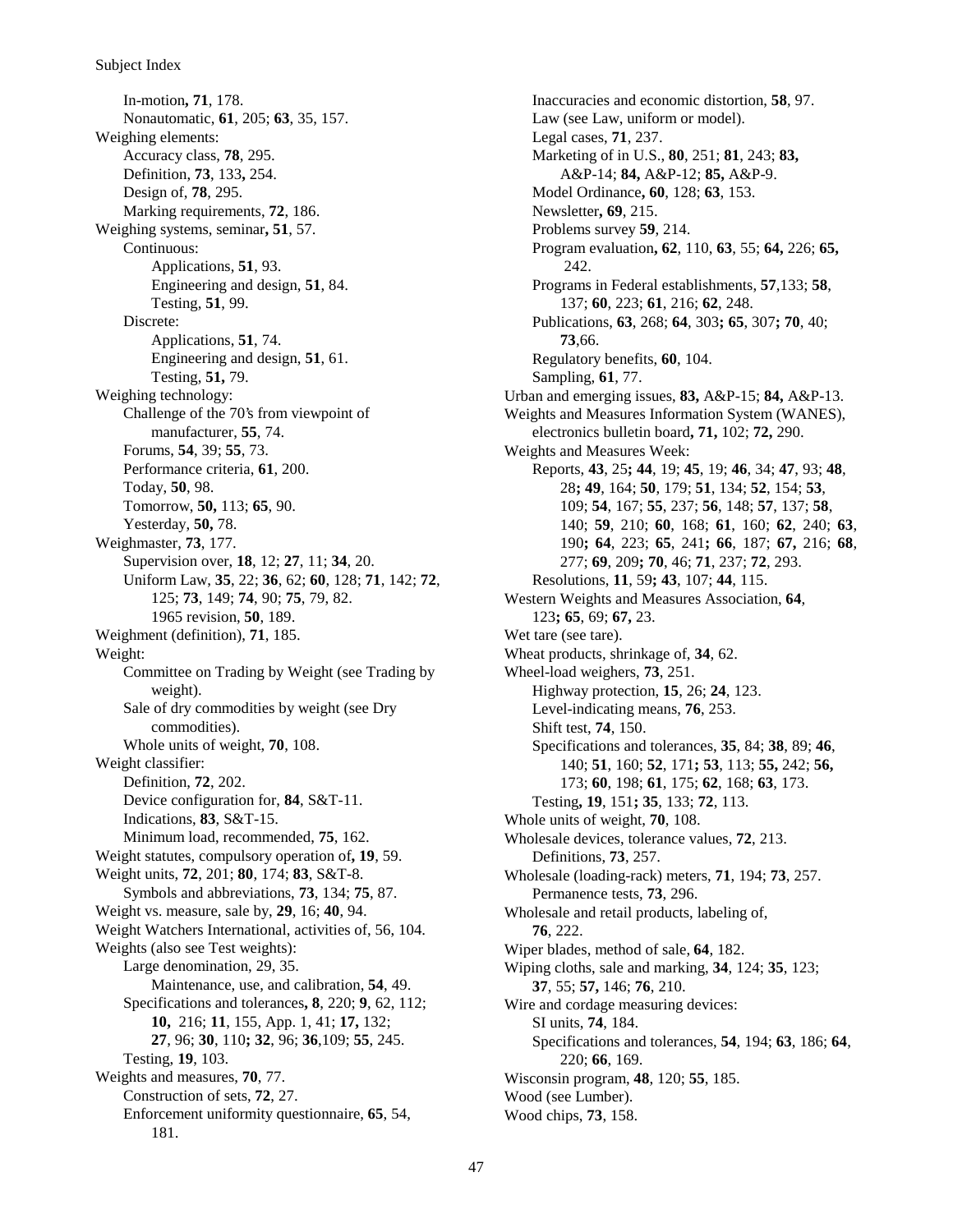Used for seasoning, **72**, 132. Wool batting, sale of, **30**, 130. Workplace Safety, Task Force on, **74**, 47; **75**, 40; **76**, 46.

Yard, international, resolution, **44**, 114.

# **X – Y - Z**

Yarn, sale of, **32**, 32. Yogurt, **72**, 131. Zero indication, **70**, 107; **71**, 173, **72,** 183; **77**, 199; **78**, 293; **83**, S&T-7. Automatic monitoring of zero balance, **72**, 183 Digital indicating elements, **77**, 228. Indicating and recording elements, return to zero, **80**, 199. Zero load adjustment, **77**, 202. Zero load balance**, 73,** 246; **75**, 159. Mechanism, **71**, 185. Zero-load tests, belt-conveyor scales, **74**, 162. Zero-setting mechanism, initial (see also initial zerosetting mechanism), **74**, 159; **75**,138. Belt-conveyor, design of, **74**, 161. Zip-lock bags**, 73**, 176.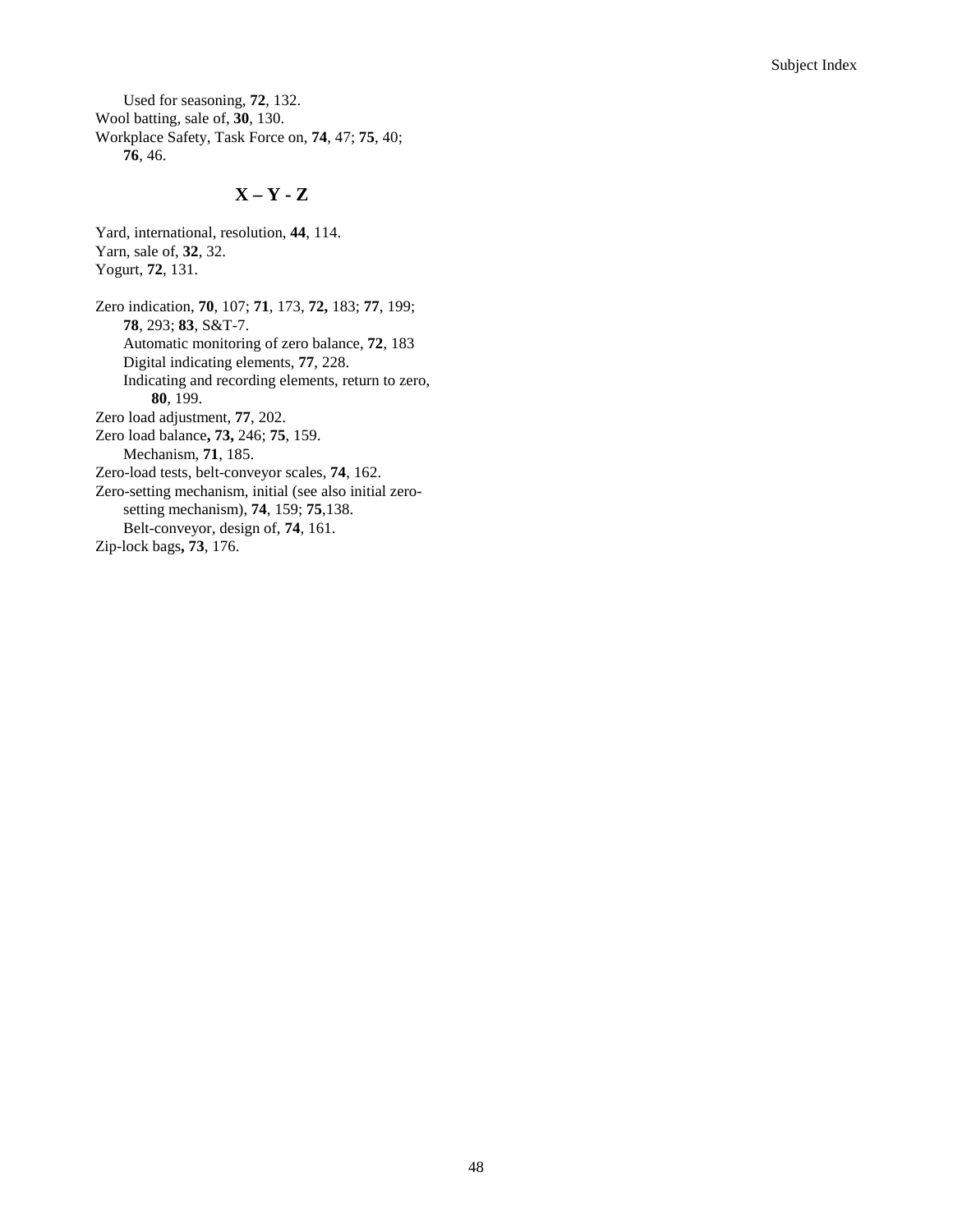#### $\mathbf{A}$

- Adams, O. C., The Great Atlantic & Pacific Tea Company: Weights and Measures Aspects of Chain-Store Operation, 21, 79.
- Adamy, C. G., National Association of Food Chains: Remarks, 57, 93.
- Ajax, R. L., U.S. Environmental Protection Agency: EPA Gasoline Vapor Recovery Program, 61, 17.
- Alexander, Hon. Joshua W., Secretary of Commerce: Address, 13, 57.
- Alegeo, J. S., Glass Container Association of
- America: Standardization of Packages, 29, 117.
- Allan, D. W., National Bureau of Standards: Calibration of Police Radar Instruments, 60, 42.
- Allen, K. C., Hobart Manufacturing Co.: Fundamentals of Scale Design, 27, 55.
- An Automatic Prepackaging Scale, 41, 52. Allen, L. J., Seattle, WA:
	- Heavy-Capacity Platform Scales--Apparatus and Methods for Field Tests, 18, 63.
- Allen, P., Chairman, Institute of Trading Standards Administration, East Sussex, England:
- Trading Standards in the United Kingdom -Training, Education, and Qualifications for Generalists and Specialists, 79, 25.
- Alsberg, C. L., U.S. Dept. of Agriculture: Enforcement of Net-Weight Amendment to the Food and Drugs Act, 9, 18; 18, 148.
- Ambler, Dr. Ernest, National Institute of Standards and Technology:
	- NBS and NCWM--Past, Present, and Future, 61, 128.
	- Address, 63, 83.
	- 1980--A Diamond Anniversary, A Golden Opportunity, 65, 6.
	- The Direction for Weights and Measures at the Crossroads, 67, 13.
	- On the Road Again, 68, 7
	- Future Stock to Avoid Future Shock, 69, 15.
	- Payoff at the Grassroots, 70, 21.
	- A Banner Year, 71, 26.
	- To Promote the General Welfare, 72, 26.
	- Meeting the Challenge, 73, 23.
- Ancker-Johnson, Dr. Betsy, U.S. Department of Commerce:
	- Addresses, 59, 6; 61, 152.
- Anderson, R. J., State of New York: State Metrology Laboratories: Perceptions and Reality, 69, 37.
- Andresen, Hon. August H., Congressman, Minnesota: Weights and Measures Prosecutions, 19, 89.

Andrews, S. D., Department of Agriculture and **Consumer Services:** Guarding Measurement Integrity, 60, 1. Introduction, 63, 103. Metric Update-USA, 64, 89. Andrus, W. E., Jr., National Bureau of Standards: International Organization of Legal Metrology--The Emerging U.S. Role, 60, 138. OIML - Under Congressional Consideration, 57, 32. Armstrong, J. L., Ottawa, Canada: Converting to Metric Standards in Canada, 60, 156. Astin, A. V., National Bureau of Standards: Addresses, 37, 2; 37, 71; 38, 4; 39, 3; 40, 4; 41,  $3; 42, 1; 43, 6; 44, 7; 45, 7; 46, 5; 47, 3; 48,$ 4; 49, 1; 50, 6; 51, 1; 53, 7; 54, 6. Athane, Bernard; International Bureau of Legal Metrology: International Diplomacy in Weights and Measures, 59, 26. Austin, G. F. Jr., Detroit, MI: Broken Glass, 29, 31. Calibration of Vehicles Tanks in Detroit, 17, 94. Flour Weights, 37, 7.

- Heavy-Capacity Platform Scales--Apparatus and Methods for Field Tests, 18, 55.
- Inspection and Regulation of Taximeters, 12, 85. Inspection of Weights and Measures in Pharmacies, 23, 74.
- Marked Weight and Shrinkage of Hams and Other Wrapped Meats, 20, 124.
- Prepackaged Foods, 38, 12.
- Transmission Drive for Taximeters, 19, 31.

#### B

- Bacigalupo, A. W., Memphis, TN: Safeguarding the Merchant, 18, 44. Badger, H. L., National Bureau of Standards: NBS Railway Track Scale Activities, 41, 142. Bailey, K. E., Tulsa, Oklahoma: Petroleum Industry, 59, 93. Baker, C. A., State of New York: Checkweighing Scales, 39, 29. Frozen Foods, 33, 17. Baker, H. W., Ohmer Fare Register Co.: Transmission Drive for Taximeters, 20, 83. Bakke, K. E., U.S. Department of Commerce: Address, 58, 14. Ballentine, L. Y., State of North Carolina: Address, 48, 60.
- Bandy, W. C., National Bureau of Standards: Federal-State Technical Services, 49, 56.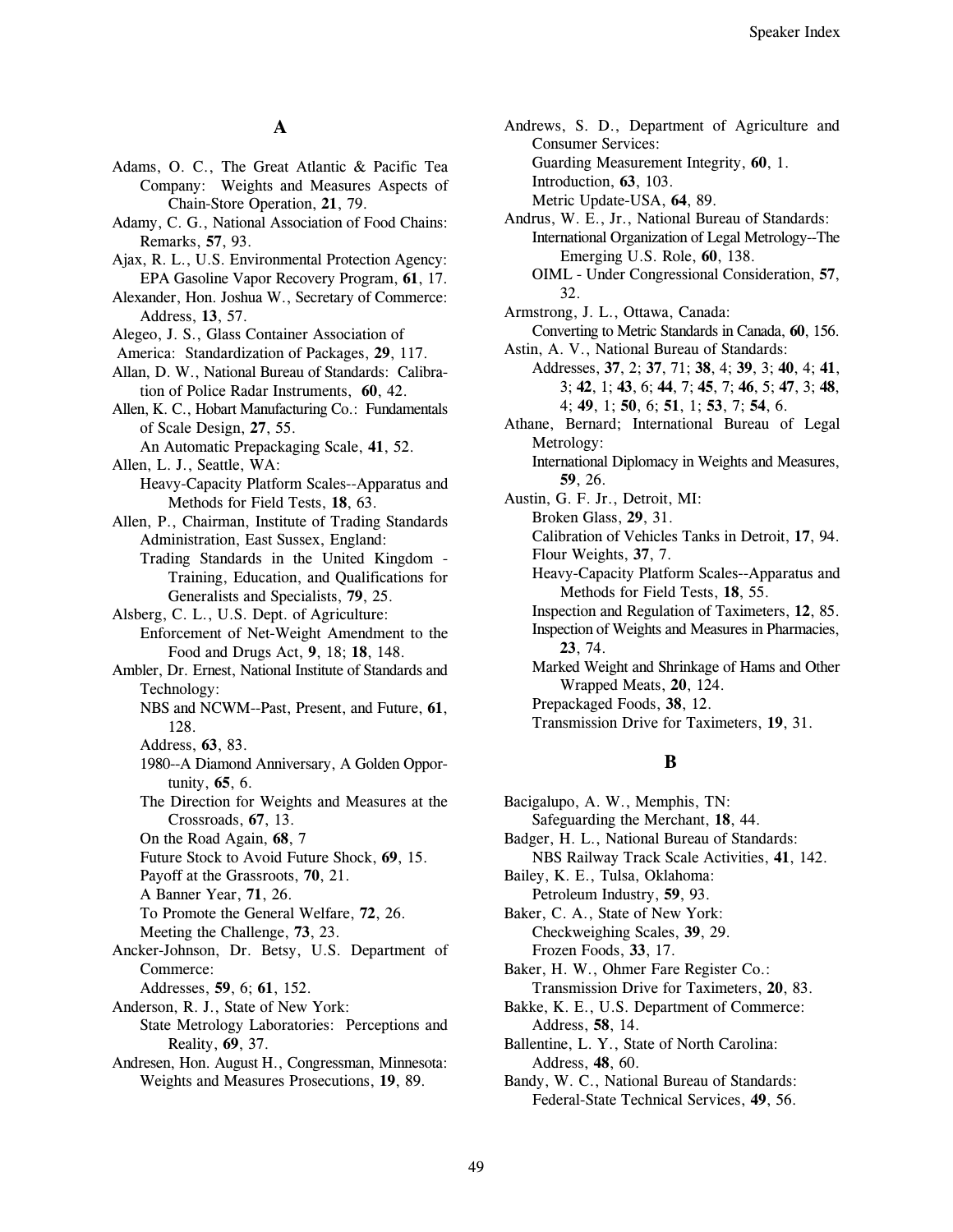Barbe, L. J., Jr., Humble Pipeline Co.: Development of API Standards 1101 and 2531, 51, 103.

- Barnard, F. G., Battle Creek, MI:
- Regulations for the Weighing of Coke, 11, 159. Barnard, H. E., American Institute of Baking:
	- Application of Scientific Methods of Law Enforcement, 17, 63.
		- Bread Legislation From the Standpoint of the Baker, 14, 24.
		- Divergence of Bread-Labeling Requirements, 16, 98.
- Proposed Tolerances for Loaves of Bread, 18, 143. Barnard, L., Jr., Lufkin Rule Co.:

Measurement of Length: Yesterday, Today, and Tomorrow, 50, 154.

- Barnes, Miss Margaretta, Hutzler Bros.:
	- Department-Store Control of Fabric Measurement,  $20.8.$
- Barra, R. J., National Bureau of Standards: Intergovernmental Communication Mechanisms,
- 60, 29. Barrett, C. A., Department of Justice, State of Califor-
- nia:
	- Overview of Consumer Issues, 60, 115.
- Barrett, H. F., Buffalo Meter Co.:
- Testing of Gasoline Meters in the Factory, 21, 126. Barron, R. F., State of Minnesota:
- Detecting Shortages, Securing Evidence, and Prosecuting Offenders, 14, 50.
	- Sale of Service on the Basis of Weight or Measure, 16, 23.
- Bartelt, Leland, Dr., U.S. Department of Agriculture: Grain Weighing Under the U.S. Grain Standards Act. 62. 1.
- Bartfai, J. J., State of New York: The Creation and Challenge of a State Metric Board, 62, 104.
	- Chairman's Address, 74, 26.
- Batcheller, H. M., National Scale Mn's Assn.: Activities of NSMA, 29, 30.
- Batemen, C. F., Wayne Pump Co.:
	- Remarks on Requirement for Sight Glasses on Retail Liquid Fuel Dispensers, 40, 80.
- Baucom, C. D., State of North Carolina:
	- A Study of the Promulgation of Rules and Regulations as Applied to the Various States of the Union, 25, 38.
		- Air Elimination for Vehicle-Tank Meters, 26, 106.
	- Remarks on Graduating the Indicating Elements of Scales in Tenth Pounds, 39, 60.
	- Remarks on Proving LP-Gas Liquid Meters, 40, 75.
	- Remarks on Requirement for Sight Glasses on Retail Liquid Fuel Dispensers, 40, 79.

The Function and Operation of Sight Glasses, 30, 15:40.79.

- Vehicle-Scale Testing Equipment, 28, 99; 31, 69. Baumes, H. L., League of Virginia Municipalities:
- The Training of Public Officials, 26, 22.
- Bay, Betty, Office of Consumer Affairs: Remarks, 57, 72.
- Bay, G. W., State of Missouri: Administrative Actions Under Model Law Provisions--Package Standardization-Random Packages, 47, 139.
- Beacham, L. M., Food and Drug Administration: Current Position of FDA Regarding the Labeling of Packing House Products, 43, 96.
	- Prominence and Conspicuousness of Quantity Statements on Package Labels, 43, 125.
- Bean, H. S., National Bureau of Standards:
	- A Tentative Code on the Installation, Proving and Operation of Positive Displacement Meters in Liquid Hydrocarbon Service, 32, 71.
	- Instruments for Commercial Measurement of Liquefied Petroleum Gases, 30, 62.
	- Research Program on Volumeters of the ASME Special Research Committee on Fluid Meters, 29.45.

Bearce, H. W., National Bureau of Standards: Corrections to Standards, 30, 114.

- **Glass Graduates Suitable for Weights and Measures** Officials, 9, 126.
- Necessity for Tolerances in Excess as Well as in Deficiency, 18, 110.
- Parking Meters, 28, 21.
- The Annual Assay Commission, 25, 122.
- Beaton, C. V., Shell Eastern Petroleum Products, Inc.: Merchandising Motor Oil in Sealed Bottles, 24, 20.
- Beck, T. C., State of Oklahoma: Problems Involved in Setting Up a New Weights and Measures Org., 35, 103.
- Becker, M. H., Los Angeles County, CA: Maximum Effectiveness with Limited Resources, 53, 22.
- Weights and Measures and the Consumer, 60, 67.
- Behrmann, J. F., National Assn. of Retail Grocers: Irregular or Diversified Packing of Farm Products, 21.53.
- Behraman, Hon. J. N., Assistant Secretary for Domestic and International Business: Address, 48, 2.
- Beizer, B., National Consumers Congress: What the Consumer Needs to Know About Metric, 61.120.
- Bell, Raymond, U.S. Department of Agriculture: Wholesale Sale of Milk and Cream, and the Babcock Test, 19, 13.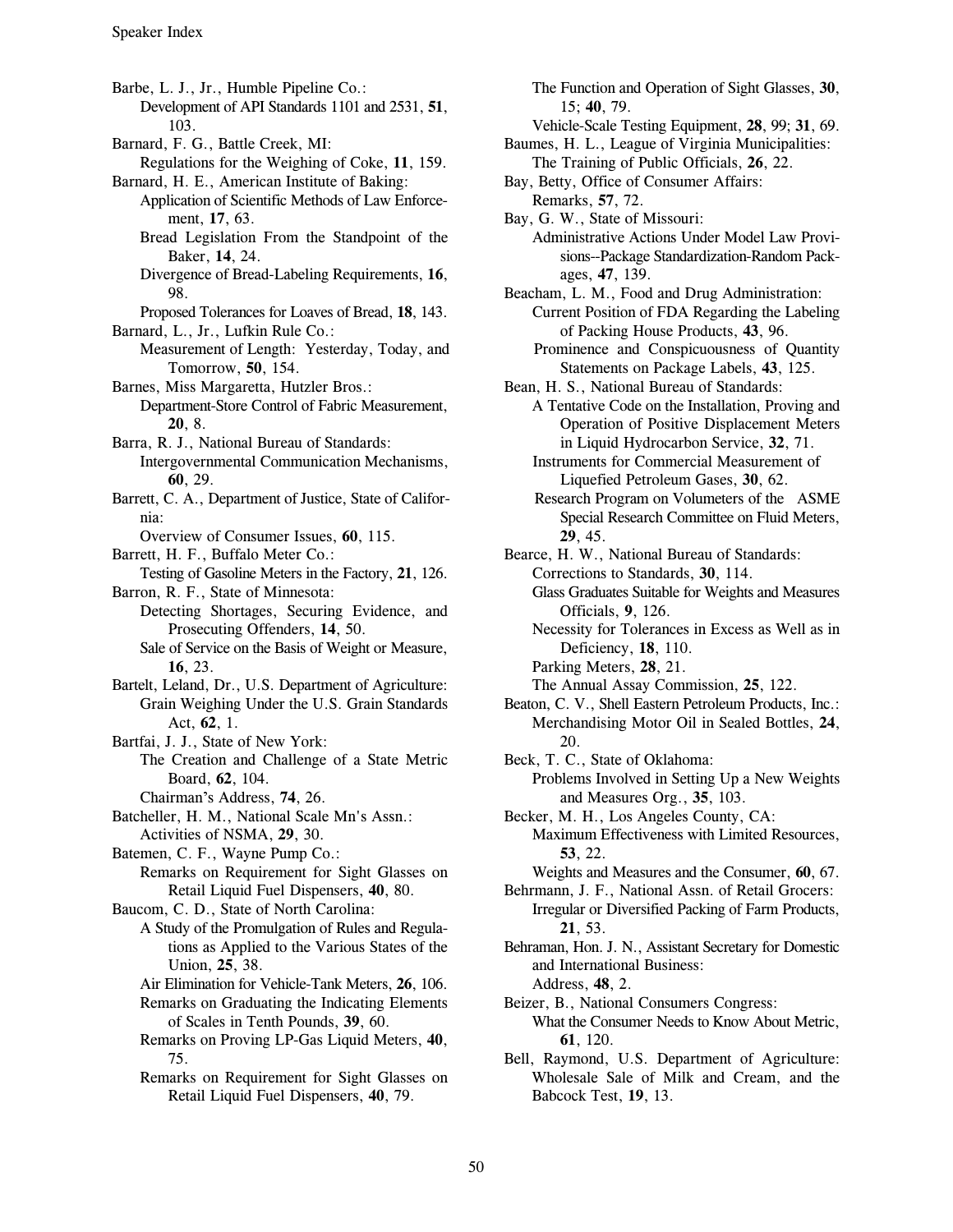Benjamin, Fred, State of Illinois:

Operation of Compulsory Sales-By-Weight Statutes, 19.59.

- Bennett, Dr. S., Director National Weights and Measures Laboratory, UK:
	- 1993 Fortress Europe or Free-Trade Opportunity? 77, 21.
- Berka, Frank, Los Angeles County, CA:
- Testing of Gasoline Meters in the Field, 21, 112. Bernard, J. A., St. Louis, MO:

Quantity Declaration on Packaged Soap Products, 34.79.

- Berry, G. L., Monmouth County, NJ: Seasonal Aspects of County Weights and Measures Administration, 22, 62.
- Berryman, Nalls, State of Florida: Odometers--Rental Automobiles, Official Control, 47, 12.
	- Testing Equipment for LPG Measuring Devices, 35.62.
- Betz, F. W., U.S. Department of Agriculture: Development and Use of U.S. Grade Standards for Fresh Fruit and Vegetables, 54, 82.
- Beyhan, S. J. American Feed Manufacturers' Association: Remarks on Trading in Grains by Weight, 42, 97.
- Bierman, R. J., Ramsey Engineering Co.: Continuous Weighing Systems--Engineering and Design, 51, 84.
- Bigelow, W. S., Suburban Propane: Panel Discussion on LPG Liquid Metering, 54, 58.
- Bijloo, A. C., Delft, Netherlands:
	- The System of Control of Prepackaged Products in The Netherlands, 65, 165.
- Birkeland, K., Justerdirektoralet, Norway: Societal and Technological Demands Upon Legal Metrology--A Strategy for Meeting Increased National and International Needs, 65, 14.
- Black, E. H., Ventura County, CA: A Weights and Measures Advisory Committee to a State Department of Agriculture, 49, 108.
	- An Affair to Remember, 57, 1.
	- Large-capacity Scale-Testing Units, 54, 47.
- Blasgen, Dr. N. W., IBM Corporation: Computers, Miroelectronics, and People, 65, 110. Blatt, Miss Genevieve, State of Pennsylvania: Addresses, 41, 5; 44, 12. Blickley, J. F., State of Pennsylvania:
- Liquefied Petroleum Gas, Units of Measurement, 34.22.
	- Should Word "Net" be Mandatory in Quantity Statements, 37, 12.
- Bloch, B. J., Assistant Director, CA Division of

**Measurement Standards:** New Chairman's Address, 81, 305. Chairman's Address, 82, 17. Blomquist, V. H., Food and Drug Administration: Activities of FDA in the Weights and Measures Field, 49, 60. Blood, F. E., U.S. Department of Agriculture: Current Position of USDA Regarding the Labeling of Poultry and Poultry Products, 45, 71. Booth, J. R., Haverhill, MA: Portable Testing Equipments for Large-Capacity Meters and Vehicle-Tank Compartments, 26, 113. Borchers, Capt. A. L., Office of Deputy Assistant Secretary of Defense: Weights and Measures Inspection in Federal Establishments, 54, 91. Boughner, W. W., State of Michigan: Care and Use of Primary State Standards, 34, 135. Bousfield, A., E. & T. Fairbanks & Co. Design and Construction of Scales, 8, 123. Development in Heavy Track-Scale Construction, 11.97. Development of Industry, 21, 99. Development of Large-Capacity Scales, 24, 99. Heavy-Capacity Platform Scales--Apparatus and Methods for Factory Tests, 18, 65. Bowen, J. E., Newton, MA: Chairman's Address, 52, 29. Bowman, A. P., Oscar Mayer & Co.: Quantity Control on Production Lines, 43, 97. Bowman, D. L., U.S. Department of Agriculture: Scales Under Expanded Packers and Stockyards Jurisdiction, 44, 125. Boyd, W. C., State of Indiana: Communications in Weights and Measures Enforcement, 44, 41. Boyer, L. R., Fairbanks, Morse & Co.: Plate-Fulcrum Principle in Scale Construction, 20, 11. Boyle, J. A., Portland, ME: Supervision Over Domestic Sales of Fuel Oil, 33, 161. Bradley, R. O., Toledo Scale Co.: Belt Conveyor Scales, 37, 65. Bradley, R. O., Reliance Electric Co.: Digital Designs in Weighing Systems, 58, 36. Brady, Mrs. Mildred E., Consumers Union: Twentieth Century Problems in Equity in Quantity,

- 45.109. Brambaugh, R. T., Scale Mfrs' Association: Remarks, 57, 43.
- Brand, Hon. Charles, Congressman, Ohio: Standard Weight Bread Law, 17, 59; 19, 83.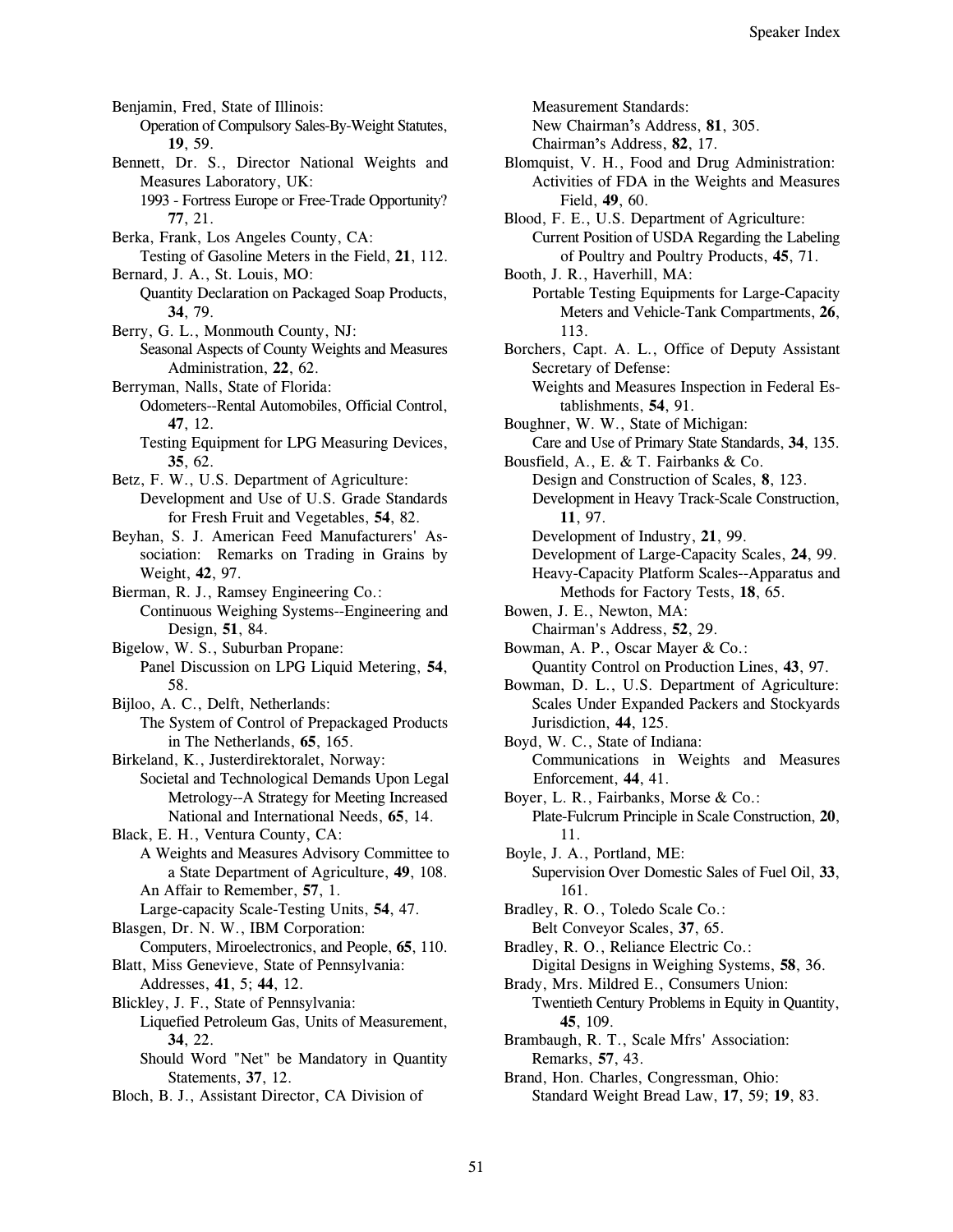Brandly, P. J., U.S. Department of Agriculture: U.S. Regulations--Weights and Measures-- Poultry,  $36.85.$ Branscomb, L. M., National Bureau of Standards: President's Addresses, 55, 7; 56, 18. Brenneman, O. E., State of Ohio: Not in the Book, 28, 5. Brenton, J. E., State of California: Testing Equipment for LPG Measuring Devices, 35, 53. Wiping Cloths, 37, 55. Brickenkamp, C. S., National Bureau of Standards: Grain Moisture Measurements and the Weights and Measures Community, 60, 52. NBS Handbook 67: Where the Paths Have Led, 62, 97. Progress Towards Uniform Compliance Testing, 59, 131. Bridge, M. A., Columbus, OH: Use of Auxiliary Automobile Tanks for Checking Gasoline Deliveries, 19, 101. Bridgeman, O. C., Society of Automotive Engineers: Dissolved Air in Gasoline, 22, 112. Briggs, C. A., National Bureau of Standards: Car Weighing, 7, 162. Developments in Specifications for Railroad Track Scales, 12, 107. Distribution of the Load Among the Various Points of Support of a Scale Platform, 7, 169. Notes on Scales, 8, 135. Platform Scales, 7, 146. Report of Railroad Track Scale Tests Conducted by NBS, 10, 82. Briggs, C. A., U.S. Department of Agriculture: **Heavy-Capacity Platform Scales--Apparatus** and Methods of Field Tests, 18, 55. Problems in Livestock Weighing, 19, 40. Briggs, L. J., National Bureau of Standards: A Proposal for Legislation to Fix the Standards of Weights and Measures in the United States,  $27.1.$ Fay Stanley Holbrook--In Memoriam, 30, 1. National Unity in the Administration of Weights and Measures, 30, 6. President's Address, 26, 1; 28, 1; 31, 13. Progress in the Standardization of Large Capacity Scales, 29, 1. Remarks, 34, 112; 35, 43. Resignation, 32, 4. Review of Conference Accomplishments, 32, 7. Brinkley, P. C., National Association of State Departments of Agriculture: Addresses, 43, 89; 46, 11. Brode, W. R., National Bureau of Standards: Remarks, 38, 75.

Brooker, J. R., Bureau of Commercial Fisheries: Activities of the Bureau of Commercial Fisheries in the Weights and Measures Field, 49, 93. Brooks, H. B., National Bureau of Standards: Testing of Electric Meters, 10, 52. Brooks, P. C., Scale and Balance Mfrs. Assn: Manufacturers; Attitude Toward Approval of Type, 15, 72. Brooks, T. M., Southern Illinois University: Information--The Consumer Dilemma, 56, 12. Brown, P. J., National Bureau of Standards: To Save Your Life, 54, 17. Brown, R. V., State of Texas: Address, 62, 137. Bruce, R., Canadian Consumer & Corporate Affairs: Weights and Measures in Canada, 77, 25. Bruckart, William, Western Newspaper Union: Dollar Justice, 30, 100. Bryant, G. H., Frozen Food Institute, Inc. Frozen Foods, 33, 29. Brzoticky, F. H., Department of Agriculture, State of Colorado: Calibration of Police Radar Instruments, 60, 42. Buchanan, J. D., Ottawa, Canada: Metric Update--Canada, 64, 99. Bulson, C. H., Jefferson County, NY: Publicity as a Means of Increasing Cooperation and Efficiency, 17, 91. Burditt, G. M., Chadwell, Keck, Kayser, Ruggles, & McLaren: The Packaging Industry Looks at the Model Law and Regulation, 51, 26. Burditt, G. M., Partner, Burditt and Calkins: Viewpoint on Net Weight Variations, 58, 75. Burgess, G. K., National Bureau of Standards: President's Addresses, 17, 2; 18, 1; 19, 1; 20, 32;  $21, 1; 22, 1; 23, 1; 24, 1.$ Bussey, W. S., National Bureau of Standards: Care and Use of State Primary Standards, 34, 132. Improving the Service of the NBS Office of Weights and Measures to Officials and Manufacturers, 35, 154. Executive Secretary's Reports, 37, 1; 40, 125; 46, 124; 47, 95; 48, 21. Report on LPG Meter Testing--Progress and Experimental Test Setup, 42, 72. Bussey, W. S., State of Texas: Frozen Foods, 33, 35. Licensing of Scale Mechanics, 28, 38. The State Aids in Strengthening the Local Departments in Texas, 26, 27. Butler, B. J., State of Kentucky: Full Measure, 44, 73. The Task Ahead, 43, 69. Butler, S. J., U.S. Department of Agriculture: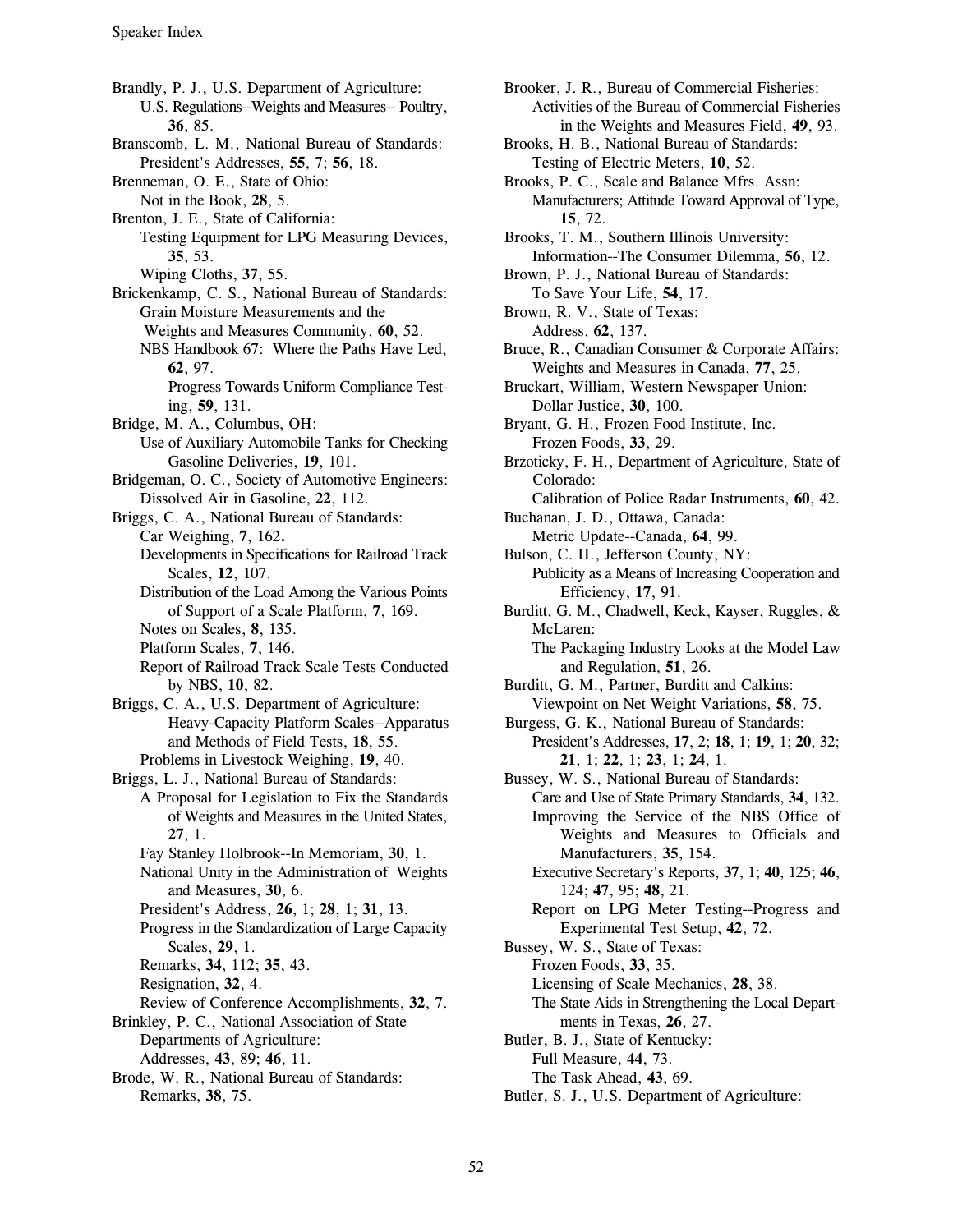Net Weight Assurance--A Responsibility for Both Government and Industry, 63, 118. Net Weights, Part II, 64, 131.

Byington, Hon. S. J., U.S. Consumer Product Safety Commission:

Address, 61, 146.

Byrne, Mrs. Jane, Chicago, IL: The Consumer Movements in Chicago, 55, 191.

Byrne, Dr. J., Union Oil Company of California: Petroleum-Engineering, Measurement, Marketing, 60, 14.

#### C

Cairns, Thomas, Glasgow, Scotland: Weights and Measures in Scotland, 47, 55.

Cairns, R. W., U.S. Dept. of Commerce: Address, 57, 3.

- Campbell, Carlos, National Canners Assn.: Standardization of Packages, 29, 85.
- Campbell, Mrs. Persia, Consumer Counsel to New York **State Governor:**

Chairman's Address, 50, 24.

- Keeping Laws and Regulations Modern, 43, 115. Legislation in the Consumer Interest, 43, 31.
- Campbell, V. D., State of Ohio: The Testing of Wheel-Load Weighers, 35, 133.

Cardwell, Dr. Burton D., Chief Deputy Director, Michigan Department of Agriculture:

Welcoming Address, 73, 21.

Carey, D. J., National Association of Commissioners, Secretaries, and Directors of Agriculture: Address, 42, 6.

- Carey, L. D., U.S. Department of Agriculture: Byrd Bill to Consolidate Federal Standard Container Legislation, 25, 107.
	- Dimensional Method of Testing Containers for Fruits and Vegetables, 28, 128.
- Carlson, R. W., Minnesota Department of Public Service:

Address, 58, 4.

Carpenter, G. E., State of Vermont: Vehicle Tanks, 33, 70.

- Carpenter, R. G., The Great Atlantic & Pacific Tea  $Co.$ :
	- Prepackaged Perishable Commodities--The Marketer's Viewpoint, 35, 84.

Carter, T. A., State of Washington: Sale of Peat Moss, 37, 54.

- Cattell, A., Fairbanks Morse, Inc. Remarks, 57, 120.
- Cavanaugh, W. T., American Society for Testing and Materials:

Voluntary Consensus Standards, 60, 133.

Assisting the Conference in Meeting New Challenges in Measurement, 64, 39. Cawley, F. R., Label Mfrs' National Association: Label Manufacturing Under FPLA, 53, 61. Chadsey, A. R., George Wetson Company, LTD: Metric Packaging Experiences in Canada, 62, 46. Chaloud, J. H., Procter & Gamble Co.: Quantity Control at Procter & Gamble, 46, 101. Chase, P. W., U.S. Steel Corp.: Continuous Weighing Systems--Testing, 51, 99. Cheyney, A. R., U.S. Post Office Department: Post Office Dept. Program for Checking & Maintaining Accuracy of Scales in Service, 18.171. Chisholm, L. J., National Bureau of Standards: Information Program of OWM, 52, 143. Chisholm, L. J. (continued): Tech Memo, 49, 53. Tech Memo, OWM Library, Metric System, 50, 36. Christenson, G. A., U.S. Department of Commerce: Legal Considerations of the Model State Law on Weights and Measures, 51, 41. Christie, S. H., Jr., State of New Jersey: Chairman's Address, 54, 24. Qualifying Terms Used with Quantity Statements, 43.128. Remarks, 57, 76. Strain-Load Tests and Build-Up Tests, 35, 156. Clark, W. D., Fairbanks, Morse & Co.: A Report From the National Scale Men's Association, 34, 42. Clarke, W. G., Pure Oil Co.: Merchandising Motor Oil in Sealed Bottles, 24, 16. Cleveland, R. S., National Bureau of Standards: Basis Weights for Paper and Textiles, 35, 139. Clough, J. L., State of Delaware: Administrative Actions Under Model Law Provisions--Organization, Personnel, 47, 133. Cluett, W. F., Chicago, IL: Enforcing Scales-By-Weight Legislation and Elimination of the Dry Measure, 15, 17. Method of Keeping Sealers' Records, 7, 90. Method of Test of Taximeters in Chicago, 17, 117. Organization and Conduct of City and County Departments of Weights and Measures, 16, 34. Proposed Bread Weight Legislation in Illinois, 14, 30. Supervision of Weighmasters, 18, 12. Coever, R. A., Jr., Precision Valve Corp.: The Preval Cartridge, 52, 90.

Coffman, A. J., U.S. Post Office: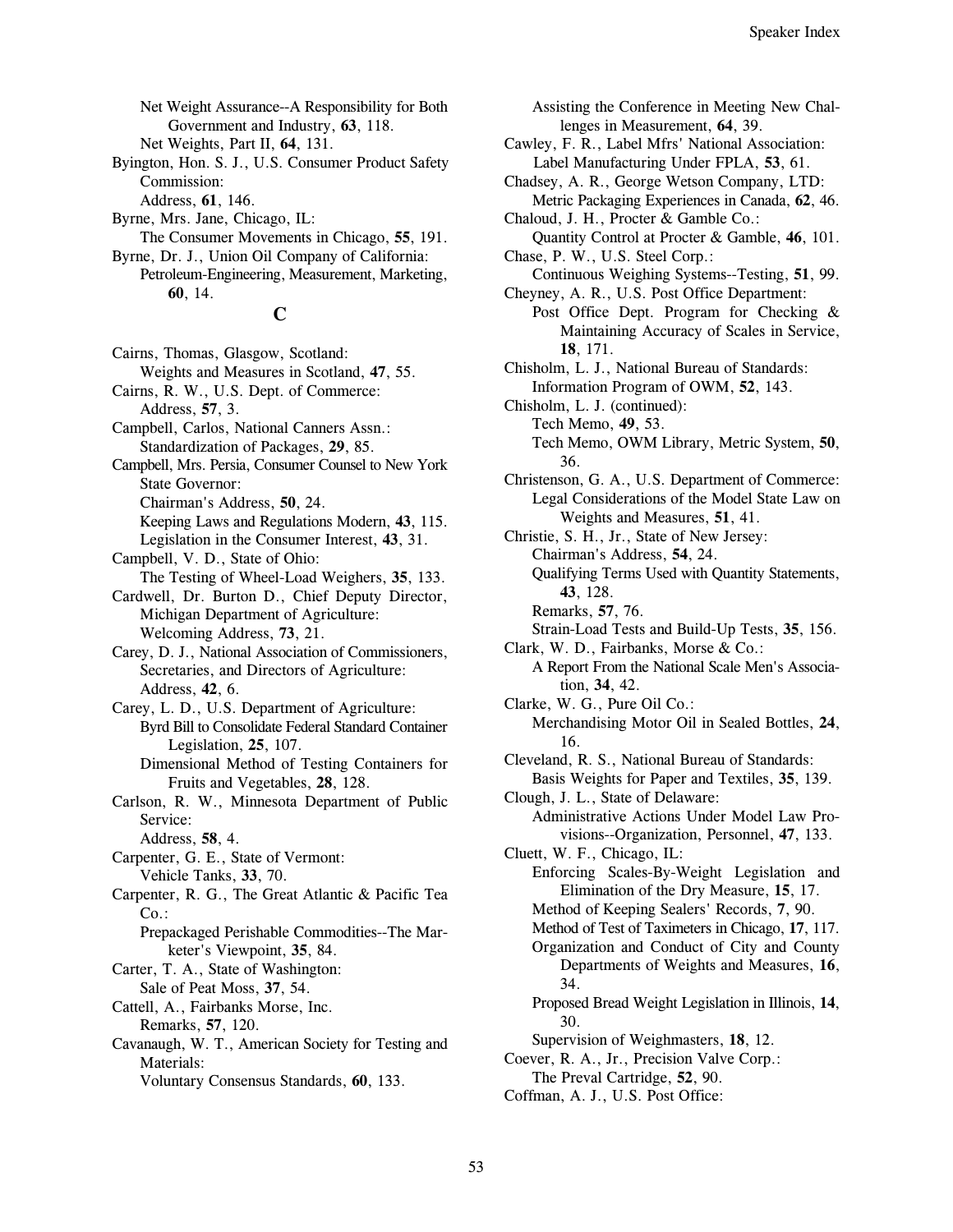A New Program for Testing Postal Scales, 50, 12. Address, 25, 1. Cohen, Herbert, State of California: Address-International Organization on Metrology, The Case for State and Local Enforcement, 59, 37, 19. 142. Federal Aid in Weights and Measures Programs, Cohen, S. E., Advertising Age: 34, 108. The Consumer Challenge--What is it All About, Report on Proposed International Conference on  $56, 67.$  Legal Metrology,  $38, 72.$ Colbrook, S. A., NEWMA: Crocker, D. A., Tissue Association, Inc.: 64, 113. Cronin, P. D., U.S. Department of Agriculture: Colbrook, S. A., Weights and Measures Program Federal Laws in Relation to Short Weight in New Chairman's Address - Partnerships for Crosset, R. B., Crosset Produce Co.: Chairman's Address, 77, 15. 51. Condon, E. U., National Bureau of Standards: Cruikshank, J. F., Fairbanks, Morse & Co.: **36**, 1. **30**, 19. Connor, Hon. John T., Secretary of Commerce: Cruse, W. T., Society of the Plastics Industry: Considine, D. M., Brown Instrument Co.: 17. Some Aspects of Industrial Weighing, 33, 107. Cummings, J. J., State of Massachusetts: Corwin, A. W., Allegany County, NY: Methods Adopted for Regulation of New Types A Periodical on Weights and Measures by the of Devices, 20, 49. Sealers' Association, 21, 71. Testing of Clinical Thermometers, 19, 52. Log Rules, 23, 128. Testing Leather-Measuring Machines, 15, 44. Marked Weight and Shrinkage of Hams and Other Curry, T. C., U.S. Dept. of Agriculture: Cosby, C. R., Label Manufacturers National Associ-<br>
Vegetable Branch, 33, 133. ation: Cushen, W. E., National Bureau of Standards: Standardization of Packages, 29, 121. The Management of Change, 55, 151. Cottom, C. O., State of Michigan: Czaia, W. E., State of Minnesota: Administrative Problems--Relations Between the Large-Capacity Scale-Testing Units, 54, 43. Official and the Manufacturers and Dealers in Weighing and Measuring Devices, 42, 107. Coyne, R. W., Distilled Spirits Institute: Package Standardization--A Moral Obligation, 46, 15. Craig, J. H., State of Pennsylvania: Mandatory Net-Content Marking of All Commodities in Package Form, 19, 121. Crawford, H. E., Jacksonville, Fla.: Chairman's Address, 45, 4. Parallax, 30, 131. The Problems of a Local Sealer in a State Having a State Department of Weights and Measures, 26. 18. Crawford, W. A., E. I. duPont de Nemours & Co.: The Instrument Society of America, its Organization, Program, and Relation to Weights and Measures, 50, 69. Crews, Major P. W., Virginia Dept. of Police:

Philosophy of Law Enforcement, 45, 87. Crittenden, E. C., National Bureau of Standards:

- 
- 
- 
- Northeastern Weights and Measures Association, A Report From the Tissue Association, 32, 54.
- Manager, IL Dept of Agriculture: Interstate Commerce, 19, 160; 19, 166.
- Progress, 76, 360. Coming Trends in Produce Merchandising, 54, 1-
- NBS Training Course Program, 33, 5. Automatic-Indicating Scales--Printed Weight President's Addresses,  $32, 6, 33, 1, 34, 1, 35, 1$ ; Indications and Remote Weight Indications,
- Address, 50, 1. The Plastic Bottle Fulfilling Packaging Needs, 51,
	-
	-
	- Wrapped Meats, 20, 127. The Secondary Responsibilities of the USDA Fruit and Valley Responsibilities of the USDA Fruit and
		-
		-

# $\bf{D}$

Dalziel, W. A., State of Oregon: Progress of Weights and Measures in the Far West, 18, 69. Regulating the Scale of Eggs in Oregon, 19, 118. Damon, R. H., Fairbanks Morse: Discrete Weighing Systems, 51, 60. Dana, Margaret, Consumer Relations Counsel: A New Road for Consumers, 61, 103. Remarks, 57, 81. Remarks re Consumer Problems, 53, 48. Weights and Measures--What's That, 54, 143. Daniels, J. M., State of Michigan: Testing Equipments for Large-Capacity Scales, Methods and Results, 26, 59. Dartt, C. E., Columbia Scale Co.: Use and Abuse of Person-Weighing Scales, 23, 126. D'Auria, Alfred, State of New Jersey: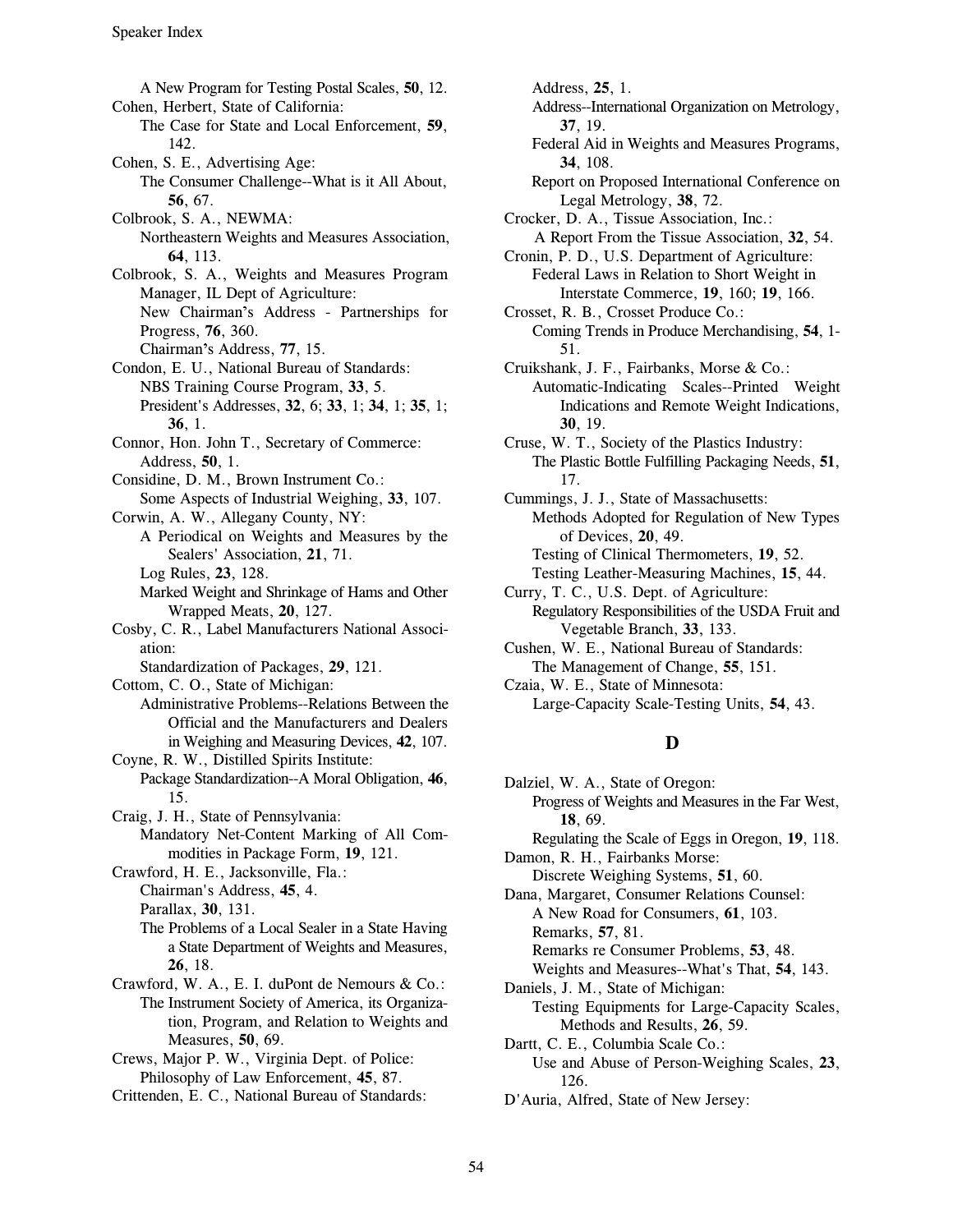State Authority in Package Control, 43, 103.

- Davis, H. N., State of Vermont:
	- Flood Conditions as Affecting Weights and Measures Officials in New England, 21, 153.
	- Testing Vehicle-Tank Compartments by Liquid Meters, 23, 112.
	- Vehicle-Scale Testing Equipment, 31, 69.

Dawson, J. J., State of Massachusetts:

- Promotion of Interest in Weights and Measures Supervision by Essay Contests Among School Children, 21, 62.
- Testing of Clinical Thermometers, 19, 52. Day, F. D., Penn Central Railroad:
- Rewards, 57, 42.
- Degrange, L. H., State of Maryland: Large-Capacity Scale-Testing Units, 54, 45. DeHoll, J. C., U.S. Department of Agriculture:
- Remarks: 57, 112.
- Delfino, Ezio, Department of Food and Agriculture, State of California; Chairman, 70th National Conference on Weights and Measures: Communication - Key to Progress, 70, 26.
- Determan, D. W., Council of Better Business Bureaus: Remarks, 57, 52.
- Dewy, P. H., State of Pennsylvania: Remarks, 24, 61.
- Diaz, A. E., Commonwealth of Puerto Rico: Selecting and Training New Inspectors, 43, 110. Weights and Measures in Central America, 46, 128. Weights and Measures Progress in Puerto Rico, 42, 90.
- Diggs, G. W., Program Supervisor, VA Office of Product and Industry Standards: New Chairman's Address, 84, NCA-1 Chairman's Address, 85, GS-7
- Diserio, M. J. New York City, NY:
- Testing Equipment for Large-Capacity Scales, Methods and Results, 26, 50.
- Dobell, B. E., Safeway Stores, Inc.: Prepackaged Produce, 41, 86.
- Downer, J. H., Secretary, National Scale Men's Association:
	- A Report From NSMA, 36, 5.
- Downing, F. P., State of Wisconsin: Creamery, Prescription, and Jewelers' Weighing and Measuring Appliances, 9, 39.
- Downing, F. P., U.S. Department of Agriculture: Movement Toward Obtaining Standing Shipping Containers for Marketing Fresh Fruits and Vegetables, 12, 89.
- Dickinson, H. C., National Bureau of Standards: Gasoline Losses in Storage and Handling, 25, 55.
- Dickinson, Hon. John, Assistant Secretary of Commerce:

Address, 25, 61.

- Dietz, J. M., Union County, NJ: Testing Procedures for Vehicle-Tank Compartments, 34, 126.
- DiPiero, Alfred, Camden, NJ: Our Work in the Field, 37, 45.
- Drake, F. R., National Wholesale Grocers Association: Metric System, 9, 27.
- Draper, Hon. Ernest G., Acting Secretary of Commerce:

Address, 26, 73.

- Duchesne, J. W., U.S. Post Office Dept: Weights and Measures Inspection in the Post Office Department, 54, 93.
- Durgin, W. A., National Bureau of Standards: Standardization and Simplification, 16, 94.

## E

- Eagle, J. W., Arthur D. Little, Inc.: The 1980's Food Marketplace Demographics, Lifestyles and Technology, 65, 156.
- Eberhard, J. P., National Bureau of Standards: Performance Standards--A Joint Venture of Industry and Government, 51, 9.
- Edgerly, D. E., National Bureau of Standards: Management Information Systems, 55, 180. Planning for the 1980 International Conference on Legal Metrology, 64, 1. Product Labeling, 54, 81.
	- Repeal of the Standard Container Acts of 1916 and 1928. 54. 88.

The Information Crisis, 56, 52.

- Egnew, R. C., Department of Agriculture, State of Kentucky: Laboratory Metrology--Its Goals and Needs, 63,
- 17. Egy, W. L., W. & L. E. Gurley:
	- Difficulties Encountered by Manufacturers of Precision Standards Due to Nonuniform Requirements, 15, 102.
- Elengo, J. J., Revere Corporation of America: Impact of Electronics in Weighing, 60, 59. The Scale Manufacturers Association Report on Scale Tolerances, 65, 39.
- Ellingwood, Lloyd, Toledo Scale Co.: "Selection, Installation, and Maintenance of Vehicle Scales" - A Sound-Slide Treatment of Form NBS 256, 30, 45.
- Emery, J. Q., State of Wisconsin: Maintenance of Accuracy of Scales in Creameries, 17, 11.
- Emhardt, E. C., Philadelphia County, PA: A Board of Adjustment, 25, 95.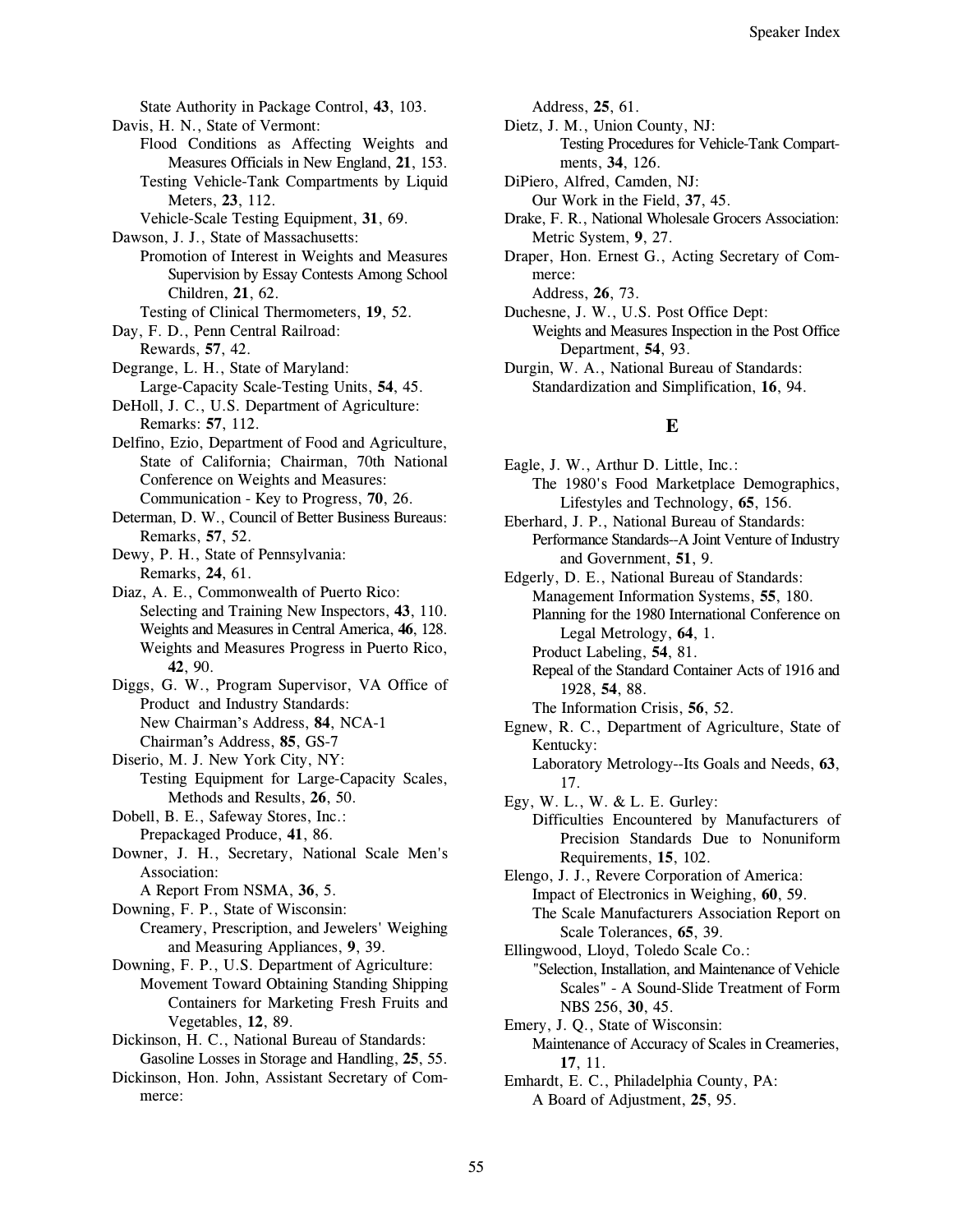Engelhard, C. H., Middlesex County, NJ: Vehicle-Tank Piping Design, 31, 33. Epright, A. W., Pennsylvania Railroad: Plate-Fulcrum Master Scale Installation at Altoona Works of Pennsylvania Railroad, 20, 15. Railroad Supervision of Baggage and Freight Scales, 18, 46. Railroad Track Scales, 6, 67. Ernst, M. L., Jewelers' Board of Trade, New York, NY: Fraudulent Marking of Jewelry, 17, 140. Essig, A., National Meter Co.: Testing of Gasoline Meters in the Factory, 21, 119. Estes, H.R., Flint, MI: Bottles for the Sale of Lubricating Oil, 19, 17. Heavy-Capacity Platform Scales-Apparatus and Methods for Field Tests, 18, 63. Temperature as a Factor in the Measurement of Gasoline, 16, 50. Evans, A. C., Veeder-Root Company: Metric Conversion for Gasoline Dispensing Systems, 59, 97. Evers, C. F., National Association of Frozen Food Packers:

Frozen Foods, 33, 25.

## F

Fairchild, I. J., National Bureau of Standards: Commercial Standards, 21, 66. Fakler, Herman, Millers' National Federations: Flour Weights, 38, 32.

Farrar, A. J., National Bureau of Standards: The Fair Packaging and Labeling Act, 52, 63. The Perfect Formula and PMTO, 60, 123. The Supreme Court Decision: Where Do We Go From Here?, 62, 74.

Faught, W. A., U.S. Department of Agriculture: Hundredweight or Bushel as a Trading Unit for Grain, 42, 94.

Feddersen, H. C., U. S. Dept. of Agriculture:

Activities of the USDA Milk Marketing Orders Division in the Weights and Measures Field, 49, 80.

Ferner, R.Y., National Bureau of Standards: Testing of Capacity Measures, 8, 181.

Ferris, C. H., National Bottle Mfrs. Assn.: Divergence of Requirements Affecting Milk Bottles, 15, 30.

Fetherston, F. R., Liquefied Petroleum Gas Association,  $Inc.$ :

Measurement Problems of the Liquefied Petroleum Gas Distribution Industry, 30, 65.

Findlay, R. A., State of Alaska: Remarks, 42, 116.

Weights and Measures in Alaska--the 49th State, 44.69.

Fischer, L. A., National Bureau of Standards: Executive Secretary's Reports, 5, 12; 6, 13; 7, 16; 8, 15; 10, 46; 11, 83; 12, 25; 13, 18.

Foreign Weights and Measures Laws and Regulations, 2, 35.

History of United States Weights and Measures, 1.6.

Mine Scale Work of the Bureau of Standards, 14, 57.

Fishman, E. H., J. B. Dee Co.: The Aim of the National Scale Men's Association, 55, 77.

Fitzgerald, E. B., Colt Industries: Opportunities, Effects, and Benefits of OIML: An Industry Viewpoint, 62, 24.

Fitzgerald, F. F., Can Manufacturers Inst.: Standardization of Packages, 29, 112.

Flaherty, Thomas, San Francisco County, CA: Use of Auxiliary Automobile Tanks for Checking Gasoline Deliveries, 19, 99.

Fletcher, J. C., University of Utah: The Role of the University of Utah in Advancing Science and Technology, 55, 92.

Flurry, H. L., State of Alabama: Methods Adopted for Regulation of New Types of Devices, 20, 50.

Solving Weights and Measures Problems in the South, 19, 73.

Foley, J. H., State of New Jersey: Elimination of Sales by Gross Weight, 16, 69. Methods Adopted for Regulation of New Types of Devices, 20, 47.

New Jersey Sale-By-Weight Law, 17, 37.

Foster, William, Springfield, MA: Organization and Conduct of City and County Department of Weights and Measures, 16, 36. Testing of Gasoline Meters in the Field, 21, 104.

Francis, J. H., State of Utah:

Welcome to Utah, 55, 1.

Fried, Irwin, U.S. Dept of Agriculture:

USDA Net Weight Philosophy and Procedures, 59, 136.

Frisbie, W. S., U.S. Department of Agriculture: General Regulations of the Federal Food, Drug and Cosmetic Act, Relative to Net Weight, 30,

135. Net-Content Marking of Packages Under Federal Food and Drugs Act, 24, 158.

The Weights and Measures Provision of the Copeland Bill to Revise the Federal Food and Drugs Act, 25, 119.

Weights and Measures Requirements of the Federal Food, Drug, and Cosmetic Act, 29, 5.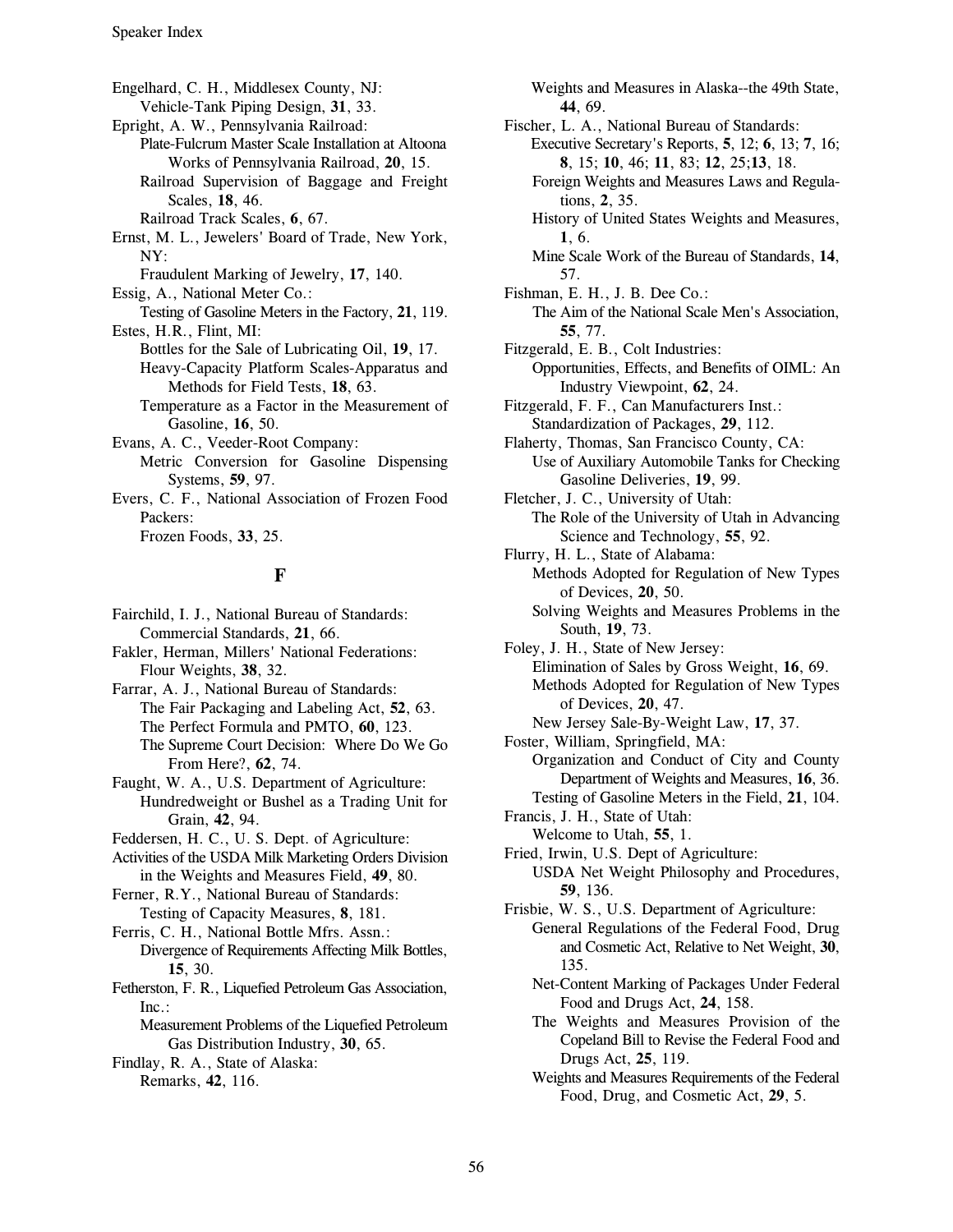Friz, Nelson, Esso Standard Oil Co.: Test Procedures for Liquid-Measuring Devices--Retail, 36, 27. Fullen, R. L., Dallas, TX: Salesmanship in the Weights and Measures Field, 27.69. Fuller, C. M., Los Angeles County, CA: Chairman's Address, 44, 5. Devices for Dispensing Greases and Similar Products, 20, 70. Enforcement of Bread Legislation, Including Proper Tolerances, 14, 37. Equipment for Testing Large-Capacity Meters for Petroleum Products, 24, 41. Financing a Weights and Measures Organization, 33. 145. LPG--Problems Encountered in Testing Metered Systems, 34, 28. Measurement of Petroleum Products, 19, 57. Organization and Conduct of City and County Departments of Weights and Measures, 16, 39. Selling Weights and Measures to Top Government Officials, 43, 112. **Testing Liquefied Petroleum Gas Meter Systems** by the Gravimetric Method, 31, 21. Vehicle-Scale Testing Equipment, 28, 96. Weights and Measures Regulation of Liquefied Petroleum Gases, 30, 71. Fuller, H. J., National Scale Men's Association: Report from NSMA, 43, 60. Fuller, W. S., H. J. Fuller & Sons: The NSMA--Dedication to Proposals and Precision, 50.151. Fullmer, I. H., National Bureau of Standards: Gages and Gaging, 24, 125. Furness, Betty, Special Assistant to the President for **Consumer Affairs:** Address, 52, 39. G Gardner, C. A., Director, Suffolk County, NY, Weights and Measures: New Chairman's Address, 80, 288.

Chairman's Address, 81, 9.

Gast, F. W., U.S. Treasury Department:

Weighing in the Customs Service, 18, 104. Gatewood, Lt. Col. C. B., U.S. Army:

Work of the Ordnance Department, 12, 39.

Gatewood, E. H., National Hardwood Lumber Association:

Report and Recommendation to the National Conference on Weights and Measures on the Measurement of Kiln Dried Hardwood Lumber, 61, 49.

- Gehringer, C. G., Hobart Manufacturing Co.: The Science of Weighing--Today, 50, 98. Weights and Measures Advisory Committee to NBS, 49, 104.
- Geiler, T. F., Director, Consumer Affairs, Town of Barnstable, MA:
- New Chairman's Address, 78, 389.

Gerdom, W. F., Tokheim Corporation: Charging Systems and Designs, 58, 55.

Gerdom, W. F., Gasoline Pump Manufacturers Association:

Digital Designs-Measuring, 57, 124. Gerk, Fred A., Division Director, Standards and Consumer Services, NM Dept. of Agriculture: Introduction of Dr. W. P. Stephens, 71, 23. New Chairman's Message, 74, 235. Chairman's Address, 75, 16.

Getzoff, B. M., Echt & Getzoff: Ladder Measurement and Labeling, 52, 81.

- Giggard, E. D., Continental Can Co.: What's New in Aerosol Packaging, 52, 87.
- Gilles, Hon. Kenneth, Asst. Secretary, USDA, Marketing and Inspection Services: Net Weight - A Continuing Dilemma, 72, 21.
- Godsman, M. S., Bennett Pump: The View of Gasoline Pump Manufacturers Toward Modern Measuring Technology, 53, 105.

Gomilla, J., U.S. Food and Drug Administration: FDA & FTC & USDA Regulatory News and Views, 57, 107.

Role of Food and Drug Administration, A Recap of the First Year Under FPLA, 54, 115.

- Goodpaster, V., NSMA: National Scale Men's Association, 64, 116. Goonetilleke, H., Ceylon:
- Weights and Measures in Ceylon, 53, 44.
- Gordon, B. B., Pennsylvania Railroad: Inspection and Testing of Track Scales, 11, 62.
- Gordon, E. D., National Bureau of Standards: Progress of Track-Scale Investigation, 12, 64.

Gordon, L. J., Denison University: National Survey of State Weights and Measures Legislation, Administration, and Enforcement, 42.60.

Second National Survey, 49, 166.

Third National Survey, 55, 161.

Uniform Reporting and Records, 45, 134.

What are the Fundamentals of a Good Weights and Measures Program, 47, 85.

Gould, R. E., Horological Institute of America: Certification of Watchmakers by the Horological Institute of America, 27, 66.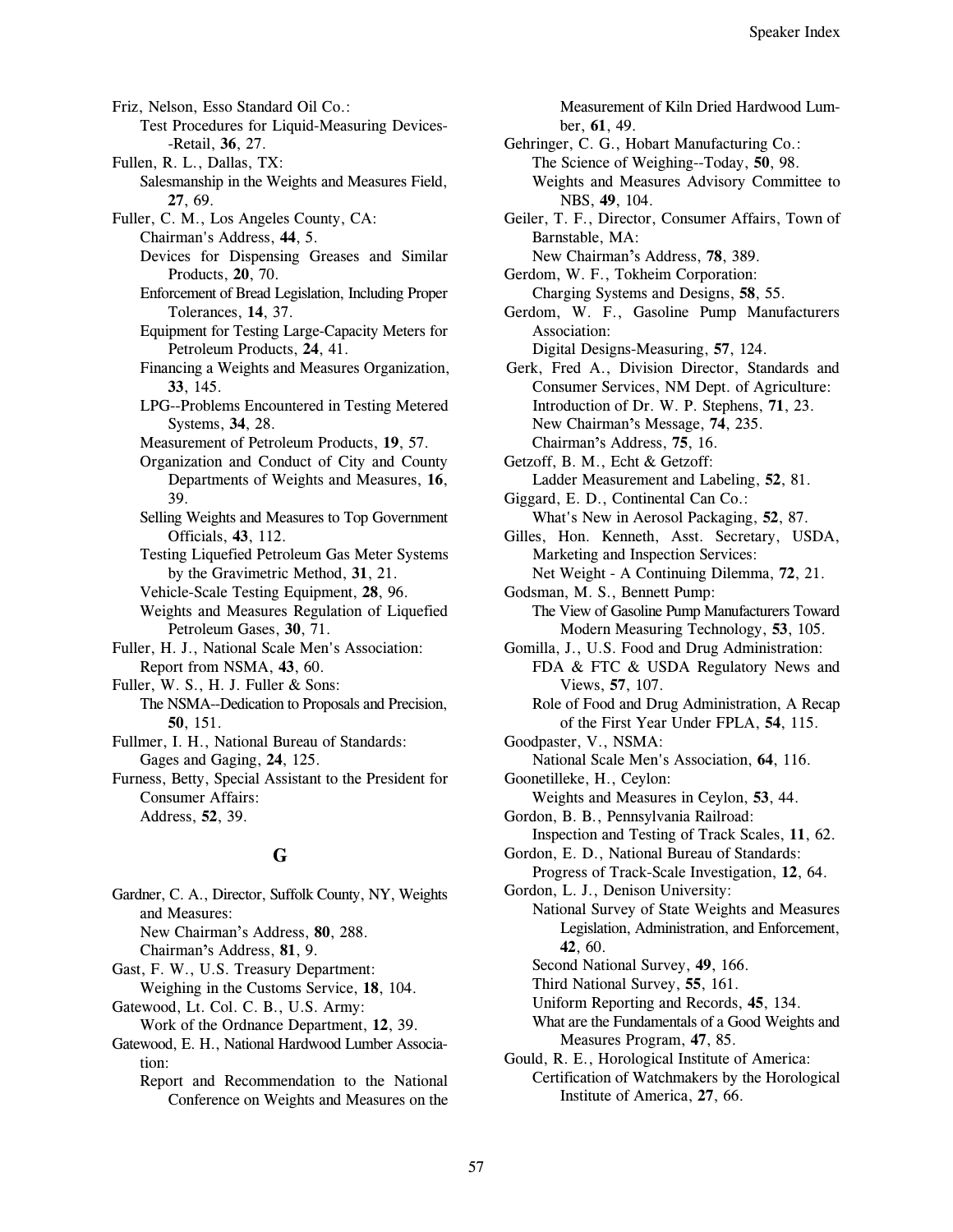Graham, A., Department of Agriculture, State of North Carolina: National Association of State Departments of Agriculture, 64, 124. Graham, G. F., Streeter Amet Co.: Electronic Scales, 38, 52. Gray, W., Leicester, England: Consumer Protection in Great Britain, 48, 32. Green, J. G., Fairbanks Morse Research Center: Discrete Weighing Systems--Engineering and Design, 51, 61. Greene, E. L., National Better Business Bureau: The Business Man and the Weights and Measures Official, 21, 93. Greene, F. M., State of Connecticut: Duties of an Inspector in a Retail Food Store, 35, 36. Farm Milk Tank Testing, 39, 46. Gregory, T. L. E., Nottingham County, England: The New British Weights and Measures Laws, 49, 18. Griffith, C. P., Bowser, Inc. Air Elimination for Large-Capacity Meters, 31, 25. Electromagnetic Flowmeter, 39, 42. Meter Type Gasoline Pumps, 33, 79. Testing of Gasoline Meters in the Factory, 21, 117. Griffith, S. T., Baltimore, MD: Calibrating Vehicle Tanks by Large-Capacity Measures, 23, 115. How the Public is Educated in Baltimore, 20, 84. Paper Measure-Containers, 28, 44. Personal Element in Our Work, 18, 170. The Control of "Bootleg" Coal, 25, 129. Guensler, Darrell, Chief, Division of Measurement Standards, State of California; Chairman, 73rd National Conference: Experience in Program Evaluation, 63, 55. NCWM Chairman's Address, 73, 28. Vapor Recovery--A Challenge for Weights and Measures, 62, 13. Gutterman, B. M., Food and Drug Administration: Drained Weight Regulations, 61, 110.  $H$ 

Hadlick, P. E., American Petroleum Inst.: Cooperation with Weights and Measures Officials, 23.29.

Hagenbuck, W. H., The Cordage Institute: An Introduction to Weights and Measures for Cordage Products, 61, 44.

Hale, J. W., Phillips Petroleum Co.:

The Petroleum Industry and its Weights and Measures Subcommittee, 52, 114.

Hall, Thomas, National Association of Ice Cream Manufacturers: Methods of Sale for Ice Cream, 19, 148. Halpine, J. C., Halmore Industries: Mechanical Displacement Meter Prover Systems, 49. 139. Halsey, F. A., American Institute of Weights and Measures: Metric System, 12, 112. Hammer, K. F., Colt Industries: A Legal Metrology Control System Applicable to the United States, 64, 58. Hammon, F. L., State of Idaho: New Vehicle-Scale Testing Equipment of Idaho, 28.19. Hensen, Erling, State of Minnesota: A Program of Livestock Scale Testing, 35, 111. Hardwick, Hon. Thomas W., Committee on Coinage, Weights, and Measures, House of Representatives: Address, 7, 54. Harks, W. M., Bowser, Inc.: LPG Dispensing Equipment--Retail, 36, 22. Harris, G. L., NIST Office of Weights and Measures: What Weights and Measures Directors Need to Know About Their Metrology Laboratories, 77, 29. Harris, H. E., Exxon Company: Temperature Correction of Petroleum Products at Retail, 59, 181. Harris, T. C., Jr., State of Virginia: Why Weights and Measures Training Schools, Administrative Actions Under Model Law Provisions--Testing, Devices, and Commodities, 47, 138. Harrison, M. J. J., American Railway Engr Assn.: Motor-Truck Scales and NSMA Activities, 25, 88.

- Harrison, M. J. J., National Bureau of Standards:
- Mine Scales and Mine-Scale Investigation, 12, 161. Harrison, M. J. J., National Scale Men's Assn.:

End Testing Versus Corner Testing for Motor Truck Scales, 26, 64.

Standardization Activities of NSMA, 23, 136.

Harrison, M. J. J., Pennsylvania Railroad: Factors involved in Large-Capacity Weighing, 24, 147.

Fay Stanley Holbrook--In Memoriam, 30, 5.

Tolerances, 29, 12.

Weighbeams, 31, 71.

Weighbeam Maintenance, 35, 109.

- Hart, J. L., Gloucester Fisheries Association: Frozen Fish, 33, 37.
- Hart, Hon. Philip A., U.S. Senator, Michigan: Address, 46, 75; 47, 47.

Hartigan, Joseph, New York City, NY: Serialization of Type, 9, 164.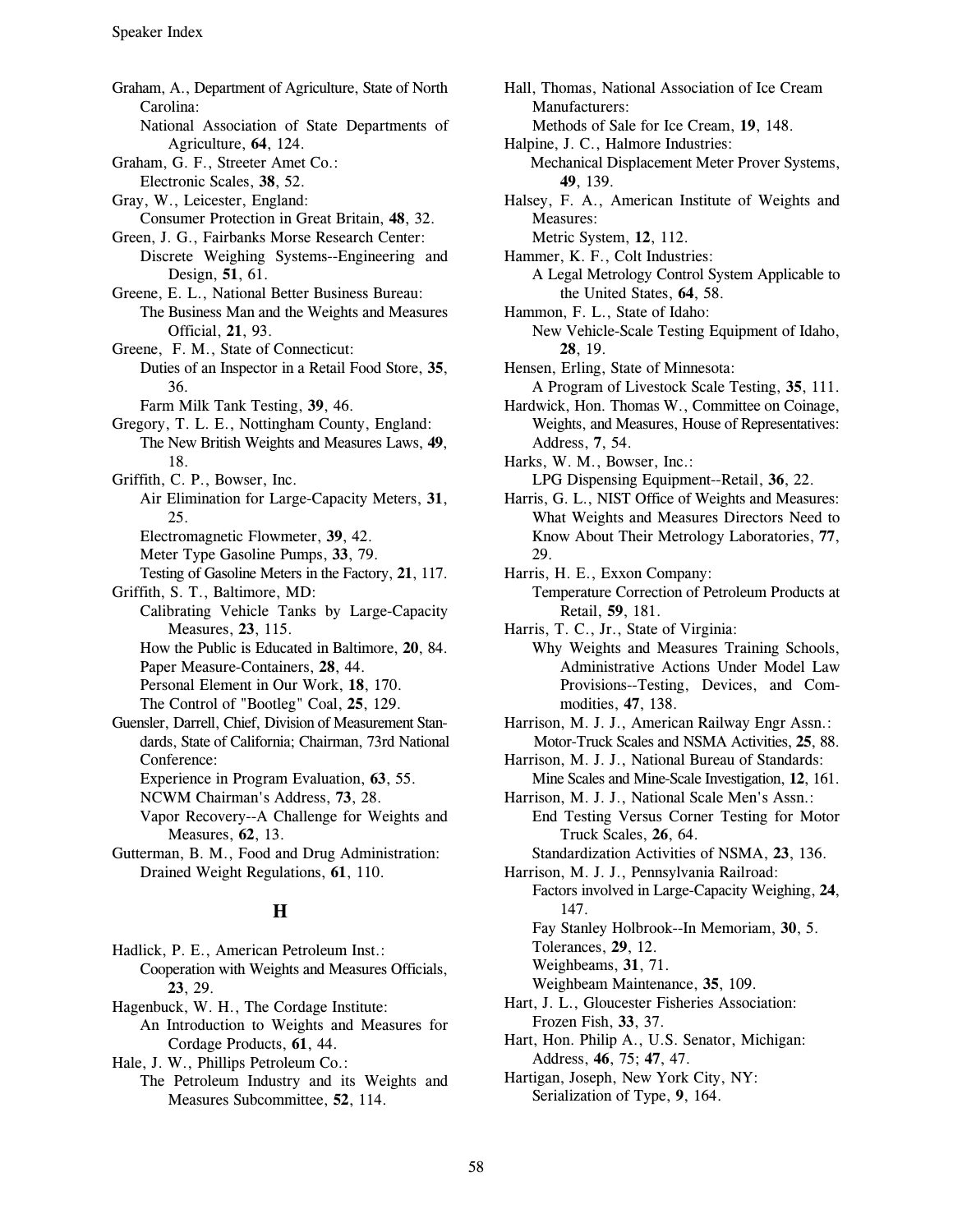Hartman, C. H., The Durman Company: Simulated Road Test for Taximeters, 40, 45. Harvey, J. L., U.S. Food and Drug Administration: Shrinkage on Packaged Wheat Products, 34, 62. Working Together for the Consumer's Protection, 44. 105. Harvey, J. W. D., State of Georgia: Quantity of Lubricating Oil in Sealed Cans, 41, 71. Haskell, W. C., District of Columbia: Difference in the Amount of a Bushel of a Commodity When Sold By Measure, 8, 109. Hasko, S., National Bureau of Standards: A Progress Report on Aerosol Packaged Products, 49, 116. Aerosol Study, 50, 35. Confidence in Package Checking Results, 64, 20. Cost-Benefit Analysis, 52, 132. Forum on Measuring, 54, 53. Forum on Measuring Technology, 55, 99. Measurement and Engineering Studies of OWM, 53, 33. The Development of a Technical Investigation, 49, 51. Hassler, F. R., State of Oklahoma: Ferdinand Rudolph Hassler, 1770-1843, 33, 137. Hatos, S. L., National Bureau of Standards: The Commercial Weights and Measures Survey, U.S. Metric Study, 55, 201. Hawkins, C. E., Springfield, MA: Development of Single-Service Measure-Containers, 31, 41. Hawkinson, C. F., National Scale Men's Assn.: NSMA Bulletin No. 1 on Repair of Heavy Capacity Scales, 22, 33. Hayman, H. V., Norfolk, Va.: Local "Master" Vehicle Scales, 31, 90. Heaslip, W. B., Detroit, MI: Duties of an Inspector in a Service Station, 35, 30. Hebner, Dr. R. E., Acting Director, National Institute of Standards and Technology: President's Address, 82, 11. Hedlund, F. F., U.S. Dept of Agriculture: Activities of the USDA Fruit and Vegetable Division in the Weights and Measures Field, 49.84. Hedwall, F. H., Boston and Main Railroad: Installation and Maintenance of Track Scales, 11, 73. Heffron, E. C., Department of Agriculture, State of Michigan: Crossroads for Weights and Measures, 67,1. Heim, J. R., Federal Trade Commission:

The Federal Trade Commission and Consumers, 45.116. Heller, David, National Association of Scale Manufacturers: Remarks on Educational Publicity Program of the NASM, 39, 70. Hem, H. O., Toledo Scale Co.: Activities of the National Scale Men's Association, 28.9. Automatic Scales, 12, 73. Regulation of New Types of Devices, 20, 58. Hem, H. W., Toledo Scale Co.: A New Scale-Testing Device, 21, 40. Automatic-Indicating Scales--Printed Weight Indications and Remote Weight Indications, 30.26. Henrichson, W. T., State of Texas: Supervision of Gas, Electric, and Water Meters in Texas, 21, 54. Henry, H. H., State of Vermont: Functions of a State Sealer, 8, 177. Hensen, H. L., Swift & Co.: Food Package Labeling--Legal Requirements and Commercial Practices, 51, 22. Hessee, E. W., State of North Carolina: Testing Equipment for LPG Measuring Devices,  $35.65.$ Higbee, L. C., W. & L. Gurley: Difficulties Encountered by Manufacturers of Precision Standards Due to Nonuniform Requirements, 15, 102. Hinds, Sherwood, St. Louis Pump & Equipment Co.: Regulation of New Types of Devices, 20, 64. Hindsman, S. F., State of Arkansas: Transferring Technology for Trade: A Team Effort, 69, 11. Hine, D. J., API: Remarks, 57, 130. Hodges, Hon. Luther H., Secretary of Commerce: Address, 46, 1. Hodgkins, E. W., American Railway Engineering Association: Dynamic Weighing in the Railroad Industry, 58, 49. Hodsman, Dr. G. F., Birmingham, England: Weights and Measures Regulations--The European Scene in the Eighties, 65, 95. Hoffman, E. L., Socony-Vacuum Oil Co.: Measurement of Petroleum, 37, 23. Holbrook, F. S., National Bureau of Standards: Decision of the U.S. Supreme Court on Nebraska Bread Law, 17, 51. Drainage Characteristics of Lubricating-Oil Bottles,

24, 22.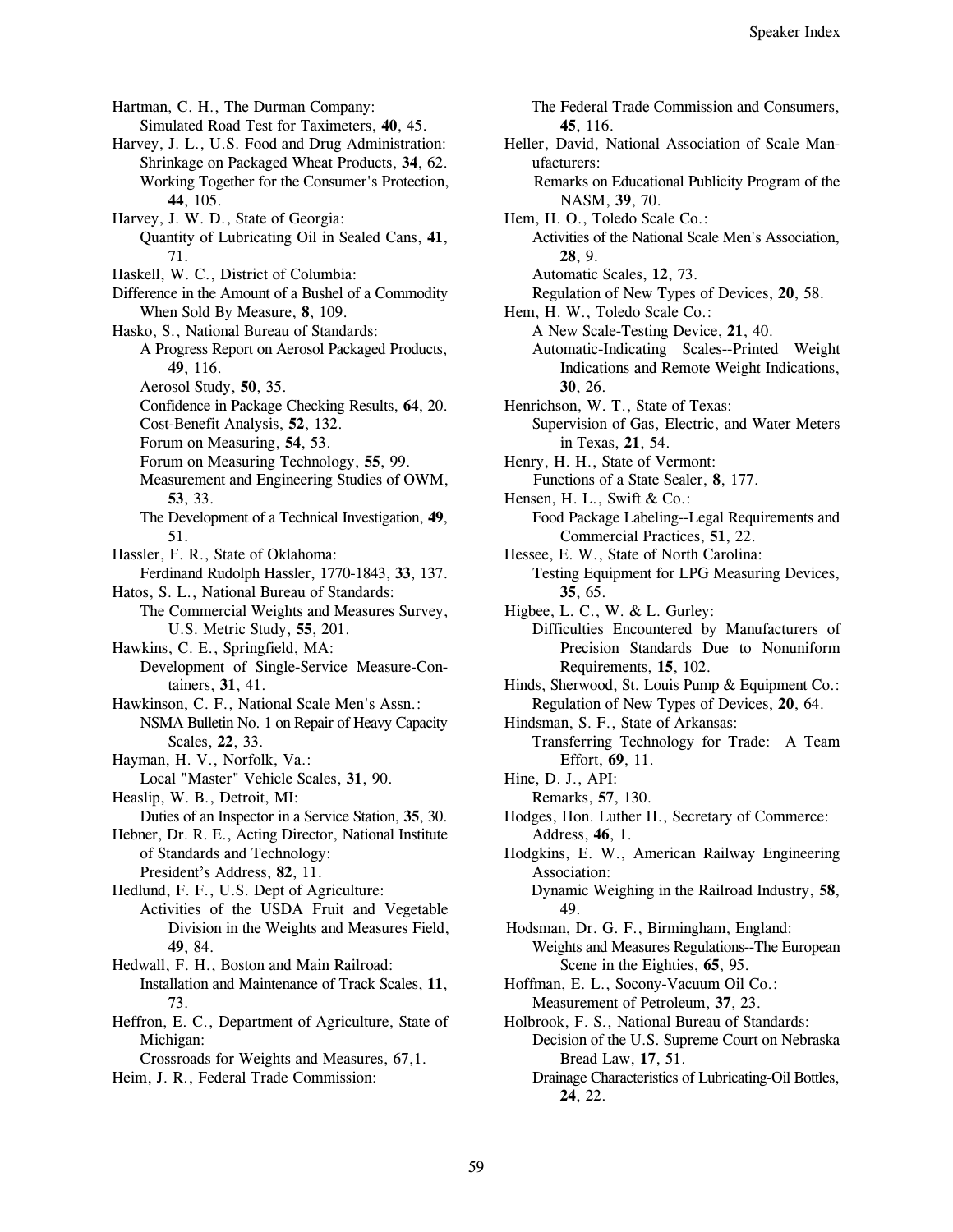Executive Secretary's Report--Resume of State Legislation, 22, 36.

- History of Legislation in Re Approval of Type, 15.66.
- Method of Test in Conformance with Specification No. 8 for Liquid-Measuring Devices, 15, 115.

Newly Installed Motor-Truck Scales, 28, 88. Practicability of Proposed Sale of Commodities on

Basis of Moisture-Free Ingredients, 18, 154. Present Status of Negotiations Toward Obtaining Uniform Regulations for Milk Bottles, 16, 45.

Present Status of Standard-Weight Bread Legislation. 24, 162.

- Standard Barrel Law, 10, 176.
- State Legislation, Resume, 7, 18.
- Visible Devices for Indications of Full Delivery, and Drainage Period of Liquid Measuring Devices, 20, 95.
- Weights and Measures of Puerto Rico, 9, 138.

Holland, P. L., State of Maryland:

The Regulation of Utility Meters, 26, 145.

Hollomon, Hon. J. H., Assistant Secretary for Science and Technology:

Addresses, 47, 1; 48, 63.

- Holmes, E. H., U.S. Department of Agriculture: The Use of Vehicle Scales in the Highway Planning Survey, 27, 87.
- Holmes, John, Swift & Co.:
- Weighing in the Meat-Packing Industry, 22, 56. Holton, E. B., State of New Jersey:
- Supervision Over the Buying of Old Gold, 25, 36. Holton, R. H., Assistant Secretary of Commerce for

Economic Affairs: Address, 49, 133.

Holwell, J. J., New York City, NY: Federal Regulation of Weighing and Measuring Devices, 12, 134.

- Manner of Sale of Cordage, 16, 71.
- Relationship Between Weights and Measures Officials, Merchants, and Manufacturers, 15, 75.

Weights and Measures Education in the Schools, 13, 167.

Hoover, Hon. Herbert, Secretary of Commerce: Addresses, 14, 79; 15, 25; 16, 76; 17, 135; 18, 74; 19, 116.

Horigan, J. B., U.S. Dept. of Agriculture: Interstate Status of Package Goods, 17, 47.

Hornby, J. H. B., Oxford, England: Remarks on Mission, 51, 121.

Horton, C. F., National Bureau of Standards: Method of Test and Inspection of Vehicle Scale Developed by the NBS, 28, 75. Reminiscences, 31, 145.

Hosch, G. C., Measuregraph Co.:

Machine Measurement for Fabrics, 11, 117. Hovey, V. F., National Association of Ice Cream Manufacturers: Shall Ice Cream be Sold by Weight--Viewpoint of the Manufacturer, 18, 129. Howard, H. E., Miami, FL: LPG Meter Testing in Miami, 39, 52; 39, 70. Prepackaged Merchandise, Informative Labeling and Enforcement Procedures, 35, 91. Hoxie, W. M., John Wood Co.: Training Schools for Weights and Measures Officials and Servicemen, 37, 64. Hubbard, H. D., National Bureau of Standards: Graphical Presentation of Data in Annual Reports, 23, 95. Hubbard, M. A., State of Virginia: Vehicle-Scale Testing Equipment, 31, 70. Hubble, C. T., Food and Drug Administration: Report from FDA, 45, 101. Weights and Measures Control at the Federal Level, 47, 79. Hughes, W. C., State of Massachusetts: Modern Weights and Measures Technology, 49, 129. Hunt, W. H., U.S. Department of Agriculture: Recommended Procedure for State Inspection of Moisture-Measuring Devices, 54, 53.

- Hunter, P. J., Allegheny County, PA: Local "Master" Vehicle Scales, 31, 89.
- Huntoon, R. D., National Bureau of Standards: Address, 52, 7.

Hurley, Richard, Colt Industries: Services Available to NCWM from the Advertising Council, 66, 25.

Hutton, H. P., State of Oklahoma: The Weights and Measures Program in a State Department of Agriculture, 40, 13.

# $\mathbf I$

Intermann, E. A. G., Jr., New Jersey Retail Ice Cream and Candy Mfrs. Assn.: Shall Ice Cream be Sold by Weight--Viewpoint of

the Retailer, 18, 133. Irvine, T. L., Salt Lake City, UT: Destination Weighing of Coal From the Standpoint of the Official, 14, 54.

Issaev, L. K., Vice President, Gosstandart of Russia: Russian Metrology Uner the New Legislation, 79, 424.

## $\bf J$

Jackson, C. L., State of Wisconsin: State-City Weights and Measures Cooperation in Wisconsin, 41, 116.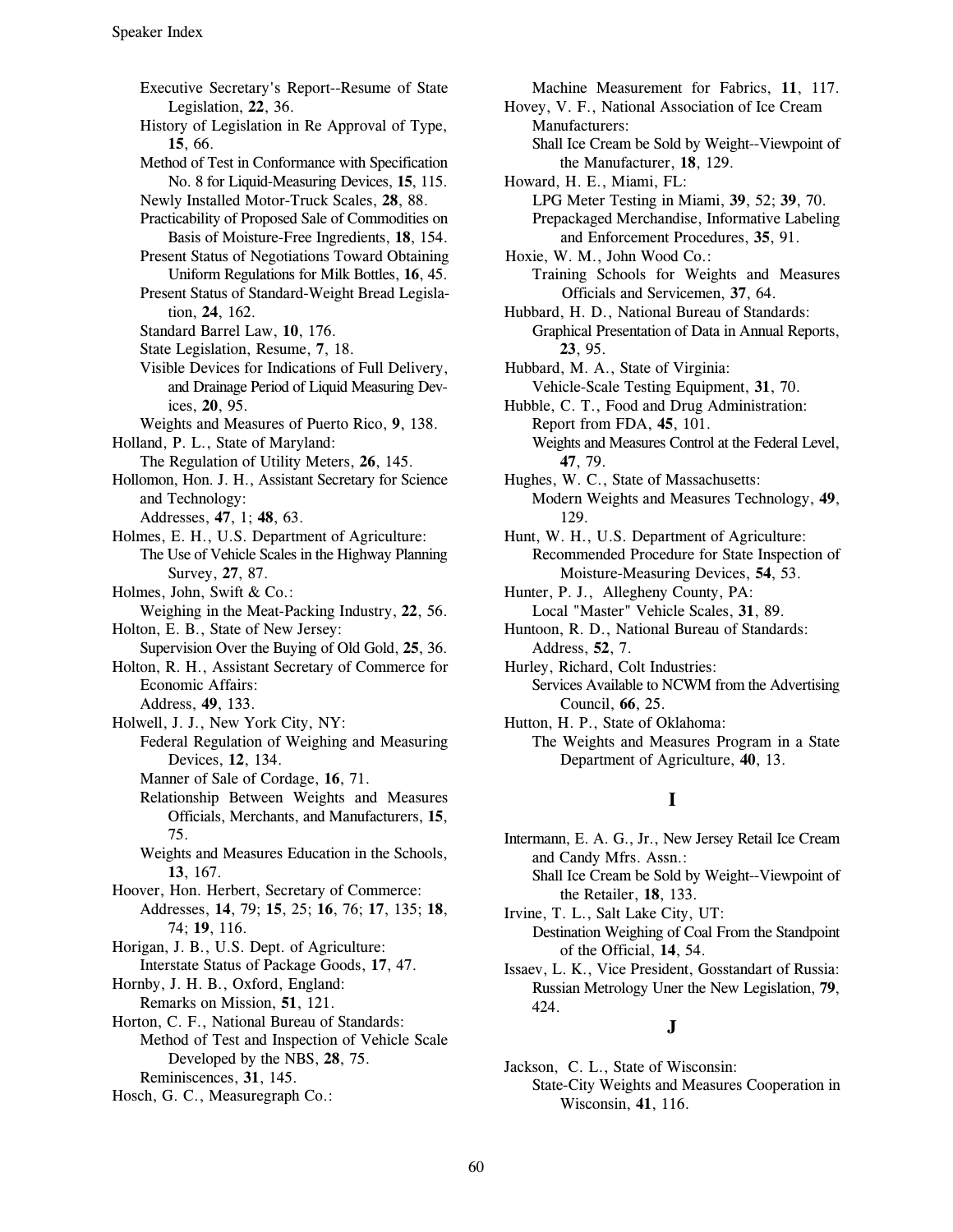Supervision of Food Package Weights in Wisconsin, 44, 121. The New Wisconsin Program, 48, 120. Jackson, C. W., U.S. Department of Agriculture: Activities of the USDA Grain Division in the Weights and Measures Field, 49, 87. Jacob, M., Belgium: Remarks on International Organization on Metrology, 39, 69. Jarrett, H. S., State of West Virginia: Scope and Preparation of Annual Reports, 23, 92. State Requirements for Net-Content Marking of Packages Other Than Food Packages, 24, 42. Jennings, M., State of Tennessee: Administrative Actions Under Model Law Provisions--Advertising, Price Signs, Labels, 47, 135. Chairman's Address, 56, 1. The Development of a State Measurement Center, 53, 97. Jensen, M. W., Madison, WI: The Retail Poultry Market 36, 78. Jensen, M. W., National Bureau of Standards: Activities of the Office of Weights and Measures, 49, 37; 50, 31; 52, 127; 53, 41. An Experiment in Farm Milk Tank Gaging and Testing, 40, 112. Paper Milk Containers, 40, 103. Performance of Inspectors and Gasoline Pumps, 38, 82. Report on LPG Meter Testing--NBS LPG Meter Prover, 42, 75. Seminar on Fair Packaging and Labeling, 52, 53. Technical Program of the Office of Weights and Measures, 51, 123. The Challenges Facing Government, Industry, and Consumers, 55, 41. Weights and Measures Approval Seals, 39, 65; 40, 109. Jensen, Tom, National Conference of State Legislatures: National Conference of State Legislatures, 61, 84. Johnson, Hon. Byron L., Congressman, Colorado: Statement, 45, 145. Johnson, C. G., State of California: Net Weight, 13, 118. Proper Publicity for a Weights and Measures Department, 11, 45. Johnson, D. R., National Bureau of Standards: Equity Beyond the Marketplace, 64, 32. Johnson, E. W., Federal Trade Commission: Documentation of Interpretations and Methods of Sale, 61, 23. Remarks, 57, 109.

Role of FTC Under the Fair Packaging and Labeling Act, 54, 119. Johnson, G. L., State of Kentucky: Administrative Problems--Enforcement of Package-Marking Requirements, 42, 109. Measures for Progress, 58, 1. New Weights and Measures Organization, Public Relations, 35, 107. Johnson, H. K., National Bureau of Standards: Maintenance, Use, and Calibration of Large Test Weights, 54, 49. Johnson, K. H., National Live Stock and Meat Board: Uniform Retail Meat Identity Standards, 61, 29. Johnson, J. T., Metric Association, Inc.: Metric System of Weights and Measures, 43, 52.

Johnson, W. B., Jr., Erie Meter Systems: Remote Gasoline Pumps, 38, 69.

Johnston, A. E., President, Measurement Canada: Measurement Canada -- 1997 and Beyond, 82, 9.

Jolin, R. O., Internal Revenue Service: Activities of IRS in the Weights and Measures Field, 49, 67.

Role of IRS Under the Fair Packaging and Labeling Act, 54, 126.

Jones, F. E., National Bureau of Standards:

Grain Moisture Measurements and the Weights and Measures Community, 60, 52.

- Jones, J. R., State of South Carolina: The Responsibilities of the Official to His Weights and Measures Association, 35.94.
- Jordan, Dr. B., University of Texas at Dallas: A University Looks at Measurement Science Education. 65, 34.
- Judge, Jean Miss, Grand Union Company: Remarks, 57, 93.

Judson, L. V., National Bureau of Standards: International Bureau of Weights and Measures and General Impressions of Weights and Measures Abroad, 17, 81.

Testing of Standards of Length, 20, 28.

# K

Kammer, R. G., Acting Director, National Institute of Standards and Technology (NIST): Keynote Address, 74, 22.

Kammer, R. G., Deputy Director, NIST: President's Address - Sharpening Our Focus for the Future, 76, 12.

President's Address, 80, 7.

Kammer, R. G., Director, NIST: President's Address, 83, GS-1.

Kanzer, Barnett, State of New York: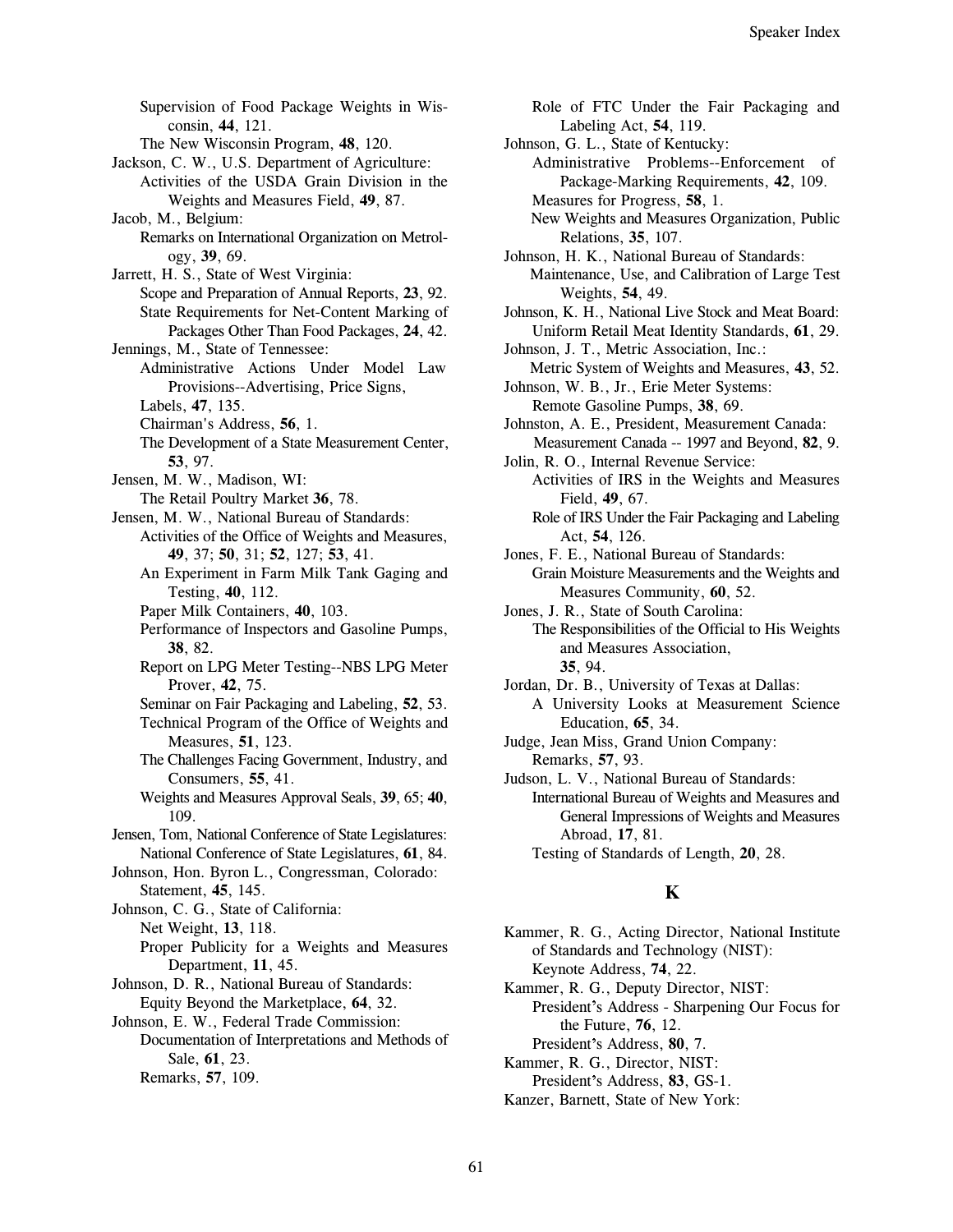Vehicle-Scale Testing Equipment, 28, 100. Kayser, Dr. R. F., Director of Technology Services, NIST: Special Address, 85, GS-1. Keay, William, Gilbert & Barker Mfg. Co.: Evolution of Gasoline Pumps, 39, 32. Kochsiek, M., Director of Technical and Scientific Services, Physikalish-Technische Bundesanstalt, Germany: Legal Metrology in Europe, 77, 39. Keefe, Hon. S., Minnesota State Senate: Consumer Protection in Minnesota, 58, 122. Keene, A., United States Taximeter Corp.: Transmission Drive for Taximeters, 19, 34. Kelly, Dennis, Bridgeport, CT.: Heavy-Capacity Platform Scales--Apparatus and Methods for Field Tests, 18, 57. Kendall, D. B., Toledo Scale Co.: Discrete Weighing Systems--Applications, 51, 74. Remarks, 57, 117. The Challenge of the 70's in Weighing Technology from the Viewpoint of the Scale Manufacturer, 55, 74. Kennedy, J. T., District of Columbia: Methods of Sale of Ice Cream, 33, 73. Prepack Meat Counters, 36, 71. Remarks on Reweighing Prepackaged Meats, 39, 28. Kennedy, L. L., Standard Oil Company of New Jersey: The Distribution of LPG, 33, 86. Kennedy, L. L., Weights and Measures Committee, American Petroleum Institute: Progress Report on LPG Meter Testing, 39, 54. Kennedy, Ridgway, International Association of Ice **Cream Manufacturers:** Standardization of Ice-Cream Cans, Brick Molds, and Cartons, 22, 24. Kennedy, V. C., Jr., State of Oklahoma: Establishing a Bureau of Standards in Oklahoma, 45. 137. Kennedy, V. C., Jr., Streeter-Amet Co.: The Science of Weighing--Tomorrow, 50, 112. Kennedy, V. C., Sr., National Scale Men's Association: Report from NSMA, 40, 12. Kennett, H. C., Jr., U.S. Dept. of Agriculture: Activities of the USDA Poultry Division in the Weights and Measures Field, 49, 77. Kerlin, W. A., Alameda County, CA: Ice Cream--Sale By Weight, 36, 35. Testing of Vehicle-Tank Meters, 37, 66. Kerlin, W. A., State of California: Testing Liquefied Petroleum Gas Vapor Meters, 49, 150. Kerr, R. H., U.S. Department of Agriculture:

Supervision Over Meats and Meat Products Under the Federal Meat Inspection Act, 26, 132. Kidd, R. E., Microwave Associates: National Conference of Standards Laboratories, Its Roles and Missions, 64, 45. Kiley, E. V., American Trucking Associations: The Trucking Industry's Stake in Accurate Weight Determination, 56, 133. Kinlaw, M. L., North Carolina Department of Agriculture: Weights and Measures Program Evaluation: The State's Viewpoint, 62, 110. Kirschbaum, N. E., State of Wisconsin: Improving Weights and Measures Administration in the United States, 42, 50. Klein, Hon. Julius, Assistant Secretary of Commerce: Address, 23, 57. Klocker, C. L., State of Connecticut: Retail Sale of Commodities by Weight or Measure, 29, 16. Vehicle-Scale Testing Equipment, 28, 94; 31, 67. Klueter, Harry, State of Wisconsin: Regulation of Sale of Ice Cream in Wisconsin, 18, 137. Knauer, Virginia H., Special Advisor to the President for Consumer Affairs, and Director, U.S. Office of Consumer Affairs: Address, 54, 137. Consumer Protection, 70, 15. Remarks re Consumers, 56, 102. Kochsiek, M., Director of Technical and Scientific Services, Physikalish-Technische Bundesanstalt, Germany: Legal Metrology in Europe, 77, 39. Koeser, R. L., National Bureau of Standards: Information Program of the Office of Weights and Measures, 54, 32. Komich, A. J., Rockwell Manufacturing Co.: Panel Discussion on Liquefied Petroleum Gas Liquid Metering, 54, 58. Konsoer, D. E., State of Wisconsin: Analysis of Wisconsin Program, 55, 185. Korth, W. H., Ventura, California: Pilot Program, 58, 108. Mail Order Shipping Problems, 62, 57. Kozich, S., Quality Audit Company: The State of California Measurement System, 60, 36. Krach, Louis, France: Weights and Measures Administration in France, 44.77. Kremer, C. J., Retail Bakers' Association of America: Bread-Weight Legislation and the Retail Baker, 16, 104.

Kurtenbach, Dr. A., Daktronics, Inc.: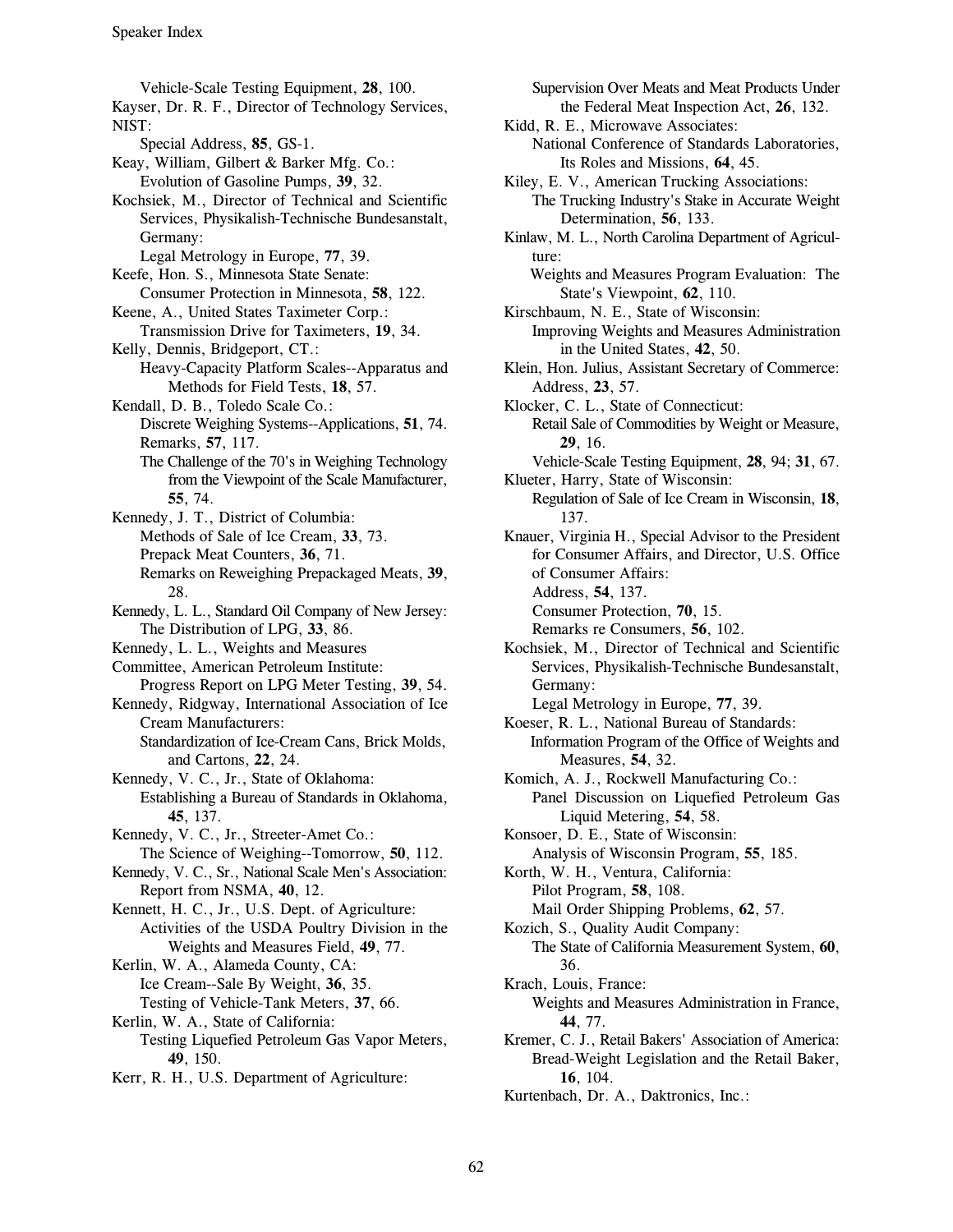Voting Systems for Assemblies, 68, 130.

- Kushner, L. M., National Bureau of Standards: Address, 57, 9.
- Kyrk, Miss Hazel, American Home Economics Association:

Standardization of Packages, 29, 85.

## L

Lamb, J. G., Scott Paper Co.: Need of a Uniform Method of Marking Toilet Paper, 11, 113. Lamont, Hon. Robert P., Secretary of Commerce: Address, 22, 47. Lampman, R., Council of Economic Advisers: The Consumer Advisory Council--Innovation in Consumer Representation, 48, 10. Landvater, J. H., Ohaus Scale Corp.: A Manufacturer's View on Type Approval, 56, 117. Landvater, J. H., Landvater Associates: Metric Training Seminars, 61, 69. Lang, M. L., State of Indiana: Sealed Cans for Dispensing Lubricating Oil, 25, 65. Larrick, G. P., Food and Drug Administration: A New Approach to Weights and Measures Control, 46, 132. Larson, Fred, Shell Oil Co.: Remarks on Shell Oil Co. LP-Gas Liquid Meter Prover, 40, 75. Lawrence, David, The United States Daily: Radio Talk on National Conference on Weights and Measures, 20, 67. The Press and the Official, 20, 67. Lawrence, E. K., Baltimore and Ohio Railroad: Origin and Destination Weighing of Coal in Carload Lots, 16, 123. Lazo, Hector, Cooperative Food Distributors of America: Standardization of Packages, 29, 89. Lee, E. P., General Foods Corporation: Factors Contributing to Package Fill Variation, 40, 35. Statistics in Quantity Control of Packages, 41, 57. Leed, T. W., University of Massachusetts: Unit Pricing and Open Code Dating, 57, 90. Leithauser, G. H., Baltimore, MD: Charges for Rug Cleaning, 35, 143. Net-Weight Markings of Packages and Cans of Tobacco, 37, 51. Retail Sale of Bar Soap, 36, 62. Lemke, A. M., President Northwestern Association:

Northwest Weights and Measures Association, 64, 114. Leonard, R. E., U.S. Office of Consumer Affairs: Standards--Love Them or Leave Them, 64, 102. Letzkus, C. R., National Scale Men's Association: Activities of NSMA, 27, 71. Levine, D., Monsanto Co.: Product Standards and Polyethylene Film, 56, 82. Levitt, J. J., State of Illinois: Testing Equipments for Large-Capacity Scales, Methods and Results, 26, 54. Levy, I. M., Chicago, IL: Canned Poultry, 39, 31. Chicago Plan for Consumer Education, 43, 23. Standardization of Food Packages, 37, 14. Systematized Package Supervision, 34, 103. Lewis, H. B., Brown and Sharpe Mfg. Co.: The Viewpoint of Industry Concerned with the Changeable Manufacturing Toward the Proposal to Standardize the Inch, 28, 2. Lewis, J. H., State of Washington: Enforcement of State Laws and Regulations, 51, 33. Weights of Frozen Turkeys, 46, 79. Liles, J. E., State of Texas: Vehicle-Scale Testing Equipment, 28, 95. Lindsay, C. A., Howe Scale Co.: Heavy-Capacity Platform Scales--Apparatus and Methods for Factory Tests, 18, 67. Little, J. W., National Bureau of Standards: Checking Odometers and Taximeters, 54, 64. Littlefield, J. L., State of Michigan: Package Labeling, 46, 37. Lockridge, R., Dallas, Texas: Cost-Benefit Performance Auditing--A Tool for Weights and Measures Program Improvement, 63, 61. Lohmann, Henry, National Association of Retail Grocers: The Retail Grocer, 23, 69. Lundeen, David, State of Minnesota: Grain Weighing, 37, 30. Luther, Harold, National Fisheries Institute: Frozen Fish, 33, 40. Lutze, August, Sheboygan, WI: Cooperation Between State and Local Weights and Measures Departments, 16, 28. Lyles, J. F., State of Virginia: An Advisory Committee to a State Weights and Measures Agency, 49, 106. Address, 63, 78. Lynch, J. T., Millers' National Federation: Progress Report on Packaging of Flour, 41, 72. Lynch, Hon. J. T., Under Secretary of Commerce: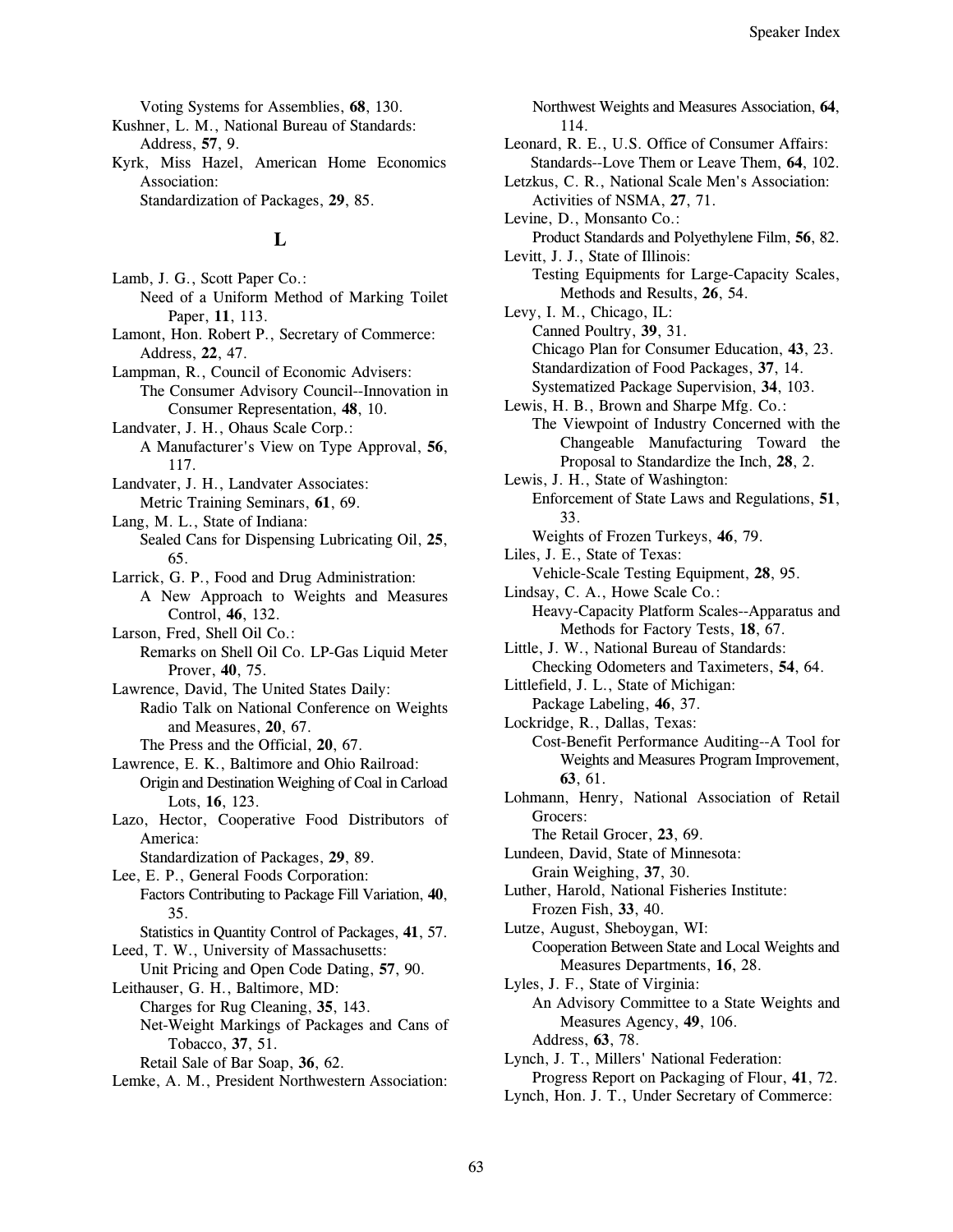Address, 56, 5. Lyon, C. A., State of New Hampshire: Tomatoes in Retail Cartons, 37, 5. Lyons, Dr. J., Director, NIST: A National Need ...Looking to the 21st Century, 75.13. President's Address, 77, 10.

# Mac--Mc (Also see M)

MacLean, A. D., Pittsburgh Equitable Meter Co.: Testing of Gasoline Meters in the Factory, 21, 122. MacLean, R. W., Canada: Central Programme for Weights and Measures in Canada, 42, 44. Some Experiences in Type Approval, 47, 27. Weights and Measures Service in Canada, 36, 7. MacIntosh, John, Suburban Rulane Gas Co.: Suburban Rulane LP-Gas Liquid Meter Prover, 40, 59. McAllister, A. S., National Bureau of Standards: The Labeling and Certification Plan in Connection with Federal Specifications, 25, 42. McBride, J. P., State of Massachusetts: Chairman's Address, 43, 4. Fay Stanley Holbrook--In Memoriam, 30, 3. Reminiscing, 50, 121. McCarty, J. G., National Scale Men's Assciation: Activities of NSMA, 30, 78. McClintock, J. H., Esso Standard Oil Co.: Petrochemicals--Their Composition, Handling and Quantity Control, 41, 31. McCoubrey, A. O., National Bureau of Standards: Expanding the Nation's Measurement System, 59,  $11.$ Measurement Assurance--The Future of Legal Metrology, 63, 48. McCrory, R. J., Gilbarco, Inc.: Electronic Components and Applications, 58, 58. McCutcheon, John W., Deputy Administrator, Meat and Poultry Inspection Technical Service, Food Safety Inspection Service, USDA: Federal Role in Net Weight Compliance, 70, 222. McDade, H. J., San Diego County, CA: Farm Holding Tanks, 37, 20. Quantity Statements on Rolls of Wallpaper, 41, 122. McDowell, D. N., State of Wisconsin: Moving Ahead in Accurate Commercial Measurement in the United States, 45, 12. McEntee, R. J., McDowell-Wellman Engineering Co.: Continuous Weighing Systems--Applications, 51, 93. McGrady, W. B., State of Pennsylvania: Pennsylvania Serialization Law, 15, 60.

McIntyre, G. S., National Association of State Departments of Agriculture: Address, 47, 75. McLaughlin, F. E., U.S. Food and Drug Administration: Implementation of the Fair Packaging and Labeling Act--Cooperation or Vexation, 52, 54. McLaughlin, F., President's Committee on Consumer Interests: Address, 62, 126. The Emphasis is on "With", 53, 72. McLaughlin, T. J., Veeder-Root, Inc.: Remarks, 57, 126. McLin, DeForest, Huntington County, IN: The Itinerant Scale Mechanic, 24, 154. McNish, A. G., National Bureau of Standards: The Role of Weights and Measures Officials in the Metric Study, 54, 108. McPherson, A. T., National Bureau of Standards: Remarks, 38, 62; 40, 50; 42, 105. Services, of NBS, 39, 39. McQuade, L. D., Assistant Secretary for Domestic and **International Business:** 

Address, 53, 1. McWilliams, Arthur, State of Ohio: Elimination of Short Weight and Measure, 17, 85.

#### M (Also see Mac--Mc)

Mackall, J. N., Maryland State Roads Commission: Protection of Highways by Means of Portable Weighing Devices, 15, 26.

Mackay, D. R., National Bureau of Standards: Odometer Investigation, 49, 47. Progress in the Measurement of Milk, 47, 22. The Development and Use of National Voluntary Standards--Program of U.S. Department of Commerce, 54, 102.

Macurdy, L. B., National Bureau of Standards: Standards of Mass, 36, 42.

Magoffin, Ralph, State of South Carolina: Remarks as Moderator of Symposium on Packaged Commodities, 41, 57.

Maguire, Leonard, Fairbanks, Morse & Co.: Belt Conveyor Scales, 36, 53.

Malone, S. A., Administrator, Weights and Measures Division, State of Nebraska: New Chairman's Address, 82, 341. Chairman's Address, 83, GS-5

Mann, D. B., National Bureau of Standards: The Flow Measurement of Cryogenic Fluids, 56, 127.

Maroney, E. J., New Haven, CT: Heavy-Capacity Platform Scales--Apparatus and Methods for Field Test, 18, 58.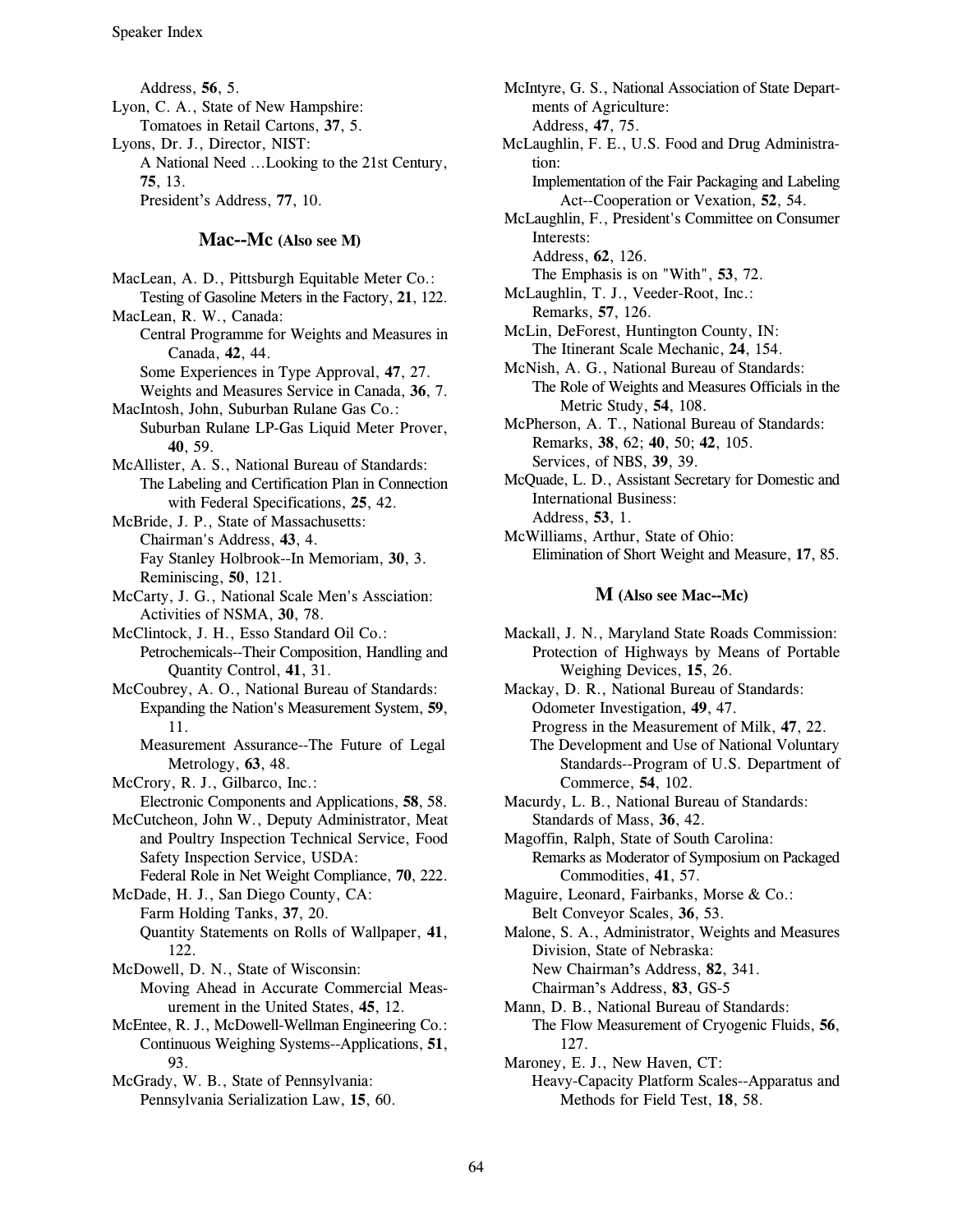Problems Arising in the Supervision of Public Markets, 16, 53. Masters, D. W., Consumers Union of U.S.: From John Quincy Adams to Madison Avenue, U.S.A., 44, 99. Matthys, Dr. A. W., National Food Processors Association: National Food Processors Association Solid Content Weight Labeling Program, 63, 20. Mattimoe, Dr. G. E., Department of Agriculture, Hawaii; Chairman, 71st National Conference: A Manager's View of Electronic Data Processing in Weights and Measures, 56, 47. Hawaii--Weights and Measures Program and Progress, 52, 147. Standardizing Standards - The Key to Equity, 71, 39. Mayer, A. J., State of Louisiana: New Weights and Measures Organization--Training, 35. 105. Mayer, Harry, National Scale Men's Association: Activities of NSMA, 31, 18. Meads, A. H., Toledo Scale Co.: Proposed Amendments to Specifications for Scales, 11, 107. Meek, J. H., State of Virginia: Federal Aid in Weights and Measures Programs, 34. 105. How are the Benefits of Statewide Inspection Best to be Secured, 26, 29. Marked Weight and Shrinkage of Hams and other Wrapped Meats, 20, 121. Proposed Federal Legislation in Relation to Financing of Weights and Measures Inspection, 27, 25. Some Comments on Cooperation Among Weights and Measures Officials, 21, 60. Meek, R. E., State of Indiana: Chairman's Address, 46, 24. Remarks as Moderator of Symposium on Proving LPG Liquid Metering Systems, 40, 51. Statement as Chairman-Elect of National Conference, 45, 145. The Appearance in Trade of Liquid Measure of Nonstandard Sizes, 27, 103. Vehicle-Scale Testing Equipment, 31, 67. Meith, E. V., Eli Lily & Co.: The Big Change to the Metric System, 43, 57. Meredith, Francis, State of Massachusetts: Equipment for Testing Large-Capacity Scales 24, 136. Testing Vehicle-Tank Meters, 23, 108. Meyer, Dr. L. S. Edinboro State College:

The Consumer Movement of the 1980's--What We Would Like to See From Weights and Measures, 65, 102. Meyer, J. F., National Bureau of Standards: Labeling of Incandescent-Filament Lamps, 28, 13. Miller, C.K.S., National Bureau of Standards: Electromagnetic Interference--A Problem of Growing Concern, 63, 1. Miller, I. L., State of Indiana: Attitude of the Middle West Toward the Abolition of Bushel Weights, 16, 82. Enforcement of the Indiana Bread Law, 17, 40. Equipment for Testing Large-Capacity Scales 24, 130. Observations on Certain Air-Operated Gasoline-Meter Installations, 22, 104. Operation of Compulsory Sales-By-Weight Statutes, 19.61. Sale of Chemically Treated Coal, 23, 66. Miller, R. W., Jewel Companies, Inc.: An Industry Perspective on Packaging Regulations 63.24. Mills, J. B., Ohmer Fare Register Co.: Transmission Drive for Taximeters, 19, 36. Mills, R. M., National Bureau of Standards: Measurement Studies, 55, 120. Milstead, K. L., U.S. Food and Drug Administration: Legibility of Quantity Declaration on Packaged Commodities, 41, 77. Minor, W. J., U.S. Department of Agriculture: Role of the USDA under the Fair Packaging and Labeling Act, 54, 124. Moller, Col. I. L., Traffic Department, District of Columbia: Portable Devices Designed for Determining the Axle Loads of Loaded Trucks on Highways, 19, 151. Montgomery, D. E., U.S. Department of Agriculture: Consumers' Interest in Adequate Weights and Measures Supervision, 27, 16. Surveying Weights and Measures from the Consumer's Viewpoint, 28, 28. The Consumer Looks at Weights and Measures Administration, 29, 48. Moore, C. R., Federal Trade Commission: Activities of FTC in the Weights and Measures Field, 49, 64. FTC, Its Authority, Its Activities, 44, 93. Moore, E. V., State of New York: Mutual Public Relations Problems of Weights and

Measures Officials and American Agriculture,

34, 56.

Moore, G. B., Allegheny County, PA: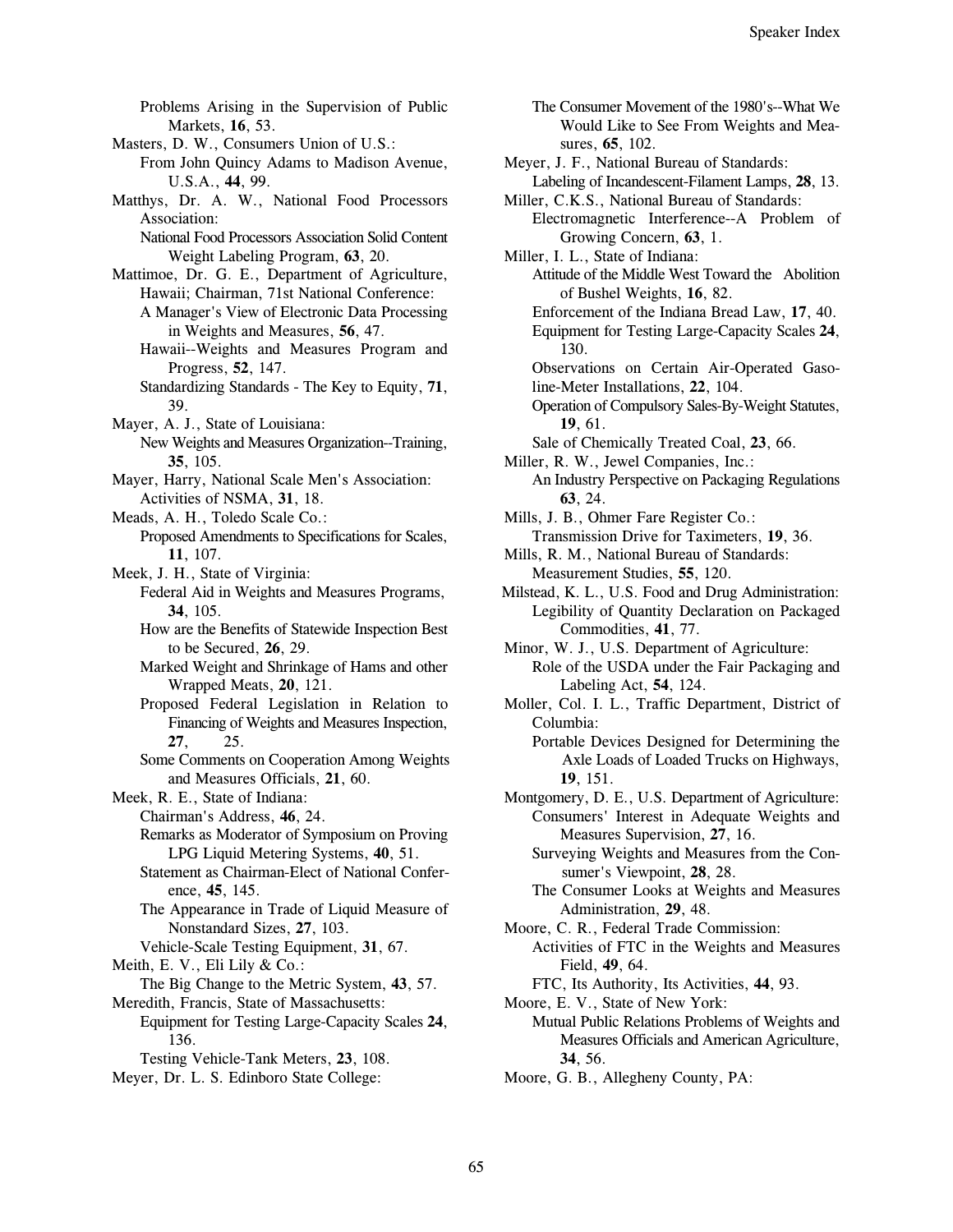Heavy-Capacity Platform Scales--Apparatus and Methods for Field Tests, 18, 64. Organization and Conduct of City and County Departments of Weights and Measures, 16, 41. Moore, G. D., Gasoline Pump Manufacturers' Association: Testing, Servicing, and Repair of Liquid Measuring Devices, 30, 56. The Gasoline Pump Industry--One Year After the War, 32, 56. Moore, G. E., Supply Systems Committee: Remarks, 57, 128. Moran, J. J., Kimble Glass Co.: Pharmaceutical Graduates, 45, 41. The Manufacture of Precision Glassware, 31, 54. Morey, F. C., National Bureau of Standards: Vapor Meters, 35, 159. Morgan, C. C., Gary, IN: A Novel Form of Weights and Measures School, 30, 32. Chairman's Address, 53, 19. Report from National Scale Men's Assn., 39, 15. Morgan, R. T., General Services Administration: Remarks, 57, 53. Morris, H., Giant Food Inc.: Tare Weight in Computer Assisted Checkout Systems, 61, 13. Morsell, N. T., U.S. Treasury Department: Quantity Requirements for Tabacco Under Federal Alcohol and Tobacco Tax Regulations, 41, 27. Moss, Hon. F. H., U.S. Senator, Utah: Address, 55, 33. Moss, J. E., American Petroleum Institute: Report of Central Committee on Automotive Transportation of the API, 32, 23. Vehicle Tanks, 33, 60. Mote, J. M., State of Ohio: Reasons for Standard-Weight Loaves of Bread and Enforcement of Ohio Standard Weight Bread Law, 15, 88. Mueller, E. F., National Bureau of Standards: Testing of Clinical Thermometers, 19, 48. Mueller, Hon. Frederick H., Secretary of Commerce: Address, 45, 1. Mullinax, O. D., Department of Agriculture, State of Georgia: Consumer Affairs Forum, 61, 103. Muhe, Walter, Germany: Some Aspects of Legal Metrology in Germany, 43, 11. Murphy, J. A., Assistant Deputy Attorney General, State of New Jersey:

Technicalities in Weights and Measures Court Cases, 38, 63.

- Murphy, R. L., Interstate Commerce Commission: Remarks, 57, 45.
- Murphy, R. W., U.S. Deptment of Commerce: NPA Regulations and Weighing and Measuring Devices, 36, 56.
- Myers, Hon. J. T., Congressman, Indiana: The Metric System and You, 53, 79.

# N

Nagel, Hon. Charles, Secretary of Commerce and Labor:

Addresses, 5, 8; 6, 111; 7, 11.

- Nagele, Frank, Weights and Measures Specialist, Michigan; Chairman, 72nd National Conference: Consumer Involvement Fosters More Efficient Weights and Measures Enforcement, 72, 32.
- Nance, A. T., J. P. Stevens and Company, Inc. **Ouantity Package Statement: Sheets and Pillow** Cases, 62, 28.
- Natrella, M. G., National Bureau of Standards: A Background for Understanding Sampling Plans, 61, 77.

Neale, C. C., State of Minnesota:

- Necessity of Maintaining Scale Levers Level and Lever Connections Plumb, 9, 34. Seals and Methods of Sealing, 8, 204.
	- Weight Standardization of Bread, 13, 115.
- Neale, C. C., Toledo Scale Co.: Weighing in Industry, 19, 120.
- Neale, C. C., Wayne Pump Co.: Fay Stanley Holbrook--In Memoriam, 30, 4
- Neale, R. J., U.S. Department of Agriculture: State Cooperation in a National Program, 39, 19
- Neigut, E. G., National Bureau of Standards: MIS Analysis and Concept Development, 58, 91 Nelson, A. M., Weights and Measures Director, CT Dept. of Consumer Protection:
	- New Chairman's Address Excellence Through Standards, 77, 342.

Chairman's Address, 78, 19.

- Nelson, Mrs. Helen E., Consumer Counsel, California Governor's Office: Weights and Measures in California--A Consumer View, 45, 126.
- Nelson, H. E., Milwaukee, WI: Representing the Consumer Interest in Weights and Measures Law Enforcement, 60, 74.
- Nelson, M. A., State of Michigan: Following Through on Conference Actions, 43, 120.
- Nicol, W. F., Dallas, Texas: Welcome to Dallas, 62, 113.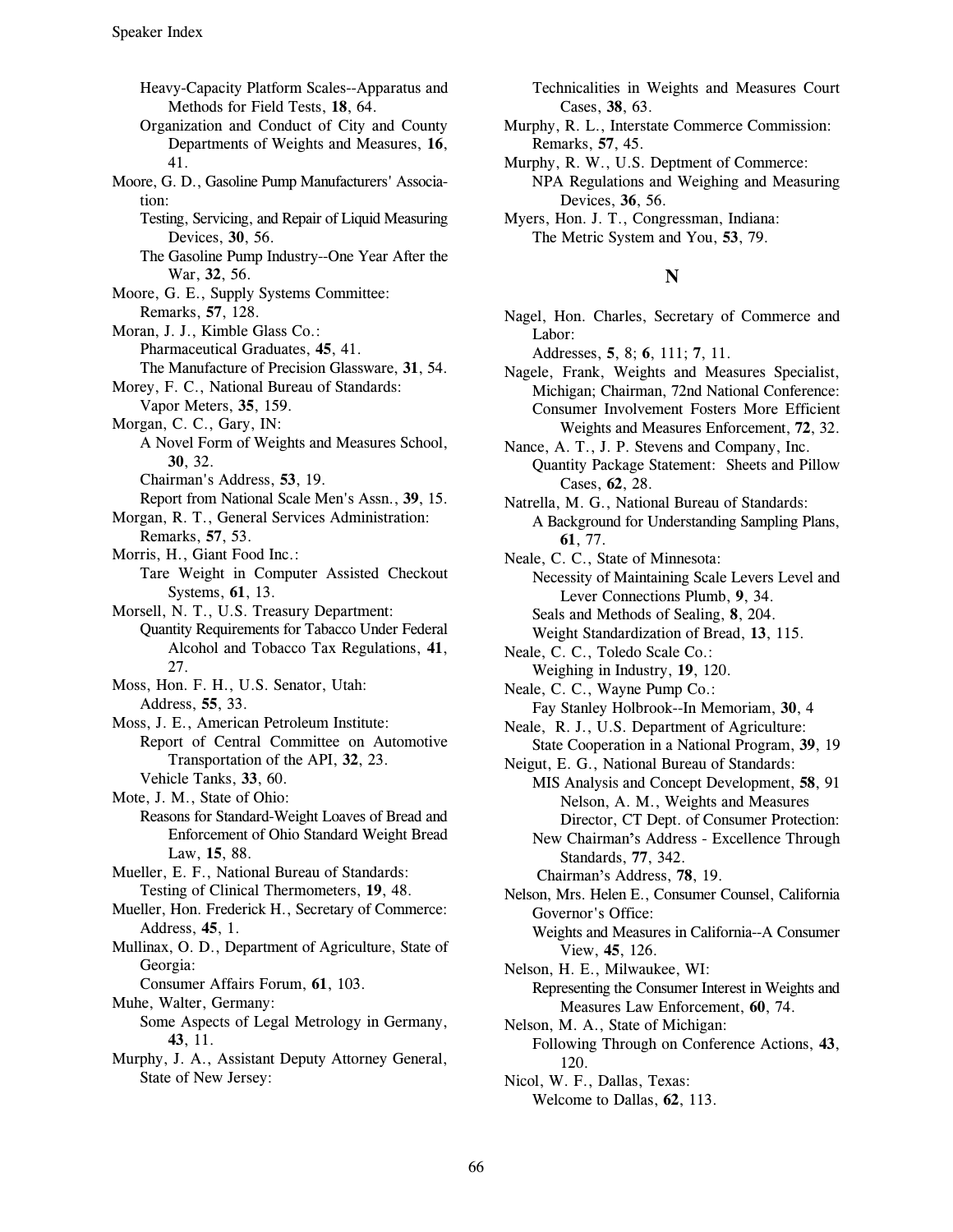Nicholas, J. E., Indiana Motor Truck Association: Highway Truck Weighing, 38, 25.

Nidetch, Jean, Weight Watchers International: Address, 56, 104.

Nix, R. E., Gilbarco, Inc.: Remarks, 57, 125.

Norgord, C. P., State of New York: Some Observations on Weights and Measures Administration, 23, 48.

## $\Omega$

Oakley, C. H., State of Wyoming: Adjustments by Weights and Measures Officials, 34. 163. O'Hagan, M. E., American National Metric Council:

Role of the American Metric Council, 59, 54. O'Keefe, James, Chicago, IL:

- Chicago Ordinance in Relation to Vehicle Tank Meters and the Enforcement Thereof, 26, 104.
- Directing the Personnel of a Weights and Measures Department, 31, 7.

Fay Stanley Holbrook--In Memoriam, 30, 3.

Recent Decisions Involving the Chicago Weighmaster Ordinance, 27, 11.

Vehicle-Scale Testing Equipment, 31, 70.

O'Meara, A. C., Swift and Co.:

Shrinkage Losses in Food Products, 43, 79. O'Neill, J. L., State of Kansas:

Second Annual National Weights and Measures Week, 44, 19.

Orcutt, J. P., State of Colorado: Address, 51, 8.

Osborne, R. A., Food and Drug Administration: Frozen Foods, 33, 21.

Owen, W. J., Bradford, England:

History of the English System of Weights and Measures, 50, 128.

## $\mathbf{p}$

Paddock, J. M., State of Illinois: Vehicle Scales--Testing Equipment and Procedures, 33, 112. Page, W. J., Council of State Governments: Sharing Power Responsibility, and Resources in

the Federal System, 65, 25. Palmer, A. W., U.S. Department of Agriculture:

Sale of Cotton by Net Weight, and Standardization of the Bale, 23, 22.

Pals, C. H., U.S. Department of Agriculture: Activities of the USDA Meat Inspection Division in the Weights and Measures Field, 49, 74.

Paludan, C. T. N., Marshall Space Flight Center:

Measurements on the Saturn Space Vehicle, 52, 94.

Parron, J. A., Norfolk, VA:

Special Test for Vehicle-Tank Meters, 39, 57. Parrott, Dr. M. W., Oregon State Health Division:

Radiation Measurement--A Challenge That Calls for Cooperative Federal and State Action, 65, 147.

Parry, William, National Bureau of Standards: Legal Status of Rules and Regulations as Established by Decisions of the Courts, 22, 132. Notes on Digest of Weights and Measures Cases, 21, 155.

Parsons, A. R., Honeywell, Inc.:

Seminar on Discrete and Continuous Weighing Systems, 51, 57.

Patterson, Hon. Richard C., Jr., Assistant Secretary of Commerce: Address, 28, 41.

Paul, Lawrence, Richmond, VA: Problems Arising in the Supervision of Public

Markets, 16, 58. Payne, W. A., Monroe County, NY: Equipment for Testing Large-Capacity Scales, 24,

133.

Pearson, J. C., U.S. Food and Drug Administration: **Accuracy Requirements for Quantity Declaration** on Packaged Commodities, 41, 82.

Peet, R. W., Association of American Soap and Glycerine Producers, Inc.: Quantity Declarations on Packaged Soap Products,

34.82.

Peffer, E. L., National Bureau of Standards: Gauging of Fuel-Oil Storage Tanks, 19, 22. Methods for Investigating Reported Short Deliveries of Fuel Oil, 22, 96.

Proposed Method for Testing Milk and Cream Bottles, 16, 47.

Peiser, H. S., National Bureau of Standards: State Mass Standards, 45, 45.

Perkins, M., Landvater Associates: Metric Training Associates, 61, 69.

Perkins, Hon. Randolph, Committee on Coinage, Weights, and Measures, House of Representatives: Address, 23, 46.

Peterson, Esther, Special Assistant to the President for **Consumer Affairs:** Address, 49, 98; 63, 91.

Unit Pricing--A Giant Step for Consumers, 56, 90.

Peterson, H. E., Chemical Specialties Manufacturers Association:

Weights and Measures in Aerosol Commodities 45, 77.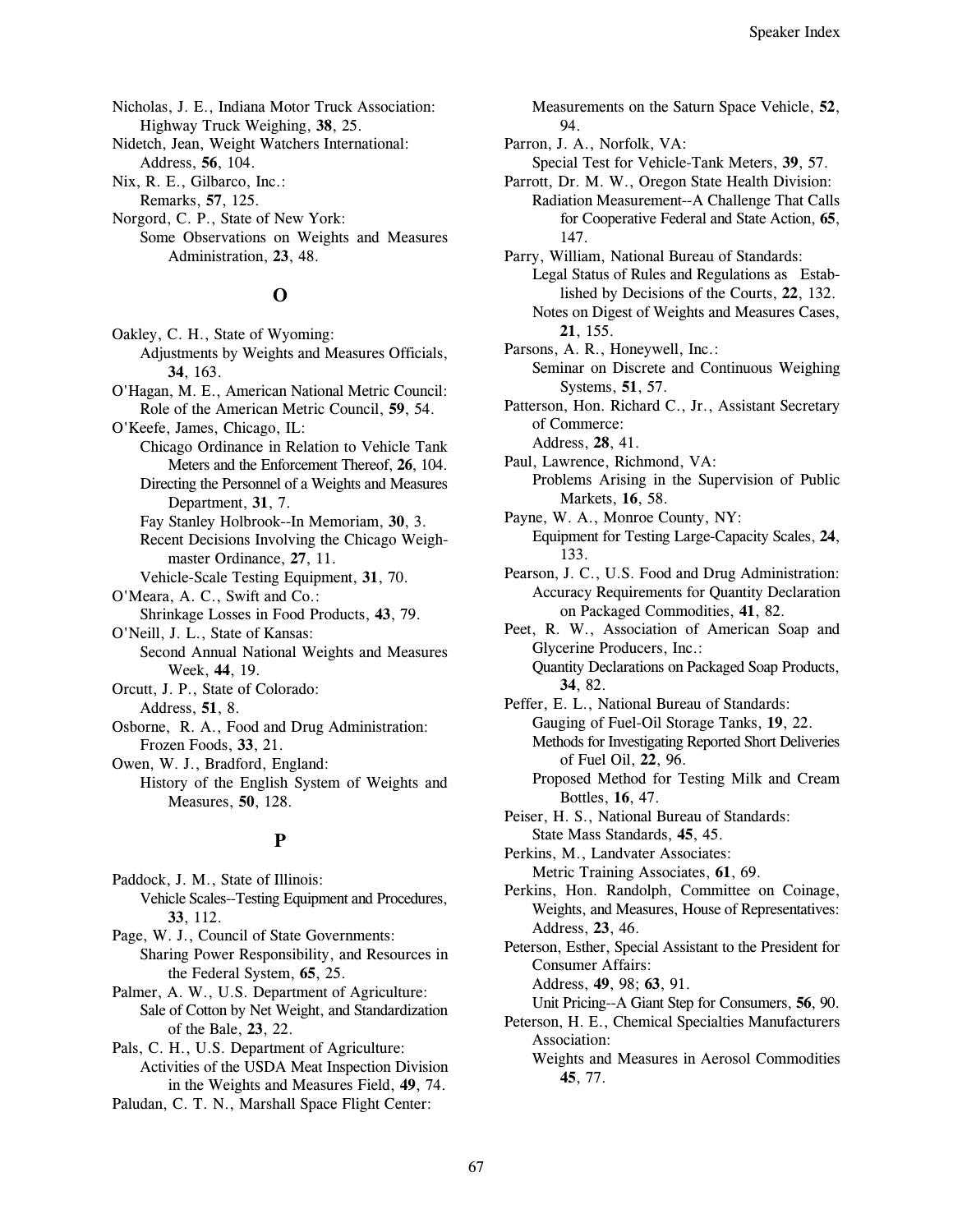Peyton, D. L., United States of America Standards Institute: Use of National Voluntary Standards-Program of United States of America Standards Institute, 54, 95. Pforr, R. R., Federal Grain Inspection Service: Weighing Programs of the Federal Grain Inspection Service, 64, 126. Phillips, L. J., Texas A & M University: Developing a National Training Program for Weights and Measures Officials, 66, 29. Pienkowsky, A. T., National Bureau of Standards: Testing Standards of Mass (Office Standards and Test Weights), 19, 103. Pierce, W. J., University of Michigan Law School: Mechanisms for Unification of State and Local Laws and Regulations, 65, 64. Pisciotta, Alex, New York City, NY: Demonstation of Fuel-Oil Meter-Testing Equipment of the City of New York, 28, 17. Recently Enacted Ordinance Requiring Licensing of Scale Repairmen, 27, 62. Platt, F. L., Revere Corporation of America: A Practical Approach to the EMI-RFI Problem in the Field, 63, 13. Polk, L. F., United States Metric Board: Address, 63, 104. Pommersheim, John, Rockwell Manufacturing Co.: Testing LPG Measuring Devices, 35, 73. Poppy, T. G., England: Development of Weights and Measures Control in the United Kingdom, 42, 22. Powers, J. J., Philadelphia County, PA: **Administrative Problems--Relations Between State** and Local Departments, 42, 105. Prabhakar, Dr. A., Director, National Institute of **Standards and Technology:** Partnerships for the Future, 78, 11. Prause, J. H., Martin & Schwartz, Inc.: Price Signs on Gasoline Service Stations, 32, 107. Prideaux, Earl, Department of Agriculture, State of Colorado: New Horizons in Metrology, 62, 60. Primely, R. C., Theisen-Clemens: Meeting the Challenge, 53, 90.

# $\mathbf Q$

- Queen, W.A., U.S. Food and Drug Administration: Recent Activities of FDA Regarding Short Weight and Deceptive Packaging, 32, 11.
- Ouinn, T. M., U.S. Food and Drug Administration: Net Weight Labeling Regulations, 64, 138.

 $\bf{R}$ Rafferty, J. J., Philippine Islands: Weights and Measures Conditions in the Philippine Islands, 10, 50. Ragland, B. W., Richmond, VA: Activities of Bureau in Richmond, 18, 39. Gasoline Meter Installations in a Ramp Garage, 22, 79. Promoting Contests, 28, 125. Temperature of Gasoline in Underground Storage, 25.54. Rapp, M., Detecto Scales, Inc.: A University Curriculum in Measurement Science, 49, 13. Rask, R. O., National Scale Men's Association: Recent Activities of NSMA, 26, 46. Rassmussen, Fred, National Association of Ice Cream Manufacturers: Shall Ice Cream be Sold by Weight--Viewpoint of the Manufacturer, 18, 122. Raybourn, J. S., Produce Packaging and Marketing Association: Problems in Merchandising Packaged Fresh Produce, 54, 84. Raymund, F. M., Los Angeles County, CA: Fabric-Measuring Devices, 39, 64. Reck, Dickson, Office for Emergency Management: The Weights and Measures Officer and the Program for National Defense, 31, 2. Redfern, E. L., State of Iowa: Training the Prospective Housewife, 19, 86. Redfield, Hon. William C., Secretary of Commerce: Addresses, 8, 12; 9, 11; 10, 13; 11, 13; 12, 119. Reed, E. E., Phillips Petroleum Co.: Phillips LP-Gas Liquid Meter Prover, 40, 52. Reed, F. T., Chemical Specialties Manufacturers' Association: Net Weight in Aerosol Packages, 49, 124. Reed, W. E., Newark, NJ: The Testing of Beer Barrels, 25, 113. Regar, R. S., U.S. Post Office Department: Supervision of Post Office Scales, 24, 97. Reichmann, Fritz, State of New York: Content of Container Law, 8, 79. Machine Measurements in Retail Dry Goods Store, 13, 169. Selection and Maintenance of Apparatus in Industrial Plants, 11, 51. Renfrew, Paul, Ralph N. Brodie Co., Inc.:

Testing Equipment for Large-Capacity Meters, 34, 38. Renfrew, Paul, Liquid Controls Corp.:

The Measurement of Liquid--Yesterday, 50, 39. Reynolds, G. D., Jr., John Chatillon & Sons: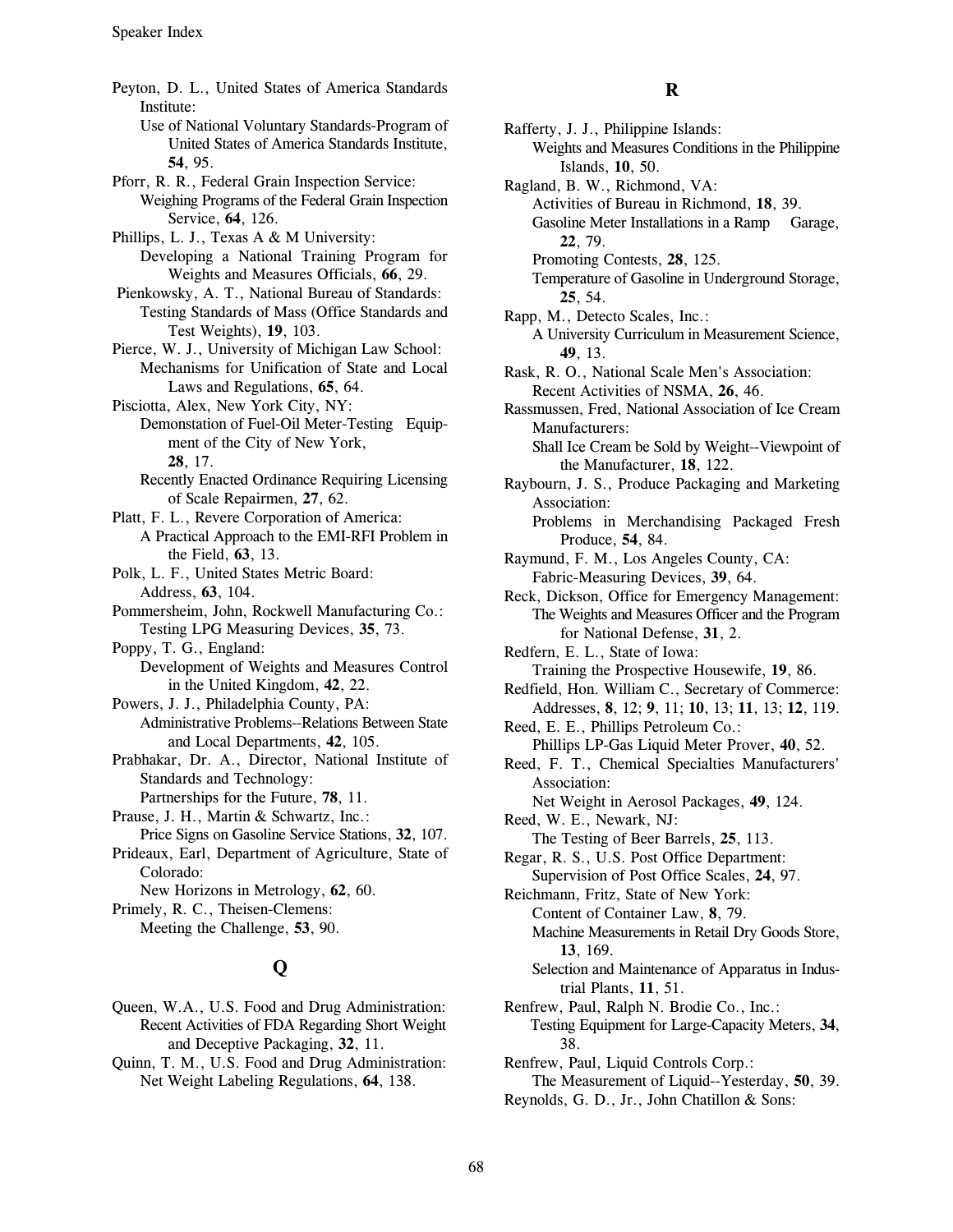Weights and Measures and Scale Problems and Opportunities, 52, 105.

- Rice, T. D., Massachusetts Fisheries Assn.: Frozen Fish, 33, 39.
- Richard, C. L., National Bureau of Standards: Platform Overhang of Vehicle Scales, 31, 92. Test Car Accuracy, 18, 176.
	- The Effects on SR of Packing Pivots and Bearings with Grease, 30, 88.
	- Two-Draft Weighing of Motor-Vehicle Loads, 28, 63.
- Richard, C. L., National Scale Men's Association: Current Activities of NSMA, 24, 168.
- Richard, C. L., U.S. Department of Agriculture: Developments in Electronic Weighing, 35, 43. Problems in Livestock Weighing Supervision, 38, 46.
	- Testing Procedures for Livestock Scales, 34, 50. Tests of Livestock Scales, 33, 57.
- Richard, C. L., Truck-Trailer Manufacturers' Association:

Current Situation in Highway Axle-Load Weighing, 41, 145.

Richards, W. S., Glass Container Association of America:

The Manufacture of Lubricating-Oil Bottles, 24, 15.

Ring, D. S., National Paint, Varnish, and Lacquer Association:

Two-Way Dividends From Industry-Government Collaboration, 53, 50.

- Risser, R. E., Jr., Southwest Pump Co.: The Retail Gas Pump--Accuracy Problems, 51, 110.
- Roberts, C. F., Jr., National Association of Manufacturers:

Us Procrusteans Make Strange Bedfellows, 52, 69.

- Roberts, G. M., District of Columbia: Coin-Controlled Person-Weighing Scales, 22, 128. Regulatory Activities of a Weights and Measures Department, 19, 26.
	- Retail Sale of Coal and Coke, 16, 127.
	- The Fee System of Inspection of Weights and Measures, 26, 9.
	- Undercover Buying as an Aid to Law Enforcement, 25. 138.
- Roberts, J. R., Manchester, England:

Training of the Weights and Measures Official in Great Britain, 46, 50.

- Roberts, R. W., National Bureau of Standards: Address of the Conference President, 58, 7.
- Roberts, W. H., Vigo County, IN: Sale of Garden Seeds, 33, 159.
- Robinson, J. J., Association of American Railroads:
- AAR & AREA & SMA & ICC--Keeping on the Right Track, 57, 41.
- AAR Status Report on Stenciled Tare Weights of Freight Cars, 62, 11.

Roeser, H. M., National Bureau of Standards:

- Installation of Bureau of Standards Master Scale, 21.44.
	- Notes on Apparatus for Testing Heavy-Capacity Scales, 20, 84.
- Testing Methods and Tolerances for Portable Devices Designed for Determining the Axle Loads of Loaded Trucks on Highways, 19, 153.
- What the Bureau of Standards is Doing to Increase the Accuracy of Weighing Revenue Freight, 18.34.
- Roeser, H. M., National Scale Men's Association: Activities of NSMA, 32, 20.

Roeser, H. M., Inland Steel Co.:

- Impact on the Steel Business of Formal Specifications for Weighing Machinery, 34, 96.
- Roesner, H. M., Steeter-Amet Co.: Automatic-Indicating Scales--Printed Weight Indications and Remote Weight Indications, 30, 22.
- Rogers, J. G., State of New Jersey:
- New Equipment for Testing Heavy-Capacity Scales in New Jersey, 21, 48.
- Shall Ice Cream be Sold by Weight--Viewpoint of the Weights and Measures Official, 18, 115. Twisted Strands, 30, 81.
- Roof, R. R., State of Pennsylvania: Development of a State Measurement Center, 56, 139.
- Roper, Hon. Daniel C., Secretary of Commerce: Address, 27, 84.
- Rowe, M. B., State of Virginia: National Association of State Departments of Agriculture, 54, 148.
- Rowe, S. C., U.S. Department of Agriculture: Deceptive Containers, 30, 138.
- Rowe, S. C., U.S. Food and Drug Administration: Foods and Drugs, 36, 89.

Prepackaged Foods, 39, 22.

- Rowland, G. A., National Bureau of Standards: National Voluntary Laboratory Accreditation Program, 61, 90.
- Royer, C., Mayor of Seattle, WA: Welcoming Address,
	- 74, 21.
- Roylance, W. M., Western Fruit Jobbers Association of America:

Sales by Weight, 10, 109.

Rumsey, Herbert, Jr., National Independent Meat Packers Association: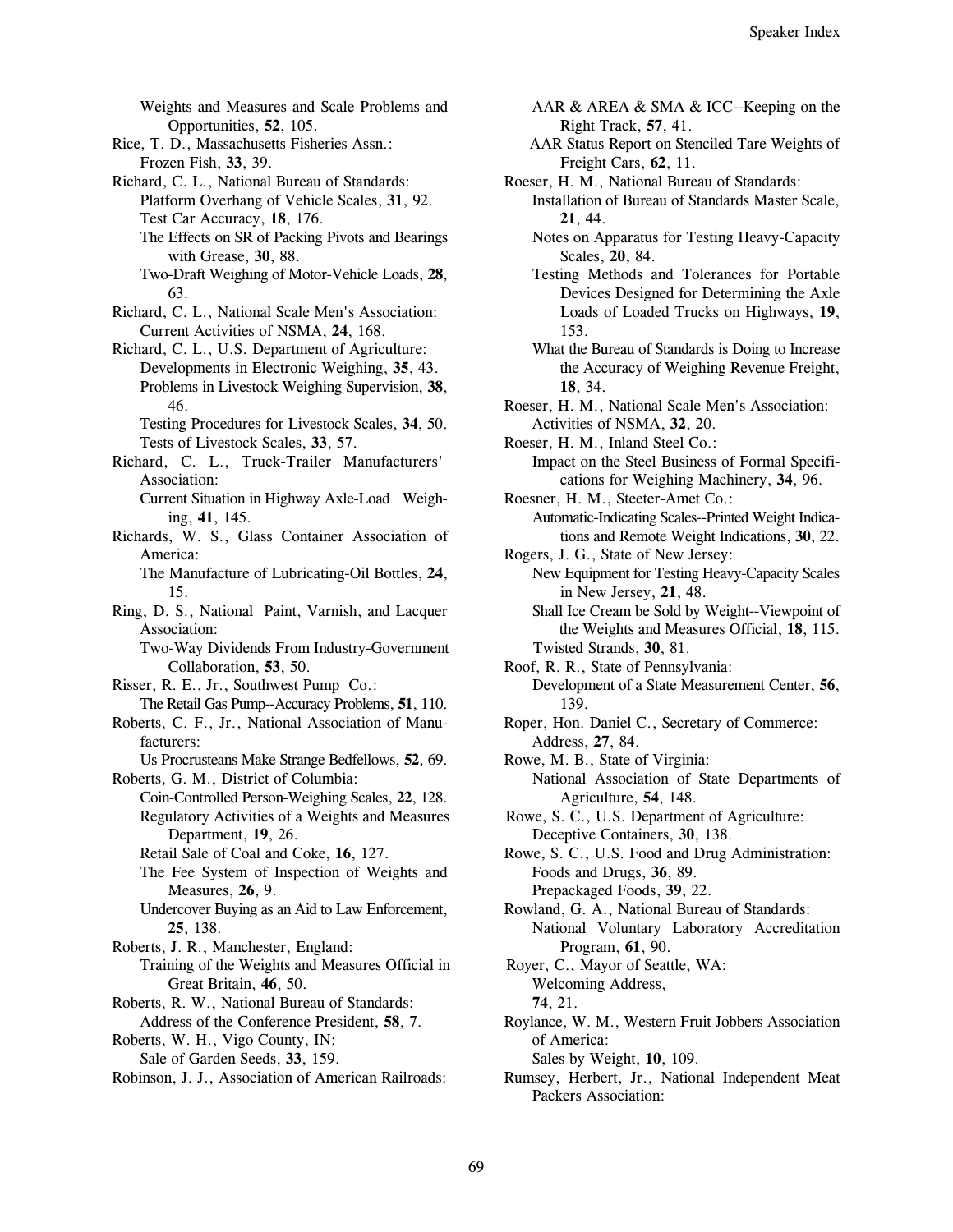Prepackaging of Meat in Meat Packing Plants, 41, 95.

- Runkel, H., U.S. Dept. of Agriculture: Enforcement of Law in re Marking of Weights on Wrapped Meats, 14, 45.
- Russell, H. H., National Bureau of Standards: Calibration of Tank Cars. 35, 145. NBS 1,000-Pound Balance, 40, 31. Testing of Cordage-Measuring Devices, 36, 100.
	- Testing Procedures for Four-Section Vehicle Scales, 34, 145.
- Ruttenberg, S. H., American Federation of Labor and Congress of Industrial Organizations: Labor's Stake in Consumer Products, 45, 122.

## S

- Saad, K. N., Arthur D. Little, Inc.: Address, 53, 43.
- Sackett, I. D., Jr., National Oceanic and Atmospheric Administration:
	- Application of Quality of Contents Requirements to Packaged Seafoods, 63, 66.
- Saldana, E. J., Commonwealth of Puerto Rico: Administration of Weights and Measures in Puerto Rico. 17, 17.
	- Weights in the Sugar and Tobacco Industries, 20, 35.
- Samuels, F. L. N., Department of Prices and Consumer Protection:

Measurements in the United Kingdom Market Place, 63, 29.

Sanda, K. L., Commisssioner, MN Dept. Of Public Service:

How to Sell Your Program to a Legislature, 77, 43.

- Sandbach, W., Consumers Union:
	- Truth-in-Packaging--A Coming Reality or a Mirage,  $52.75.$
- Sanders, Arthur, Scale Manufacturers Assn.: Activities of SMA, 32, 63.
	- Little Omissions Can Lead to Serious Errors, 53, 92.
	- Report of First National Weights and Measures Week, 43, 25.
- Sandman, R., U.S. Department of Agriculture: Working of the Intergovernmental Affairs Office of U.S. Department of Agriculture, 64, 154.
- Sattler, Charles, State of West Virginia: Interstate Packages, 36, 74.
- Sauthoff, Hon. Harry, Congressman, Wisconsin: Remarks Relative to Standardization of Containers for Canned Foods, 27, 35.
- Saybolt, J. W., Glass Container Manufacturers Institute: Forward March, 32, 60.

Saybolt, J. W., Business Counsellor on Weights and Measures:

Remarks, 38, 10.

- Scheurer, W. A., Exact Weight Scale Co.: Automatic Package Weighing Machinery, 38, 40. The Science of Weighing--Yesterday, 50, 78.
- Schier, W. M., American Institute of Baking: Bread Tolerances, 46, 90.

Schieser, W. J., Exact Weight Scale Co.:

- The National Scale Men's Association--Its Program for the Future, 49, 32.
- Schindel, P. W., Association of General Merchandise Chains:
	- The Support and Concern of Producers and Distributors of General Merchandise in Packaging and Labeling, 55, 55.
- Schindler, Hon. Alfred, Acting Secretary of Commerce: Greetings, 20, 5.
- Schlink, F. J., National Bureau of Standards: Automatic Scales, 10, 95.
- Liquid-Measuring Pumps, 11, 57; 11, App. 2. Schlink, F. J., Consumers' Research:
	- Deception of Consumers Through Techniques in Packaging and Labeling, 47, 101.
- Schmitz, J. A., Chicago Board of Trade: Developments in Terminal Weighing of Grain 22, 65.
	- Problems on Weights in the Handling of Grain, 12. 140.
- Schneider, J. C., Association of Food and Drug Officials of the United States:
	- Activities of the Association of Food and Drug Officials of the United States, 32, 16.
- Schon, D. A., National Bureau of Standards: Measurement in a Dynamic Society, 50, 73. The Institute for Applied Technology of NBS, 49, 6.
- Schreyer, C. H., National Bureau of Standards: Study on Fertilizers, 52, 137.
- Schwartz, A. W., State of New Jersey: Air Releases on Power-Operated Gasoline Dispensing Units, 23, 105.
	- Heavy-Capacity Platform Scales--Apparatus and Methods for Field Tests, 18, 57.
	- Standardization of Containers for Foodstuffs and the Marking of the Weight of Commodities in Package Form, 13, 122.
- Schwarz, Mrs. Kathryn M., National Bureau of Standards:

The Laws and the Case Book, 35, 120.

Remarks, 38, 75.

- Scott, G. D., Ex-Cell-O Corp.:
- Machine Measurement of Market Milk, 36, 67.
- Scott, J. R., U.S. Department of Agriculture: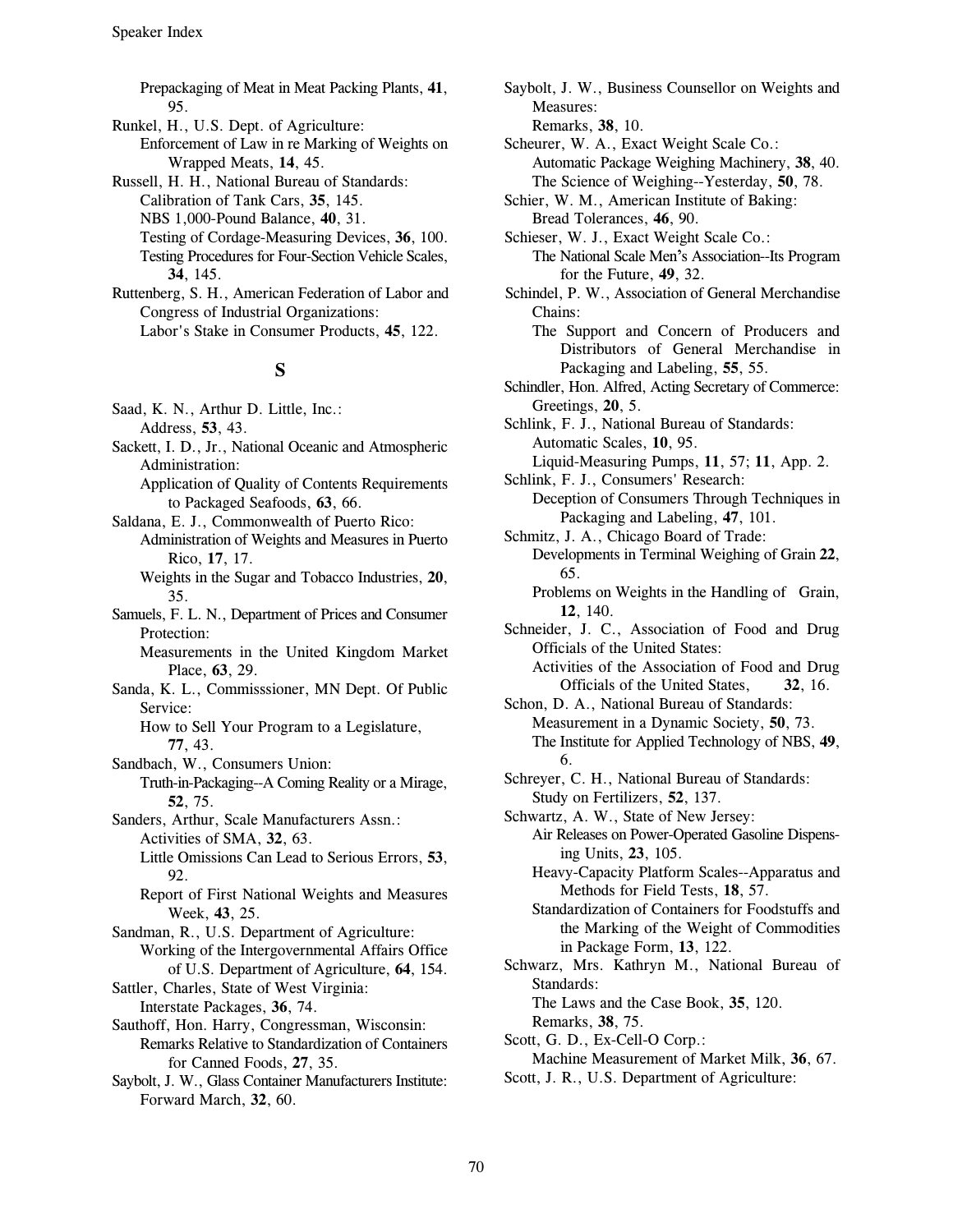Current Position of the USDA Regarding the Labeling of Packing House Products, 43, 93. Packing House Products, 36, 88. Quantity Statements on Packing House Products, 41, 92. Wholesale Labeling of Meat Products, 35, 148. Scribner, Jerry, California Department of Food and Agriculture: National Net Weight or Federal "Rule of Thumb?", 64, 142. Searle, F. A., Landers, Frary, & Clark: Regulation of New Types of Devices, 20, 61. Searles, R. W., Medina County, Ohio: Chairman's Address, 55, 3. Seer, H. A., U.S. Treasury Department: Quantity Requirements for Distilled Spirits, Beer, Wine, and Alcohol, under Federal Alcohol and Tobacco Tax Regs, 41, 23. Seiler, Dr. E., Federal Republic of Germany: Type Approval--A Tool For Measurement Assurance in Legal Metrology, 65, 138. Sener, A. G., Sanitary Scale Co.: Reconditioning Rejected or Trade-In Scales, 22, 122. Seraphin, T. A., Philadelphia, PA: Testing of Gasoline Meters in the Field, 21, 110. Use of Auxiliary Automobile Tanks for Checking Gasoline Deliveries, 19, 95. Servin, J. A., Department of Lands, Standards, Weights and Measures Branch, Adelaid, Australia: Conversion in Australia, 59, 67. Greetings From Australia, 58, 23. Seward, W. N., American Petroleum Institute: Report of the Committee on Liaison With the Federal Government, 60, 218. Shanhouse, W. M., S. S. Hunter, Inc.: Surface Gaging Farm Milk Tanks, 39, 44. Shankle, H. L., State of North Carolina: Supervision Over Scales--LPG, 34, 36. Shannon, W. N., Berkel Inc.: Computerized Checkstand Weighing System, 58, 33. Shannon, W. N., Hobart Manufacturing Co.: The Metric Conversion of Scales as Viewed by the Scale Industry, 59, 87. Sharp, B. M., Philadelphia, PA: System of Keeping Records, 10, 171. Shea, D. P., Massachusetts Consumers Council: The Consumers Council of Massachusetts, 55, 197. Sheaffer, Hon. Craig R., Assistant Secretary of Commerce: Address:, 38, 1. Sheehy, W. E., Fairfield County, CT: The Men Who Make the Conference, 37, 4.

Sheerin, H. J., Kimberly-Clark Corp.: Progress Through Cooperation, 53, 66. Sherman, J. H., District of Columbia: Weights and Measures Work from the Standpoint of the Efficiency Engineer, 10, 122. Shotzberger, M. I., Catawba College: Management as a Modern Approach, 56, 31. Siebold, H. E., Liquid Controls Corp.: The Meter Manufacturers Look at the 1970's, 55, 100. Siegel, Charles, National Association of Retail Grocers: Prepackaged Perishable Commodities--The Marketer's Viewpoint, 35, 89. Sieger, W. H., Neptune Meter Co.: Test Procedures and Equipment for Liquid Measuring Devices--Wholesale, 36, 25. Simila, K. J., State of Oregon: Equity on the Move, 64, 26. Maintaining an Economic Balance During Inflationary Times, 60, 104. Sinclair, J. W., American Petroleum Institute: Test Procedures for Vehicle-Tank Compartments, 34. 129. Sinclair, L. D., U.S. Department of Agriculture: Trade Practice in the Meat Packing Industry, 41, 124. Siren, J. N., Sr., State of Louisiana: Weighing of Cotton, 16, 26. Siu, Chock, I.: The Consumer and the R-Value of Insulation, 62, 31. Skinner, W. W., U.S. Department of Agriculture: Work in Relation to Ice Cream of the Joint Committee on Definitions and Standards, 18, 135. Sloat, R. H., Foodarama Supermarkets, Inc., Freehold,  $NI:$ Effect of the Universal Product Code on Supermarket Operations and Equipment, 58, 23. Slough, R. K., Akron, OH: Commodity Tolerances, 34, 137. Small, A. R., Underwriters' Laboratories: Gasoline Pumps From the Standpoint of Safety, 13.59. Smedley, William, Retail Merchants' Association of Pennsylvania: The Retail Merchant, 17, 111. Smith, A., U.S. Postal Service: Weighting on the Mail, 58, 64. Smith, A. B., State of Pennsylvania: Raising the Standard for Local Weights and Measures Officials, 22, 29. Smith, A. R., National Truck-Tank and Trailer-Tank Institute: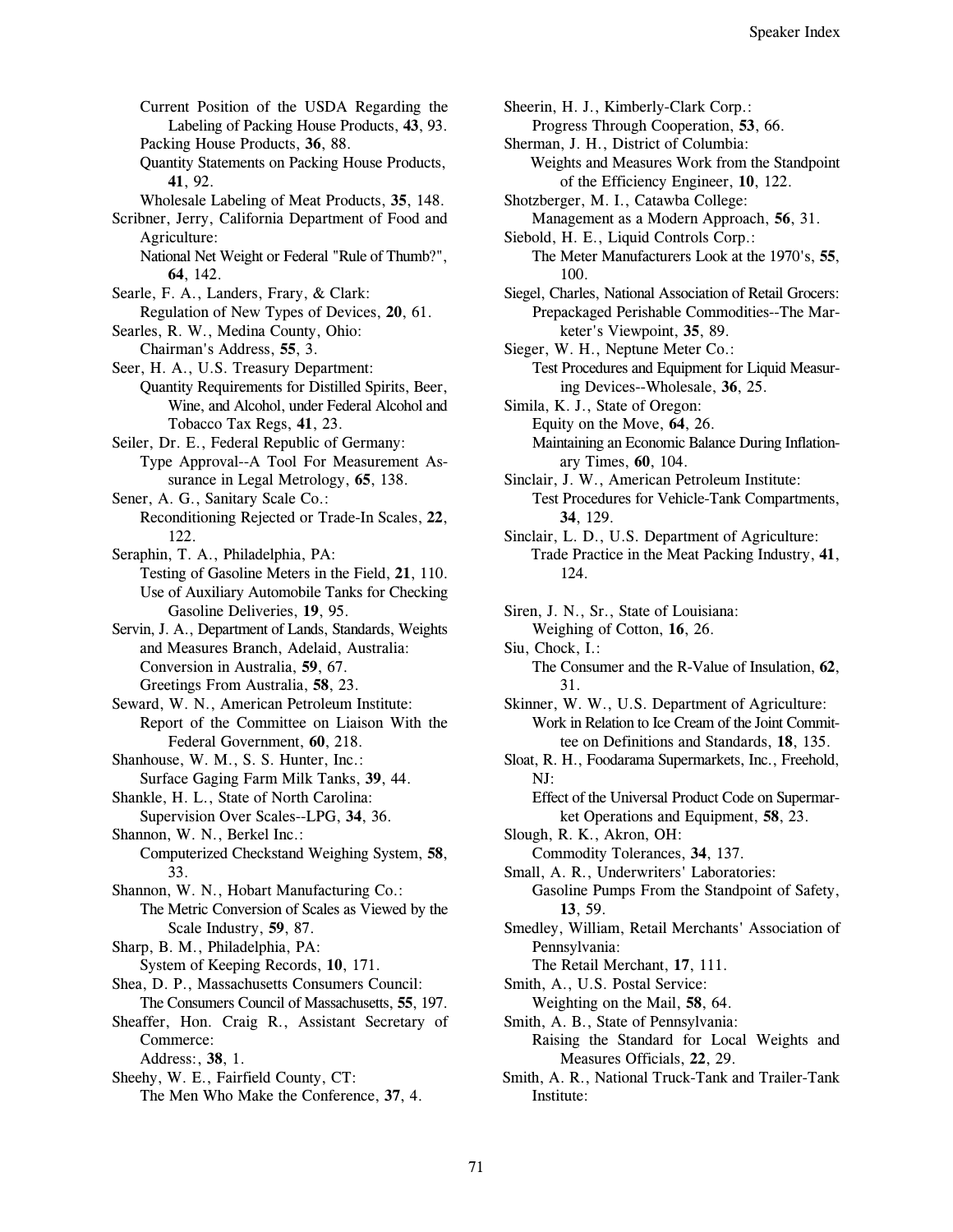Vehicle Tanks, 33, 68. Smith, A. T., State of New Jersey: Testing Equipments for Large-Capacity Scales, Methods and Results, 26, 47. Vehicle Tanks, 33, 63. Smith C. B., National Scale Men's Association: Activities of NSMA, 33, 105. Smith, C. P., Suffolk County, NY: New Testing Device for Large-Capacity Scales, 22.75. Smith, E. N., American Automobile Association: Cooperative Program of the American Automobile Association, 22, 86. Smith, H. H. Cannon Mills Co.: The Unique Aspects of Textile Package Labeling, 56, 75. Smith, L. C., National Association of Ice Industries: Short Weighing in Ice Scales, 12, 77. Smith, M. D., National Canners Association: The Art of Merchandising--Yesterday, Today, and Tomorrow, 50, 141. Smith, N. D., Director, Standards Division, State of North Carolina New Chairman's Message, 75, 231. Chairman's Address, 76, 17. Smith, R. N., National Bureau of Standards: Administrative Actions Under Model Law Provisions, 47, 132. Forum on Weighing, 54, 39; 55, 73. OWM Training Program, 53, 31. Technical Training, 49, 49; 50, 34. Training Program and Railway Track Scale Program, 52, 140. Smith, R. W., State of Minnesota: Uniformity of State Laws in Weights Per Bushel of Commodities, 8, 106. Smith, R. W., State of Wisconsin: Mechanical Versus Supervisional Weights and Measures Work, 12, 57. Smith, R. W., National Bureau of Standards: A Common Problem, 33, 179. Bureau of Standards Investigation on Commercial Filling of Milk and Cream Bottles, 16, 43. Bureau of Standards Investigation on the Transmission Drive for Taximeters, 21, 21. Charles C. Neale--In Memoriam: Presentation of Memorial Gavel to National Conference, 40, 1. Drainage Characteristics of Dispensers for Canned Lubricating Oil, 26, 76. Evaporation of Gasoline From Delivery Hose of Liquid-Measuring Devices, 15, 111. Executive Secretary's Report, 32, 2. Extension of Weights and Measures Supervision, 4, 72.

Federal Specification AAA-S-121 for Weighing Scales, 25, 23. Notes on Grease-Measuring Devices, 23, 16. Proposed Procedure for Field Test of Fabric Measuring Devices, 15, 93. Proposed Method of Test of Taximeters, 18, 78. Report on the Testing of Vehicle Scales by NBS in Cooperation with the States, 27, 46; 28, 81; 29, 57; 30, 35; 31, 61. Test Weights of Large Denominations, 29, 35. Testing of Liquid-Measuring Devices, 14, 64. The Regulation of Repairmen, 33, 122. Uniformity of Regulations for Milk Bottles, 17, 26. Snyder, A. E., Terre Haute, IN: The Value of Weights and Measures Radio Program, 29, 19. Soper, T. G., Fairbanks Morse: Large Capacity Scale Designs, 58, 41. Souder, Wilmer, National Bureau of Standards: Calibration of State Standards, 33, 166. Identification by Precision Methods of Comparison and Measurement, 22, 49. Southers, R., American Petroleum Institute: Closed Fill Systems--For Ecology's Sake, 57, 127. Petroleum Industry Concern with Meter Accuracy, 55, 111. Southwick, C. A., Jr., American Tetra Pak Corp.: New System for Packaging Milk and Other Fluids, 40, 107. Speer, J. F., Jr., Milk Industry Foundations: The Support and Concern of Industry in Packaging and Labeling, 55, 51. Spilman, H. A., U.S. Department of Agriculture: **Consolidation and Amendment of Federal Standard** Container Legislation, 24, 44. Federal Standard Container Act of 1928, 22, 13; 23, 53. The Consolidated Standard Container Bill, 30, 8. Spinks, J. M., National Scale Men's Association: Report from NSMA, 42, 58. Spotts, G. W., Shell Chemical Co.: Packaging Standards for Fluid Milk Products, 53, 54. Stabler, T. M., National Bureau of Standards: Activities of the Office of Weights and Measures, 54, 29. Forum on Organization and Management, 55, 159. Management of a Weights and Measures Program, 56, 40. New State Standards Program, 50, 31; 52, 130; 53.28. State Standards and Laboratories, 51, 125. Stadolnik, E. H., Division of Standards, State of Massachusetts: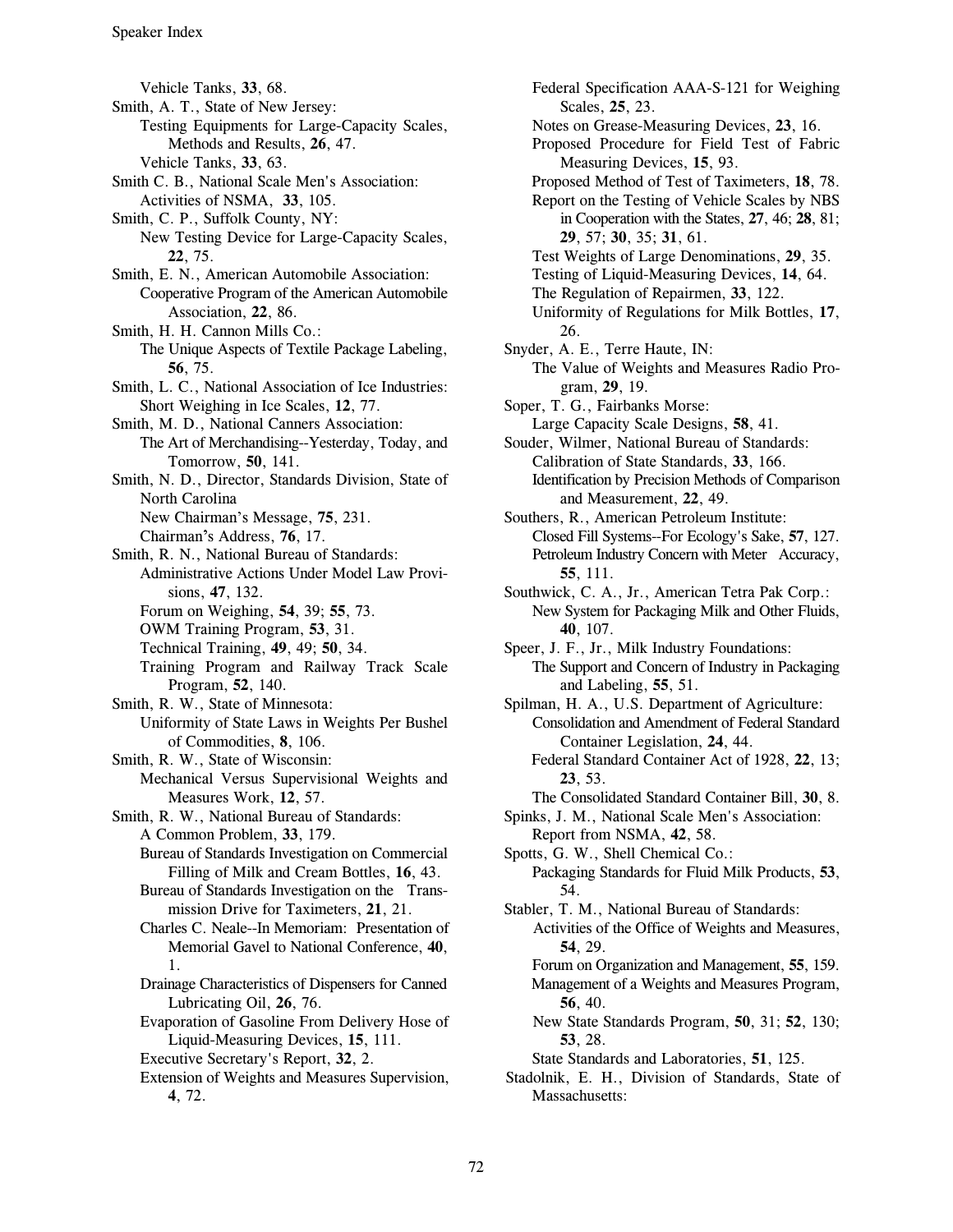NCWM Committee on Metric Planning, 59, 114. Priorities for Progress, 66, 1. Stans, Hon. M. H., Secretary of Commerce: Address, 54, 1. Staples, G. H., State of Minnesota: Salary System Versus Fee System of Inspection, 12.87. Starr, M. H., Howe Scale Co.: Effect On Scale Design of Highway and Motortruck Design, 22, 82. Steel, R. E., National Fisheries Institute, Inc.: Frozen Fish, 33, 33. Stender, C. H., State of South Carolina: Chairman's Address, 48, 18. National Type Approval, 45, 18. Stephens, Dr. William P., Director/Secretary, State pf New Mexico: Presentation to the National Conference on Weights and Measures, 71, 24. Stephenson, J. H., Rochester, NY: Testing of Gasoline Meters in the Field, 21, 115. Stern, H. J., Deputy Commissioner of Consumer Affairs, New York City: Remarks, 57, 96. Stern, L. E., State of New Jersey: Food Packages--When the Responsibility of the State, 41, 110. Stewart, J. C., State of Virginia: Large-Capacity Scale-Testing Units, 54, 40. Stiefel, S. W., National Bureau of Standards: Measuring Inaccuracy's Economic Distortion, 58, 97. Stier, H. L., State of Maryland: The New Maryland Weights and Measures Law,  $36.31.$ Stillman, M. H., National Bureau of Standards: Testing of Dry Gas Meters, 8, 90. Stitzell, J. A., Amoco Oil Company: Metric: Now or Later, 64, 106. Stolle, Col. Richard, U.S. Air Force: Weights and Measures Standards Used by the Air Force, 45, 61. Stouffer, L., Modern Package Magazine: The Packager's Viewpoint on Truth-In-Packaging, 48.52. Stratton, S. W., National Bureau of Standards: Address Memorizalizing Louis Albert Fisher, 1864-1921, 15, 2. President's Addresses, 1, 5; 2, 5; 4, 5; 5, 7; 6, 7; 7, 15; 8, 15; 9, 12; 10, 17; 11, 16; 12, 15; 13, 13; 14, 16; 16, 16. Stratton, S. W., Massachusetts Institute of Technology:

Honorary President's Address, 17, 89.

Straub, L. E., Chief, MD Weights and Measures Section: New Chairman's Address, 85, NCA-1 Straus, Hon. Oscar S., Secretary of Commerce and Labor: Address, 3, 55. Strauss, Hon. Lewis L., Secretary of Commerce: Address, 44, 1. Straw, R. F., National Association of Scale Manufacturers: Cooperative Program of Public Relations and Education, 40, 23. Stringer, Arthur, National Association of Broadcasters: "You're on the Air,"  $31, 44$ . Strobridge, E. K., Alameda County, CA: Heavy-Capacity Platform Scales--Apparatus and Methods for Field Tests, 18, 59. Testing Equipments for Large-Capacity Scales, Methods and Results, 26, 58. Strong, L. P., State of Michigan: Regulating the Fruit Crop in Michigan, 20, 133. Wheel Weighers on Highways, 24, 123. Stroop, D. V., American Petroleum Institute: Weights and Measures Petroleum Products, 25, 62. Stulla-Gotz, Josef, President, International Committee of Legal Metrology: The Goals and Purposes of the International Organization of Legal Metrology, 48, 77. Stutz, W. F., National Bureau of Standards: Testing of Water Meters, 8, 118. Sullivan, G. H., Frozen Food Foundation, Inc.: Frozen Foods, 33, 39. Sullivan, T. E., State of Indiana: Packaged Food Standardization, 41, 127. Sweeney, C. A., Federal Trade Commission: Remarks re the Fair Packaging and Labeling Act, 52, 59. Sweeney, J. A., Boston, MA: Meeting the Problem of Peddlers and Transient Vendors, 18, 21. Swoger, W. F., State of Pennsylvania: Methods adopted for Regulation of New Types of Devices, 20, 43. T Tamano, Mitsui, National Research Laboratory of Metrology, Tokyo, Japan:

Japan's Transition to the Metric System, 47, 31. Tate, D. R., National Bureau of Standards: Investigation of Axle-Load Weighing, 39, 72.

Taylor, B., Exact Weight Scale Co.: Discrete Weighing Systems--Testing, 51, 79.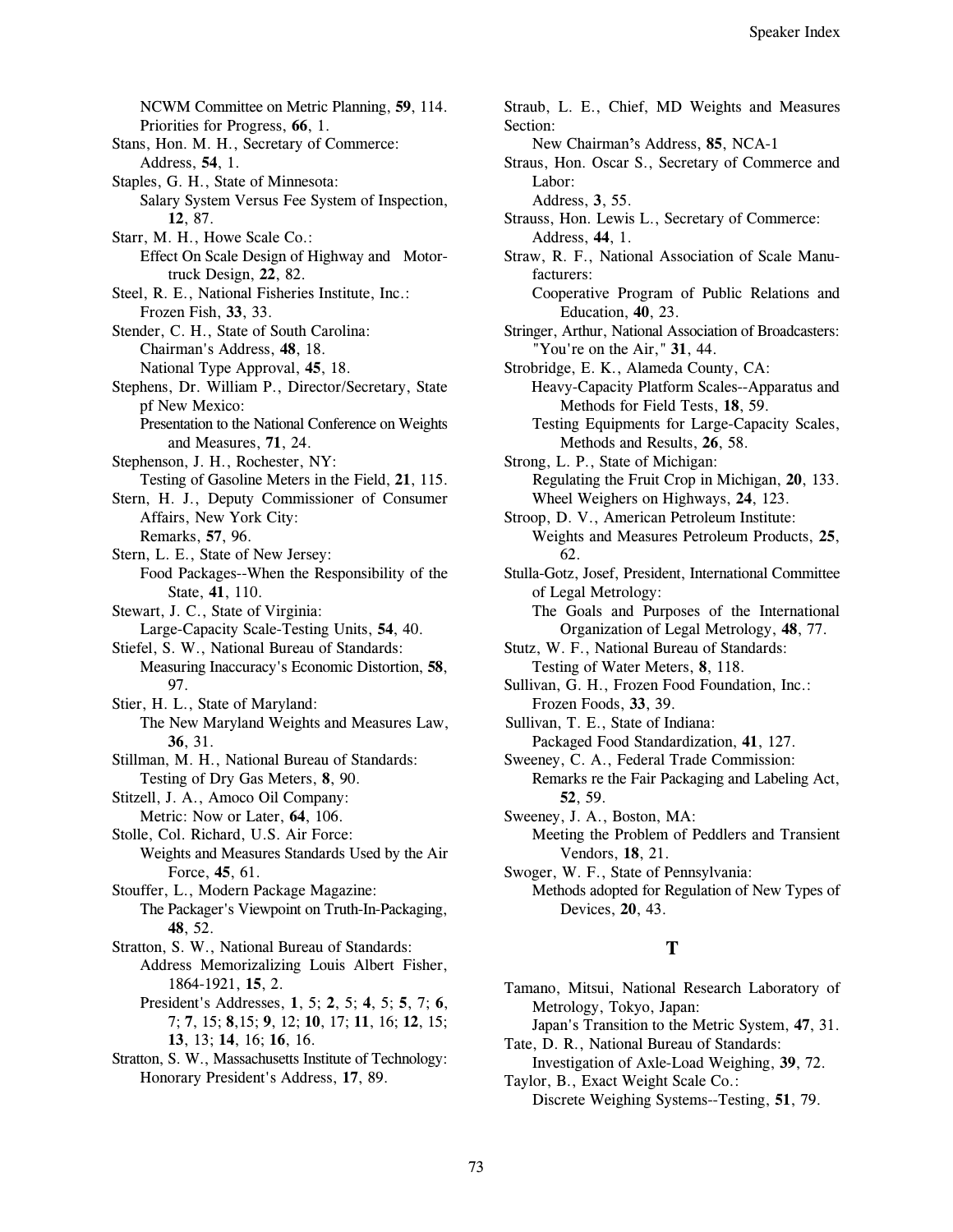Taylor, G. F., Chief Assistant Prosecuting Attorney, Pontiac. MI: Obtaining Evidence and Preparing a Case for Court, 41.17. Taylor, J. K., National Bureau of Standards: Problems in the Determination of Moisture, 48, 70. Taylor, John M., Director, Office of Compliance, Center for Food Safety and Applied Nutrition, FDA: Federal Role in Net Weight Compliance, 70, 222. Taylor, Tyre, National Association of Retail Grocers: Frozen Foods, 33, 36. Tewksbury, R. B., Fruit Dispatch Co.: The Banana Market, 45, 23. Theilmann, R. H., State of Arizona: Progress of Weights and Measures in the Far West, 18.71. Tholen, A. D., National Bureau of Standards: Tradition in Transition, 64, 49. Gateway to a Great Day, 66, 5. Thompson, A. D., Chief, State of Alaska Weights ad Measures:: New Chairman's Address, 83, NCA-1 Chairman's Address, 84, GS-5 Thompson, M. S., Partner, Chadwell, Kayser, Ruggles, McGee and Hastings: What Everyone Should Know About Those Supreme Court Cases Having to do with Moisture Losses--As of the Fourth of July, 1976, 61, 24. Thompson, R. D., State of Virginia: Adoption of Test Methods by the National Conference on Weights and Measures, 33, 59. Problems in Livestock Weighing, 38, 50. Standardization of Report Forms, 34, 76. Thompson, R. D., U.S. Department of Agriculture: Accurate Livestock Weights--Important to Agriculture, 40, 47. Activities of the USDA Packers and Stockyards Division in the Weights and Measures Field, 49, 71. Thompson, R. L., Department of Agriculture, State of Maryland: Metrification--A One Time Opportunity, 61, 1. Thompson, W. E., State of Minnesota: Heavy-Capacity Platform Scales--Apparatus and Methods for Field Tests, 18, 60. Thompson, W. I., Monmouth County, NJ: Coordination of State, County, and City Activities, 44. 117. Tilford, Dr. C. R., National Bureau of Standards: Pressure Measurement--A New Activity for Weights and Measures, 63, 72.

Tinkey, J. C., State of Ohio:

Side-Beam and Hidden-Weight Scales, 23, 134. Side-Beams, Hidden Weights, and Dial Scales, 25, 134.

- Todd, J. N., Southern Railway System: Railway Track Scale Testing Program, 37, 34.
- Tough, W. H., Sanitary Scale Co.: Weights and Measures Education in England, 36, 15.
- Tolson, R. H., Texaco, Inc.:
	- The Measurement of Liquids--Today, 50, 58.
	- Tonini, D. E., Scale Manufacturers Association: Recommended Standards for Self-Contained Scales,  $62.5.$ 
		- National Type Approval and NCWM/SMA Program for Adoption of Uniform Regulation for National Type Evaluation, 76, 21.

Trask, R. P. Petroleum Equipment Institute:

- Liquid Hydrocarbon Measurement in the Decade of the Eighties: The Needs for Research and Resourcefulness, 65, 127.
- Tribus, Hon., Myron, Assistant Secretary of Commerce for Science and Technology: Government and Technology--The Challenge of
	- the 70's, 55, 13.
- Trowbridge, Hon., A. B., Secretary of Commerce: Address, 52, 1.

True, J. F., State of Kansas:

Chairman's Address, 51, 15.

- Standby Service of Testing Equipment During Repairs, 34, 68.
- The Organization and Functions of the Weights and Measures Division of the National Association of State Departments of Agriculture, 49, 114.

Truex, J. C., Acting Chief, Division of Weights and Measures, OH Dept. Of Agriculture: New Chairman's Message - Quality Partnerships and Programs through Education, 79, 436. Chairman's Address, 80, 9.

Truman, Hon. Harry S., President of United States: Greetings, 32, 5.

Trump, R. J., England:

Weights and Measures Administration in Great Britain, 26, 83.

Tucker, C. E., State of California: California Gasoline and Oil Substitution Act, 28, 134.

Coordination Between Departments in Relation to Interstate Shipments, 29, 9.

Turnbull, D. M., Seattle, WA: Chairman's Address, 49, 11. Paper Milk Containers, 38, 22.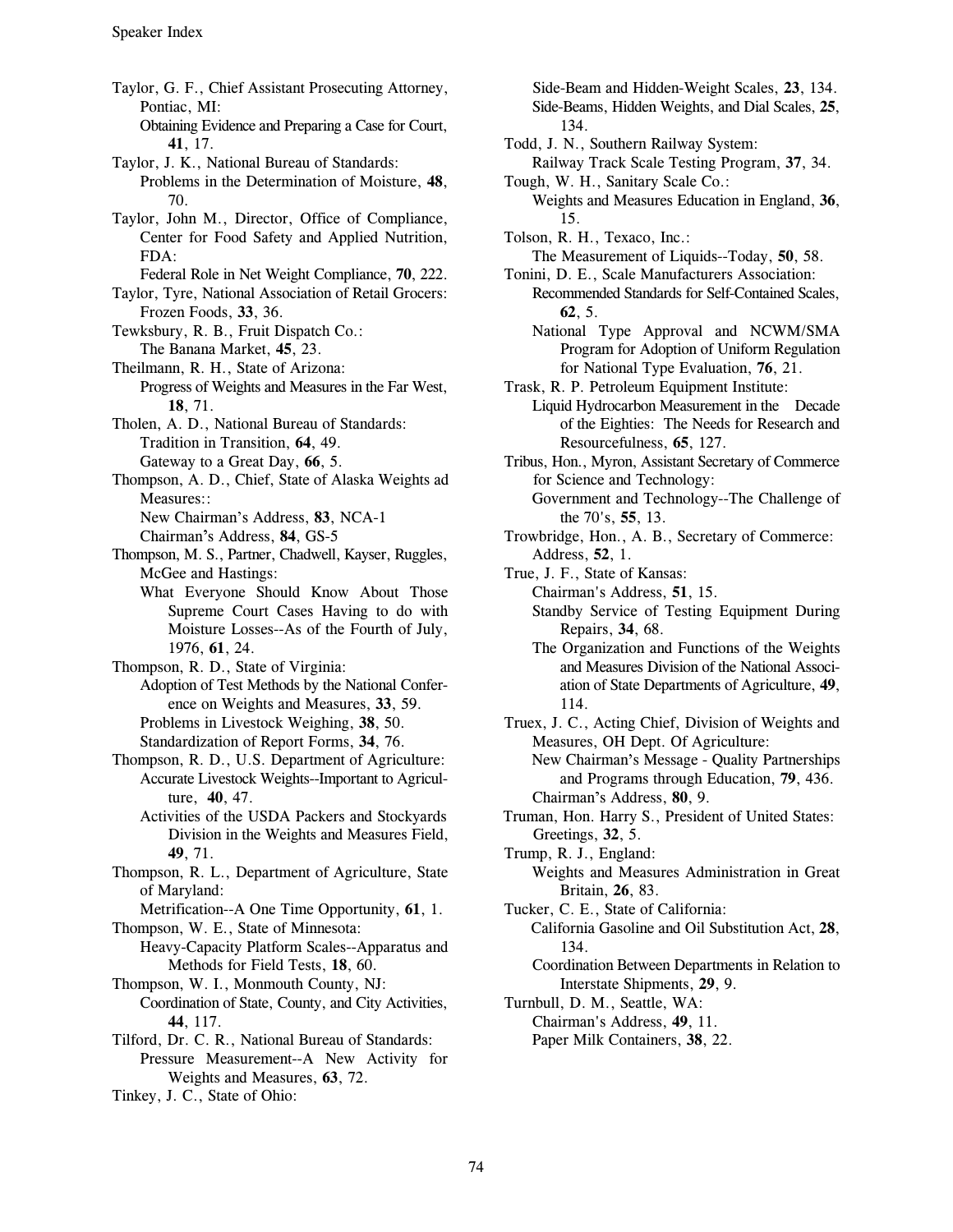### U

Usher, E. F., Highland Park, MI: Transparent Containers for Prepackaged Merchandise, 33, 141.

#### $\overline{\mathbf{V}}$

Vadelund, E. A., State of Pennsylvania: Package Control in Pennsylvania, 47, 66. Vadelund, E. A., National Bureau of Standards: Forum on Merchandising, 56, 74. Forum on Packaging and Labeling--Status of Federal and State Programs, 55, 46. Panel on FPLA, 54, 114. Progress Under the Fair Packaging and Labeling Act, 53, 36. Status of Handbook 67 Revision, 58, 83. Valentine, Hon. T., U.S. House of Representatives (D-NC), Chairman, Subcommittee on Science, Research, and Technology: Keynote Address, 75, 19. Vanderslice, J. M., Philadelphia County, PA: Suppression of Fraudulent Practices, 23, 86. Testing Equipment for Large-Capacity Scales, 25, 110. Van Hall, M. E., Alfred State Tech: A University Curriculum in Measurement Science--The Philosophy and Plan of the University, 49, 15. Van Keuren, H. L., National Bureau of Standards: Method of Adjusting Railroad Track Scales, 10, 86. Van Male, A. J., International Organization of Legal Metrology: Address, 63, 111. The International Organization of Legal Metrology and the Challenge of the 70's, 55, 22. Vestal, Hon. A. H., Com. on Coinage, Weights, and Measures, House of Representatives: Approval of Type, 15, 57. Veth, Albert, Fair Scale Co.: The Installation and Maintenance of Large Capacity Scales, 26, 38. Vignone, R. A., National Bureau of Standards: Fair Packaging and Labeling Act Preemption, 53, 38. Search and Seizure, 54, 35. Vincent, C. H., Dallas, Texas: Cost-Benefit Performance Auditing-A Tool For Weights and Measures Program Improvement,  $63, 59.$ Development of Dallas Department of Consumer Affairs, 58, 115.

Expectations for the Eighties, 65, 1. Votaw, G. A., Cleveland, Ohio: Scoring Machines for Ice, 20, 22.

#### W

- Wallace, L. T., Department of Food and Agriculture, State of California: Why Not Unshackle Measurement Standards?, 60, 25.
- Walleigh, R. S., National Bureau of Standards: Address, 62, 116.

Walsh, J. L. New York City, NY: Federal Regulation of Weighing and Measuring Apparatus, 8, 85.

Walter Muhe, Dr. I., Federal Republic of Germany: Interdependence of Metrology, Standardization and Ouality Assurance, 65, 115.

Walton, W. W., National Bureau of Standards: Progress in the Measurement of Moisture in Grain, 46.45.

Warne, C. E., Consumers Union: Packaging as a Technique of Deceit, 43, 37. Warner, G. W., State of Wisconsin:

Heavy-Capacity Platform Scales--Apparatus and Methods for Field Tests, 18, 54.

Measure-Containers and Nonmeasure-Containers. 35. 162.

- Methods Adopted for Regulation of New Types of Devices, 20, 56.
- Standardization of Packages of Canned Foods, 27, 36.
- Wisconsin Equipment for Testing Heavy-Capacity Scales, 15, 32.

Warnlof, O. K., National Bureau of Standards: A Different View on Tolerance Application, 61,  $5<sub>1</sub>$ 

Critical Path for Handbook 44 Metric, 62, 66.

Forum on Measurement, 56, 116.

Keeping Pace Through Training, 55, 83.

Retail Sale of Beef by Hanging Weight, 54, 73.

- Warren, J. A., American Management Association: Management and the Control of Weights on Prepackaged Products, 43, 74.
- Warshaw, S. I., National Bureau of Standards: The Tower of Babel, 69, 27.

Wasko, B., Voland Corp.: Weights and Measures in Japan, 47, 38.

- Watson, O. H., National Scale Men's Association: Report from NSMA, 41, 12.
- Way, E. O., Canada: Administration of Weights and Measures in Canada, 24.61.
- Weaver, E. R., National Bureau of Standards: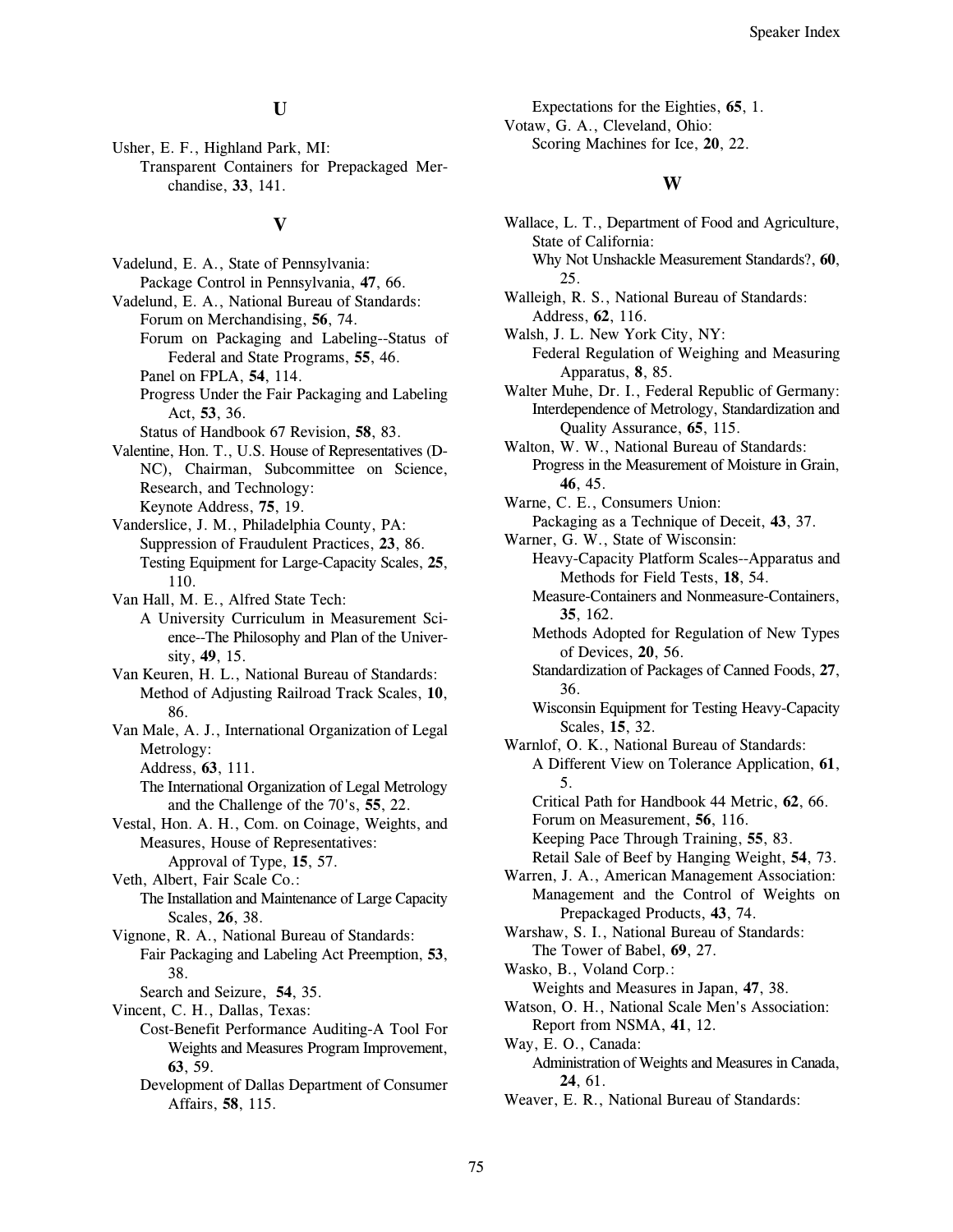Physical Properties of Liquefied Petroleum Gases, 30.48. Weaver, M. A., Program Director, Institute for Weights and Measures: An Opportunity for Professional Training, 66, 31. Webster, H. A., State of New Hampshire: Sale of Wood, 12, 61. Weeks, Hon., Sinclair, Secretary of Commerce: Addresses, 41, 1; 43; 1. Wehmann, E. F., Neptune Meter Co.: Evaluation of the Volumetric and Gravimetric Methods of Testing LP-Gas Liquid Meters, 40.70. Panel Discussion on LPG Liquid Metering, 54, 58. Temperature Compensated Meters in LP-Gas Service, 45, 64. The Measurement of Liquids--Tomorrow, 50, 63. Weibley, J. W., Pittsburgh Taximeter Co.: Transmission Drive for Taximeters, 19, 38; 20, 81. Wellington, R. R., Skelly Oil Co.: Skelly Oil Co. LP-Gas Liquid Meter Prover, 40, 68. Wells, B. H., The Seven-Up Company: The Metrication of Seven-Up-The Liter Leader, 62, 63. Wells, W. C., Pan American Union: Weights and Measures of Latin American Countries, 12, 125. Wessels, F. H., State of Virginia: Building a State Program, 40, 15. West, Hon. Charles, Congressman, State of Ohio: Address, 24, 77. West, R. P., Morris & West: A Study to Determine Meter Accuracy Capability, 52.116. Westwood, E. C., Salt Lake City, UT: Salt Lake City and Ice Cream, 37, 48. Wheeler, Hon. William R., Assistant Secretary of Commerce and Labor: Address, 4, 77. White, W. G., State of New Hampshire: Portable Testing Equipments for Large Capacity Meters and Vehicle-Tank Compartments, 26, 110. White. W. T., State of New York: Education of Public to Appreciation of Necessity for Accuracy, 14, 21. Wholesale Deliveries of Gasoline, with Special Reference to Vehicle Tanks, 15, 53. Whitty, W. J., National Bureau of Standards: A Role for Automatic Data Processing in Weights and Measures, 52, 45. Wickham, D. J., State of New York:

Address, 53, 16.

- Wigrizer, L. G., Commissioner of the Dept. Of Licenses & Inspection, City of Philadelphia, PA: Welcoming Address, 76, 11.
- Wiley, J. E., Santa Barbara County, California: Remarks, 57, 78.

Willenbrock, F. K., National Bureau of Standards: Measurement in a Changing World of Technology, 56, 111. Preparing for a Metric America, 60, 6. The View Ahead, 57, 26. Welcome to N.B.S., 61, 126. Williams, A. P., National-American Wholesale Grocers' Association: Standardization of Packages, 29, 104. Williams, D. H., International Association of Ice Cream Manufacturers: Prepackaged Ice Cream Measure-Containers, 38, 20. Williams, E., Food and Drug Administration: Food Labeling-The Next Step, 63, 42.

Williams, Robert, Nassau County, NY: Administrative Problems--Justification for Budget Increases, 42, 112. Chairman's Address, 47, 8. Remarks, 38, 82.

- Williams, R. T., State of Texas: The Accreditation of Weights and Measures Jurisdictions, 56, 58.
- Williams, W. O., Trumbull County, OH: Sealer's Responsibility Relative to Person-Weighing Scales, 24, 106.
- Williams, Hon. Walter, Under Secretary of Commerce: Addresses, 39, 1; 40, 3; 42, 1.
- Wilson, S. H., State of Georgia: Nontax-Paid Gasoline, 25, 50.
- Winslow, M. H., Winslow Government Standard Scale Works, Inc.: Heavy-Capacity Platform Scales--Apparatus and Methods for Factory Tests, 18, 68.
- Witt, L. E., Milwaukee, WI: Local "Master" Vehicle Scales, 31, 87. Uniformity of Interpretation and Enforcement, 34, 90.
- Wolfe, W. C., National Bureau of Standards: Progress in the Measurement of Moisture in Grain, 46.45.
- Wollin, H. F., National Bureau of Standards: A Progress Report on Aerosol Packaged Products, 49, 116.
	- Observations on Our Mutual Objectives, 59, 35. Program of the Office of Weights and Measures, 52, 127; 53, 26.
	- Report Forms for the Weights and Measures Official, 41, 35.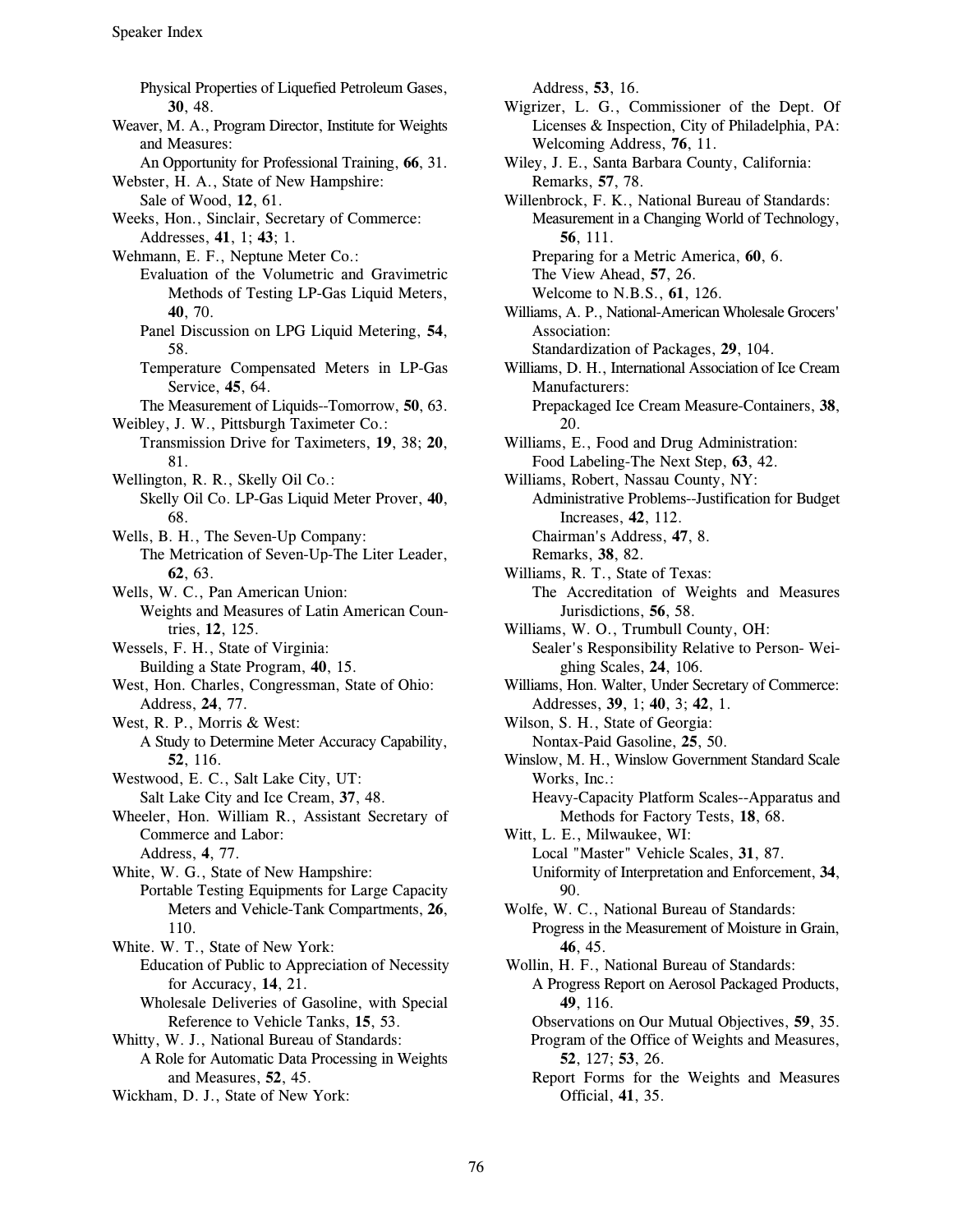The Future is Now: 57, 17. Tomorrow's Facilities for Standards and Measurement, 49, 38. Wolski, E. E., Colgate Palmolive Co.: Big Intelligence From Little Numbers, 51, 114. Does Equity Prevail, 56, 85. Statistics Made Uncomplicated, 64, 3. Worthley, G. C., Fairbanks, Morse & Co.: Looking Ahead in the Scale Industry, 39, 16.

# Y

Youden, W. J., National Bureau of Standards: Perform. of Inspectors & Gasoline Pumps, 38, 82. Simplified Statistical Quantity Control, 48, 97.

Young, Hon. John Russell, Board of Commissioners, District of Columbia:

Address of Welcome, 36, 1.

- Young, W. E., William E. Young and Company: The Implications of Metrification for the Packaging Industry, 59, 108.
- Young, W. M., A. H. Emery Company: Scale Design and Weighing Trends in the Eighties, 65, 85.

### $\mathbf{Z}$

Zaucha, T. K., National Association of Food Chains: Supermarket Automation--UPC and the Computerized Checkout Counter, 60, 83.

Zelazny, D. J., Reliance Electric Company:

Weighing the Future--A New Challenge, 59, 46.

Zeleny, Lawrence, U.S. Dept. of Agriculture: Moisture Measurement in the Grain Industry. 44, 47.

Zeller, Tony, Presto Products:

Technical Aspects of Polyethlene Products Relating to Consumers and Standards, 62, 40.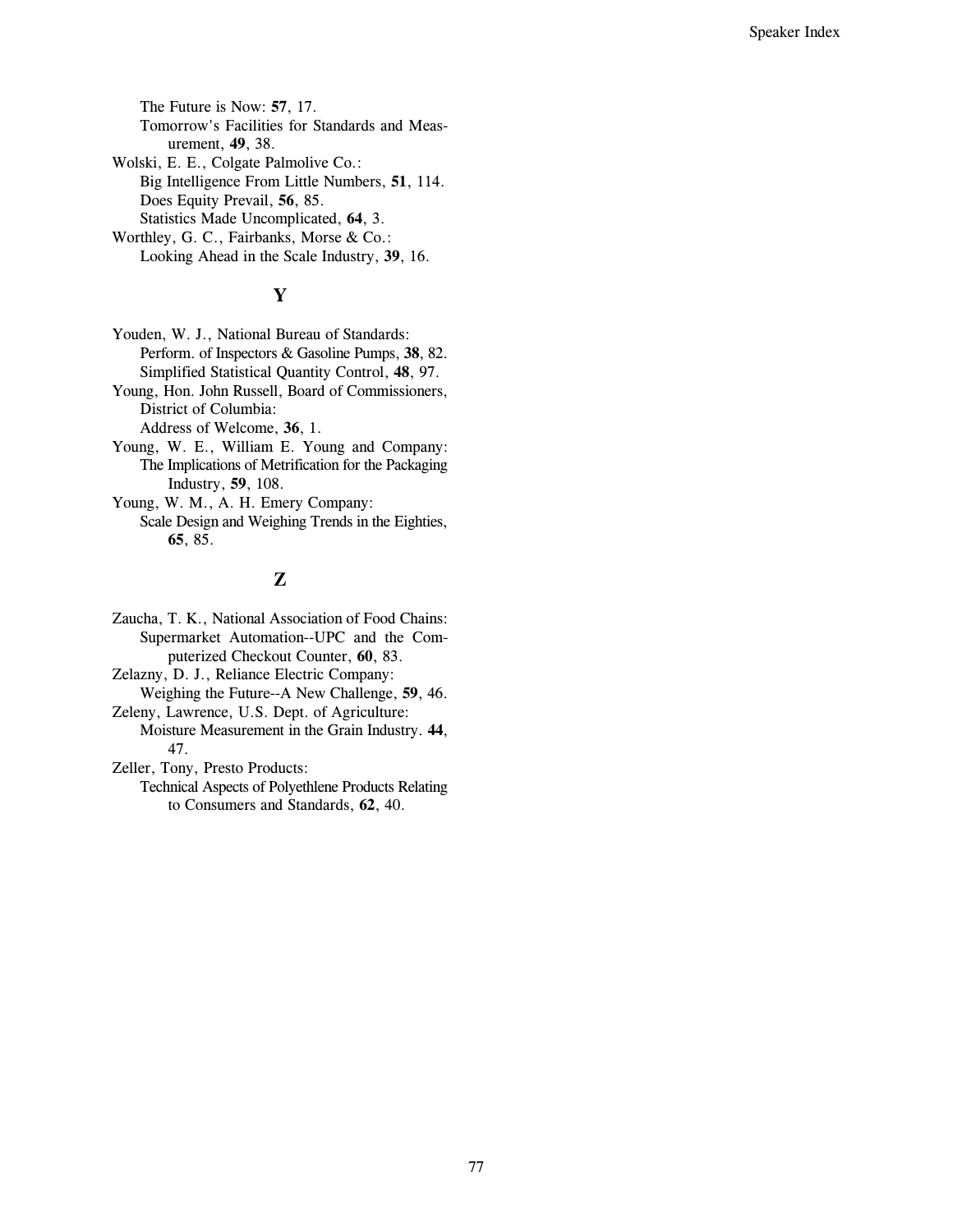### **APPENDIX A**

#### **CONFERENCE REPORTS**

Publications of the National Institute of Standards and Technology are sent to the leading scientific, technical, and public libraries. The Superintendent of Documents, Government Printing Office (GPO), also makes Government publications available to Government depository libraries; therefore, copies of the Conference Reports may be available for reference use in such libraries. The GPO also maintains a limited number of copies of the most recent Conference reports. Information on availability can be obtained by telephoning the GPO order desk (202) 512-1800.

The proceedings of the fifty-fifth through the most current NCWM annual meetings may be purchased in either paper copy form, microfiche, or CD from the National Technical Information Service (NTIS), Springfield, VA 22161, telephone: 1-800-553-6847. Conference reports from the first through the fifty-fifth meetings are not available for purchase; however, reference copies are maintained by the National Institute of Standards and Technology Office of Weights and Measures, telephone (301) 975-4004.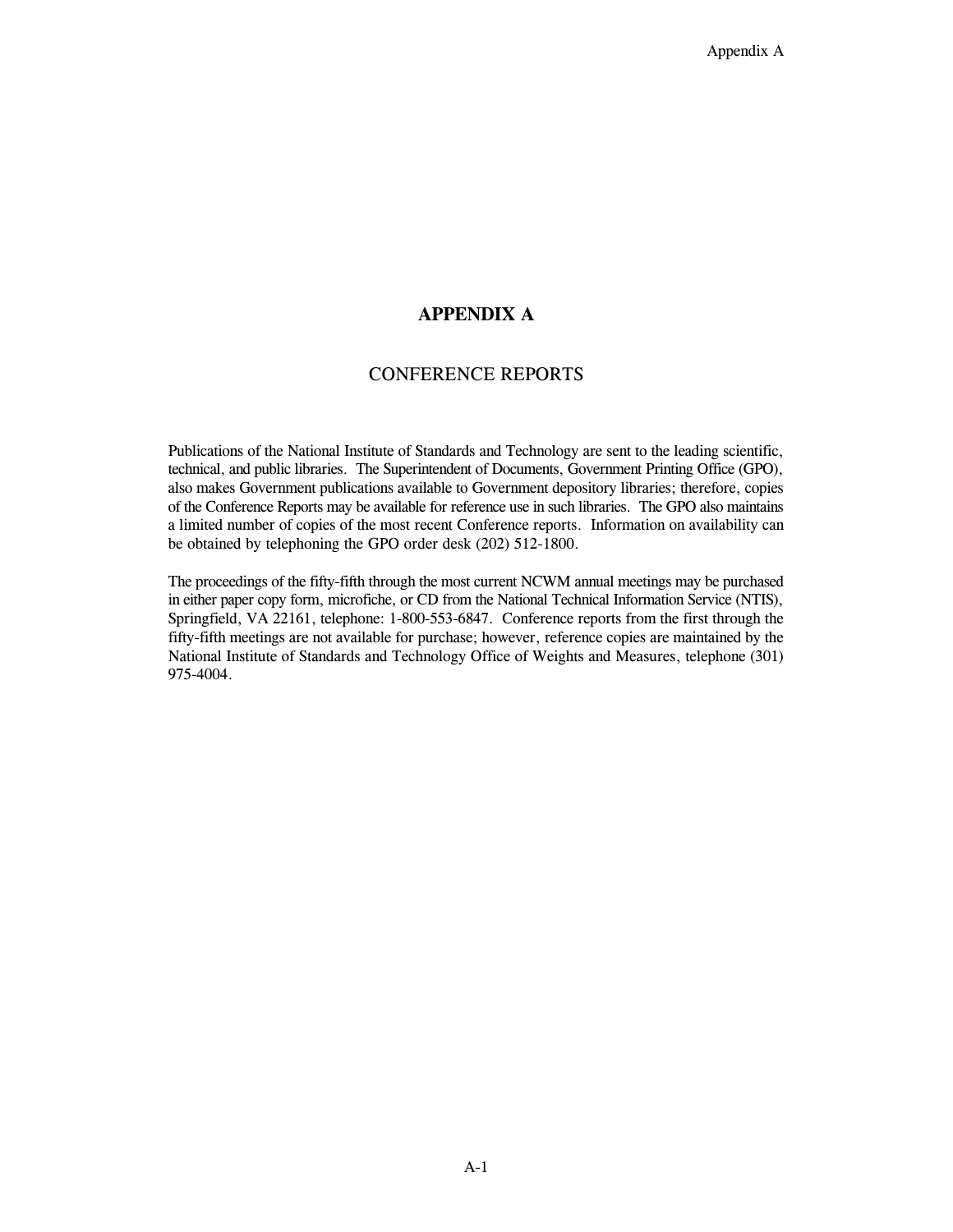| M <sub>4</sub><br>$\mathbf 1$<br>$\overline{c}$<br>M <sub>5</sub><br>$\overline{\mathbf{3}}$<br>M6<br>$\overline{\mathbf{4}}$<br>M7<br>5<br>M8<br>M <sub>9</sub><br>6<br>$\overline{7}$<br>M10<br>8<br>M11<br>9<br>M12<br>M13<br>10<br>M14<br>11 | Year of<br>Conference |
|--------------------------------------------------------------------------------------------------------------------------------------------------------------------------------------------------------------------------------------------------|-----------------------|
|                                                                                                                                                                                                                                                  | 1905                  |
|                                                                                                                                                                                                                                                  | 1906                  |
|                                                                                                                                                                                                                                                  | 1907                  |
|                                                                                                                                                                                                                                                  | 1908                  |
|                                                                                                                                                                                                                                                  | 1910                  |
|                                                                                                                                                                                                                                                  | 1911                  |
|                                                                                                                                                                                                                                                  | 1912                  |
|                                                                                                                                                                                                                                                  | 1913                  |
|                                                                                                                                                                                                                                                  | 1914                  |
|                                                                                                                                                                                                                                                  | 1915                  |
|                                                                                                                                                                                                                                                  | 1916                  |
| 12<br>M41                                                                                                                                                                                                                                        | 1919                  |
| 13<br>M43                                                                                                                                                                                                                                        | 1920                  |
| 14<br>M48                                                                                                                                                                                                                                        | 1921                  |
| 15<br>M51                                                                                                                                                                                                                                        | 1922                  |
| M55<br>16                                                                                                                                                                                                                                        | 1923                  |
| M59<br>17                                                                                                                                                                                                                                        | 1924                  |
| 18<br>M70                                                                                                                                                                                                                                        | 1925                  |
| M74<br>19                                                                                                                                                                                                                                        | 1926                  |
| 20<br>M80                                                                                                                                                                                                                                        | 1927                  |
| M87<br>21                                                                                                                                                                                                                                        | 1928                  |
| 22<br>M101                                                                                                                                                                                                                                       | 1929                  |
| 23<br>M116                                                                                                                                                                                                                                       | 1930                  |
| 24<br>M129                                                                                                                                                                                                                                       | 1931                  |
| 25<br>M156                                                                                                                                                                                                                                       | 1935                  |
| M157<br>26                                                                                                                                                                                                                                       | 1936                  |
| $27\,$<br>M159                                                                                                                                                                                                                                   | 1937                  |
| 28<br>M161                                                                                                                                                                                                                                       | 1938                  |
| 29<br>M164                                                                                                                                                                                                                                       | 1939                  |
| 30<br>M167                                                                                                                                                                                                                                       | 1940                  |
| M170<br>31                                                                                                                                                                                                                                       | 1941                  |
| 32<br>M186                                                                                                                                                                                                                                       | 1946                  |
| 33<br>M189                                                                                                                                                                                                                                       | 1947                  |
| M195<br>34                                                                                                                                                                                                                                       | 1949                  |
| 35<br>M199                                                                                                                                                                                                                                       | 1950                  |
| 36<br>M202                                                                                                                                                                                                                                       | 1951                  |
| 37<br>M206                                                                                                                                                                                                                                       | 1952                  |
| 38<br>M209                                                                                                                                                                                                                                       | 1953                  |
| 39<br>M212                                                                                                                                                                                                                                       | 1954                  |
| 40<br>M216                                                                                                                                                                                                                                       | 1955                  |
| 41<br>M219                                                                                                                                                                                                                                       | 1956                  |
| 42<br>M222                                                                                                                                                                                                                                       | 1957                  |
| M225<br>43                                                                                                                                                                                                                                       | 1958                  |

## LIST OF CONFERENCE REPORTS